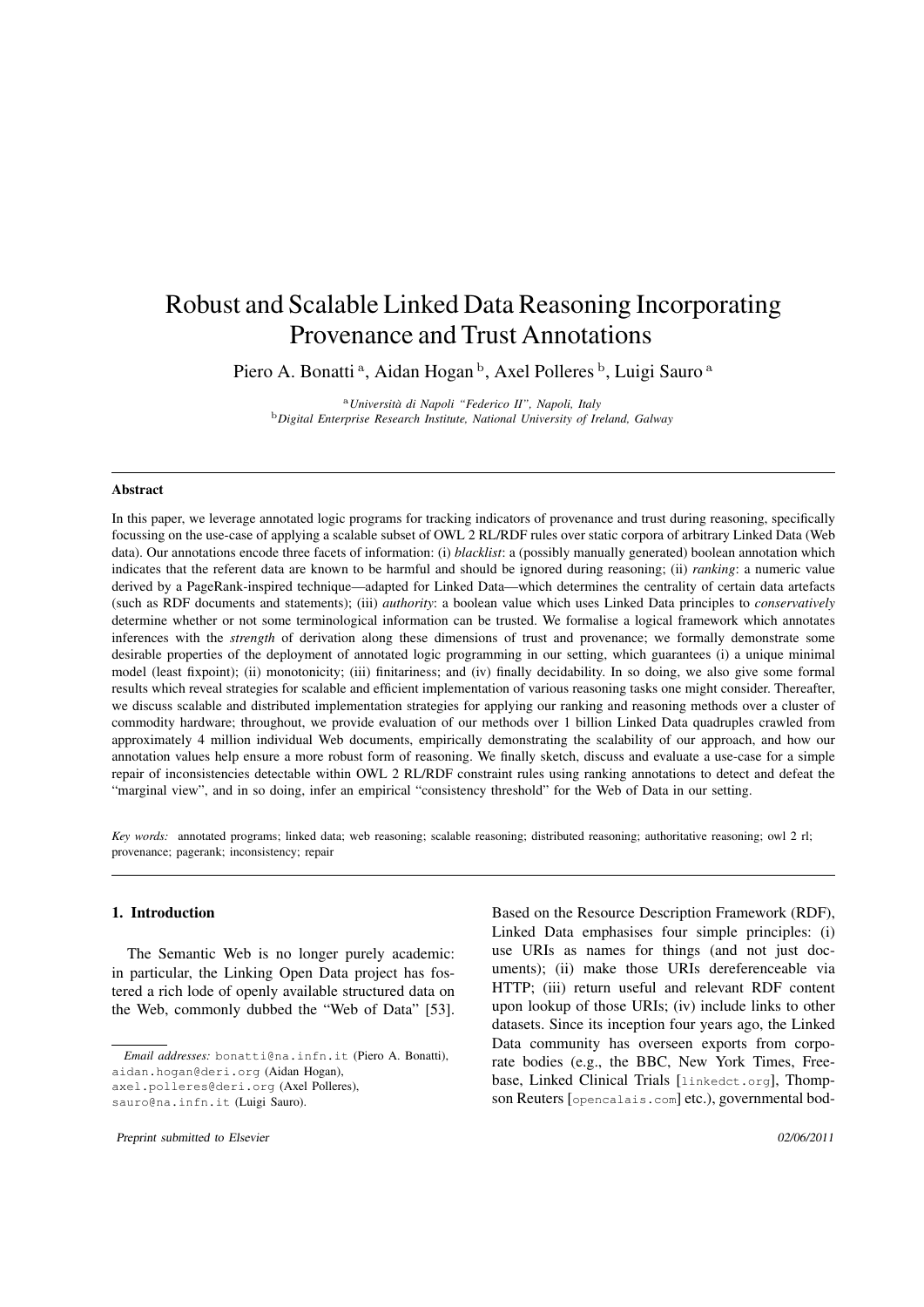ies (e.g., UK Government [data.gov.uk], US Government [data.gov], US National Science Foundation, etc.), community driven efforts (e.g., Wikipediabased exports [dbpedia.org], GeoNames, etc.), socialnetworking sites (e.g., MySpace [dbtune.org], flickr, Twitter [semantictweet.com], etc.) and scientific communities (e.g., DBLP, PubMed, UniProt), amongst oth $ers.$ <sup>1</sup>

Interspersed with these voluminous exports of assertional (or instance) data are lightweight schemata/ontologies defined in RDFS/OWL—which we will collectively call *vocabularies*—comprising the terminological data which describe classes and properties and provide a formalisation of the domain of discourse. The assertional data describe *things* by assigning datatype (string) values for named attributes (datatype properties), named relations to other things (object properties), and named classifications (classes). The terminological data describe these classes and properties, with RDFS and OWL providing the formal mechanisms to render the semantics of these terms—in particular, their interrelation and prescribed intended usage. Importantly, best-practices encourage: (i) re-use of class and property terms by independent and remote data publishers; (ii) inter-vocabulary extension of classes and properties; (iii) dereferenceability of classes and properties, returning a formal RDFS/OWL description thereupon.

Applications are slowly emerging which leverage this rich vein of structured Web data; however, thus far (with of course a few exceptions) applications have been slow to leverage the underlying terminological data for *reasoning*. Loosely speaking, reasoning utilises the formal underlying semantics of the terms in the data to enable the derivation of new knowledge. With respect to Linked Data, sometimes there is only sparse re-use of (terminological and/or assertional) terms between sources, and so reasoning can be used to better integrate the data in a merged corpus as follows: (i) infer and support the semantics of ground equality ( $\circ$ wl:sameAs relations between individuals) to unite knowledge fractured by insufficient URI re-use across the Web; (ii) leverage terminological knowledge to infer new assertional knowledge, possibly across vocabularies and even assertional documents; (iii) detect inconsistencies whereby one or more parties may provide conflicting data—herein, we focus on the latter two reasoning tasks.

However, reasoning over (even subsets) of the Web of Data poses two major challenges, with serious implications for reasoning: (i) *scalability*, where one can expect Linked Data corpora containing in the order of billions or tens of billions of statements (for the moment); (ii) *tolerance to noise and inconsistency*, whereby data published on the Web are afflicted with naïve errors and disagreement, arbitrary redefinitions of classes/properties, etc. Traditional reasoning approaches are not well positioned to tackle such challenges, where the main body of literature in the area is focussed on considerations such as expressiveness, soundness, completeness and polynomial-time tractability<sup>2</sup>, and makes some basic assumptions about the underlying data quality; for example, tableaux-based algorithms struggle with large bodies of assertional knowledge, and are tied by the principle of *ex falso quodlibet*—from contradiction follows anything—and thus struggle when reasoning over possibly inconsistent data. <sup>3</sup>

In previous works, we presented our Scalable Authoritative OWL Reasoner (SAOR) which applies a subset of OWL 2 RL/RDF rules over arbitrary Linked Data crawls: in particular, we abandon completeness in favour of conducting "sensible" inferencing which we argue to be suitable for the Linked Data usecase  $[36,38]$ . <sup>4</sup> We have previously demonstrated distributed reasoning over ∼1b Linked Data triples [38], and have also presented some preliminary formalisations of what we call "authoritative reasoning", which considers the source of terminological data during reasoning [36]. The SAOR system is actively used for materialising inferences in the Semantic Web Search Engine (SWSE) [37] which offers search and browsing over Linked Data.<sup>5</sup>

In this paper, we look to reformalise how the SAOR engine incorporates the notions of provenance and trust which form an integral part of its tolerance to noise, where we see the use of annotated logic programs [42] as a natural fit. We thus derive a formal logical framework for annotated reasoning in our setting, which encodes three indicators of provenance and trust and which thus allows us to apply robust materialisation over large, static, Linked Data corpora.

<sup>1</sup> See http://richard.cyganiak.de/2007/10/lod/ for a comprehensive graph of such datasets and their inter-linkage; however—and as the Linked Open Numbers project (see [64, Figure 1]) has aptly evinced, and indeed as we will see ourselves in later evaluation—not all of this current Web of Data is entirely "compelling".

<sup>2</sup> In our scenario with assertional data from the Web in the order of billions of statements, even quadratic complexity is prohibitively expensive.

<sup>3</sup> There is ongoing research devoted to *paraconsistent logics* which tackle this issue—e.g., see a recent proposal for OWL 2 [51]—but the *efficiency* of such approaches is still an open question.

<sup>4</sup> For a high-level discussion on the general infeasibility of completeness for scenarios such as ours, see [31].

<sup>5</sup> http://swse.deri.org/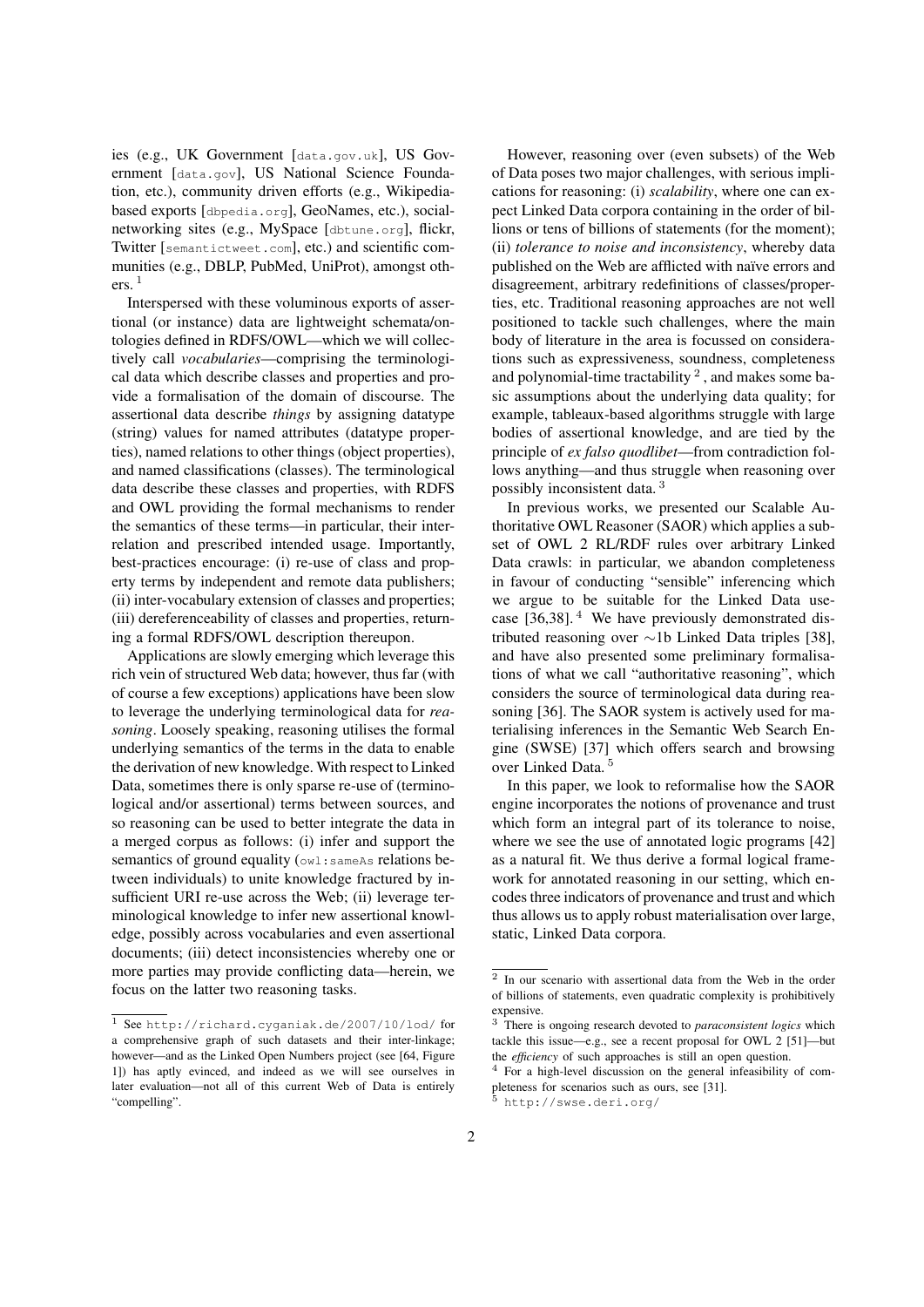Further, in previous work we noted that many inconsistencies arise on the Web as the result of incompatible naming of resources, or naïve publishing errors [35]: herein, we look at a secondary use-case for our annotations which leverages OWL 2 RL/RDF *constraint rules* to detect inconsistencies, where subsequently we perform a simple "repair" of the Web knowledge-base using our annotations—particularly ranks—to identify and defeat the "marginal view" present in the inconsistency.

More specifically, we:

- introduce some necessary preliminaries (Section 2);
- discuss our proposed annotation values to represent provenance and trust—*blacklisting*, *authority*, and *ranking*—giving concrete instantiations for each (Section 3);
- describe a formal framework for annotated programs which incorporate the above three dimensions of provenance and trust, including formal discussion of *constraint rules* (Section 4);
- describe our experimental setup and our 1 billion triple Linked Data corpus (Section 5);
- describe our distributed (i) implementation and evaluation of links-based ranking (Section 6), (ii) annotated reasoning for a subset of OWL 2 RL/RDF rules (Section 7), and (iii) our inconsistency detection and repair use-case (Section 8);
- discuss issues relating to scalability and expressiveness (Section 9), render related work in the field (Section 10), and conclude (Section 11).

### 2. Preliminaries

In this section, we provide some necessary preliminaries relating to (i) RDF (Section 2.1); (ii) Linked Data principles and data sources (Section 2.2); (iii) rules and atoms (Section 2.3); (iv) generalised annotated programs (Section 2.4) (v) terminological data given by RDFS/OWL (Section 2.5); and (vi) OWL 2 RL/RDF rules (Section 2.6). We attempt to preserve notation and terminology as prevalent in the literature.

#### 2.1. *RDF*

We briefly give some necessary notation relating to RDF constants and RDF triples; cf. [30].

*RDF Constant* Given the set of URI references U, the set of blank nodes  $B<sub>0</sub>$ , 6 and the set of literals L, the set of *RDF constants* is denoted by  $C := U \cup B \cup L$ . We also define the set of variables V which range over C.

Herein, we use CURIEs [5] to denote URIs. Following Turtle syntax [2], use a as a convenient shortcut for rdf:type. We denote variables with a '?' prefix.

*RDF Triple* A triple  $t := (s, p, o) \in (\mathbf{U} \cup \mathbf{B}) \times \mathbf{U} \times \mathbf{C}$ is called an *RDF triple*, where *s* is called subject, *p* predicate, and *o* object. A triple  $t := (s, p, o) \in \mathbf{G}, \mathbf{G} :=$  $C \times C \times C$  is called a *generalised triple* [25], which allows any RDF constant in any triple position: henceforth, we assume generalised triples unless explicitly stated otherwise. We call a finite set of triples  $G \subset \mathbf{G}$ a *graph*.

## 2.2. *Linked Data principles, Data Sources and Quadruples*

In order to cope with the unique challenges of handling diverse and unverified Web data, many of our components and algorithms require inclusion of a notion of provenance: consideration of the source of RDF data found on the Web. Tightly related to such notions are the best practices of Linked Data [3], which give clear guidelines for publishing RDF on the Web. We briefly discuss Linked Data principles and notions relating to provenance. <sup>7</sup>

*Linked Data Principles* The four best practices of Linked Data are as follows [3]:

- (**LDP1**) use URIs to name things;
- (**LDP2**) use HTTP URIs so that those names can be looked up;
- (**LDP3**) provide useful structured information when a look-up on a URI is made – loosely, called *dereferencing*;
- (**LDP4**) include links using external URIs.

*Data Source* We define the *http-download* function get :  $U \rightarrow 2^G$  as the mapping from a URI to an RDF graph (set of facts) it may provide by means of a given HTTP lookup [21] which directly returns status code 200 OK and data in a suitable RDF format; this function

<sup>6</sup> We interpret blank-nodes as skolem constants, as opposed to existential variables. Also, we rewrite blank-node labels to ensure uniqueness per document, as prescribed in [30].

Note that in a practical sense, all HTTP-level functions  ${get, redir, redirs, deref}$  are set at the time of the crawl, and are bounded by the knowledge of our crawl.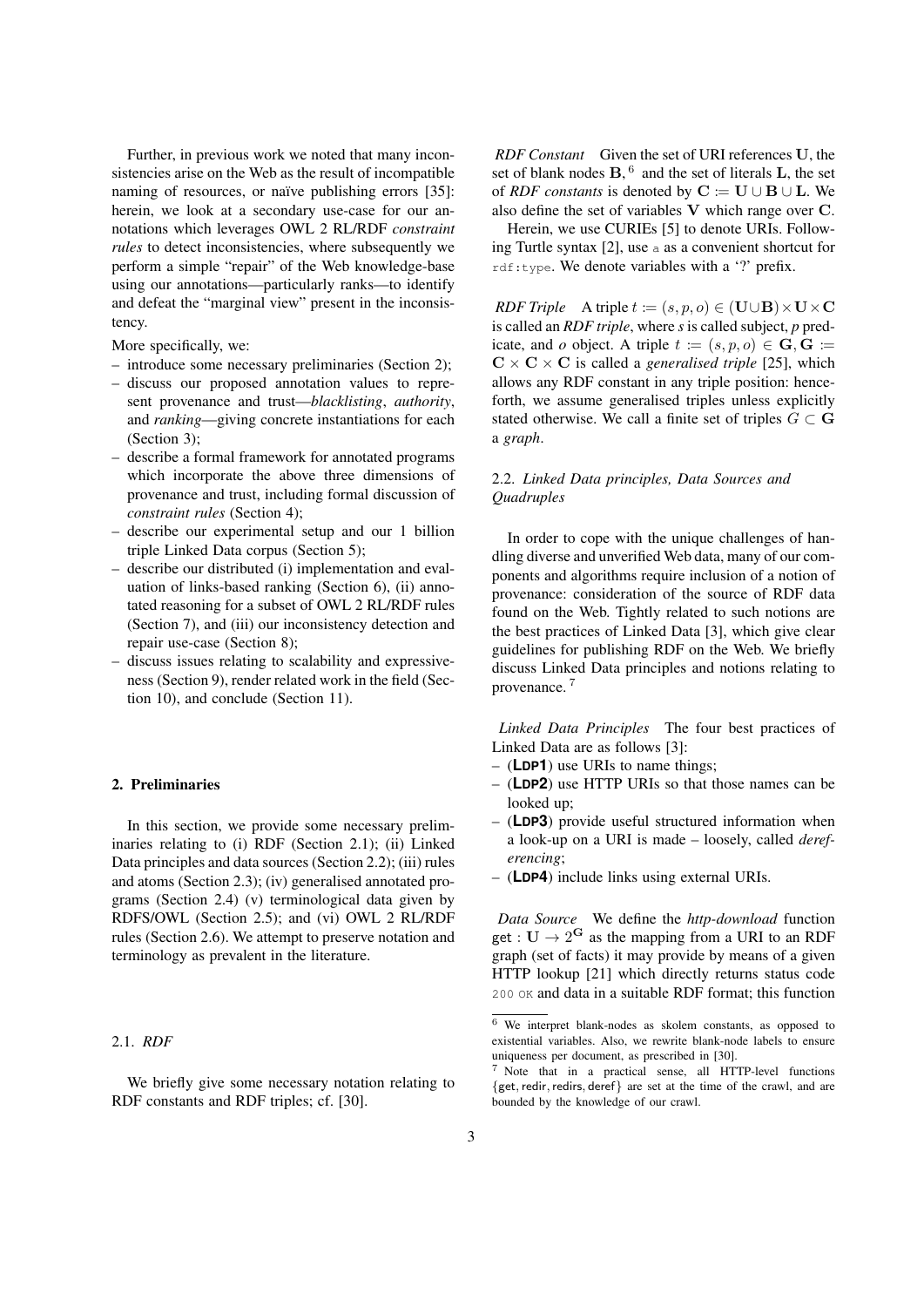also performs a rewriting of blank-node labels (based on the input URI) to ensure uniqueness when merging RDF graphs [30]. We define the set of *data sources*  $S \subset U$  as the set of URIs  $S := \{ s \in U \mid \text{get}(s) \neq \emptyset \}.$ 

*RDF Triple in Context/RDF Quadruple* An ordered pair  $(t, c)$  with a triple  $t = (s, p, o), c \in S$  and  $t \in get(c)$ is called a *triple in context c*. We may also refer to (*s*, *p*, *o*, *c*) as an *RDF quadruple* or quad *q* with context *c*.

*HTTP Redirects/Dereferencing* A URI may provide a HTTP redirect to another URI using a 30x response code [21]; we denote this function as redir :  $U \rightarrow U$ which may map a URI to itself in the case of failure (e.g., where no redirect exists)—note that we do not need to distinguish between the different 30x redirection schemes, and that this function would implicitly involve, e.g., stripping the fragment identifier of a URI [4]. We denote the fixpoint of redir as redirs, denoting traversal of a number of redirects (a limit may be set on this traversal to avoid cycles and artificially long redirect paths). We define *dereferencing* as the function deref := get∘redirs which maps a URI to an RDF graph retrieved with status code 200 OK *after* following redirects, or which maps a URI to the empty set in the case of failure.

#### 2.3. *Atoms and Rules*

In this section, we briefly introduce some notation as familiar from the field of Logic Programming [48], which acts as a generalisation of the aforementioned RDF notation.

*Atom* Atoms are of the form  $p(e_1, \ldots, e_n)$  where  $e_1, \ldots, e_n$  are terms (like Datalog, function symbols are disallowed) and where  $p$  is a predicate of arity  $n$ —we denote the set of all such atoms by Atoms. This is a generalisation of RDF triples, for which we employ a *ternary predicate* T where our atoms are of the form  $T(s, p, o)$ —for brevity, we commonly omit the ternary predicate and simply write  $(s, p, o)$ . An RDF atom of this form is synonymous with a generalised triple pattern where variables of the set  $V$  are allowed in any position). A *ground atom*—or simply a *fact*—is one which does not contain variables (e.g., a generalised triple); we denote the set of all facts by Facts—a generalisation of G. A (Herbrand) *interpretation* I is a finite subset of Facts—a generalisation of a graph.

Letting A and B be two atoms, we say that A *subsumes* B—denoted  $A \triangleright B$ —if there exists a substitution θ of variables such that Aθ = B (applying θ to the variables of A yields  $B$ ); we may also say that  $B$  is an *instance* of A; if B is ground, we say that it is a *ground instance*. Similarly, if we have a substitution  $\theta$  such that  $A\theta = B\theta$ , we say that  $\theta$  is a *unifier* of A and B; we denote by mgu(A, B) the *most general unifier* of A and B which provides the "minimal" variable substitution (up to variable renaming) required to unify  $A$  and  $B$ .

*Rule* A *rule* R is given as follows:

$$
H \leftarrow B_1, \ldots, B_n (n \geq 0)
$$

where  $H, B_1, \ldots, B_n$  are atoms, H is called the *head* (conclusion/consequent) and  $B_1, \ldots, B_n$  the *body* (premise/antecedent). We use  $\text{Head}(R)$  to denote the head H of R and  $\text{Body}(R)$  to denote the body  $B_1, \ldots, B_n$  of R. Our rules are *range restricted* – or *safe* [60]: like Datalog, the variables appearing in the head of each rule must also appear in the body.

The set of all rules that can be defined over atoms using an (arbitrary but fixed) infinite supply of variables will be denoted by Rules. A rule with an empty body is considered a fact; a rule with a non-empty body is called a *proper-rule*. We call a finite set of such rules a *program* P.

Like before, a ground rule is one without variables. We denote with  $Ground(R)$  the set of ground instantiations of a rule  $R$  and with  $Ground(P)$  the ground instantiations of all rules occurring in a program P.

*Immediate Consequence Operator* We give the (classical) immediate consequence operator  $\mathfrak{C}_P$  of a program  $P$  under interpretation  $I$  as:

$$
\mathfrak{C}_P: \quad 2^{\textbf{Facts}} \to 2^{\textbf{Facts}} \nI \mapsto \{\text{Head}(R)\theta \mid R \in P \text{ and } \exists I' \subseteq I \text{ s.t. } \theta = \text{mgu}(\text{Body}(R), I')\}
$$

Intuitively, the immediate consequence operator maps from a set of facts I to the set of facts it *directly* entails with respect to the program P—note that  $\mathfrak{C}_P(I)$  will retain the facts in  $P$  since facts are rules with empty bodies and thus unify with any interpretation, and note that for our purposes  $\mathfrak{C}_P$  is *monotonic*—the addition of facts and rules to a program can only lead to a superset of consequences.

Since our rules are a syntactic subset of Datalog,  $\mathfrak{C}_P$ has a *least fixpoint*—denoted lfp( $\mathfrak{C}_P$ )—whereby further application of  $\mathfrak{C}_P$  will not yield any changes, and which can be calculated in a bottom-up fashion, starting from the empty interpretation  $\Delta$  and applying iteratively  $\mathfrak{C}_P$  [66] (here, convention assumes that P contains the set of input facts as well as proper rules). Define the iterations of  $\mathfrak{C}_P$  as follows:  $\mathfrak{C}_P \uparrow 0 := \Delta$ ; for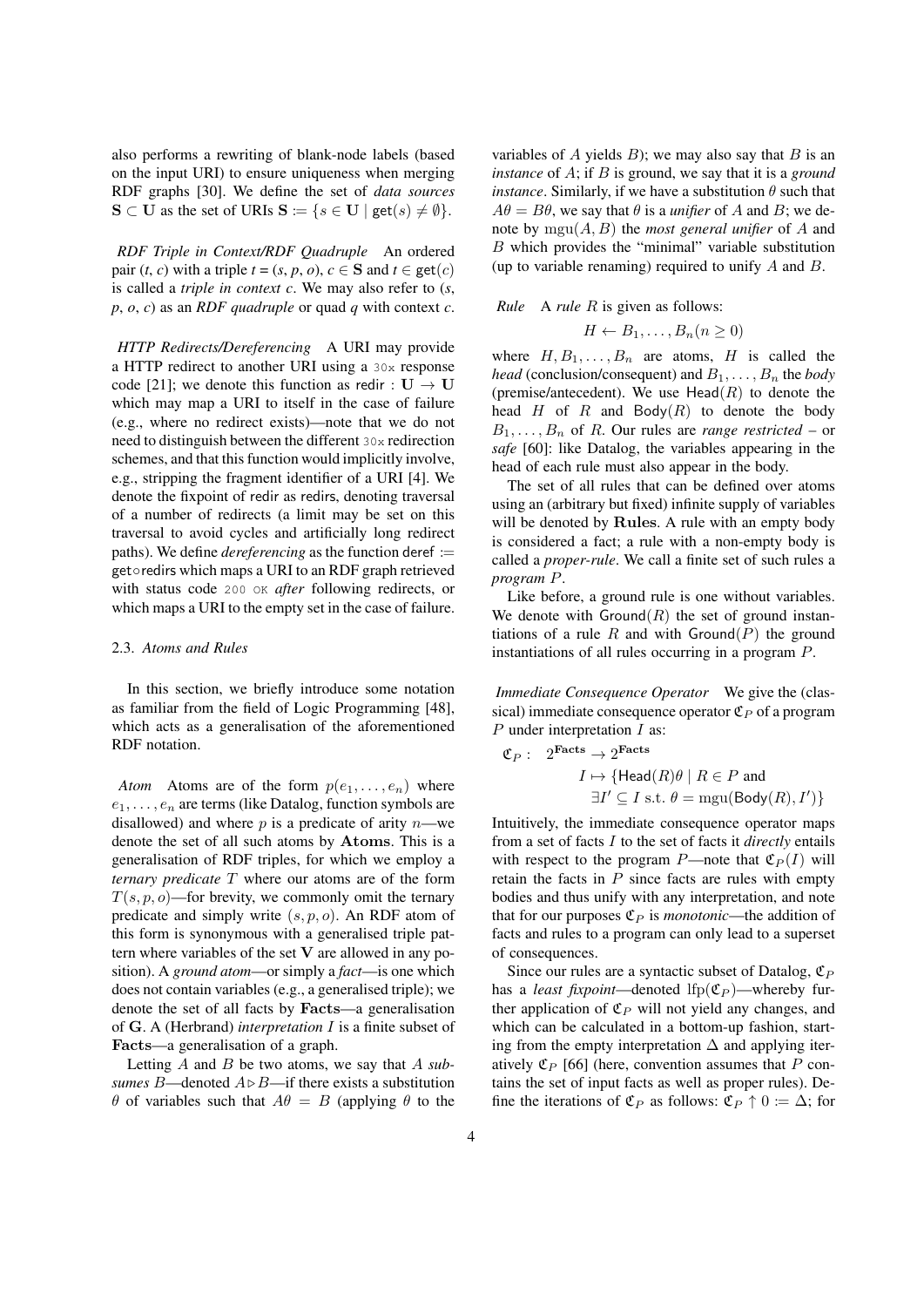all ordinals  $\alpha$ ,  $\mathfrak{C}_P \uparrow (\alpha + 1) := \mathfrak{C}_P(\mathfrak{C}_P \uparrow \alpha)$ ; since our rules are Datalog, there exists an  $\alpha$  such that lfp( $\mathfrak{C}_P$ ) =  $\mathfrak{C}_P \uparrow \alpha$  for  $\alpha < \omega$ , where  $\omega$  denotes the least infinite ordinal—i.e., the immediate consequence operator will reach a fixpoint in countable steps [61], thereby giving all ground consequences of the program. We call  $lfp(\mathfrak{C}_P)$  *the least model*, which is given the more succinct notation  $\text{lm}(P)$ .

#### 2.4. *Generalised annotated programs*

In *generalised annotated programs* [42] the set of truth values is generalised to an arbitrary upper semilattice  $\mathcal{T}$ , that may represent—say—fuzzy values, inconsistencies, validity intervals (i.e. time), or a confidence value, to name but a few.

*(Generalised) Annotated rules* Annotated rules are expressions like

$$
H:\rho\leftarrow B_1:\mu_1,\ldots,B_n:\mu_n
$$

where each  $\mu_i$  can be either an element of  $\mathcal T$  or a variable ranging over  $\mathcal{T}$ ;  $\rho$  can be a function  $f(\mu_1, \ldots, \mu_n)$  over  $\mathcal T$ . Programs, Ground(R) and Ground(P) are defined analogously to non-annotated programs.

Example: Consider the following simple example of a (generalised) annotated rule where  $\mathcal T$  corresponds to a set of confidence values in the interval  $[0, 1]$  of real numbers:

$$
Father(?x):(0.5 \times \mu) \leftarrow Parent(?x):\mu. \quad (1)
$$

This rule intuitively states that something is a  $Father$ with (at least) half of the confidence for which it is a Parent.<sup>8</sup>  $8 \leftrightarrow 8$ 

*Restricted interpretations* So-called *restricted* interpretations map each ground atom to a member of  $\mathcal{T}$ . A restricted interpretation  $I$  satisfies  $A:\mu$  (in symbols,  $I \models A:\mu$  iff  $I(A) \geq_{\tau} \mu$ , where  $\geq_{\tau}$  is  $\tau$ 's ordering. Now  $I$  satisfies a rule like the above iff either  $I$  satisfies the head or I does not satisfy some of the annotated atoms in the body.

Example: Take the annotated rule from Equation 1, and let's say that we have a restricted interpretation I which satisfies  $Parent(sam)$ :0.6. Now, for I to satisfy the given rule, it must also satisfy  $Father(sam)$ :0.3 such that  $I(Father(sam)) \geq 0.3$ .

*Restricted immediate consequences* In the generalised annotation framework, the restricted immediate consequence operator of an annotated program  $P$  is defined as follows, where  $\sigma$  ranges over substitutions:

$$
\mathfrak{R}_P(I)(A) := \text{lub}\{\rho \mid (A:\rho \leftarrow B_1:\mu_1, \dots, B_n:\mu_n)\sigma \in \text{Ground}(P) \text{ and } I \models (B_i:\mu_i)\sigma \text{ for } (1 \leq i \leq n)\}.
$$

**Example:** Take a program  $P$  which comprises of the annotated rule shown in Equation 1 and the annotated fact  $Parent(sam):0.6$ . Then,  $\Re_P(I)(Father(sam)) = 0.3$ . Instead, let's say that P also contains  $Father(sam)$ :0.5. Then  $\Re_P(I)(Father(sam)) = \text{lub}\{0.5, 0.3\} = 0.5.$ 

Importantly, various properties of  $\mathfrak{R}_P$  have been formally demonstrated for generalised annotated programs in [42], where we will reuse these results later for our own (more specialised) annotation framework in Section 4; for example,  $\mathfrak{R}_P$  has been shown to be monotonic, but not always continuous [42].

#### 2.5. *Terminological data: RDFS/OWL*

As previously described, RDFS/OWL allow for providing terminological data which constitute definitions of classes and properties used in the data. A detailed discussion of RDFS/OWL is out of scope, but the distinction of terminological and assertional data—which we now describe—is important for our purposes. First, we require some preliminaries.<sup>9</sup>

*Meta-class* We consider a *meta-class* as a class specifically of classes or properties; i.e., the members of a meta-class are themselves either classes or properties. Herein, *we restrict our notion of meta-classes to the set defined in RDF(S) and OWL specifications*, where examples include rdf:Property, rdfs:Class, owl:Class, owl:Restriction, owl:DatatypeProperty, owl:FunctionalProperty, etc. Note that rdfs: Resource, rdfs: Literal, e.g., are not meta-classes, since their members need not be classes or properties.

<sup>8</sup> This example can be trivially converted to RDF by instead considering the ternary atoms (?x, a, ex:Parent) and (?x, a, ex:Father).

 $\frac{9}{9}$  As we are dealing with Web data, we refer to the OWL 2 Full language and the OWL 2 RDF-based semantics [18] unless explicitly stated otherwise. Note that a clean and intuitive definition of terminological data is somewhat difficult for RDFS and particularly OWL Full. We instead rely on a 'shibboleth' approach which identifies markers for what we consider to be RDFS/OWL terminological data.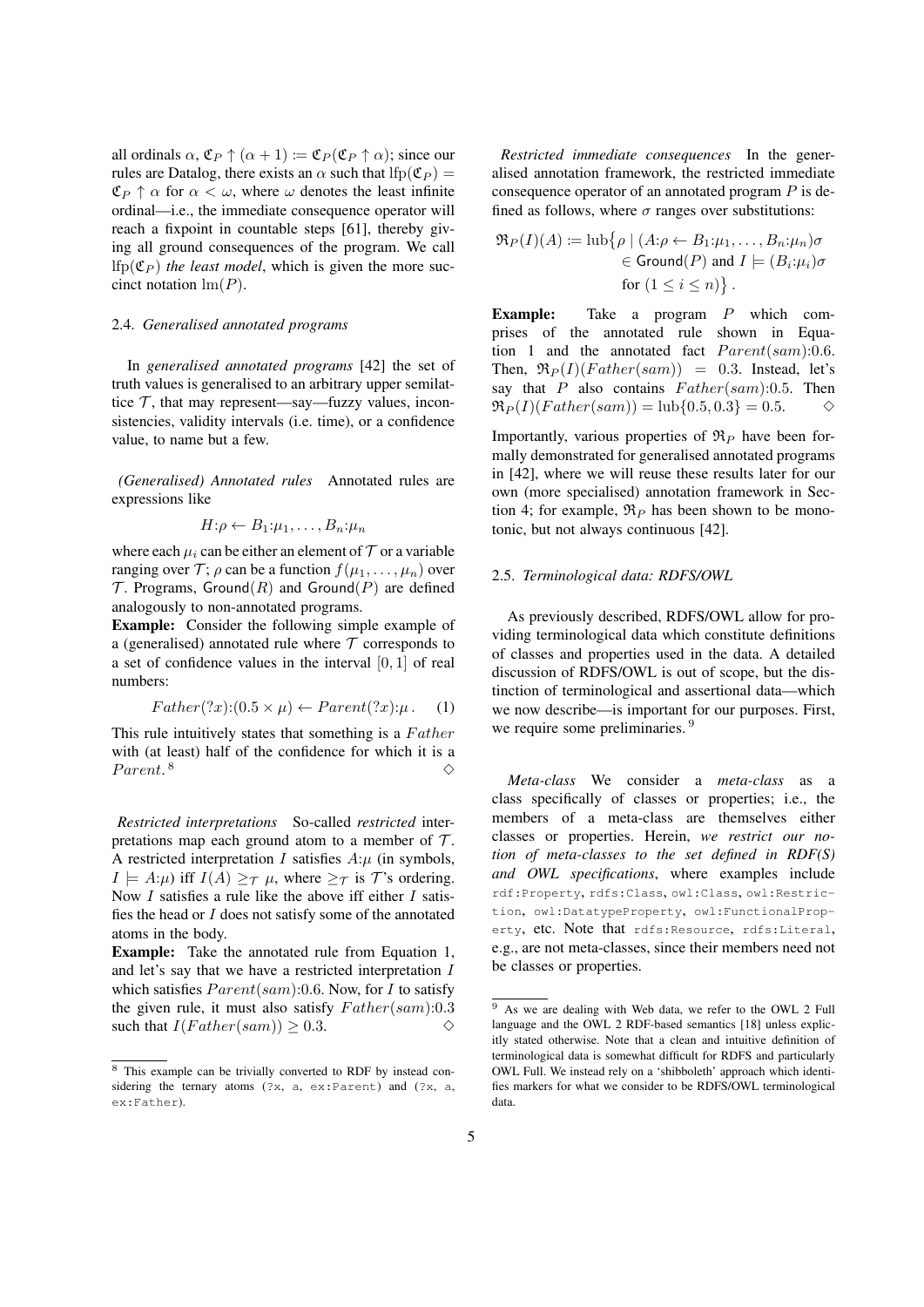*Meta-property* A *meta-property* is one which has a meta-class as its domain. Again, *we restrict our notion of meta-properties to the set defined in RDF(S) and OWL specifications*, where examples include rdfs: domain, rdfs:subClassOf, owl:hasKey, owl:inverse-Of, owl:oneOf, owl:onProperty, owl:unionOf, etc. Note that rdf:type, owl:sameAs, rdfs:label, e.g., do *not* have a meta-class as domain, and are not considered meta-properties.

*Terminological data* We define the set of *terminological triples* as the union of the following sets of triples:

- (i) triples with rdf:type as predicate and a metaclass as object;
- (ii) triples with a meta-property as predicate;
- (iii) triples forming a *valid* RDF list whose head is the object of a meta-property (e.g., a list used for owl:unionOf, owl:intersectionOf, etc.);
- (iv) triples which contribute to an all-disjoint-classes or all-disjoint-properties axiom. <sup>10</sup>

Note that the last category of terminological data is only required for special consistency-checking rules called constraints: i.e., rules which check for logical contradictions in the data. For brevity, we leave this last category of terminological data implicit in the rest of the paper, where owl:AllDisjointClasses and owl:All-DisjointProperties can be thought of as "honorary meta-classes" included in category 1, owl:members can be thought of as an "honorary meta-property" included in category 2, and the respective RDF lists included in category 3.

Finally, we do not consider triples involving "userdefined" meta-classes or meta-properties as contributing to the terminology, where in the following example, the first triple is considered terminological, but the second triple is not. <sup>11</sup>

> (ex:inSubFamily, rdfs:subPropertyOf, rdfs:subClassOf) (ex:Bos, ex:inSubFamily, ex:Bovinae)

*T-split rule* A *T-split rule* R is given as follows:

$$
H \leftarrow A_1, \dots, A_n, T_1, \dots, T_m \quad (n, m \ge 0) \tag{2}
$$

where the  $T_i$ ,  $0 \le i \le m$  atoms in the body (T-atoms) are all those that can *only* have terminological ground instances, whereas the  $A_i$ ,  $1 \le i \le n$  atoms (A-atoms), can have arbitrary ground instances. We use  $\textsf{TBody}(R)$ and  $ABody(R)$  to respectively denote the set of T-atoms and the set of A-atoms in the body of  $R$ . Herein, we presume that the T-atoms and A-atoms of our rules can be distinguished and referenced as defined above.

**Example:** Let  $R_{EX}$  denote the following rule  $(?x, a, ?c2) \leftarrow (?c1, rdfs:subClassOf, ?c2), (?x, a, ?c1)$ When writing T-split rules, we denote  $T$ Body $(R_{EX})$  by underlining: the underlined T-atom can only be bound by a triple with the meta-property rdfs:subClassOf as RDF predicate, and thus can only be bound by a terminological triple. The second atom in the body can be bound by assertional or terminological triples, and so is considered an A-atom.  $\Diamond$ 

*T-ground rule* A *T-ground rule* is a set of *rule instances* for the T-split rule R given by grounding TBody $(R)$ . We denote the set of such rules for a program P and a set of facts I as Ground<sup>T</sup> $(P, I)$ , defined as:

 $\mathsf{Ground}^T(P, I) := \{ \mathsf{Head}(R) \theta \leftarrow \mathsf{ABody}(R) \theta \mid R \in P \}$ and  $\exists I' \subseteq I$  s.t.  $\theta = \text{mgu}(\text{TBody}(R), I')$ .

The result is a set of rules whose T-atoms are grounded by the terminological data in I.

**Example:** Consider the T-split rule  $R_{EX}$  from the previous example. Now let  $I_{EX} := \{ (\text{foaf}: -\text{Of}(\text{coaf}) \cdot \text{Of}(\text{coaf})) \}$ Person, rdfs:subClassOf, foaf:Agent), (foaf:- Agent, rdfs: subClassOf, dc: Agent) }. Here,  $\mathsf{Ground}^T(\{R_{EX}\}, I_{EX}) = \{$  (?x, a, foaf:Agent)  $\leftarrow$ (?x, a, ?foaf:Person); (?x, a, dc:Agent)  $\leftarrow$  (?x, a,  $?foot:Agent)$ .

*T-split program and least fixpoint* Herein, we give an overview of the computation of the *T-split least fixpoint* for a program  $P$ , which is broken up into two parts: (i) the terminological least fixpoint, and (ii) the assertional least fixpoint. Let  $P^F := \{ R \in P \mid \text{Body}(R) =$  $\emptyset$ } be the set of facts in P, <sup>12</sup> let  $P^{T\emptyset} := \{ R \in$  $P \mid \mathsf{TBody}(R) \neq \emptyset$ , ABody $(R) = \emptyset$ , let  $P^{\emptyset A} :=$  ${R \in P \mid \mathsf{TBody}(R) = \emptyset, \mathsf{ABody}(R) \neq \emptyset}, \text{ and let}$  $P^{TA} := \{ R \in P \mid \textsf{TBody}(R) \neq \emptyset, \textsf{ABody}(R) \neq \emptyset \}$  $\emptyset$ . Clearly,  $P = P^F \cup P^{T\emptyset} \cup P^{\emptyset A} \cup P^{TA}$ . Now,

 $10$ That is, triples with rdf:type as predicate and owl:AllDisjointClasses or owl:AllDisjointProperties as object, triples whose predicate is owl:members and whose subject unifies with the previous category of triples, and triples forming a valid RDF list whose head unifies with the object of such an  $\text{ow1:}$ members triple.

 $11$ In particular, we require a data-independent method for distinguishing terminological data from purely assertional data, such that we only allow those meta-classes/-properties which are known apriori.

<sup>&</sup>lt;sup>12</sup>Of course,  $P<sup>F</sup>$  can refer to axiomatic facts and/or the initial facts given by an input knowledge-base.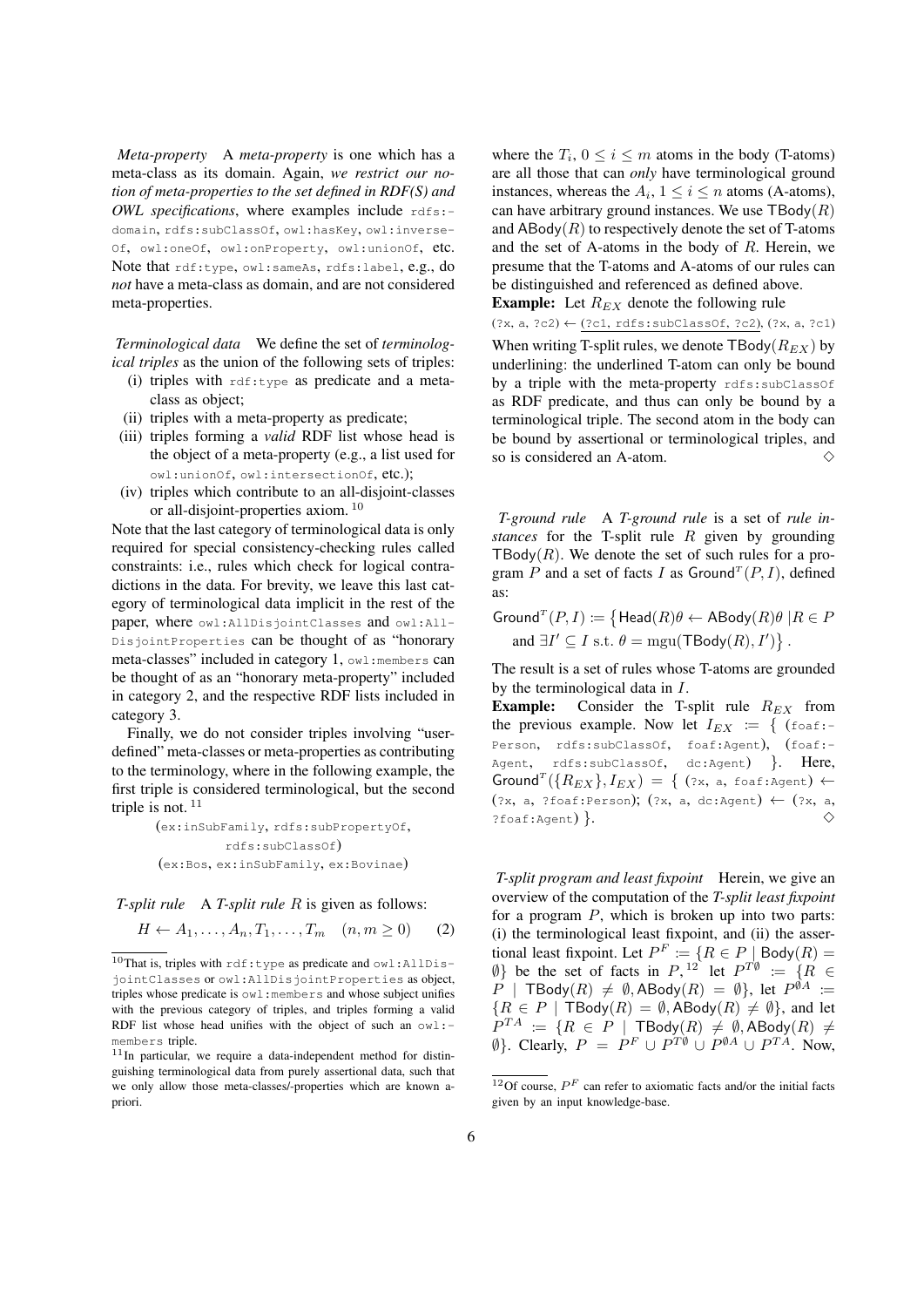let  $TP := P^F \cup P^T$  denote the initial (terminological) program containing ground facts and T-atom only rules, and let  $\text{Im}(TP)$  denote the least model for the terminological program. Now, let  $AP := \text{Im}(TP) \cup$  $P^{\emptyset A} \cup$  Ground<sup>T</sup> ( $P^{TA}, \text{lm}(TP)$ ) denote the second (assertional) program containing all available facts and rules with empty or grounded T-atoms. Now, we can give the *least model of the T-split program* P as lm(AP) for  $AP$  derived from  $P$  as above—we more generally denote this by  $\mathrm{lm}^T(P)$ .

In [38], we showed that the T-split least fixpoint is complete wrt. the standard variant (given that our rules are monotonic) and that the T-split least fixpoint is complete with respect to the standard fixpoint if rules requiring assertional knowledge do not infer unique terminological knowledge required by the T-split program (i.e., the assertional program  $AP$  does not generate new terminological facts not available to the initial program  $TP$ ).

### 2.6. *OWL 2 RL/RDF rules*

OWL 2 RL/RDF [25] rules are a partial axiomatisation of the OWL 2 RDF-Based Semantics which is applicable for arbitrary RDF graphs, and thus is compatible with RDF Semantics [30]. The atoms of these rules comprise primarily of ternary predicates encoding generalised RDF triples; some rules have a special head denoted false which indicate that an instance of the body is inconsistent. All such rules can be considered T-split where we use the aforementioned criteria for characterising terminological data and subsequently T-atoms.

As we will further discuss in Section 7, full materialisation wrt. the entire set of OWL 2 RL/RDF is infeasible in our use-case; in particular, given a large A-Box of arbitrary content, we wish to select a subset of the OWL 2 RL/RDF profile which is linear with respect to that A-Box; thus, we select a subset  $O2R^-$  of OWL 2 RL/RDF rules where  $|{\sf ABody}(R)| \leq 1$  for all  $R \in \mathcal{O}2\mathcal{R}^-$  [36]—we provide the full ruleset in Appendix A. Besides ensuring that the growth of assertional inferences is linear wrt. the A-Box—and as we will see in later sections—our linear profile allows for near-trivial distribution of reasoning, as well as various other optimisation techniques (see [38,32]).

With respect to OWL 2 RL/RDF, in [32] we showed that the T-split least fixpoint is complete assuming (i) no *non-standard usage*, whereby rdf:type, rdf:first, rdf:rest and the RDFS/OWL meta-properties do not appear other than as a predicate in the data, and RDF-

S/OWL meta-classes do not appear in a position other than as the value for rdf:type; *and* (ii) that owl:sameAs does not affect constants in the terminology. <sup>13</sup>

#### 3. Annotation values

Naïvely conducting materialisation wrt. non-arbitrary rules over arbitrary, non-verified data merged from millions of sources crawled from the Web broaches many obvious dangers. In this section, we discuss the annotation values we have chosen to represent the various dimensions of provenance and trust we use for reasoning over Linked Data, which have been informed by our past experiences in reasoning over arbitrary Linked Data.

### 3.1. *Blacklisting*

Despite our efforts to create algorithms which automatically detect and mitigate noise in the input data, it may often be desirable to *blacklist* input data based on some criteria: for example, data from a certain domain may be considered likely to be spam, or certain triple patterns may constitute common publishing errors which hinder the reasoning process. We currently do not require the blacklisting function, and thus consider all triples to be *not blacklisted*. However, such an annotation has obvious uses for bypassing noise which cannot otherwise be automatically detected.

One particular use-case we have in mind for including the blacklisting annotation relates to the publication of void values for inverse-functional properties: the Friend Of A Friend (FOAF) $14$  vocabulary offers classes and properties for describing information about people, organisations, documents, and so forth: it is currently one of the most widely instantiated vocabularies in Linked Data [37, Appendix A]. FOAF includes a number of inverse-functional-properties which allow for identifying (esp.) people in the absence of agreement upon URIs, e.g.: foaf:homepage, foaf:mbox, foaf:mbox sha1sum. However, FOAF exporters on the Web commonly do not respect the inverse-functional semantics of these properties; one particularly pathogenic case we encountered was exporters producing empty

 $13$ Note that the OWL 2 RL/RDF eq-rep- $*$  rules can cause incompleteness by condition (ii), but herein, we do not support these rules. Further, note that in other profiles (such as RDFS and pD\*) axiomatic triples may be considered non-standard—however, none of the OWL 2 RL/RDF axiomatic triples (see Table A.1) are nonstandard.

<sup>14</sup>http://xmlns.com/foaf/0.1/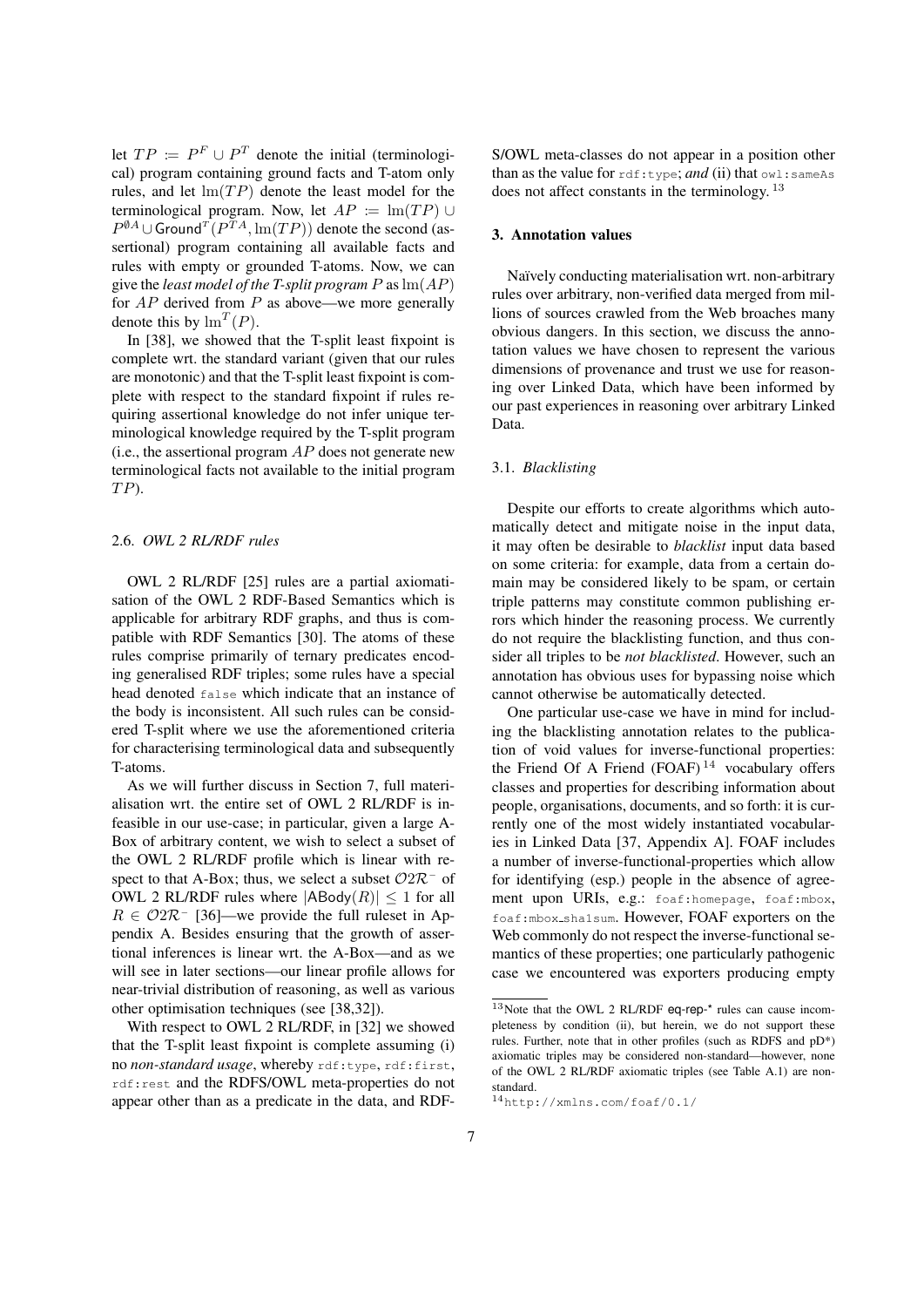strings or values such as 'mailto:' for foaf:mbox when users omitted specifying their email. Similarly, we encountered many corresponding erroneous values for the foaf:mbox sha1sum property—representing a SHA1 encoded email value—referring to the SHA1 hashes of 'mailto:' and the empty string [34]. These values—-caused by naïve publishing errors—lead to quadratic spurious inferences equating all users who omitted an email to each other. Although for reasons of efficiency we currently do not support the relevant OWL 2 RL/RDF rules which support the semantics of inverse-functional properties, the blacklisting annotation could be used to negate the effects of such pathogenic values—essentially, it serves as a pragmatic *last resort*.

#### 3.2. *Authoritative analysis*

In our initial works on SAOR [36]—a pragmatic reasoner for Linked Data—we encountered a puzzling deluge of inferences which we did not initially expect. We found that remote documents sometimes cross-define terms resident in popular vocabularies, changing the inferences *authoritatively* mandated for those terms. For example, we found one document  $15$  which defines owl:Thing to be a member of 55 union classes—thus, materialisation wrt. OWL 2 RL/RDF rule cls-uni [25, Table 6] over any member of owl: Thing would infer 55 additional memberships for these obsolete and obscure union classes. We found another document  $16$  which defines nine *properties* as the domain of rdf:type—again, anything defined to be a member of any class would be inferred to be a member of these nine *properties*. Even aside from "cross-defining" core terms, popular vocabularies such as FOAF were also affected [36] such practice lead to the materialisation of an impractical bulk of arguably irrelevant data (which would subsequently burden the consumer application).

To counter-act remote contributions about the semantics of terms, we introduced a more conservative form of reasoning called *authoritative reasoning* [36] which critically examines the source of terminological knowledge. We now re-introduce the concept of authoritative reasoning from [36], herein providing more detailed formalisms and updated discussion.

Our authoritative reasoning methods are based on the intuition that a publisher instantiating a vocabulary's term (class/property) thereby accepts the inferencing mandated by that vocabulary and recursively referenced vocabularies for that term. Thus, once a publisher instantiates a class or property from a vocabulary, only that vocabulary and its references should influence what inferences are possible through that instantiation.

Firstly, we must define the relationship between a class/property term and a vocabulary, and give the notion of *term-level authority*. We view a term as an RDF constant, and a vocabulary as a Web document. From Section 2.2, we recall the get mapping from a URI (a Web location) to an RDF graph it may provide by means of a given HTTP lookup and the redirs mapping for following the HTTP redirects of a URI. Also, let  $b$ nodes $(G)$  denote the set of blank nodes appearing in the RDF graph G. Now, we denote a mapping from a source URI to the set of terms it speaks authoritatively for as follows:  $17$ 

$$
\begin{aligned} \mathsf{auth}:\mathbf{S} \rightarrow 2^{\mathbf{C}} \\ s &\mapsto \{c \in \mathbf{U} \mid \mathsf{redirs}(c) = s\} \cup \mathsf{bnodes}(\mathsf{get}(s)) \end{aligned}
$$

where a Web source is authoritative for URIs which dereference to it and the blank nodes it contains; e.g., the FOAF vocabulary is authoritative for terms in its namespace since it follows best-practices and makes its class/property URIs dereference to an RDF/XML document defining the terms. Note that no document is authoritative for literals.

To negate the effects of non-authoritative terminological axioms on reasoning over Web data (as exemplified above), we add an extra condition to the T-grounding of a rule: in particular, we only require amendment to rules where both TBody(R)  $\neq \emptyset$  and ABody(R)  $\neq \emptyset$ .

*Authoritative T-ground rule* Let vars<sup> $TA$ </sup> $(R) \subset V$  denote the set of variables appearing in both  $T$ Body $(R)$ and ABody(R). Now, we define the set of *authoritative rule instances* for a program P, RDF graph G, and source s as:  $18$ 

$$
\widehat{\text{Ground}^T}(P, G, s) := \{\text{Head}(R)\theta \leftarrow \text{ABody}(R)\theta \mid
$$
\n
$$
R \in P
$$
\n
$$
\text{and } \exists G' \subseteq G \text{ s.t. } \theta = \text{mgu}(\text{TBody}(R), G')
$$
\n
$$
\text{and if } \text{TBody}(R) \neq \emptyset \land \text{ABody}(R) \neq \emptyset
$$
\n
$$
\text{then } \exists v \in \text{vars}^{TA}(R) \text{ s.t. } \theta(v) \in \text{auth}(s) \}
$$

<sup>15</sup>http://lsdis.cs.uga.edu/˜oldham/ontology/ wsag/wsag.owl

<sup>16</sup>http://www.eiao.net/rdf/1.0

<sup>17</sup>Even pre-dating Linked Data, dereferenceable vocabulary terms were encouraged; cf. http://www.w3.org/TR/2006/ WD-swbp-vocab-pub-20060314/

<sup>&</sup>lt;sup>18</sup>Here we favour RDF graph notation as authority applies only in the context of Linked Data (but could be trivially generalised through the auth function).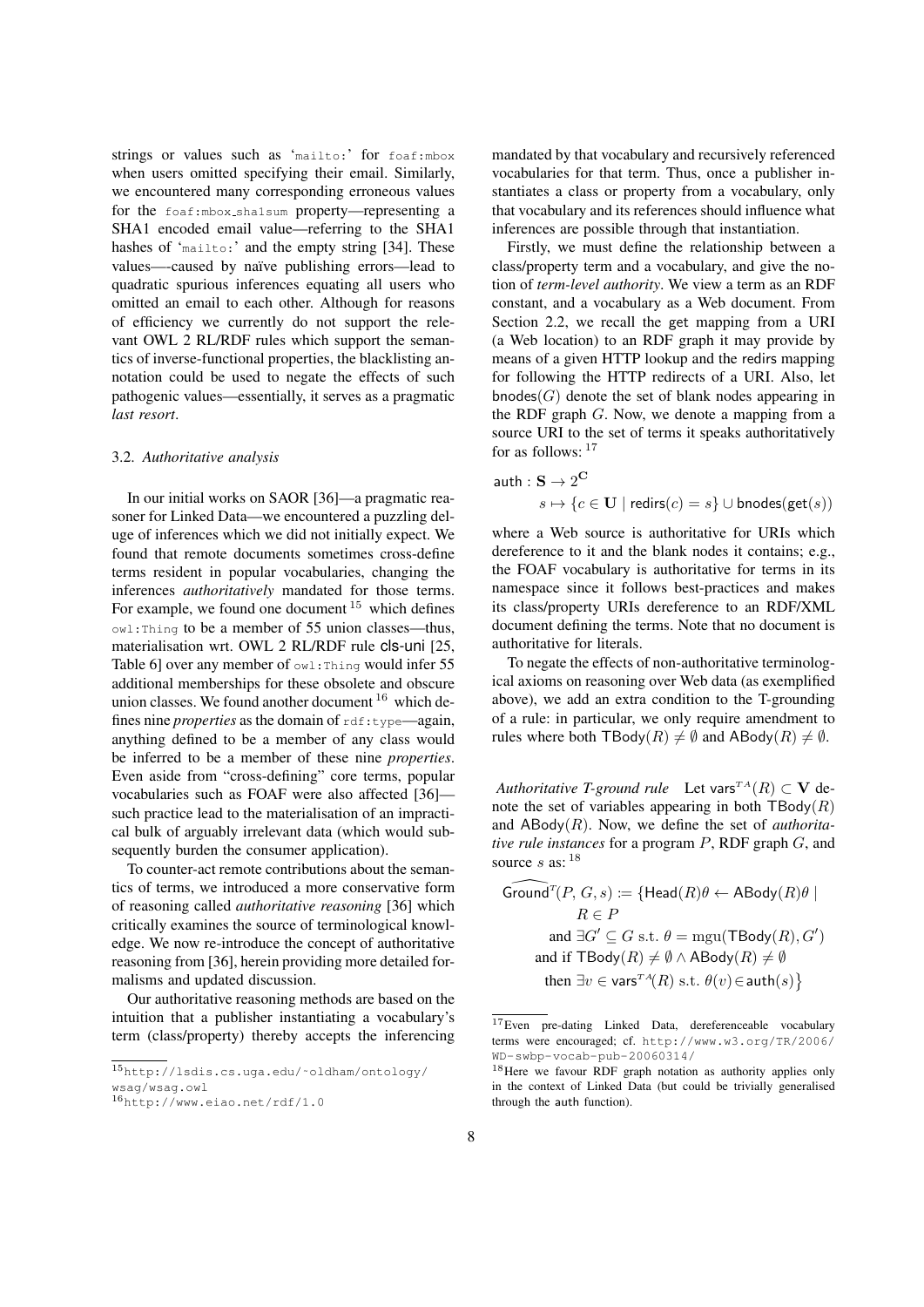where authoritative rule instances are synonymous with *authoritatively T-ground rules* and where the notion of authoritative rule instances for a program follows naturally. The additional condition for authoritativeness states that if a rule contains both T-atoms and A-atoms in the body  $(ABody(R) \neq \emptyset \wedge TBody(R) \neq \emptyset)$ , then the unifier must substitute at least one variable appearing in both  $ABody(R)$  and  $TBody(R)$  (a variable from the set vars<sup> $TA(R)$ </sup> for an authoritative term from source *s* (a constant from the set  $\text{auth}(s)$ ) for the resulting Tground rule to be authoritative. This implies that the source s must speak authoritatively for at least one term that will appear in the body of each proper T-ground rule which its terminology generates, and so cannot create new assertional rules which could apply over arbitrary assertional data not mentioning any of its terms. We illustrate this with an example.

**Example:** Take the T-split rule  $R_{EX}$  as before where vars<sup>TA</sup>( $R_{EX}$ ) = { $2c1$ } representing the set of variables in both TBody( $R_{EX}$ ) and ABody( $R_{EX}$ ). Let  $I_{EX}$  be the graph from source  $s$ , where now for each substitution  $\theta$ , there must exist  $v \in \text{vars}^{TA}(R_{EX})$  such that s speaks authoritatively for  $\theta(v)$ . In this case,

- s must speak authoritatively for the URI  $f$ oaf:Person—for which ?c1 is substituted—for the T-ground rule (?x, a, foaf:Agent)  $\leftarrow$  (?x, a, ?foaf:Person) to be authoritative,
- analogously, s must speak authoritatively for the URI foaf:Agent—again for which ?c1 is substituted—for the T-ground rule ( $2x$ , a, dc:Agent)  $\leftarrow$  ( $2x$ , a, foaf:-Agent) to be authoritative.

In other words, the source s serving the T-facts in  $I_{EX}$ must be the FOAF vocabulary for the above rules to authoritative.

For reference, we highlight variables in vars<sup> $TA(R)$ </sup> with boldface in Table A.4.

(It is worth noting that for rules where  $\mathsf{ABody}(R)$  and  $TBody(R)$  are both non-empty, authoritative instantiation of the rule will only consider unifiers for  $T$ Body $(R)$ which come from one source: however, in practice for OWL 2 RL/RDF this is not so restrictive: although  $T$ Body $(R)$  may contain multiple atoms, in such rules  $T$ Body $(R)$  usually refers to an atomic axiom which requires multiple triples to represent—indeed, the OWL 2 Structural Specification<sup>19</sup> enforces usage of blanknodes and cardinalities on such constructs to ensure that the constituent triples of the multi-triple axiom appear in one source. To take an example, for the T-atoms

(?x, owl:hasValue, ?y), (?x, owl:onProperty, ?p), we would expect ?x to be ground by a blank-node skolem and thus expect the instance to come from one graph.)

#### 3.3. *Links-based ranking*

There is a long history of links-based analysis over Web data—and in particular over hypertext documents—where links are seen as a positive vote for the relevance or importance of a given document. Seminal works exploiting the link structure of the Web for ranking documents include HITS [44] and PageRank [8]. Various approaches (e.g., [1,16,33,23,15,29]) look at incorporating links-based analysis techniques for ranking RDF data, with various end-goals in mind, most commonly, prioritisation of informational artefacts in user result-views; however, such analyses have been applied to other use-cases, including work by Guéret et al. [28] which uses betweenness centrality measures to identify potentially weak points in the Web of Data in terms of maintaining connectedness integrity.

Herein, we employ links-based analysis with the underlying premise that higher ranked sources contribute more "trustworthy" data: in our case, we would expect a correlation between the (Eigenvector) centrality of a source in the graph, and the quality of data that it provides. Inspired in particular by the work of Harth et al. [29] on applying PageRank to RDF, we implement a two-step process: (i) we create the graph of links between sources, and apply a standard PageRank calculation over said graph to derive source ranks; (ii) we propagate source ranks to the triples they contain using a simple summation aggregation. We now discuss these two steps in more detail.

#### 3.3.1. *Creating and ranking the source graph*

Creating the graph of interlinking Linked Data sources is non-trivial, in that the notion of a hyperlink does not directly exist. Thus, we must extract a graph sympathetic to Linked Data principles and current publishing patterns.

Recalling the Linked Data principles enumerated in Section 2.2, according to **LDP4**, links should be specified simply by using external URI names in the data. These URI names should dereference to an RDF description of themselves according to **LDP2** and **LDP3** respectively. Let  $D := (V, E)$  represent a simple directed graph where  $V \subset S$  is a set of sources (vertices), and  $E \subset \mathbf{S} \times \mathbf{S}$  is a set of pairs of vertices (edges). Letting  $s_i, s_j \in V$  be two vertices, then  $(s_i, s_j) \in E$  iff  $s_i \neq s_j$ and there exists some  $u \in U$  such that redirs $(u) = s_j$ 

 $\overline{19$ http://www.w3.org/TR/2009/

REC-owl2-syntax-20091027/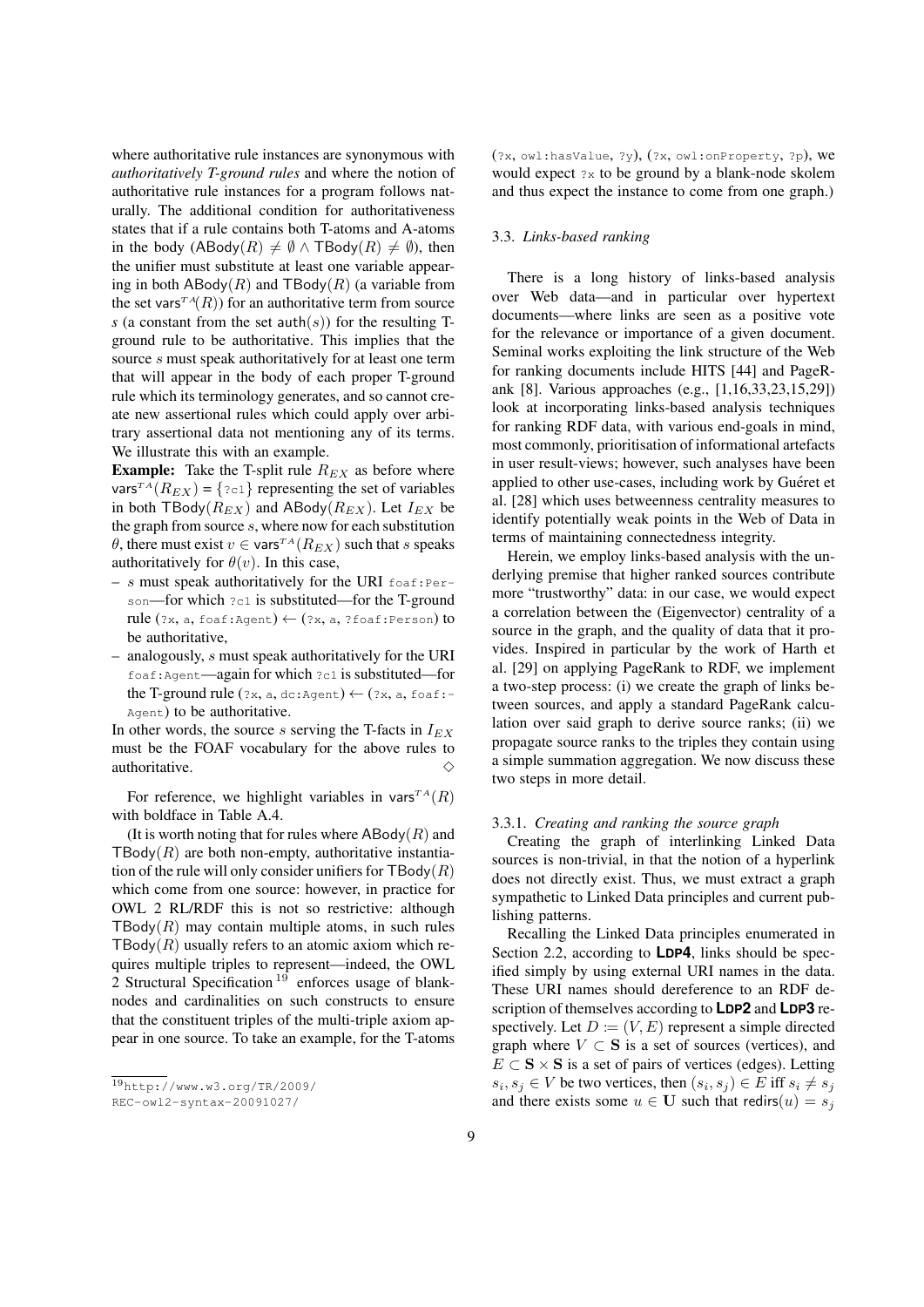and u appears in some triple  $t \in \text{get}(s_i)$ : i.e., an edge extends from  $s_i$  to  $s_j$  iff the RDF graph returned by  $s_i$ mentions a URI which redirects to  $s_j$ .

Now, let  $E(s)$  denote the set of direct successors of s (outlinks), let  $E_{\emptyset}$  denote the set of vertices with no outlinks (dangling nodes), and let  $E^{-}(s)$  denote the set of direct predecessors of s (inlinks). The PageRank of a vertex  $s_i$  in the directed graph  $D := (V, E)$  is then given as follows [8]:

$$
r(s_i) := \frac{1 - d}{|V|} + d \sum_{s_{\emptyset} \in E_{\emptyset}} \frac{r(s_{\emptyset})}{|V|} + d \sum_{s_j \in E^-(s_i)} \frac{r(s_j)}{|E(s_j)|}
$$

where  $d$  is a damping constant (usually set to 0.85) which helps ensure convergence in the following iterative calculation, and where the middle component splits the ranks of dangling nodes evenly across all other nodes. Note also that the first and second components are independent of  $i$ , and constitute the minimum possible rank of all nodes (ensures that ranks do not need to be normalised during iterative calculation).

Now let  $w := \frac{1-d}{|V|}$  represent the weight of a universal (weak link) given by all non-dangling nodes to all other nodes—dangling nodes split their vote evenly and thus don't require a weak link; we can use a weighted adjacency matrix M as follows to encode the graph  $D :=$  $(V, E)$ :

$$
m_{i,j} := \begin{cases} \frac{d}{|E(s_j)|} + w, & \text{if } (s_j, s_i) \in E \\ \frac{1}{|V|}, & \text{if } s_j \in E_\emptyset \\ w, & \text{otherwise} \end{cases}
$$

where this stochastic matrix can be thought of as a Markov chain (dubbed the random-surfer model). The ranks of all sources can be expressed algebraically as the principal eigenvector of  $M$ , which in turn can be estimated using the power iteration method up until some termination criteria (fixed number of iterations, convergence measures, etc.) is reached. We refer the interested reader to [8] for more detail.

## 3.3.2. *Calculating triple ranks*

Based on the rank values for the data sources, we now calculate the ranks for individual triples. We use a simple model for ranking triples, based on the intuition that triples appearing in highly ranked sources should benefit from that rank, and that each additional source stating a triple should increase the rank of the triple. <sup>20</sup> Thus, for calculating the rank of a triple  $t$ , we use the summation of the ranks of the sources it appears in as follows:

$$
r(t) := \sum_{s_t \in \{s \in \mathbf{S} | t \in \mathsf{get}(s)\}} r(s_t)
$$

#### 4. The logical framework

In this section, we look at incorporating the above three dimensions of trust and provenance—which we will herein refer to as annotation properties—into an annotated logic programming framework which tracks this information during reasoning, and determines the annotations of inferences based on the annotations of the rule and the relevant instances, where the resultant values of the annotation properties can be viewed as denoting the strength of a derivation. We propose and formalise a general annotation framework, introduce some high-level tasks it enables, and discuss issues relating to scalability in our scenario.

We begin in Section 4.1 by formalising *annotation functions* which abstract the mechanisms used for annotating facts and rules. In Section 4.2, we propose an annotated program framework and associated semantics based on the previous work of Kifer et al. [42] (introduced previously in Section 2.4). In Section 4.3, we introduce some high-level reasoning tasks that this framework enables; in Section 4.4 we look at how each task scales in the general case, and in Section 4.5 we focus on the scalability of the task required for our use-case over our selected annotation properties. In Section 4.6, we briefly discuss some alternative semantics that one might consider for our framework. We wrap up in Section 4.7 by introducing *annotated constraint rules* which allow for detecting and labelling inconsistencies in our use-case.

#### 4.1. *Abstracting annotation functions*

The first step towards a formal semantics of annotated logic programs consists in generalising the annotations (such as blacklisting, authoritativeness, and ranking) recalled in the previous sections. The annotation domains

<sup>20</sup>Note that one could imagine a spamming scheme where a large number of spurious low-ranked documents repeatedly make the same assertions to create a set of highly-ranked triples. In future, we may revise this algorithm to take into account some limiting function derived from PLD-level analysis.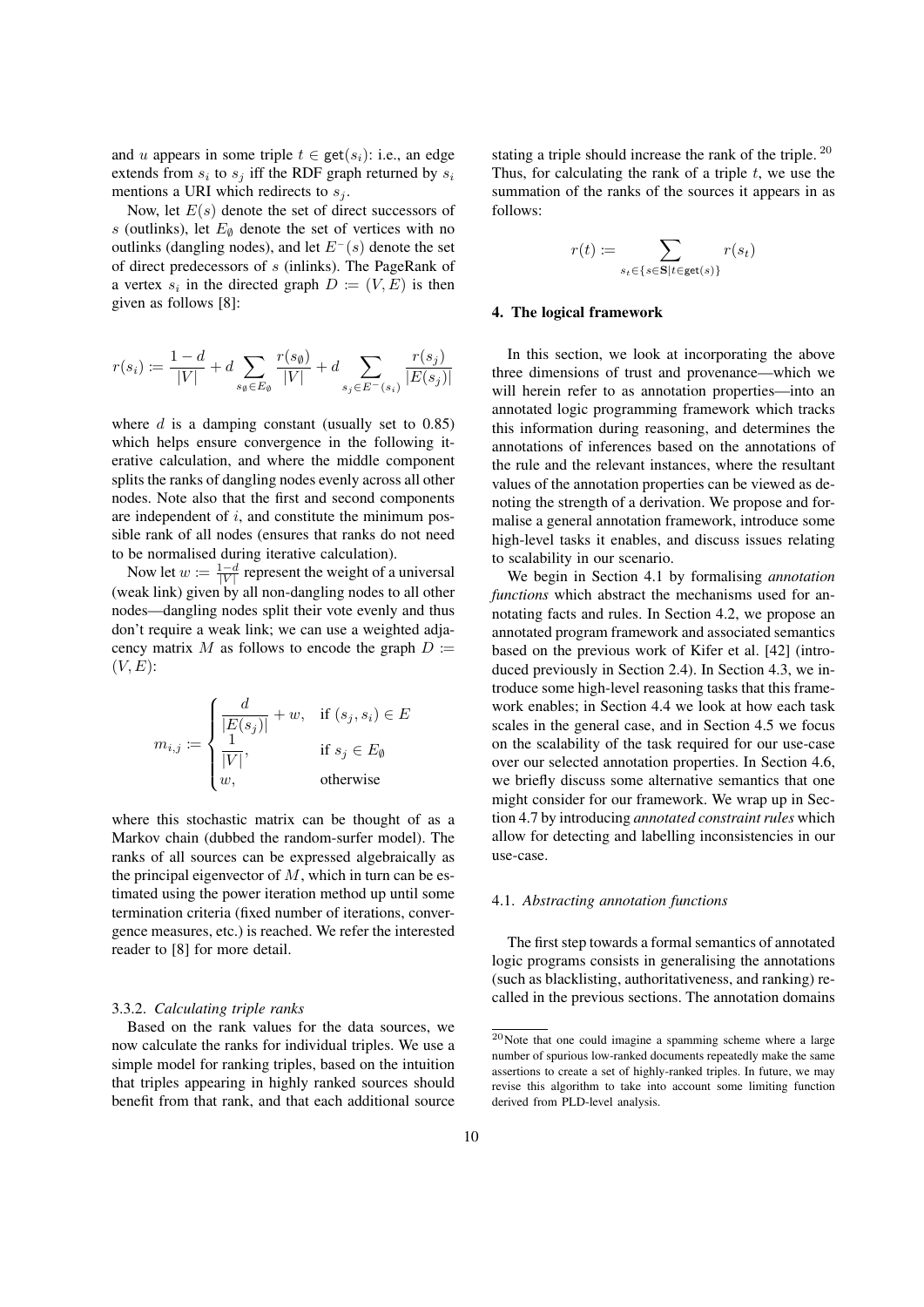are abstracted by an arbitrary finite set of ordered domains  $D_1, \ldots, D_z$ :

Definition 1 *An* annotation domain *is a Cartesian product*  $\mathbf{D} := \times_{i=1}^{z} D_i$  where each  $D_i$  is totally or*dered by a relation*  $\leq_i$ *. Each*  $D_i$  *has a*  $\leq_i$ *-maximal element*  $\top_i$ *. Define a partial order*  $\leq$  *on*  $D$  *as the direct product of the orderings*  $\leq_i$ *, that is*  $\langle d_1, \ldots, d_z \rangle \leq$  $\langle d'_1, \ldots, d'_z \rangle$  if for all  $1 \leq i \leq z$ ,  $d_i \leq i \leq d'_i$ . When  $\langle d_1, \ldots, d_z \rangle \langle d_1', \ldots, d_z' \rangle$  we say that  $\langle d_1', \ldots, d_z' \rangle$ dominates  $\langle d_1, \ldots, d_z \rangle$ .

We denote with  $\text{lub}(\mathbf{D}')$  and  $\text{glb}(\mathbf{D}')$  respectively the *least upper bound and the greatest lower bound of a subset*  $D' \subset D$ *.* 

In the examples introduced so far, based on blacklisting, authoritativeness, and ranking,  $z = 3$  and  $D_1 =$  ${b, nb}$  (b=blacklisted, nb=non-blacklisted),  $D_2$  = { $na$ ,  $a$ } ( $a$ =authoritative,  $na$ =non-authoritative),  $D_3 =$ R. Moreover,  $\mathbf{b} \leq_1 \mathbf{n}$ ,  $\mathbf{n} \mathbf{a} \leq_2 \mathbf{a}$ , and  $x \leq_3 y$  iff  $x \leq$ y.

Now there are several kinds of annotations for the facts and rules mentioned so far:

- (i) Some—like blacklisting—depend on structural properties of facts (e.g., e-mail addresses set to empty strings). Such annotations can be modelled as functions  $f : \textbf{Facts} \to D_i$ , for some *i*.
- (ii) Some depend only on the source context, like page ranking; all of the facts in  $get(s)$  inherit the ranking assigned to the source s. Such annotations can be modelled as functions  $f : \mathbf{S} \to D_i$ , for some  $i$ .  $21$
- (iii) Some—like authoritativeness—apply to profile rules, that are sound (meta)axiomatisations of OWL 2/RDF-based semantics. In this case, the quality and reliability of the rules as such is not questioned. In fact, the ranking applies (indirectly) to the T-atoms unified with the body and their semantic consequences (i.e., to specific rule applications). Accordingly, different rule instances are given different rankings based on the provenance of the facts unified with the rule body and the corresponding values of the variables. Roughly speaking, such annotations can be modelled as  $f : Rules \times S \rightarrow D_i$  where Rules typically corresponds to the  $O2R^-$  ruleset as discussed in Section 2.6.

The first two kinds of annotation functions can be generalised by abstract annotation functions

$$
\alpha_i : \mathbf{Facts} \times \mathbf{S} \to D_i.
$$

We assume that  $\alpha_i(F, s)$  is defined for all  $F \in \text{get}(s)$ . *Furthermore we assume without loss of generality that for some index*  $z'$  ( $0 \le z' \le z$ ),  $D_1, \ldots, D_{z'}$  are asso*ciated to annotation functions of this type.*

Annotations of type 3 can be formalised as

$$
\alpha_i :
$$
 Rules  $\times$  (**S**  $\rightarrow$  2<sup>Facts</sup>)  $\rightarrow$  D<sub>i</sub>.

We assume that such  $\alpha_i$  are defined over  $O2R^- \times$  get. *Moreover, we assume (without loss of generality) that*  $D_{z'+1}, \ldots, D_z$  are associated to annotation functions *of this type.*

Now given the annotation functions  $\alpha_1, \ldots, \alpha_z$ , the corresponding *annotated program* is:

$$
\mathsf{AnnP}(\mathcal{O}2\mathcal{R}^-, \mathsf{get}) \coloneqq \bigcup_{s \in \mathbf{S}} \{ F : \langle d_1, \dots, d_z \rangle \mid F \in \mathsf{get}(s),
$$

$$
d_i := \alpha_i(F, s) \quad (1 \le i \le z')
$$

$$
d_i := \top_i \qquad (z' < i \le z) \}
$$

$$
\{R:\langle d_1, \ldots, d_z \rangle \mid R \in \text{Ground}^T(\mathcal{O}2\mathcal{R}^-, \text{get}),
$$
  

$$
d_i := \top_i \qquad (1 \le i \le z')
$$
  

$$
d_i := \alpha_i(R, \text{get}) \quad (z' < i \le z) \}.
$$

The formal semantics of AnnP(O2R−, get) will be specified in the next section.

#### 4.2. *Annotated program semantics*

According to the nature of AnnP( $O2R^-$ , get), we define our annotated programs as follows:

Definition 2 (Programs) *A* program P *is a finite set of annotated rules*

$$
H \leftarrow B_1, \dots, B_m : \mathbf{d} \qquad (m \ge 0)
$$

*where*  $H, B_1, \ldots, B_m$  *are logical atoms and*  $d \in D$ *. When*  $m = 0$ *, a rule is called a fact and denoted by* H:d *(omitting the arrow).*

In the above definition, we abstract away the details of rule distribution across multiple sources; provenance is only reflected in rule annotations. In this section, we need no a-priori restriction on the set of predicates (although we may use the RDF ternary predicate in examples).

Note that our notion of an annotated program is a specialisation of the generalised annotated programs introduced in Section 2.4, where our notion of an annotated rule (or fact) comprises of a classical rule (or fact) and a ground annotation value.

Now we can define the models of our programs. Following the examples introduced in the previous sections,

 $21$ Strictly speaking, ranking also depends also on the interlinkage occurring between sources; these details are left implicit in our framework.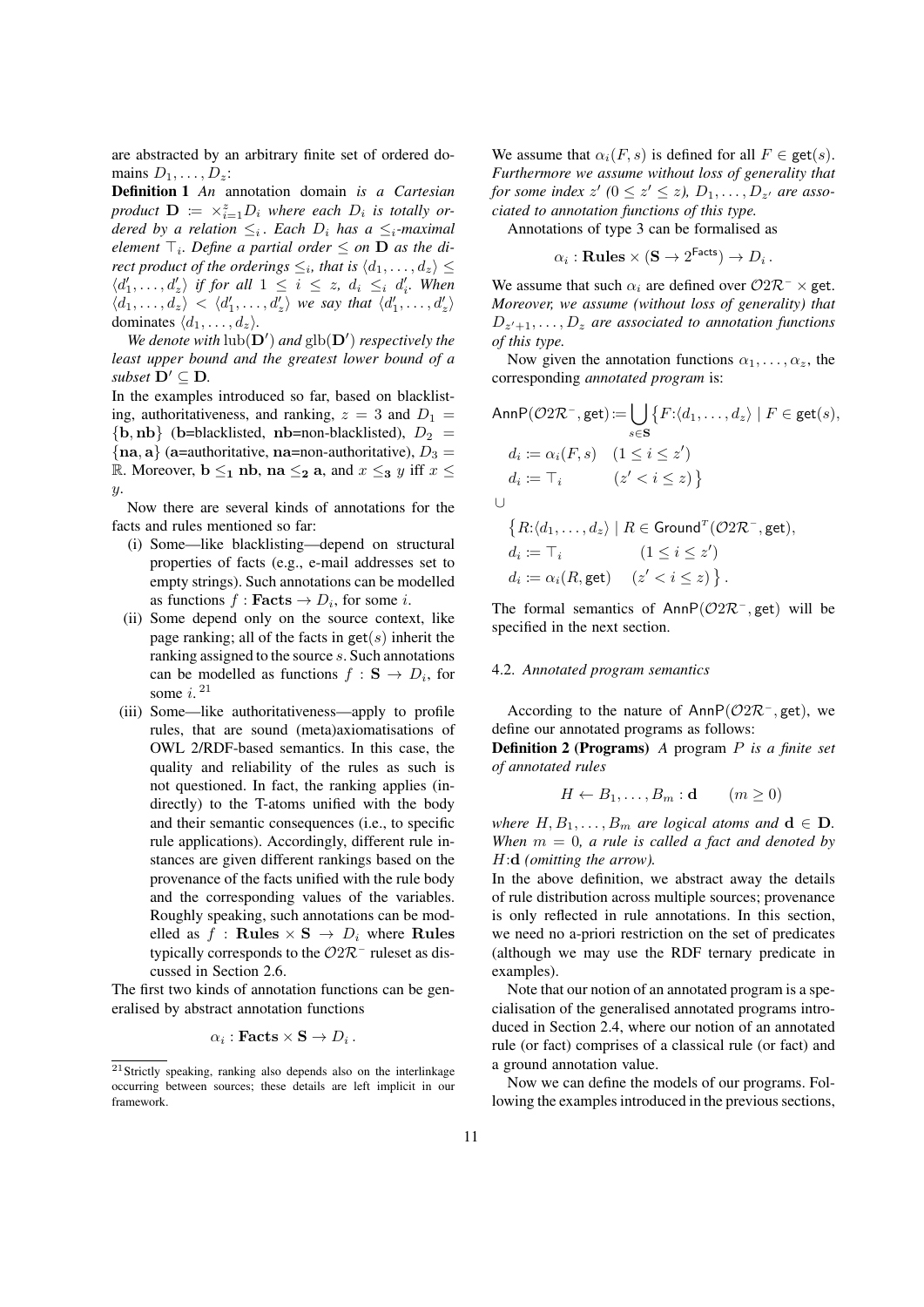the semantics of an atom  $A$  is a set of annotations, covering the possible ways of deriving A. Roughly speaking, the annotations of A include the minimum rankings of the facts and rule used to derive A.

**Definition 3 (Interpretations)** Let  $\mathcal{B}_P$  be the Her*brand base of a program* P*. An* interpretation *is a map*ping  $I: \mathcal{B}_P \rightarrow 2^{\mathbf{D}}$  *that associates each fact*  $F \in \mathcal{B}_P$ *with a set of possible annotations.*

*Given a ground rule*  $R := F \leftarrow B_1, \ldots, B_m : \mathbf{d}$  *an interpretation* I *satisfies* R *if for all*  $\mathbf{d}_i \in I(B_i)$  (1 ≤  $i \leq m$ ),  $\mathrm{glb}(\{\mathbf{d}_1,\ldots,\mathbf{d}_m,\mathbf{d}\}) \in I(F)$ .

*More generally,* I *satisfies a (possibly non-ground) rule* R (in symbols,  $I \models R$ ) iff I satisfies all of the *ground rules in* Ground(R)*. Accordingly,* I *is a model of a program*  $P(I \models P)$  *iff for all*  $R \in P$ ,  $I \models R$ *. Finally, we say that the fact* F:d *is a logical consequence of* P *iff for all interpretation*  $I, I \models P$  *implies*  $I \models F:\mathbf{d}$ . Example: Consider the following program, where annotations come from our use-case domain:

A : 
$$
\langle \mathbf{b}, \mathbf{a}, 0.4 \rangle
$$
  
\nB :  $\langle \mathbf{nb}, \mathbf{a}, 0.7 \rangle$   
\nC :  $\langle \mathbf{nb}, \mathbf{a}, 0.6 \rangle$   
\nA \leftarrow B, C :  $\langle \mathbf{nb}, \mathbf{na}, 1 \rangle$ 

The atom A can be derived directly by the fact  $A:\langle \mathbf{b}, \mathbf{a}, 0.4 \rangle$  or using the rule  $A \leftarrow B, C:\langle \mathbf{nb}, \mathbf{na}, 1 \rangle$ and the facts  $B:\langle nb, a, 0.7 \rangle$  and  $C:\langle nb, a, 0.6 \rangle$ . In each derivation, the annotation assigned to  $A$  gathers component by component—the minimal values used during the derivation. In particular, during the second derivation, no blacklisted information is used, a nonauthoritative rule is applied, and the rank value never falls below 0.6. It is easy to see that, according to Definition 3, both  $A:\langle$ **b**, **a**, 0.4 $\rangle$  and  $A:\langle$ **nb**, **na**, 0.6 $\rangle$  are logical consequences of  $P$ .  $\Diamond$ 

The semantics in Definition 3 enjoys the same good properties as standard logic programming semantics. In particular, every given program  $P$  has one minimal model which contains exactly the logical consequences of P, and can be characterised as the least fixed point of an *immediate consequence* operator  $\mathfrak{T}_P$ . To see this, we need a suitable ordering over interpretations:

$$
I \preceq I'
$$
 iff for all  $F \in \mathcal{B}_P$ ,  $I(F) \subseteq I'(F)$ .

The partial order  $\preceq$  induces a complete lattice in the set of all interpretations. Given a set of interpretations  $I$  the least upper bound  $\sqcup I$  and the greatest lower bound  $\Box \mathcal{I}$  satisfy  $\Box \mathcal{I}(F) = \bigcup_{I \in \mathcal{I}} I(F)$  and  $\Box \mathcal{I}(F) =$  $\bigcap_{I \in \mathcal{I}} I(F)$ , for all  $F \in \mathcal{B}_P$ . The bottom interpretation  $\Delta$  maps each  $F \in \mathcal{B}_P$  to  $\emptyset$ .

The immediate consequence operator is a mapping over interpretations such that for all facts  $F \in \mathcal{B}_P$ :

$$
\mathfrak{T}_P(I)(F) := \bigcup_{F \leftarrow B_1, \ldots, B_m : \mathbf{d} \in \mathsf{Ground}(P)} \{ \mathrm{glb}(\{\mathbf{d}_1, \ldots, \mathbf{d}_m, \mathbf{d}\}) \mid_{1 \leq i \leq m} \forall_{\mathbf{d}_i \in I(B_i)} \}
$$

Theorem 1 *For all programs* P *and interpretations* I*,*

- *(i) I is a model of*  $P$  *iff*  $\mathfrak{T}_P(I) \preceq I$ *;*
- (*ii*)  $\mathfrak{T}_P$  *is monotone, i.e.,*  $I \preceq I'$  *implies*  $\mathfrak{T}_P(I) \preceq$  $\mathfrak{T}_P(I').$

Proof: (Sketch) Our framework can be regarded as a special case of the general theory of annotated programs developed in [42]. In that framework, our rules can be reformulated as

$$
H: f(X_1, \ldots, X_m, \mathbf{d}) \leftarrow B_1: X_1, \ldots, B_m: X_m
$$

where each  $X_i$  is a variable ranging over  $2^D$  and

$$
f(X_1,...,X_m, \mathbf{d}) := \{glb(\{\mathbf{d}_1,...,\mathbf{d}_m,\mathbf{d}\}) \mid \mathbf{d}_i \in X_i \ (1 \le i \le m) \}.
$$
 (3)

The upper semilattice of truth values  $\mathcal{T}$  [42, Sec. 2] can be set to the complete lattice  $\langle 2^{\mathbf{D}}, \subseteq, \cup, \cap \rangle$ . Then our semantics corresponds to the *restricted* semantics defined in [42] and our operator  $\mathfrak{T}_P$  corresponds to the operator  $\mathfrak{R}_P$  which has been proven to satisfy the two statements.

### Corollary 2 *For all programs* P*,*

- *(i)* P *has one minimal model that equals the least fixed point of*  $\mathfrak{T}_P$ *,* lfp $(\mathfrak{T}_P)$ *;*
- *(ii) for all*  $F \in \mathcal{B}_P$ ,  $\mathbf{d} \in \text{lfp}(\mathfrak{T}_P)(F)$  *iff*  $P \models F:\mathbf{d}$ .

Another standard consequence of Theorem 1 is that lfp( $\mathfrak{T}_P$ ) can be calculated in a bottom-up fashion, starting from the empty interpretation  $\Delta$  and applying iteratively  $\mathfrak{T}_P$ . Define the iterations of  $\mathfrak{T}_P$  in the usual way:  $\mathfrak{T}_P \uparrow 0 := \Delta$ ; for all ordinals  $\alpha$ ,  $\mathfrak{T}_P \uparrow (\alpha + 1) :=$  $\mathfrak{T}_P(\mathfrak{T}_P \uparrow \alpha)$ ; if  $\alpha$  is a limit ordinal, let  $\mathfrak{T}_P \uparrow \alpha :=$  $\Box_{\beta<\alpha}\mathfrak{T}_P \uparrow \beta$ . Now, it follows from Theorem 1 that there exists an  $\alpha$  such that  $lfp(\mathfrak{T}_P) = \mathfrak{T}_P \uparrow \alpha$ . To ensure that the logical consequences of  $P$  can be effectively computed, it should also be proven that  $\alpha \leq \omega$ , which is usually proven by showing that  $\mathfrak{T}_P$  is continuous. In [42, Ex. 3], it is shown that these properties do not hold for general annotated programs even if the program is Datalog (i.e., terms can only be constants)—because it is possible to infer infinite sequences  $F: \mathbf{d}_1, F: \mathbf{d}_2, \dots, F: \mathbf{d}_i, \dots$  such that the sequence of labels  $d_1, d_2, \ldots$  converges to a limit  $d^{\infty}$ , but  $F: d^{\infty} \notin \mathfrak{R}_P \uparrow \omega$ . We demonstrate this now by adapting Example 3 from [42].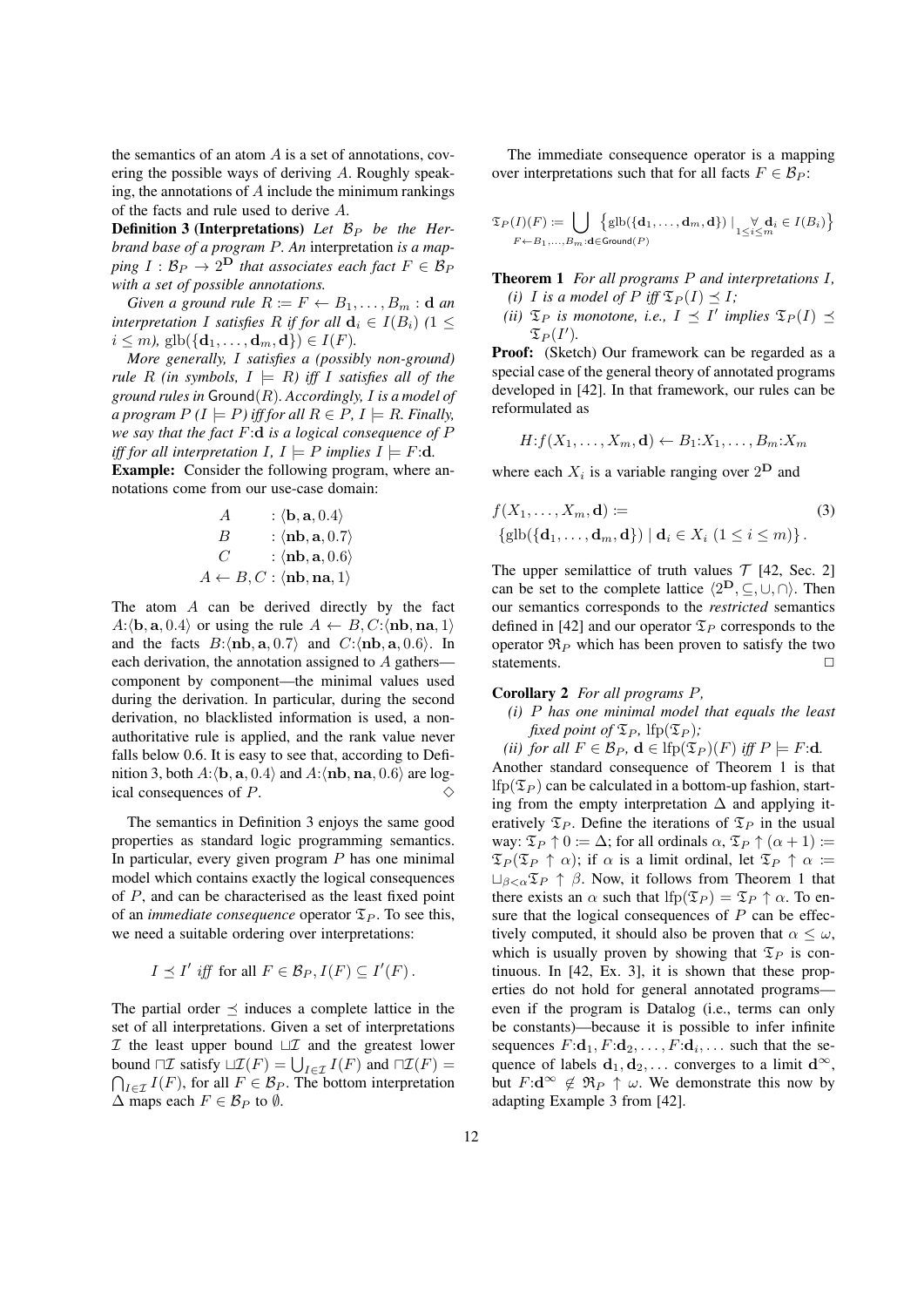Example: Consider a simple *generalised annotated program* P, with truth values  $\mathcal T$  in the interval [0, 1] of real numbers, and three rules as follows:

$$
A:0 \leftarrow
$$
  

$$
A: \frac{1+\alpha}{2} \leftarrow A:\alpha
$$
  

$$
B:1 \leftarrow A:1
$$

By the restricted semantics of generalised annotated programs,  $A:1 \in \mathfrak{R}_P \uparrow \omega$ . However, since the third rule is discontinuous,  $B:1 \notin \mathfrak{R}_P \uparrow \omega$  and so we see that  $\mathfrak{R}_P \uparrow \omega \neq \text{lfp}(\mathfrak{R}_P)$ ; note that  $B:1 \in \mathfrak{R}_P \uparrow (\omega + 1).$ 

Then, in order to prove that our  $\mathfrak{T}_P$  is continuous, we have to rely on the specific properties of the function  $f(.)$  defined in (3).

Lemma 3 *Let* D *be a* z*-dimensional annotation domain,* P *a program and* F *a fact. The number of possible annotations* **d** *such that*  $P \models F:\mathbf{d}$  *is bounded by*  $|P|^z$ , where  $|P|$  *is the cardinality of* P.

**Proof:** Let  $D_i^P$ , for  $1 \leq i \leq z$ , be the set of all values occurring as the  $i$ -th component in some annotation in P and  $\mathbf{D}^P := \times_{i=1}^z D_i^P$ . Clearly, for all  $i = 1, \ldots, z, |D_i^P| \leq |P|$ , therefore the cardinality of  $\mathbf{D}^{P}$  is at most  $|P|^z$ . We are only left to show that the annotations occurring in  $\mathfrak{T}_P \uparrow \alpha$  are all members of  $\mathbf{D}^P$ . Note that if  $\{\mathbf{d}_1, \dots, \mathbf{d}_m, \mathbf{d}\} \subseteq \mathbf{D}^P$ , then also  $glb\{\mathbf{d}_1,\ldots,\mathbf{d}_m,\mathbf{d}\}\in \mathbf{D}^P$ . Then, by a straightforward induction on  $\alpha$ , it follows that for all  $\alpha$ , if  $F: \mathbf{d} \in \mathfrak{T}_P \uparrow$  $\alpha$ , then  $\mathbf{d} \in \mathbf{D}^P$ .

In other words, since the glb function cannot introduce new elements from the component sets of the annotation domain, the application of  $\mathfrak{T}_P$  can only create labels from the set of tuples which are combinations of existing domain elements in  $P$ ; thus the set of all labels is bounded by  $|P|^z$ .

Next, in order to demonstrate that  $\mathfrak{T}_P$  is continuous we must introduce the notion of a *chain of interpretations*: a sequence  $\{I_\beta\}_{\beta<\alpha}$  such that for all  $\beta<\gamma$ ,  $I_\beta \preceq I_\gamma.$ 

**Theorem 4** *For all programs*  $P$ *,*  $\mathfrak{T}_P$  *is continuous: that is, for all chains*  $\mathcal{I} := \{I_\beta\}_{\beta \leq \alpha}, \mathfrak{T}_P(\sqcup \mathcal{I}) = \sqcup \{\mathfrak{T}_P(I) \mid$  $I \in \mathcal{I}$ .

**Proof:** The  $\supseteq$  inclusion is trivial. For the  $\subseteq$  inclusion, assume that  $\mathbf{d} \in \mathfrak{T}_P(\sqcup \mathcal{I})(F)$ . By definition, there exists a rule  $F \leftarrow B_1, \ldots, B_m : \mathbf{d}'$  in  $\mathsf{Ground}(P)$  and some  **such that**  $**d** = glb(**d**', **d**<sub>1</sub>,..., **d**<sub>m</sub>)$  **and for** all  $1 \leq j \leq m$ ,  $\mathbf{d}_j \in \Box \mathcal{I}(F)$ . Therefore, for all  $1 \leq j \leq m$  $j \leq m$  there exists a  $\beta_j \leq \alpha$  such that  $\mathbf{d}_j \in I_{\beta_j}$ . Let  $\beta$  be the maximum value of  $\mathbf{d}_1, \dots, \mathbf{d}_m$ ; since  $\mathcal{I}$  is a chain,  $\mathbf{d}_i \in I_\beta(F)$ , for all  $1 \leq j \leq m$ . Therefore, d is in  $\mathfrak{T}_P(I_\beta)(F)$  and hence in  $\Box {\mathfrak{T}_P(I)} | I \in \mathcal{I} \backslash \{F\}$ .  $\Box$ 

**Corollary 5** *The interpretation*  $\mathfrak{T}_P \uparrow \omega$  *is the least fixed point of*  $\mathfrak{T}_P$ ,  $\text{lfp}(\mathfrak{T}_P)$ *, and hence it is the minimal model of* P*.*

The logical consequences of our programs satisfy another important property.

Lemma 6 *A fact* F : d *is a ground logical consequence of* P *iff for some (finite)*  $i < \omega$ ,  $d \in \mathfrak{T}_P \uparrow i(F)$ .

**Proof:** Due to corollaries 2 and 5,  $P \models F:\text{d iff } \text{d } \in$  $\mathfrak{T}_P \uparrow \omega(F)$ . By definition,  $\mathfrak{T}_P \uparrow \omega(F) = \bigcup_{i < \omega} \mathfrak{T}_P \uparrow$  $i(F)$ , therefore  $P \models F:\text{d}$  iff for some finite  $i < \omega$ ,  $\mathbf{d} \in \mathfrak{T}_P \uparrow i(F)$ .

In the jargon of classical logic, this means that our framework is *finitary*. As an immediate consequence of this lemma, the logical consequences of  $P$  are semidecidable. Note that for generalised annotated programs, even if  $\mathfrak{R}_P$  is continuous, it may not be finitary.

Example: Consider the previous example (as borrowed from [42, Ex. 3]), but drop the last (discontinuous) rule:

$$
A:0 \leftarrow
$$
  

$$
A: \frac{1+\alpha}{2} \leftarrow A:\alpha
$$

This program is continuous with respect to the restricted semantics of general annotated programs, therefore  $\Re P \uparrow \omega = \text{Ifp}(\Re P)$ . However, although  $A:1 \in$  $\mathfrak{R}_P \uparrow \omega$ , it is not finitary because for all  $i < \omega$ ,  $A:1 \notin$  $\mathfrak{R}_P \uparrow i.$ 

Moreover, if  $P$  is Datalog, then the least fixed point of  $\mathfrak{T}_P$  is reached after a finite number of iterations:

**Lemma 7** *If* P is Datalog, then there exists  $i < \omega$  such *that*  $\text{lfp}(\mathfrak{T}_P) = \mathfrak{T}_P \uparrow i$ .

**Proof:** Due to corollary 2 and Lemma 3, for each  $F \in$  $\mathcal{B}_P$ , the set lfp $(\mathfrak{T}_P)(F)$  is finite. Moreover, when P is Datalog, the Herbrand base  $B_P$  is finite as well. Thus, the thesis immediately follows from the monotonicity of  $\mathfrak{T}_P$ .

It follows that the least model of P—denoted  $\text{Im}(P)$  can be finitely represented, and that the logical consequences of  $P$  are decidable.

#### 4.3. *Annotated reasoning tasks*

Once the semantics of annotated programs has been defined, it is possible to consider several types of highlevel reasoning tasks which, roughly speaking, refine the set of ground logical consequences according to optimality and threshold conditions.

Plain: Returns all of the ground logical consequences of P. Formally:

$$
plain(P) := \{F : \mathbf{d} \mid F \in \mathcal{B}_P \text{ and } P \models F : \mathbf{d}\}.
$$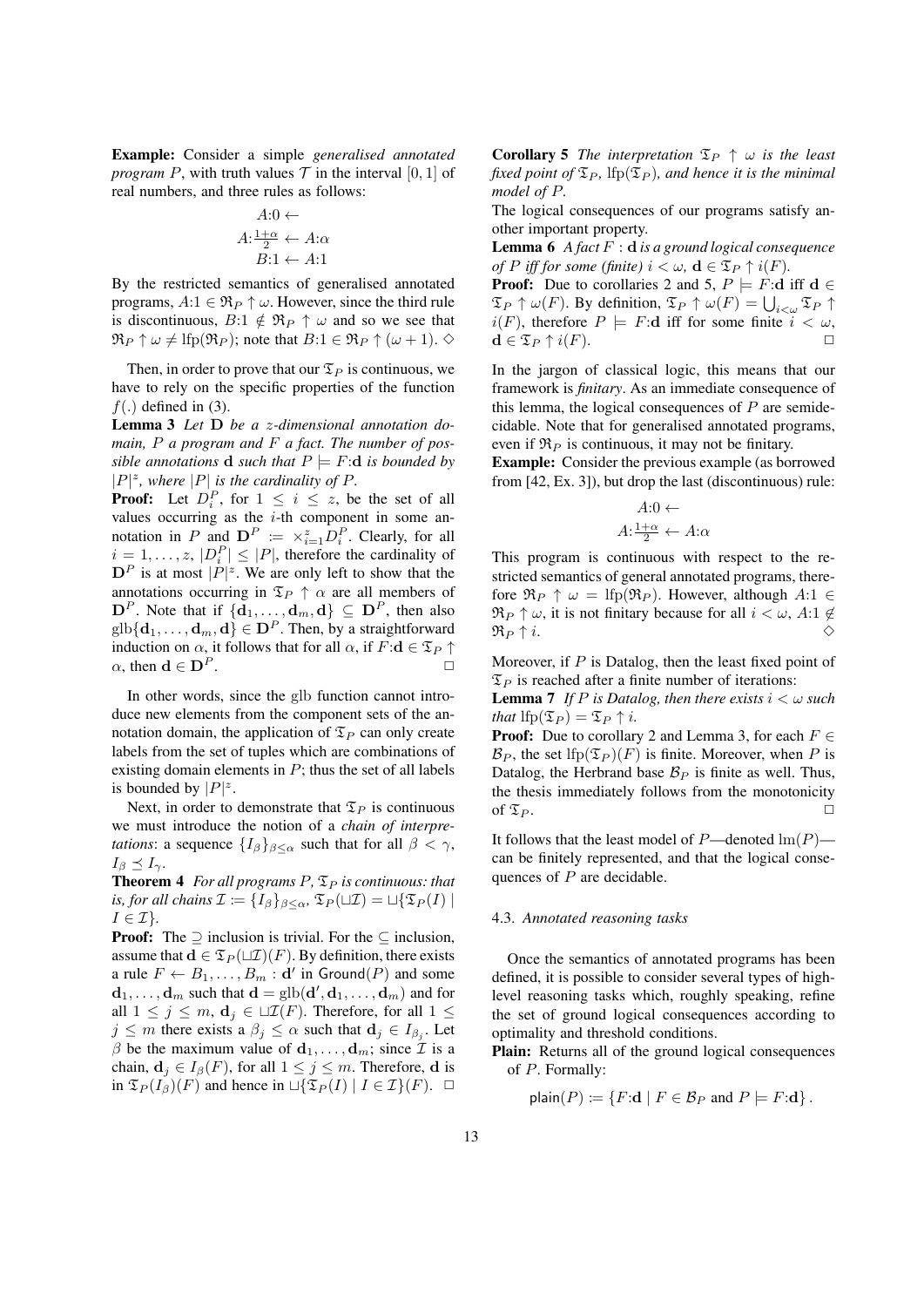Optimal: Only the *non-dominated* elements of plain( $P$ ) are returned. Intuitively, an answer—say,  $F:\langle nb, nb, 0.5\rangle$ —can be ignored if a stronger evidence can be derived; for example  $F:\langle nb, a, 0.6 \rangle$ . Formally, for all sets  $S$  of annotated rules and facts, let:

$$
\max(S) := \{ R: \mathbf{d} \in S \mid \text{for all } R: \mathbf{d}' \in S, \ \mathbf{d} \nless \mathbf{d}' \}
$$

and define  $opt(P) := max(plain(P)).$ 

Above Threshold (Optimal): Refines  $opt(P)$  by selecting the consequences that are above a given threshold. Formally, given a threshold vector  $t \in D$ , for all sets  $S$  of annotated rules and facts let

$$
S_{\geq \mathbf{t}} := \{ R: \mathbf{d} \in S \mid \mathbf{t} \leq \mathbf{d} \}
$$

and define  $\mathsf{opt}_{\mathbf{t}}(P) := \mathsf{opt}(P)_{\geq \mathbf{t}}$ .

Above Threshold (Classical): Returns the ground atoms that have some annotation above a given threshold t. Annotations are not included in the answer. Formally, define:

$$
\mathsf{above}_{\mathbf{t}}(P) := \{ F \in \mathcal{B}_P \mid \exists \mathbf{d} \ge \mathbf{t} \text{ s.t. } P \models F : \mathbf{d} \}.
$$

All tasks except plain, make it possible to optimise the input program by dropping some rules that do not contribute to the answers. For example,  $opt(P)$  does not depend on the dominated elements of  $P$ , which can thus be discarded:

**Theorem 8** opt $(P) =$  opt $(\max(P))$ .

**Proof:** Clearly,  $\max(P) \subseteq P$  and both  $\max$ and plain are monotonic wrt. set inclusion. Therefore, plain( $\max(P)$ ) is contained in plain(P) and  $max(plain(max(P)))$  is contained in  $max(plain(P)),$ i.e.,  $\text{opt}(\max(P)) \subseteq \text{opt}(P)$ .

For the opposite inclusion, we first prove by induction on natural numbers that for all  $i > 0$  and  $F \in \mathcal{B}_P$ , if  $\mathbf{d} \in \mathfrak{T}_P \uparrow i(F)$ , then there exists an annotation  $\mathbf{d}' \geq \mathbf{d}$ such that  $\mathbf{d}' \in \mathfrak{T}_{\max(P)} \uparrow i(F)$ .

The assertion is vacuously true for  $i = 0$ . Assume that  $\mathbf{d} \in \mathfrak{T}_P \uparrow (i+1)(F)$ , with  $i \geq 0$ , we have that for some rule  $F \leftarrow B_1, \ldots, B_m : \overline{\mathbf{d}}$  in Ground $(P)$  and some  $\mathbf{d}_1, \ldots, \mathbf{d}_m$ :

$$
\mathbf{d} = \text{glb}(\{\mathbf{d}_1, \ldots, \mathbf{d}_m, \overline{\mathbf{d}}\})
$$

and for all  $1 \leq j \leq m$ ,  $\mathbf{d}_i \in \mathfrak{T}_P \uparrow i(B_i)$ . By definition of max(P), there exists a  $F \leftarrow B_1, \ldots, B_m : \hat{d}$  in Ground( $\max(P)$ ) with  $\hat{\mathbf{d}} \geq \overline{\mathbf{d}}$ . Moreover, by induction hypothesis, for all  $1 \leq j \leq m$ , there exists a  $\mathbf{d}'_j \geq$  $\mathbf{d}_j$  such that  $\mathbf{d}'_j \in \mathfrak{T}_{\max(P)} \uparrow i(B_j)$ . Thus if we set  $\mathbf{d}' \coloneqq \text{glb}(\{\mathbf{d}'_1,\ldots,\mathbf{d}'_m,\hat{\mathbf{d}}\})$ , we have  $\mathbf{d}' \geq \mathbf{d}$  and  $\mathbf{d}' \in \mathbb{Z}$  $\mathfrak{T}_{\max(P)} \uparrow (i+1)(F).$ 

Now assume that  $F: \mathbf{d} \in \text{opt}(P)$ . In particular  $F: \mathbf{d}$  is a logical consequence of P: therefore, by Lemma 6 and the previous statement, we have that there exists an annotation  $F: d' \in \text{plain}(\max(P))$  with  $d \le d'$ . However, since  $opt(max(P)) \subseteq opt(P)$ , plain $(max(P))$  cannot contain facts that improve  $F:$ d, therefore  $d' = d$  and  $F: \mathbf{d} \in \text{opt}(\max(P)).$ 

Similarly, if a minimal threshold is specified, then the program can be filtered by dropping all of the rules that are not above threshold:

**Theorem 9**  $\text{opt}_{\mathbf{t}}(P) = \text{opt}(P_{\geq \mathbf{t}})$ .

Proof: Since by definition we know that  $\textsf{opt}_{\mathbf{t}}(P) = \max(\textsf{plain}(P))_{\geq \mathbf{t}}$  and  $\max(\textsf{plain}(P))_{\geq \mathbf{t}} =$  $max($ plain $(P)_{\geq t}$ ), it suffices to show that plain $(P)_{\geq t}$  = plain( $P_{\geq t}$ ). By Lemma 6,  $F: d \in \text{plain}(P)_{\geq t}$  implies that for some i,  $d \in \mathfrak{T}_P \uparrow i(F)$  and  $d \geq t$ . Analogously to Theorem 8, it can be proven by induction on natural numbers that for all  $i \geq 0$  and  $F \in \mathcal{B}_P$ , if  $\mathbf{d} \in$  $\mathfrak{T}_P \uparrow i(F)$  and  $\mathbf{d} \geq \mathbf{t}$ , then  $\mathbf{d} \in \mathfrak{T}_{P_{\geq \mathbf{t}}} \uparrow i(F)$ . Therefore,  $\mathbf{d} \in \mathfrak{T}_{P_{\geq \mathbf{t}}} \uparrow i(F)$  and hence  $F: \mathbf{d} \in \mathsf{plain}(P_{\geq \mathbf{t}})$ .

Again it is easy to prove by induction that if  $F: d \in$ plain( $P_{\geq t}$ ), then  $d \geq t$ . Thus, since plain is monotone wrt. set inclusion and  $P_{\geq t} \subseteq P$ , plain $(P_{\geq t}) \subseteq$ plain(P). But plain( $P_{\geq t}$ ) contains only annotations that dominate **t**, hence  $\text{plain}(P_{\geq t}) \subseteq \text{plain}(P)_{\geq t}$ .

#### 4.4. *Scalability issues: general case*

We see that some of the reasoning tasks outlined above are amenable to straightforward optimisations which allow for pruning dominated facts and rules. However, in our application domain programs contain typically  $\sim 10^9$  facts coming from millions of RDF sources [36,38]. With programs of this size, it is necessary to carefully take into account the number of facts a task has to manipulate. In general a polynomial bound with respect to the cardinality of  $P$  is not a sufficient evidence of feasibility; even a quadratic exponent may be too high. Accordingly—and as discussed in Section 2 the OWL 2 RL/RDF ruleset has been restricted to the  $O2R^-$  fragment where the number of logical consequences of a program grows linearly with the number of assertional facts [32]. In order to achieve the same bound for our reasoning tasks over the same fragment of OWL 2, for each  $F \in \mathcal{B}_P$ , the number of derived consequences  $F$ : d should be constant wrt. the cardinality of  $P$  (equivalently, the number of different annotations associated to each proper rule or fact should be constant wrt.  $|P|$ ). In this section, we now give a detailed assessment of the four reasoning tasks with respect to this requirement.

From Lemma 3, we know that the cardinality of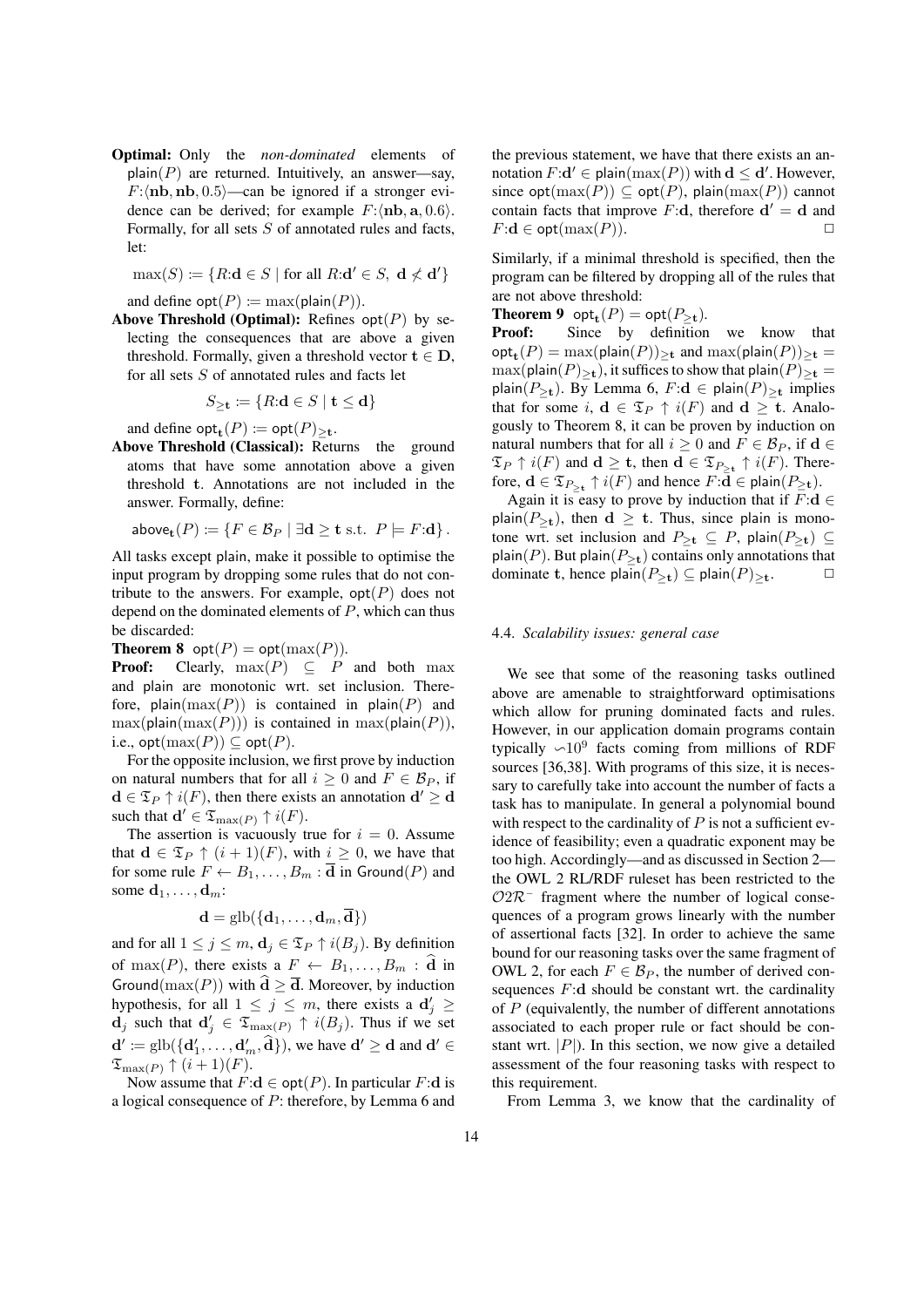plain(P) is bounded by  $|P|^z$ ; we now use an example to demonstrate that this bound is tight.

Example: Consider a z-dimensional D where each component  $i$  may assume an integer value from 1 to  $n$ . Let  $P$  be the following propositional program consisting of all rules of the following form:

$$
A_1 : \langle m_1, n, \dots, n \rangle \qquad (1 \le m_1 \le n)
$$
  
\n
$$
A_i \leftarrow A_{i-1} : \langle n, \dots, m_i, \dots, n \rangle \quad (1 \le m_i \le n)
$$
  
\n
$$
\dots \qquad (2 \le i \le z)
$$

where, intuitively,  $m_i$  assigns all possible values to each component  $i$ . Now, there are  $n$  facts which have every possible value for the first annotation component and the value  $n$  for all other components. Thereafter, for each of the remaining  $z - 1$  annotation components, there are n annotated rules which have every possible value for the given annotation component, and the value  $n$ for all other components. Altogether, the cardinality of  $P$  is nz. The set of annotations that can be derived for  $A_z$  is exactly D, therefore its cardinality is  $n^z$  which grows as  $\Theta(|P|^z)$ . When  $z \geq 2$ , the number of labels associated to  $A_z$  alone exceeds the desired linear bound on materialisations.

To illustrate this, let's instantiate P for  $n = 2$  and  $z=3$ :

$$
A_1: \langle 1, 2, 2 \rangle , A_1: \langle 2, 2, 2 \rangle ,
$$
  

$$
A_2 \leftarrow A_1: \langle 2, 1, 2 \rangle , A_2 \leftarrow A_1: \langle 2, 2, 2 \rangle ,
$$
  

$$
A_3 \leftarrow A_2: \langle 2, 2, 1 \rangle , A_3 \leftarrow A_2: \langle 2, 2, 2 \rangle .
$$

Here,  $|P| = 2 \times 3 = 6$ . By plain(P), we will get:

 $A_1$  :  $\langle 1, 2, 2 \rangle$  ,  $A_1$  :  $\langle 2, 2, 2 \rangle$  ,  $A_2 : \langle 1, 1, 2 \rangle, A_2 : \langle 1, 2, 2 \rangle, A_2 : \langle 2, 1, 2 \rangle, A_2 : \langle 2, 2, 2 \rangle,$  $A_3 : \langle 1, 1, 1 \rangle$ ,  $A_3 : \langle 1, 1, 2 \rangle$ ,  $A_3 : \langle 1, 2, 1 \rangle$ ,  $A_3 : \langle 1, 2, 2 \rangle$ ,  $A_3 : \langle 2, 1, 1 \rangle$ ,  $A_3 : \langle 2, 1, 2 \rangle$ ,  $A_3 : \langle 2, 2, 1 \rangle$ ,  $A_3 : \langle 2, 2, 2 \rangle$ .

## Where  $A_3$  is associated with  $2^3 = 8$  annotations.  $\diamond$

Such examples naturally preclude the reasoning task plain(.) for our scenario, making opt(.) a potentially appealing alternative. Unfortunately, even if Theorem 8 enables some optimisation, in general  $opt(P)$  is itself not linear wrt.  $|P|$ . This can be seen with a simple example which uses RDF rules and two rational-valued annotation properties:

Example: Consider a program containing all facts and rules of the form:

$$
(\text{ex:Foo, ex:spam, ex:Bar}): \langle k, \frac{1}{k} \rangle
$$
  
...  

$$
(\text{?x, rdf:}.k, \text{?y}) \leftarrow (\text{?y, ex:spam, ?x}): \langle n, n \rangle
$$
  
...

such that *n* is a (constant) positive integer and  $1 \leq k \leq$ 

n. By increasing n, P grows as  $\Theta(2n)$ , whereas (as per the previous example)  $|$ plain $(P)|$  grows as  $\Theta(n^2)$ , with  $n$  facts of the form (ex:Foo, ex:spam\_k, ex:Bar) being associated with *n* annotations of the form  $\langle k, \frac{1}{k} \rangle$ —thus,  $|p|$ lain $(P)|$  grows quadratically with  $|P|$ . Now, for all such consequences relative to the same fact  $F: \langle h, \frac{1}{h} \rangle$ and  $F: \langle j, \frac{1}{j} \rangle$ , if  $h < j$ , then  $\frac{1}{j} < \frac{1}{h}$  and vice versa. This implies that all of the derived consequences are optimal—that is, plain( $P$ ) = opt( $P$ ). Consequently,  $|opt(P)|$  grows quadratically with  $|P|$ , too.

To illustrate this, let's instantiate P for  $n = 3$ :

 $(ex:Foo, ex:span, ex:Bar)$ :  $\langle 1, 1 \rangle$ , (ex:Foo, ex:spam, ex:Bar):  $\langle 2,\frac{1}{2}\rangle$  , (ex:Foo, ex:spam, ex:Bar):  $\langle 3,\frac{1}{3}\rangle$  ,  $(x, \text{rdf:1, } y) \leftarrow (y, \text{ex:spam, } x) : (3, 3),$  $(?x, rdf: 2, ?y) \leftarrow (?y, ex:spam, ?x) : \langle 3, 3 \rangle$ ,  $(?x, rdf: 3, ?y) \leftarrow (?y, ex:spam, ?x) : \langle 3, 3 \rangle$ .

Here,  $|P| = 2^3 = 6$ . Now,  $\operatorname{opt}(P)$ —or, equivalently, plain(P)—will give  $3^2 = 9$  annotated facts of the form:

$$
(\text{ex:Bar, rdf:}.k, \text{ex:Foo}): \langle 1, 1 \rangle,
$$
  

$$
(\text{ex:Bar, rdf:}.k, \text{ex:Foo}): \langle 2, \frac{1}{2} \rangle, \quad \left(1 \le k \le 3\right)
$$
  

$$
(\text{ex:Bar, rdf:}.k, \text{ex:Foo}): \langle 3, \frac{1}{3} \rangle.
$$

Here, all 9 facts are considered optimal (again, we do not assume a lexicographical order).  $\diamond$ 

In the above example, the annotations associated to each atom grow linearly with  $|P|$ . We can generalise this result and prove that the annotations of a given atom may grow as  $|P|^{\frac{2}{2}}$  by slightly modifying the example for plain materialisation.

**Example:** Assume that the dimension  $z$  is even, and that a component may assume any value from the set of rationals in the interval  $[0, n]$ ; now, consider the program P containing all such facts and rules:

$$
A_1: \langle r_1, \frac{1}{r_1}, n \dots, n \rangle \qquad (1 \le r_1 \le n)
$$
  

$$
A_i \leftarrow A_{i-1}: \langle n, \dots, n, r_{2i-1}, \frac{1}{r_{2i-1}}, n, \dots, n \rangle \ (1 \le r_{2i-1} \le n)
$$
  
...  

$$
(2 \le i \le \frac{z}{2})
$$

where  $r_{2i-1}$  assigns the  $(2i-1)$ th (odd) component all possible values between 1 and *n* inclusive, and  $\frac{1}{r_{2i-1}}$  assigns the  $2i$ th (even) component all possible values between 1 and  $\frac{1}{n}$  inclusive. Note that the cardinality of *F* is  $\frac{nz}{2}$ , containing *n* facts and  $\frac{n(z-2)}{2}$  proper rules. Now, given two consequences  $A: \mathbf{d}_1, A: \mathbf{d}_2 \in \mathsf{plain}(P)$  sharing the same atom  $A$ , there exist two distinct integers  $j, k \leq n, j \neq k$  and a pair of contiguous components  $i, i + 1 \leq z$  such that  $\mathbf{d}_1 = \langle \dots, j, \frac{1}{j}, \dots \rangle$  and  $\mathbf{d}_2 =$  $\langle \ldots, k, \frac{1}{k}, \ldots \rangle$ . Therefore, all of the facts in plain(P) are optimal, and the number of annotations for  $A_{\frac{z}{2}}$  is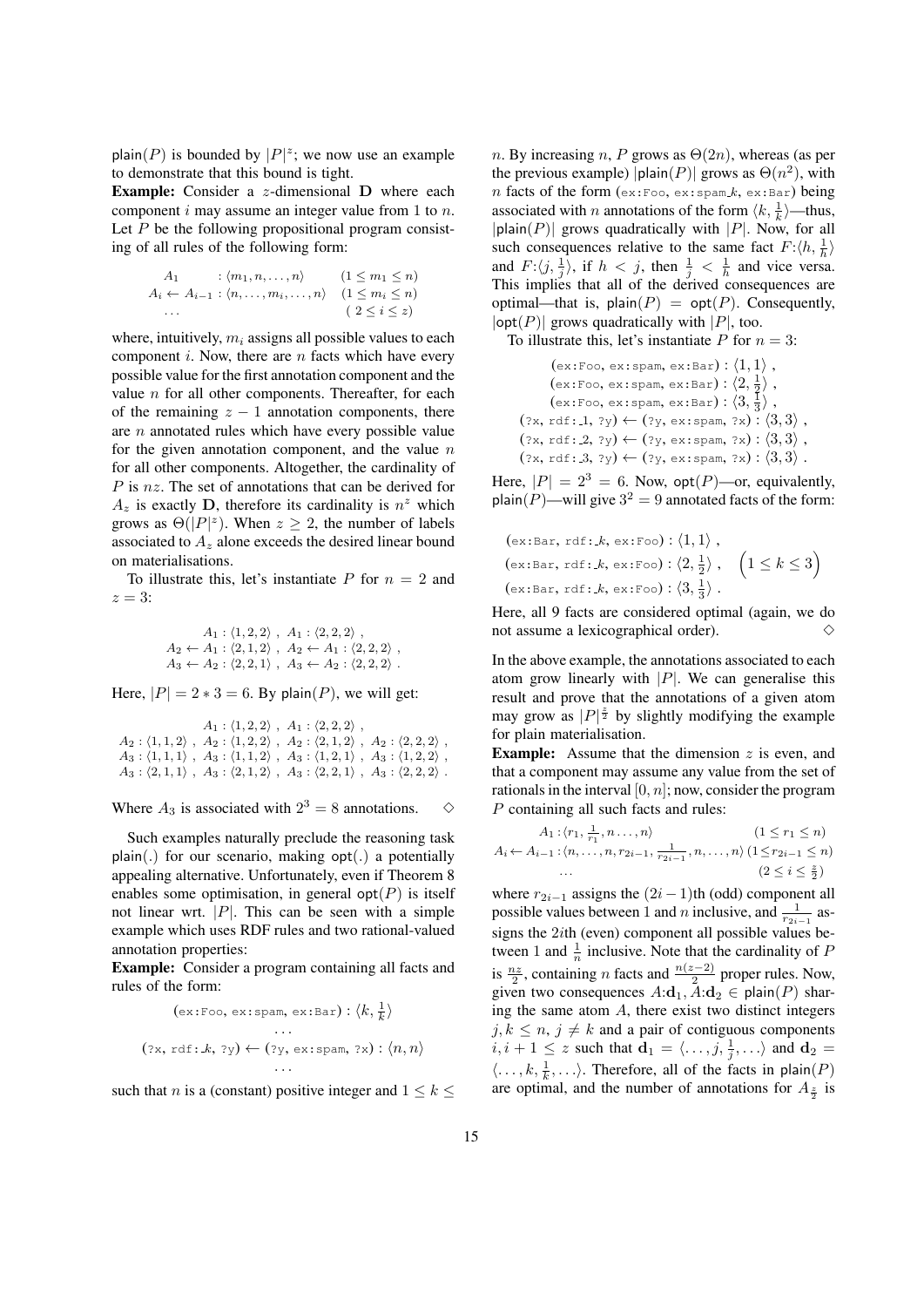$n^{\frac{z}{2}}.$ To illustrate this, let's instantiate  $P$  for  $n = 2$  and  $z=6$ :

 $A_1$ :  $\langle 1, 1, 2, 2, 2, 2 \rangle$ ,  $A_1$ :  $\langle 2, \frac{1}{2}, 2, 2, 2, 2 \rangle$ ,  $A_2 \leftarrow A_1 : \langle 2, 2, 1, 1, 2, 2 \rangle , A_2 \leftarrow A_1 : \langle 2, 2, 2, \frac{1}{2}, 2, 2 \rangle ,$  $A_3 \leftarrow A_2 : \langle 2, 2, 2, 2, 1, 1 \rangle, A_3 \leftarrow A_2 : \langle 2, 2, 2, 2, 2, \frac{1}{2} \rangle.$ Here,  $|P| = \frac{2 \times 6}{2} = 6$ . By opt $(P)$ —or, equivalently, by

plain( $P$ )—we will get:

```
A_1 : \langle 1, 1, 2, 2, 2, 2 \rangle , A_1 : \langle 2, \frac{1}{2}, 2, 2, 2, 2 \rangle ,
A_2: \langle 1, 1, 1, 1, 2, 2 \rangle, A_2: \langle 1, 1, 2, \frac{1}{2}, 2, 2 \rangle,
A_2 : \langle 2, \frac{1}{2}, 1, 1, 2, 2 \rangle , A_2 : \langle 2, \frac{1}{2}, 2, \frac{1}{2}, 2, 2 \rangle ,
A_3: \langle 1, 1, 1, 1, 1, 1 \rangle , A_3: \langle 1, 1, 1, 1, 2, \frac{1}{2} \rangle ,A_3: \langle 1, 1, 2, \frac{1}{2}, 1, 1 \rangle, A_3: \langle 1, 1, 2, \frac{1}{2}, 2, \frac{1}{2} \rangle,
A_3: \langle 2, \frac{1}{2}, 1, 1, 1, 1 \rangle, A_3: \langle 2, \frac{1}{2}, 1, 1, 2, \frac{1}{2} \rangle,
A_3: \langle 2, \frac{\overline{1}}{2}, 2, \frac{1}{2}, 1, 1 \rangle , A_3: \langle 2, \frac{\overline{1}}{2}, 2, \frac{1}{2}, 2, \frac{\overline{1}}{2} \rangle.
```
Here,  $A_3$  is associated with  $2^{\frac{6}{2}} = 8$  optimal annotations. It is not hard to adapt this example to odd  $z$  and prove that for all  $z \in \mathbb{N}$ , the number of annotations associated to an atom is in  $\Theta(|P|^{\lfloor \frac{s}{2} \rfloor})$ . Therefore, if the number of distinct atoms occurring in the answer can grow linearly (as in the aforementioned fragment  $O2\mathcal{R}^-$ , then  $|\text{opt}(P)|$  is in  $\Theta(|P|^{\lfloor \frac{s}{2} \rfloor + 1})$  and hence not linear for  $z > 1$ .  $\diamondsuit$ 

If we further restrict our computations to the consequences above a given threshold (i.e.,  $opt<sub>t</sub>(.)$ ), then some improvements may be possible (cf. Theorem 9). However it is clear that the worst case complexity of  $opt_t(.)$  and  $opt(.)$  is the same (it suffices to set t to the least element of **D**). Thus, neither  $opt_t(.)$  nor  $opt(.)$  are suitable for our use-case scenario in the general case.

The last reasoning task, above $_{t}(P)$ , returns atoms without annotations, and hence it is less informative than the other tasks. However, it does not suffer from the performance drawbacks of the other tasks:  $above<sub>t</sub>(.)$ does not increase the complexity of annotation-free reasoning because it only needs to drop the rules whose annotation is not above t and reason classically with the remaining rules, as formalised by the following proposition:

**Theorem 10** Let  $\text{Im}(P^{\text{t}})$  denote the least Herbrand model of the (classical) program  $P^{\mathbf{t}}.$  Then  $\mathsf{above}_{\mathbf{t}}(P) =$  $\text{lm}(P_{\geq t})$ .

**Proof:** Let  $C$  be the classical immediate consequence operator as per Section 2.3 and define  $\mathfrak{C}_{P_{\geq t}} \uparrow \alpha$  by analogy with  $\mathfrak{T}_{P_{\geq t}} \uparrow \alpha$ . It is straightforward to see by induction on natural numbers that for all  $i \geq 0$ ,  $\mathfrak{T}_{P_{\geq t}} \uparrow i(F) \neq \emptyset$  iff  $F \in \mathfrak{C}_{P_{\geq t}} \uparrow i$ . This means that  $F \in \text{Im}(P_{\geq t})$  iff  $\mathfrak{T}_{P_{\geq t}} \uparrow \omega(F) \neq \emptyset$ , or equivalently, iff for some d,  $F: d \in \text{plain}(P_{\geq t})$ . Moreover, as already shown in the proof of Theorem 9, plain $(P_{\geq t})$  = plain $(P)_{\geq t}$ , therefore  $F:$ d $\in$  plain $(P)_{\geq t}$  (for some d) iff  $F \in above_{\mathbf{t}}(P)$ .

## 4.5. *Scalability issues:*  $opt$  *and*  $opt_t$  *for our use-case*

The analysis carried out so far apparently suggests that above<sub>t</sub> is the only practically feasible inference among the four tasks. However, the output facts are not associated with annotations in this scheme, which may be required for many use-cases scenarios (including our use-case for repairing inconsistencies investigated later).

Although we have shown that  $opt$  and  $opt$ <sub>t</sub> are polynomial in the general case, our chosen Linked Data annotation domain—comprising of blacklisting, triplerank and authoritativeness—enjoys certain properties that can be exploited to efficiently implement both opt and  $\mathsf{opt}_t$ . Such properties bound the number of maximal labels with an expression that is constant with respect to  $P$  and depends only on the annotation domains: the most important property is that all  $D_i$ s but one are finite (blacklisting and authoritativeness are boolean; only triple-ranks range over an infinite set of values). Thus, the number of maximal elements of any finite set of annotations is bounded by a linear function of D.

Example: Here we see an example of a fact with four non-dominated annotations from our use-case domain.

```
(ex: Foo, ex: precedes, ex: Bar) : \langle b, na, 0.4 \rangle,
(ex:Foo, ex:precedes, ex:Bar) : \langle \mathbf{b}, \mathbf{a}, 0.3 \rangle(ex: Foo, ex: precedes, ex: Bar): \langle nb, na, 0.3 \rangle,
(ex:Foo, ex:precedes, ex:Bar) : \langle nb, a, 0.2 \rangle
```
Any additional annotation for this fact would either dominate or be dominated by a current annotation—in either case, the set of maximal annotations would maintain a cardinality of four.  $\Diamond$ 

We now formalise and demonstrate this intuitive result. *For simplicity, we assume without further loss of generality that the finite domains are*  $D_1, \ldots, D_{z-1}$ *; we make no assumption on*  $D_z$ .<sup>22</sup>

First, with a little abuse of notation, given  $D' \subseteq D$ ,  $\max(D')$  is the set the of maximal values of D', i.e.,  ${d \in D' \mid \forall d' \in D', d \nless d'}.$ 

**Theorem 11** *If*  $D_1, \ldots, D_{z-1}$  *are finite, then for all finite*  $\mathbf{D}' \subseteq \mathbf{D}$ ,  $|\max(\mathbf{D}')| \leq \Pi_1^{z-1} |D_i|$ .

<sup>22</sup>Note that for convenience, this indexing of the (in)finite domains replaces the former indexing presented in Section 4.2 relating to how annotations are labelled—the two should be considered independent.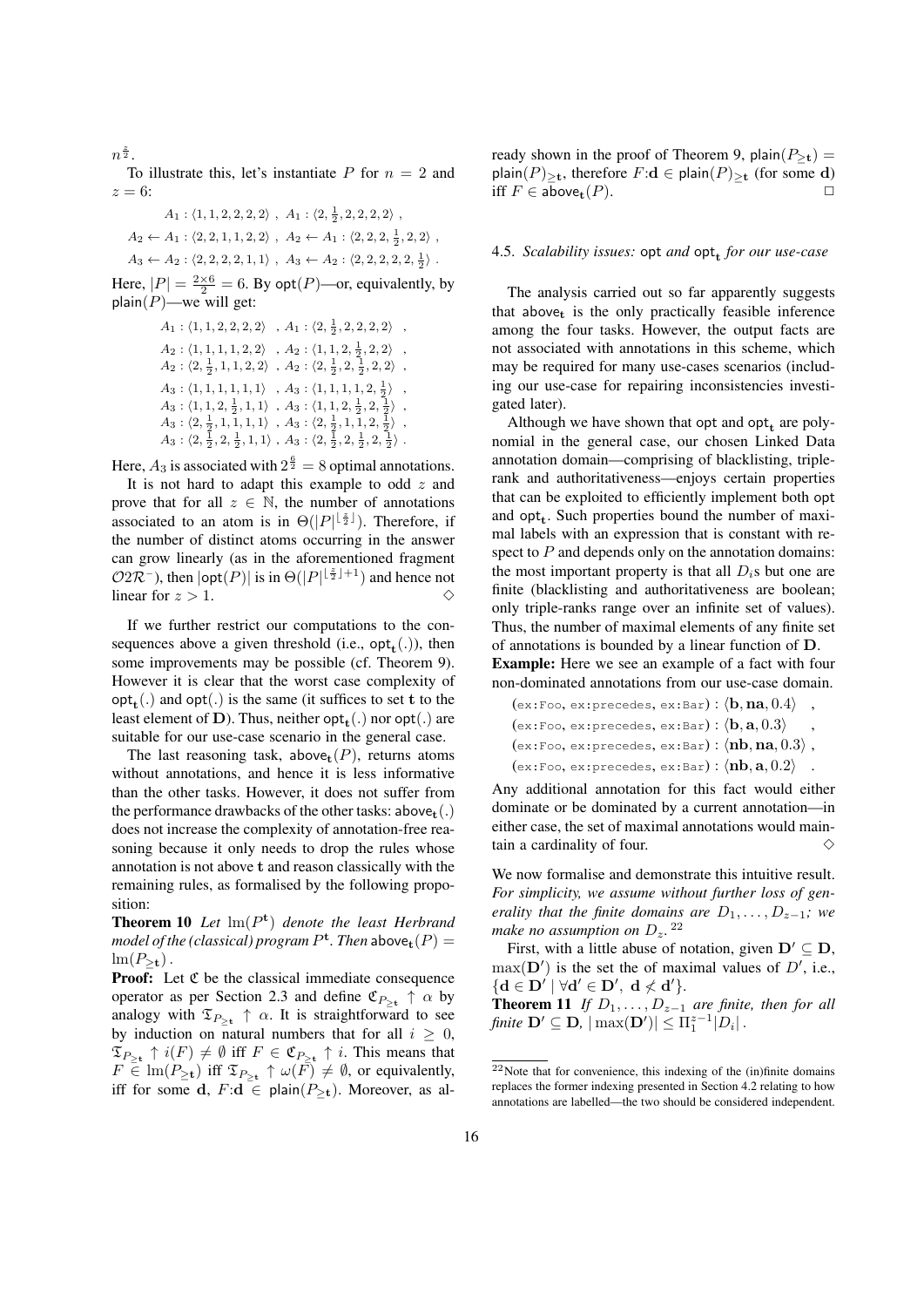**Proof:** Clearly, there exist at most  $\Pi_1^{z-1}|D_i|$  combinations of the first  $z - 1$  components. Therefore, if  $|\max(D')|$  was greater than  $\Pi_1^{z-1}|D_i|$ , there would be two annotations  $\mathbf{d}_1$  and  $\mathbf{d}_2$  in  $\max(\mathbf{D}')$  that differ only in the last component. But in this case either  $d_1 > d_2$ or  $\mathbf{d}_1 < \mathbf{d}_2$ , and hence they cannot be both in  $\max(\mathbf{D}')$ (a contradiction).

As a consequence, in our reference scenario (where  $z =$ 3 and  $|D_1| = |D_2| = 2$  each atom can be associated with at most 4 different annotations. Therefore, if the rules of P belong to a linear fragment of OWL 2, then  $\text{opt}(P)$  grows linearly with the size of P.

However, a linear bound on the *output* of reasoning tasks does not imply the same bound on the intermediate steps (e.g., the alternative framework introduced in the next subsection needs to compute also non-maximal labels for a correct answer). Fortunately, a bottom-up computation that considers only maximal annotations is possible in this framework. Let  $\mathfrak{T}_P^{\max}(I)$  be such that for all  $F \in \mathcal{B}_P$ :

$$
\mathfrak{T}_P^{\max}(I)(F):=\max(\mathfrak{T}_P(I)(F))
$$

and define its powers  $\mathfrak{T}_P^{\max} \uparrow \alpha$  by analogy with  $\mathfrak{T}_P \uparrow$ α.

**Lemma 12** *For all ordinals*  $\alpha$ ,  $\mathfrak{T}_P^{\max} \uparrow \alpha = \max(\mathfrak{T}_P \uparrow)$ α)*.*

**Proof:** First we prove the following claim:

$$
\max(\mathfrak{T}_P(\max(I))) = \max(\mathfrak{T}_P(I)).
$$

The inclusion  $\subset$  is trivial. For the other inclusion, assume that for some  $F \in \mathcal{B}_P$ ,  $\mathbf{d} \in \max(\mathfrak{T}_P(I)(F))$ , this means that  $\mathbf{d} \in \mathfrak{T}_P(I)(F)$  and for all  $\mathbf{d}' \in \mathfrak{T}_P(I)(F)$ ,  $\mathbf{d} \nless \mathbf{d}'$ . As  $\mathbf{d} \in \mathfrak{T}_P(I)(F)$ , there exists a rule  $F \leftarrow$  $B_1, \ldots, B_m : \overline{\mathbf{d}}$  and some annotations  $\mathbf{d}_1, \ldots, \mathbf{d}_m$  such that (i)  $\mathbf{d} = \text{glb}(\{\mathbf{d}_1, \mathbf{d}_m, \overline{\mathbf{d}}\})$  and (ii) for all  $1 \leq j \leq$  $m, d_i \in I(B_i).$ 

By definition, for all  $1 \leq j \leq m$ , there exists a  $\mathbf{d}_j^{\max} \in \max(I)$  such that  $\mathbf{d}_j \leq \mathbf{d}_j^{\max}$ . Clearly, given

$$
\mathbf{d}^{\max} = \text{glb}(\{\mathbf{d}_1^{\max}, \dots, \mathbf{d}_m^{\max}, \overline{\mathbf{d}}\}),
$$

 $\mathbf{d} \leq \mathbf{d}^{\max}$  and  $\mathbf{d}^{\max} \in \mathfrak{T}_P(\max(I)).$  However, since d is maximal wrt.  $\mathfrak{T}_P(I)(F)$  and  $\mathfrak{T}_P(\max(I))(F) \subseteq \mathfrak{T}_P(I)(F)$ , then  $\mathbf{d} \leq \mathbf{d}^{\max}$  and  $\mathbf{d} \in \max(\mathfrak{T}_P(\max(I)))$ . This proves the claim.

Now the lemma follows by an easy induction based on the claim.  $\Box$ 

It follows from Lemma 12 that  $\mathfrak{T}_P^{\max}$  reaches a fixpoint, although  $\mathfrak{T}_P^{\max}$  is not monotonic (because annotations may be only temporarily optimal and be replaced at later steps). When  $P$  is Datalog this fixpoint is reached in a finite number of steps:

**Theorem 13** *If P is Datalog, then there exists*  $i < \omega$ *such that*

- *(i)*  $\mathfrak{T}_P^{\max} \uparrow i$  *is a fixpoint of*  $\mathfrak{T}_P^{\max}$ *;*
- (*ii*)  $\mathfrak{T}_P^{\max} \uparrow j$  *is not a fixpoint of*  $\mathfrak{T}_P^{\max}$ *, for all*  $0 \leq$  $j < i$ ;

(*iii*)  $F: \mathbf{d} \in \mathsf{opt}(P)$  *iff*  $\mathbf{d} \in \mathfrak{T}_P^{\max} \uparrow i(F)$ *.* 

**Proof:** If P is Datalog, by Lemma 7, for some  $k < \omega$ ,  $\mathfrak{T}_P \uparrow k = \text{lfp}(\mathfrak{T}_P)$ , we will show that  $\mathfrak{T}_P^{\max} \uparrow k$  is a fixpoint as well. By definition

$$
\mathfrak{T}_P^{\max}(\mathfrak{T}_P^{\max} \uparrow k) = \max(\mathfrak{T}_P(\mathfrak{T}_P^{\max} \uparrow k)),
$$

by Lemma 12,  $\mathfrak{T}_P^{\max} \uparrow k = \max(\mathfrak{T}_P \uparrow k)$ , so we have

 $\mathfrak{T}_P^{\max}(\mathfrak{T}_P^{\max} \uparrow k) = \max(\mathfrak{T}_P(\max(\mathfrak{T}_P \uparrow k)))$ .

However, as already shown in the proof of Lemma 12, for any I,  $\max(\mathfrak{T}_P(\max(I))) = \max(\mathfrak{T}_P(I))$ . Therefore,

$$
\mathfrak{T}_P^{\max}(\mathfrak{T}_P^{\max} \uparrow k) = \max(\mathfrak{T}_P(\mathfrak{T}_P \uparrow k)).
$$

Finally, since  $\mathfrak{T}_P \uparrow k$  is a fixpoint and reusing Lemma 12

$$
\mathfrak{T}_P^{\max}(\mathfrak{T}_P^{\max} \uparrow k) = \max(\mathfrak{T}_P \uparrow k) = \mathfrak{T}_P^{\max} \uparrow k.
$$

Thus,  $\mathfrak{T}_P^{\max} \uparrow k$  is a fixpoint and hence, by finite regression, there exists an  $0 \le i \le k$  such that  $\mathfrak{T}_P^{\max} \uparrow i$ is a fixpoint and for all  $0 \leq j < i$ ,  $\mathfrak{T}_P^{\max} \uparrow j$  is not a fixpoint.

Clearly,  $\mathfrak{T}_P^{\max} \uparrow k = \mathfrak{T}_P^{\max} \uparrow i$ . Since  $\mathfrak{T}_P^{\max} \uparrow k =$  $\max(\mathfrak{T}_P \uparrow k)$  (Lemma 12), we finally have

$$
\mathfrak{T}_P^{\max} \uparrow i = \max(\mathrm{lfp}(\mathfrak{T}_P)).
$$

Therefore,  $\mathbf{d} \in \mathfrak{T}_P^{\max} \uparrow i$  iff  $F: \mathbf{d} \in \max(\mathsf{plain}(P)) =$  $opt(P)$ .

Theorem 11 ensures that at every step j,  $\mathfrak{T}_P^{\max} \uparrow j$ associates each derived atom to a number of annotations that is constant with respect to  $|P|$ . By Theorem 9, the bottom-up construction based on  $\mathfrak{T}_P^{\max}$  can be used also to compute  $opt_{\mathbf{t}}(P) = opt(P_{\geq \mathbf{t}})$ . Informally speaking, this means that if  $D_1, \ldots, D_{z-1}$  are finite, then both  $opt(.)$  and  $opt_t(.)$  are feasible.

Another useful property of our reference scenarios is that the focus is on non-blacklisted and authoritative consequences—that is, the threshold **t** in  $opt_t(.)$  has  $z - 1$  components set to their maximum possible value. In this case, it turns out that each atom can be associated to one optimal annotation.

**Example:** Given our threshold  $\mathbf{t} := \langle \mathbf{nb}, \mathbf{a}, 0 \rangle$  and the following triples: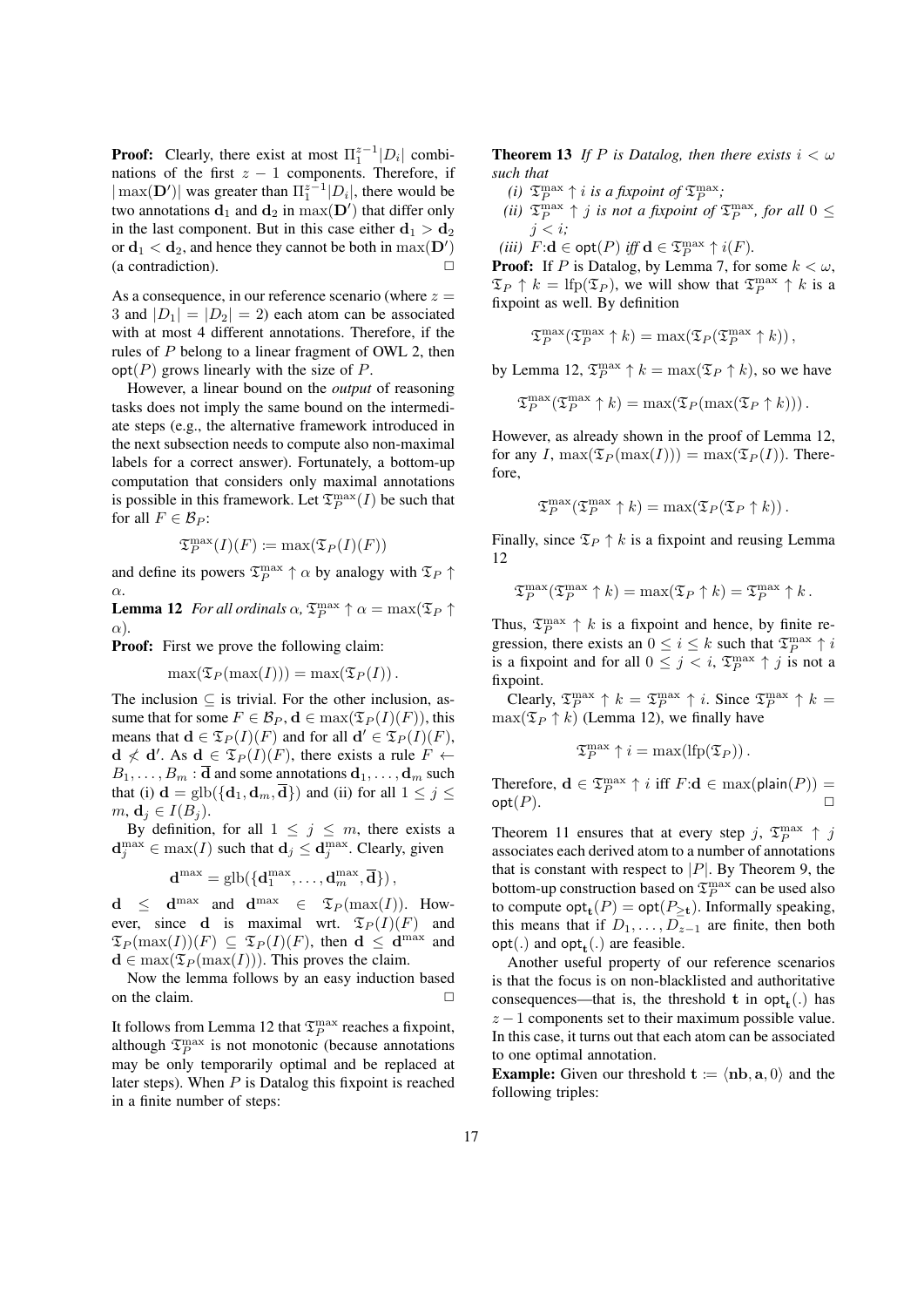| $(ex: Foo, ex: precedes, ex:Bar): \langle b, na, 0.4 \rangle$                   |  |
|---------------------------------------------------------------------------------|--|
| $(ex: Foo, ex: precedes, ex: Bar): \langle \mathbf{b}, \mathbf{a}, 0.3 \rangle$ |  |
| $(ex: Foo, ex: precedes, ex:Bar): \langle nb, na, 0.3 \rangle$ ,                |  |
| (ex:Foo, ex:precedes, ex:Bar) : $\langle nb, a, 0.2 \rangle$                    |  |
| (ex:Foo, ex:precedes, ex:Bar) : $\langle nb, a, 0.6 \rangle$                    |  |

we see that only the latter two triples are above the threshold, and only the last is optimal. Similarly, any additional annotation for this triple will either (i) be below the threshold, (ii) be optimal, or (iii) be dominated. In any case, a maximum of one annotation is maintained, which is non-blacklisted, authoritative, and contains the optimal rank value.

We now briefly formalise this result. *For the sake of simplicity, we assume without loss of generality that the threshold elements set to the maximum value are the first*  $z - 1$ .

**Theorem 14** *Let*  $\mathbf{t} := \langle t_1, \ldots, t_z \rangle$ *. If*  $t_i = \top_i$  *for*  $1 \leq$  $i < z$ , then for all  $\mathbf{D}' \subseteq \mathbf{D}$ ,  $|\max(\mathbf{D}_{\geq \mathbf{t}}')| \leq 1$ .

**Proof:** If not empty, all of the annotations in  $D'_{\geq t}$  are of type  $\langle \top_1, \ldots, \top_{z-1}, d_z \rangle$ , thus max selects the one with the maximal value of  $d_z$ .

As a consequence, each atom occurring in  $\text{opt}_{t}(P)$  is associated to one annotation, and the same holds for the intermediate steps  $\mathfrak{T}_{P>\mathbf{t}}^{\max}\uparrow j$  of the iterative construction of  $\mathsf{opt}_{\mathbf{t}}(P)$ :

Theorem 15 *Assume that* P *is Datalog and the assumption of Theorem 14 holds. Let* i *be the least index* such that  $\mathfrak{T}_{P_{\geq \mathbf{t}}}^{\max} \uparrow i$  is a fixpoint of  $\mathfrak{T}_{P_{\geq \mathbf{t}}}^{\max}$ . Then

- $(i)$  if  $\{F:\mathbf{d}_1, F:\mathbf{d}_2\} \subseteq \mathsf{opt}_{\mathbf{t}}(P)$ , then  $\mathbf{d}_1 = \mathbf{d}_2$ ;
- (*ii*) *if*  $\{d_1, d_2\} \subseteq \mathfrak{T}_{P_{\geq t}}^{\max} \uparrow j(F)$   $(0 \leq j \leq i)$ , then  $\mathbf{d}_1 = \mathbf{d}_2.$

Proof: We prove both the assertions by showing that for all  $j \geq 0$  if  $\{d_1, d_2\} \subseteq \mathfrak{T}_{P_{\geq t}}^{\max} \uparrow j(F)$   $(0 \leq j \leq i)$ , then  $\mathbf{d}_1 = \mathbf{d}_2$ .

For  $j = 0$ , the assertion is vacuously true. For  $j >$ 0,  $\mathfrak{T}_{P_{\geq t}}^{\max} \uparrow j(F) = \max(\mathfrak{T}_{P_{\geq t}}(\mathfrak{T}_{P_{\geq t}}^{\max} \uparrow (j-1))(F)),$ therefore both  $\mathbf{d}_1$  and  $\mathbf{d}_2$  are maximal  $(\mathbf{d}_1 \nless \mathbf{d}_2)$  and  $d_1 \ngtr d_2$ ). But  $d_1$  and  $d_2$  differ only for the last component z, and since  $\leq_z$  is a total order, then  $\mathbf{d}_1 = \mathbf{d}_2$ .  $\Box$ 

The experiments reported in the rest of the paper belong to this case: formally, the threshold t is  $\langle nb, a, 0 \rangle =$  $\langle \top_1, \top_2, \bot_3 \rangle$ . Accordingly, the implementation maintains a single annotation for each derived atom, where rules and facts below the threshold can be pruned as part of a straightforward pre-processing step.

#### 4.6. *Alternative approaches*

As a side note, the discussion above shows that scalability problems may arise in the general case from the existence of a polynomial number of maximal annotations for the same atom. Then it may be tempting to force a total order on annotations and keep for each atom only its (unique) best annotation, in the attempt to obtain a complexity similar to above-threshold reasoning. In our reference scenario, for example, it might make sense to order annotation triples lexicographically, thereby giving maximal importance to blacklisting (i.e. information correctness), medium importance to authoritativeness, and minimal importance to page ranking, so that—for example— $\langle nb, na, 0.9 \rangle < \langle nb, a, 0.8 \rangle$ . Then interpretations could be restricted by forcing  $I(F)$  to be always a singleton, containing the unique maximal annotation for  $F$  according to the lexicographic ordering.

Unfortunately, this idea does not work well together with the standard notion of rule satisfaction introduced before. In general, in order to infer the correct maximal annotation associated to an atom  $A$  it may be necessary to keep some non-maximal annotation, too (therefore the analogue of Lemma 12 does not hold in this setting). We illustrate the problem with a simple example. Example: Consider for example the program:

$$
H \leftarrow B : \langle \mathbf{nb}, \mathbf{na}, 1.0 \rangle
$$
  

$$
B : \langle \mathbf{nb}, \mathbf{na}, 0.9 \rangle
$$
  

$$
B : \langle \mathbf{nb}, \mathbf{a}, 0.8 \rangle.
$$

The best proof of  $H$  makes use of the first two rules/facts of the program, and gives  $H$  the annotation  $\langle nb, na, 0.9 \rangle$ , as none of these rules/facts are blacklisted or authoritative, and the least page rank is 0.9. However, if we could associate each atom to its best annotation only, then  $B$  would be associated to  $\langle$ **nb**, **a**, 0.8 $\rangle$ , and the corresponding label for H would only be forced to be  $\langle nb, na, 0.8 \rangle$  by the definition of rule satisfaction; therefore this semantics (in conjunction with lexicographic orderings) does not faithfully reflect the properties of the best proof of  $H$ .

One may consider a further alternative semantics whereby each dimension of the annotation domain is tracked independently of each other. However, with these semantics, if, for example, we find an inference which is associated with the ranks 0.2 and 0.8, and the blacklisted values nb and b, we cannot distinguish whether the high rank was given by the derivation involving blacklisted knowledge, or non-blacklisted knowledge—in the general case, this would also pre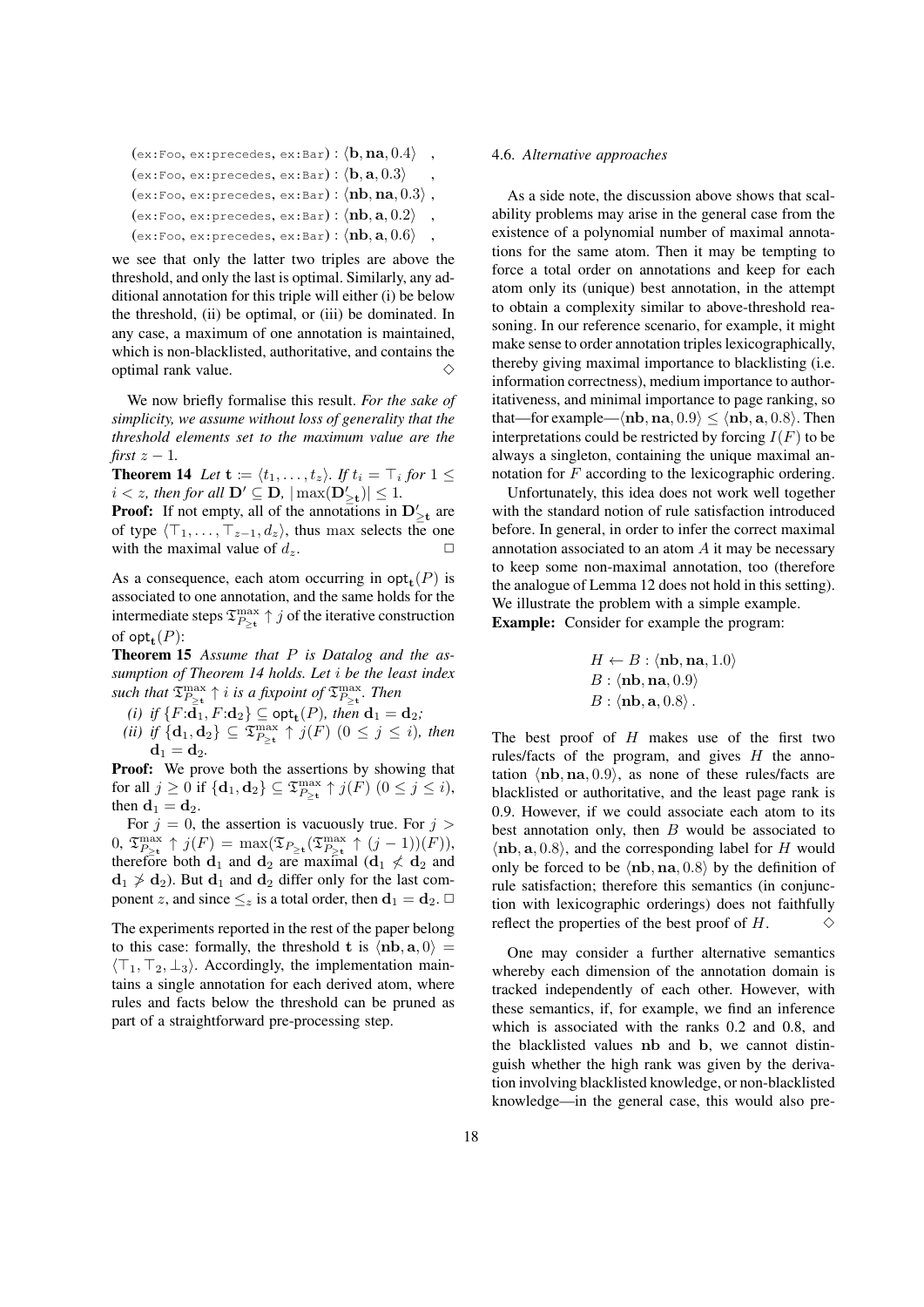scribe a more liberal semantics for our thresholding. <sup>23</sup>

Currently we do not know whether any other alternative, reasonable semantics can solve these problems, and we leave this issue as an open question—in any case, we note that this discussion does not affect our intended use-case of deriving  $opt_t(P)$  for our threshold since, as per Theorem 15, we need only consider the total ordering given by the single dimension of triple ranks.

#### 4.7. *Constraints*

In this paper, our referential use-case for annotated reasoning is a non-trivial repair of inconsistencies in Linked Data based on the strength of derivation for individual facts (as encoded by the annotations with which they are associated). Given that we apply rule-based reasoning, inconsistencies are axiomatised by constraints, which are expressed as rules without heads:

$$
\leftarrow A_1, \dots, A_n, T_1, \dots, T_m \quad (n, m \ge 0) \tag{4}
$$

where  $T_1, \ldots, T_m$  are T-atoms and  $A_1, \ldots, A_n$ are A-atoms. As before, let  $Body(R)$  :=  ${A_1, \ldots, A_n, T_1, \ldots, T_m}$  and let  $\textsf{TBody}(R) :=$  $\{T_1, \ldots, T_m\}.$ 

Example: Take the OWL 2 RL/RDF (meta-)constraint cax-dw:

← (?c<sub>1</sub>, owl:disjointWith, ?c<sub>2</sub>), (?x, a, ?c<sub>1</sub>), (?x, a, ?c<sub>2</sub>) where TBody(cax-dw) is again underlined  $(T_1)$ . Any grounding of this rule denotes an inconsistency.

Classical semantics prescribes that a Herbrand model I satisfies a constraint  $C$  iff I satisfies no instance of Body(C). Consequently, if P is a logic program with constraints, either the least model of P's rules satisfies all constraints in  $P$  or  $P$  is inconsistent (in this case, no reasoning can be carried out with P).

Annotations create an opportunity for a more flexible and reasonable use of constraints. Threshold-based reasoning tasks can be used to ignore the consequences of constraint violations based on low-quality or otherwise unreliable proofs. In the following, let  $P := P^r \cup P^c$ , where  $P^r$  is a set of rules and  $P^c$  a set of constraints. Definition 4 *Let* t ∈ D*.* P *is* t*-consistent iff* above<sub>t</sub>  $(P<sup>r</sup>)$  *satisfies all of the constraints of*  $P<sup>c</sup>$ *.* 

For example, if  $\mathbf{t} := \langle \mathbf{nb}, \mathbf{a}, 0 \rangle$  and P is t-consistent, then for all constraints  $C \in P^c$  all of the proofs of  $Body(C)$  use either blacklisted facts or nonauthoritative rules. In other words, all inconsistencies are the consequence of ill-formed knowledge and/or ontology hijacking. For example—and as we will see in more detail in our empirical analysis (Section 8)—we find that our Web corpus is consistent for the threshold  $\langle$ **nb**, **a**, 0.001616 $\rangle$ .

This form of consistency can be equivalently characterised in terms of the other threshold-dependent reasoning task ( $opt_t$ ). For all sets of annotated rules and facts S, let  $[S] := \{R \mid R : d \in S\}$ . Then we have: **Proposition 16** P is **t**-consistent iff  $[\text{opt}_{t}(P^r)]$  satisfies all of the constraints in  $P^c$ .

More generally, the following definitions can be adopted for measuring the strength of constraint violations:

**Definition 5 (Answers)** Let  $G := \{A_1, \ldots, A_n\}$  be a *set of atoms and let*  $P := P^r \cup P^c$ *. An answer for*  $G$  (from P) is a pair  $\langle \theta, \mathbf{d} \rangle$  where  $\theta$  is a grounding *substitution and*

(*i*) *there exist*  $\mathbf{d}_1, \ldots, \mathbf{d}_n \in \mathbf{D}$  *such that*  $P^r \models$  $A_i\theta$ **:d**<sub>*i*</sub>,

(*ii*)  $\mathbf{d} = \text{glb}\{\mathbf{d}_1, \ldots, \mathbf{d}_n\}$ .

*The set of all answers of* G *from* P *is denoted by* Ans $_P(G)$ .

Definition 6 (Annotated constraints, violation degree) Annotated constraints *are expressions* C:d *where* C *is a constraint and*  $d \in D$ . <sup>24</sup> *The* violation degree *of* C:d *wrt.* program P is  $\max{\text{glb}(\mathbf{d}, \mathbf{d}')}$   $\mid \langle \theta, \mathbf{d}' \rangle \in$  $Ans_P(Body(C))$ .

Intuitively, violation degrees provide a way of assessing the severity of inconsistencies by associating each constraint with the rankings of their strongest violations. Example: As per the previous example, take the OWL 2 RL/RDF (meta-)constraint cax-dw :  $\langle \top_1, \top_2, \top_3 \rangle$ , and consider the following set of annotated facts:

(foaf:Organization, owl:disjointWith, foaf:Person):  $\langle nb, a, 0.6 \rangle$ , (ex:W3C, a, foaf:Organization):  $\langle nb, a, 0.4 \rangle$ , (ex:W3C, a, foaf:Person):  $\langle nb, na, 0.3 \rangle$ , (ex:TimBL, a, foaf:Organization):  $\langle \mathbf{b}, \mathbf{n}\mathbf{a}, 0.5 \rangle$ , (ex:TimBL, a, foaf:Person):  $\langle nb, a, 0.7 \rangle$ ,

There are four *answers* to the constraint, given by the above facts; viz.:

<sup>23</sup>Given that we do not consider a lexicographical order, we could support these semantics by flattening the set of annotation triples associated with each rule/fact into a triple of sets of values, where to support the various reasoning tasks outlined (other than plain), we would have to make straightforward amendments to our max, opt, opt<sub>t</sub> and above<sub>t</sub> functions.

<sup>24</sup>Constraint annotations are produced by abstract annotation functions of type 3 ( $\alpha_i$ : Rules  $\times$  (S  $\rightarrow$  2<sup>Facts</sup>)  $\rightarrow$  D<sub>i</sub>), that apply to constraints with no modification to their signature (assuming that the set Rules comprises of constraints as well).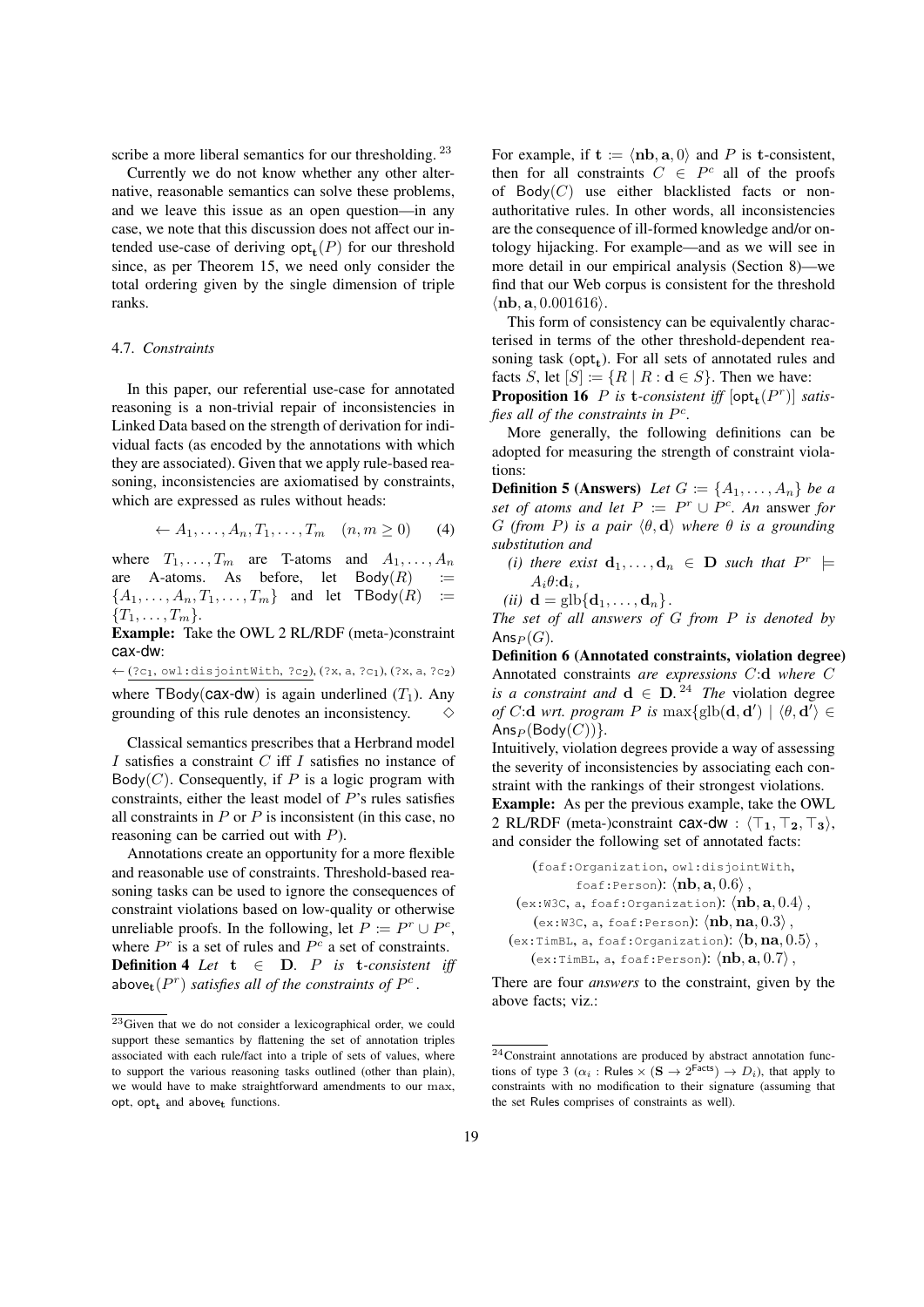$({?x}/ex:W., ?c1/foaf:P., ?c2/foaf:0.}, \langle nb, na, 0.3\rangle),$  $({2x}/ex:W., 2c1}/foaf:0., 2c2}/foaf:P. \n}, \langle nb, na, 0.3 \rangle),$  $({2x}/ex:T., 2c_1/foaf:P., 2c_2/foaf:0.}, {\langle b, na, 0.5 \rangle}),$  $({2x}/ex:T., 2c_1/foaf:0., 2c_2/foaf:P.}, {\langle b, na, 0.5 \rangle}),$ 

here abbreviating the respective CURIEs. Note that the first two and last two answers are given by the same sets of facts. Again, the annotations of the answers are derived from the glb function over the respective facts.

The violation degree of cax-dw is then  $\{\langle nb, na, 0.3\rangle, \langle b, na, 0.5\rangle\}$  since neither annotation dominates the other.  $\Diamond$ 

The computation of violation degrees can be reduced to opt by means of a simple program transformation. Suppose that  $P^c := \{C_1 : \mathbf{d}_1, \dots, C_m : \mathbf{d}_m\}$ . Introduce a fresh propositional symbol  $f_i$  for each  $C_i$  and let

 $P' := P^r \cup \{f_i \leftarrow \mathsf{Body}(C_i) : \mathbf{d}_i \mid i = 1, \ldots, m\}.$ 

Proposition 17 *An annotation* d *belongs to the violation degree of*  $C_i$ : $\mathbf{d}_i$  *iff*  $f_i$ : $\mathbf{d} \in \text{opt}(P')$ .

Of course, violation degrees and thresholds can be combined by picking up only those annotations that are above threshold. This can be done by selecting all d such that  $f_i$ :  $d \in \text{opt}_{t}(P')$ —as such, in our use-case we will again only be looking for violations above our threshold  $\mathbf{t} := \langle \top_1, \top_2, \bot_3 \rangle$ .

Another possible use of annotations in relation to constraints is knowledge base repair. If  $C_i$ :  $\mathbf{d}_i$  is violated, then the members of  $Body(C_i)$  with the weakest proof are good candidates for deletion. These ideas will be further elaborated in Section 8, where we sketch a scalable method for knowledge base repair.

#### 5. Implementation and experimental setup

Having looked in detail at the formal aspects of the annotated program framework—in particular aspects relating to the scalability of the different reasoning tasks we now move towards detailing our scalable implementation and empirical results. In the following sections, we look at the design, implementation and evaluation of (i) ranking (Section 6); (ii) annotated reasoning (Section 7); (iii) inconsistency detection and repair using constraint rules (Section 8). Before we continue, in this section we describe the distributed framework (see [37]) which forms the substrate of our experiments, and then describe our experimental Linked Data corpus.

#### 5.1. *Distribution architecture*

Our methods are implemented on a shared-nothing distributed architecture [58] over a cluster of commodity hardware. In particular, we leverage the nature of our algorithms to attempt to perform the most expensive tasks in an *embarrassingly parallel* fashion, whereby there is little or no co-ordination required between machines.

The distributed framework consists of one master machine which orchestrates the given tasks, and several slave machines which perform parts of the task in parallel.

The master machine can instigate the following distributed operations:

- scatter: partition on-disk data into logical chunks given some local *split* function, and send the chunks to individual slave machines for subsequent processing;
- run: request the parallel execution of a task by the slave machines—such a task either involves processing of some local data (usually involving embarrassingly parallel execution), or execution of the coordinate method by the slave swarm;
- gather: gathers chunks of output data from the slave swarm and performs some local *merge* function over the data—this is usually performed to create a single output file for a task, or more usually to gather global knowledge required by all slave machines for a future task;
- flood: broadcast global knowledge required by all slave machines for a future task.

The master machine is intended to disseminate input data to the slave swarm, to provide the control logic required by the distributed task (commencing tasks, coordinating timing, ending tasks), to gather and locally perform tasks on global knowledge which the slave machines would otherwise have to replicate in parallel, and to transmit globally required knowledge.

The slave machines, as well as performing tasks in parallel, can perform the following distributed operation (on the behest of the master machine):

– coordinate: local data on each slave machine are partitioned according to some *split* function, with the chunks sent to individual machines in parallel; each slave machine also gathers the incoming chunks in parallel using some *merge* function.

The above operation allows slave machines to partition and disseminate intermediary data directly to other slave machines; the coordinate operation could be replaced by a pair of gather/scatter operations performed by the master machine, but we wish to avoid the channelling of all such intermediary data through one machine.

Note that herein, we assume that the input corpus is evenly distributed and split across the slave machines,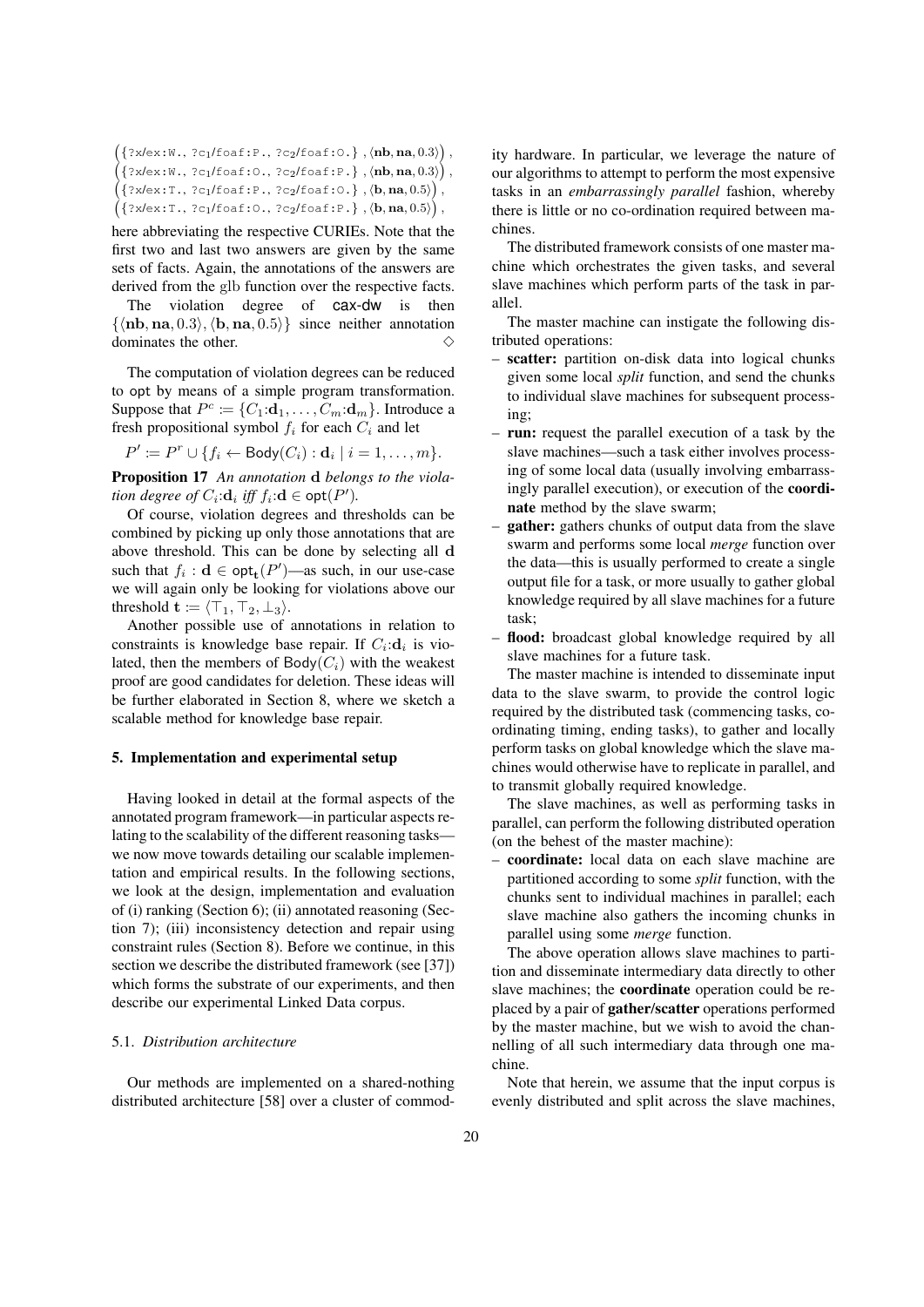and that the slave machines have roughly even specifications: i.e., we do not consider any special form of load balancing, but instead aim to have uniform machines processing comparable data-chunks.

#### 5.2. *Experimental setup*

We instantiate the distributed architecture described in Section 5.1 using the standard Java Remote Method Invocation libraries as a convenient means of development given our Java code-base.

All of our evaluation is based on nine machines connected by Gigabit ethernet,  $25$  each with uniform specifications; viz.: 2.2GHz Opteron x86-64, 4GB main memory, 160GB SATA hard-disks, running Java 1.6.0 12 on Debian 5.0.4. Again please note that much of the performance evaluation presented herein assumes that the slave machines have roughly equal specifications in order to ensure that tasks finish in roughly the same time, assuming even data distribution.

#### 5.3. *Experimental corpus*

Later in this paper, we discuss the performance and fecundity of applying our methods over a corpus of 1.118b quadruples (triples with an additional *context* element encoding source) derived from an RDF/XML crawl of 3.985m Web documents in mid-May 2010. Of the 1.118b quads, 1.106b are unique, and 947m are unique triples. The data contain 23k unique predicates and 105k unique class terms (terms in the object position of an rdf:type triple). Please see [37, Appendix A] for further statistics relating to this corpus.

Quadruples are stored as GZip compressed flat files of N-Quads. <sup>26</sup> Also, all machines have a local copy of a sorted list of redirects encountered during the crawl: i.e., ordered pairs of the form  $\langle f, t \rangle$  where redir $(f)$  = t. The input data are unsorted, not uniqued, and predistributed over eight slave machines according to a hash function of context; this is the direct result of our distributed crawl, details of which are available in [37].

To evaluate our methods for varying corpus sizes, we also create subsets of the corpus, containing one half, one quarter and one eighth of the quadruples: to do so, we extract the appropriate subset from the head of the full corpus—note that our raw data are naturally ordered according to when they were crawled, so smaller subsets

| corpus         | $1$ sm $(total)$                                  | $2$ sml | 4sml                                           | 8sml |
|----------------|---------------------------------------------------|---------|------------------------------------------------|------|
| .c             | 1,117,567,842 558,783,921 280,159,613 139,859,503 |         |                                                |      |
| $\frac{c}{2}$  |                                                   |         | 558,783,923 279,391,962 140,079,807 69,929,752 |      |
| $\overline{c}$ | 279,391,964 139,695,982 70,039,904 34,964,876     |         |                                                |      |
|                |                                                   |         | 139,695,985 69,847,992 34,923,996 17,461,998   |      |
| Table          |                                                   |         |                                                |      |

Average quadruples per machine for the four different sizes of corpora and four different distribution setups

taken from the head emulate a smaller crawl. Also, in order to evaluate our methods for a varying number of slave machines, we additionally merge each of the four sizes of corpora onto one, two and four machines by hashing on context. Thus, we have the one eighth, one quarter, one half and all of the corpus respectively split over one, two, four and eight machines; the average counts of quadruples per machine for each configuration are listed in Table 1. Note that henceforth, we use c,  $\frac{c}{2}$ ,  $\frac{c}{4}$  and  $\frac{c}{8}$  to denote the full, half, quarter and eighth corpus respectively, and use 1sm, 2sm, 4sm and 8sm to denote one, two, four and eight slave machines (and one master machine) respectively.

Looking at how evenly the corpora are split across the machines, the average absolute deviation of quadruples—as a percentage of the mean—was 0.9%, 0.55% and 0.14% for eight, four and two slaves respectively, representing near-even data distribution given by hashing on context (these figures are independent of the size of the corpus).

Note that for our implementation, we use compressed files of N-Triple/N-Quad type syntax for serialising arbitrary-length line-delimited tuples of RDF terms.

## 6. Links-based analysis: implementation and evaluation

In this section, we describe and evaluate our distributed methods for applying a PageRank-inspired analysis of the data to derive rank annotations for facts in the corpus. We begin by discussing the high-level approach (Section 6.1), then by discussing the distributed implementation (Section 6.2), and finally we present evaluation for our corpus (Section 6.3).

#### 6.1. *High-level ranking approach*

Again, our links-based analysis is inspired by the approach presented in [29], in which the authors present and compare two levels of granularity for deriving source-level ranks: (i) documentlevel granularity analysing inter-linkage between Web documents; and (ii) *pay-level-domain* (PLD) granu-

<sup>25</sup>We observe, e.g., a max FTP transfer rate of 38MB/sec between machines.

<sup>26</sup>http://sw.deri.org/2008/07/n-quads/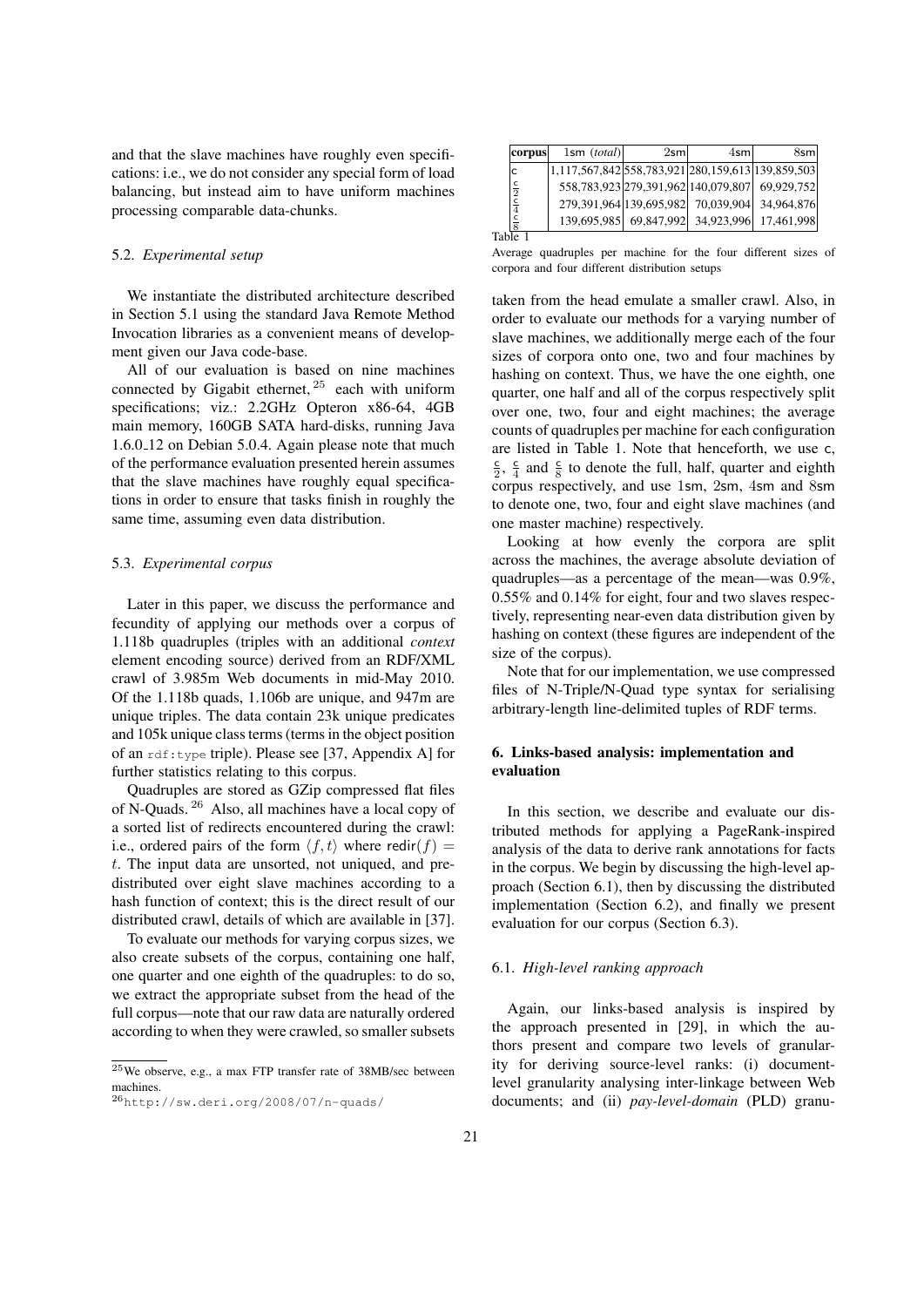larity analysing inter-linkage between domains (e.g., dbpedia.org, data.gov.uk). Document-level analysis is more expensive—in particular, it generates a larger graph for analysis—but allows for more fine-grained ranking of elements resident in different documents. PLD-level analysis is cheaper—it generates a smaller graph—but ranks are more coarse-grained, and many elements can share identical ranks grouped by the PLDs they appear in.

In previous work [37], we employed in-memory techniques for applying a PageRank analysis of the PLDgranularity source graph: we demonstrated this to be efficiently computable in our distributed setup due to the small size of the graph extracted (in particular, the PageRank calculation took <1min in memory applying 10 iterations), and argued that PLD-level granularity was sufficient for that particular use-case (ranking entity 'importance', which combined with TF-IDF keyword search relevance forms the basis of prioritising entity-search results). However, in this paper we opt to apply the more expensive document-level analysis which provides more granular results useful for repairing inconsistent data in Section 8. Since we will deal with larger graphs, we opt for on-disk batch-processing techniques—mainly sorts, scans, and sort-merge joins of on-disk files—which are not hard-bound by inmemory capacity, but which are significantly slower than in-memory analysis.

#### 6.2. *Distributed ranking implementation*

Individual tasks are computed using parallel sorts, scans and merge-joins over the slave machines in our cluster. For reference, we provide the detailed description of the ranking sub-algorithms in Appendix B, where our high-level distributed approach can be summarised as follows:

- (i) run/gather/flood: each slave machine sorts its segment of the data by context, with a list of sorted contexts generated on each machine; the master machine gathers the list of contexts, merge-sorting a global list of contexts which is subsequently flooded to the slave machines;
- (ii) run: the slave machines extract the source-level graph in parallel from their segment of the data (Algorithm 2), rewrite the vertices in the subgraph using redirects (Algorithm 3), prune links in the sub-graph such that it only contains vertices in the global list of contexts (Algorithm 4), and finally sorts the sub-graph according to inlinks and outlinks;
- (iii) **gather/flood**: the master machine gathers the subgraphs (for both inlink and outlink order) from the slave machines and merge-sorts to create the global source-level graph; the master machine then performs the power iteration algorithm to derive PageRank scores for individual contexts using on-disk sorts and scans (Algorithms  $5 & 6$ ); ranks are subsequently flooded to each machine;
- (iv) run/coordinate: each slave machine propagates ranks of contexts to individual quadruples (merge-join over ranks and data sorted by context); the ranked data are subsequently sorted by subject; each slave machine splits its segment of sorted ranked data by a hash-function (modulo slave-machine count) on the subject position, with split fragments sent to a target slave machine; each slave machine concurrently receives and stores split fragments from its peers;
- (v) run: each slave machine merge-sorts the subjecthashed fragments it received from its peers, summating the ranks for triples which appear in multiple contexts while streaming the data.

The results of this process are: (a) data sorted and hashed by context on the slave machines; (b) ranks for contexts on all machines; (c) data sorted and hashed by subject on the slave machines, with aggregated ranks for triples. For (c), the result is simply a flat file of sorted quintuples of the form  $\langle s, p, o, c, r \rangle$ , where c denotes context and r rank, and where  $r_i = r_j$  if  $\langle s_i, p_i, o_i \rangle =$  $\langle s_j, p_j, o_j \rangle.$ 

Note that, with respect to (b), we could select a datapartitioning strategy which hashes on any arbitrary (but consistent) element (or combination of elements) of each triple. We hash on the subject position since dataskew becomes a problem for other positions [47]; in our input data we observe that:

- (i) hashing on predicates would lead to poor loadbalancing, where, e.g., we observe that  $ref:type$ appears as the predicate for 206.8m input quadruples (18.5% of the corpus);
- (ii) hashing on objects would also lead to poor loadbalancing, where, e.g., foaf:Person appears as the object for 163.7m input quadruples (14.6% of the corpus).

Conversely, in Figure 1, we present the distribution of subjects with respect to the number of quadruples they appear in: although there is an *apparent* power-law, we note that the most frequently occurring subject term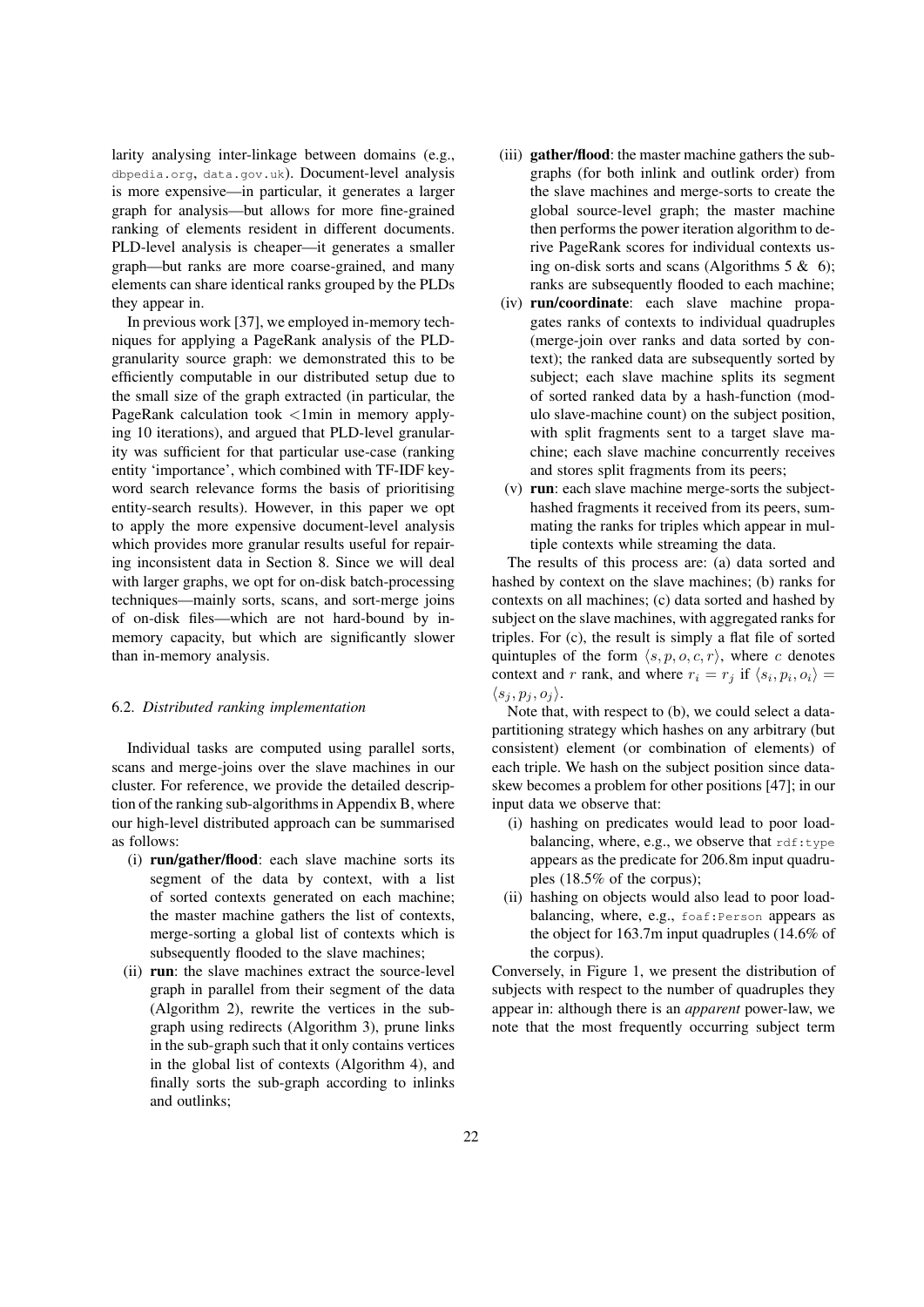

Fig. 1. Distribution of quadruples per subject

appeared in 252k quadruples  $(0.02\%$  of the corpus). <sup>27</sup>

Subsequent to partitioning the full corpus by hashing on subject across the eight slave machines, we found an average absolute deviation of 166.3k triples from the mean (0.012% of the mean), representing near-optimal load balancing.

We note that in [47]—which argues against "singleelement hashing" for partitioning RDF data—although the authors observe a high-frequency for common terms in a large corpus also acquired from the Web (14% of all triples had the literal object "0"), they do not give a positional analysis, and in our experience, none of the highlighted problematic terms commonly appear in the subject position. If the number of machines was to increase greatly, or the morphology of the input data meant that hashing on subject would lead to loadbalancing problems, one could consider hashing on the entire triple, which would *almost surely* offer excellent load-balancing. Otherwise, we believe that hashing on subject is preferable given that (i) the low-level operation is cheaper, with less string-characters to hash; and (ii) less global duplicates will be produced by the distributed reasoning process (Section 7) during which machines operate independently. <sup>28</sup>

#### 6.3. *Ranking evaluation*

Applying distributed ranking over the full 1.118b statement corpus using eight slave machines and one master machine took just under 36hrs, with the bulk of time consumed as follows: (i) parallel sorting of data by context took 2.2hrs; (ii) parallel extraction and preparation of the source-level graph took 1.9hrs; (iii) ranking the source-level graph on the master machine took 26.1hrs (applying ten power iterations); (iv) propagating source ranks to triples and hashing/coordinating and sorting the data by subject took 3hrs; (v) merge-sorting the data segments and aggregating the ranks for triples took 1.2hrs.

We present the high-level results of applying the ranking for varying machines and corpus sizes (as per Table 1) in Figure 2.<sup>29</sup> For the purposes of comparison, when running experiments on one slave machine, we also include the coordinate step—splitting and merging the data—which would not be necessary if running the task locally. For reference, in Table 2 we present the factors by which the runtimes changed when doubling the size of the corpus and when doubling the number of slave machines. We note that:

- ranking with respect to  $\frac{c}{4}$  takes, on average,  $2.71 \times$ longer than ranking over  $\frac{c}{8}$ —otherwise, doubling the corpus size roughly equates to a doubling of runtime;
- when doubling the number of slave machines, runtimes do not halve: in particular, moving from four slaves to eight slaves reduces runtime by an average of 17%, and only 7% for the full corpus.

|                     | doubling data  |                                                                                           | doubling slaves |      |      |                                                                                                                  |  |  |
|---------------------|----------------|-------------------------------------------------------------------------------------------|-----------------|------|------|------------------------------------------------------------------------------------------------------------------|--|--|
| lsm                 |                | $\overline{C/\frac{c}{2}} \left  \frac{c}{2}/\frac{c}{4} \right  \frac{c}{4}/\frac{c}{8}$ | .lc             |      |      | $\left 2\mathsf{sm}/1\mathsf{sm}\right 4\mathsf{sm}/2\mathsf{sm}\right \!\left 8\mathsf{sm}/4\mathsf{sm}\right $ |  |  |
| $1$ sm              |                | 1.95 1.97 2.43 c                                                                          |                 | 0.64 | 0.71 | 0.93                                                                                                             |  |  |
| $2$ sm              |                | 1.97 2.03 2.49                                                                            |                 | 0.64 | 0.72 | 0.81                                                                                                             |  |  |
| 4sm                 |                | 1.94 2.02 2.82                                                                            | $rac{c}{4}$     | 0.62 | 0.73 | 0.83                                                                                                             |  |  |
| $8$ sm              | 2.22 1.99 3.11 |                                                                                           | $rac{c}{8}$     | 0.60 | 0.64 | 0.75                                                                                                             |  |  |
| mean 2.02 2.00 2.71 |                |                                                                                           | mean            | 0.62 | 0.70 | 0.83                                                                                                             |  |  |

Table 2

On the left, we present the factors by which the ranking total runtimes changed when doubling the data. On the right, we present the factors by which the runtimes changed when doubling the number of slave machines.

With respect to the first observation, we note that the PageRank calculations on the master machine took  $3.8\times$ longer for  $\frac{c}{4}$  than  $\frac{c}{8}$ : although the data and the number of sources roughly double from  $\frac{c}{8}$  to  $\frac{c}{4}$ , the number of

 $27$ There are some irregular "peaks" apparent the distribution, where we encounter unusually large numbers of subjects just above "milestone" counts of quadruples due to fixed limits in exporters: for example, the hi5.com exporter only allows users to have 2,000 values for foaf:knows—e.g., see: http://api.hi5.com/ rest/profile/foaf/100614697.

<sup>28</sup>For example, using the LRU duplicate removal strategy mentioned in Section 7, we would expect little or no duplicates to be given by rule prp-dom when applied over a corpus hashed and sorted by subject.

<sup>29</sup>Note that all such figures in this paper are presented log/log with base 2, such that each major tick on the  $x$ -axis represents a doubling of slave machines, and each major tick on the  $y$  axis represents a doubling of time.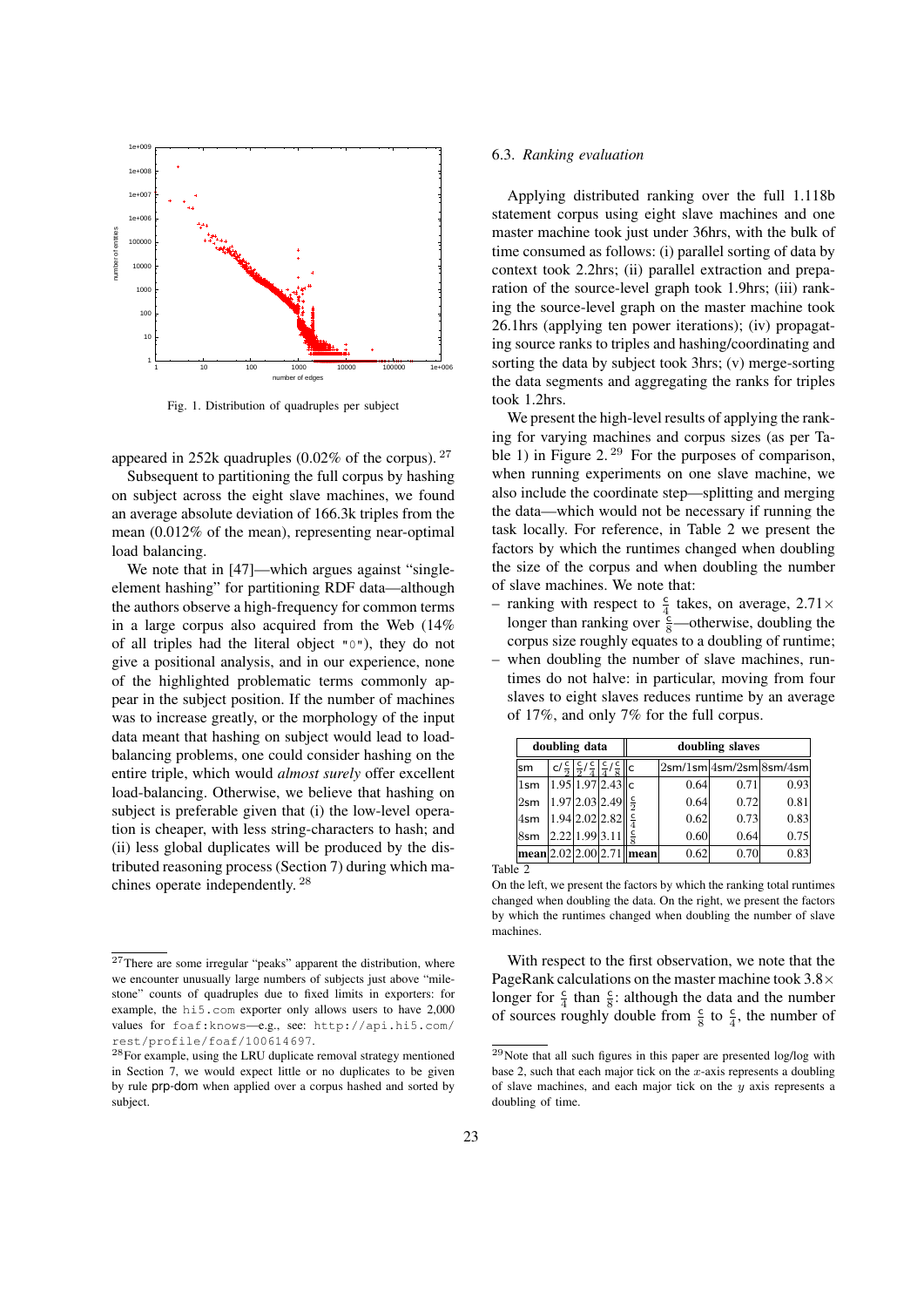

Fig. 2. Total time taken for ranking on 1/2/4/8 slave machines for varying corpus sizes

links between sources in the corpus quadrupled—we observed 11.3m links for  $\frac{c}{8}$ , 40.3m links for  $\frac{c}{4}$ , 80.7m links for  $\frac{c}{2}$ , and 183m links for c.

With respect to the second observation, we note that the local PageRank computation on the master machine causes an increasingly severe bottleneck as the number of slave machines increases: again, taking the full corpus, we note that this task takes 26.1hrs, irrespective of the number of slave machines available. In Figure 3, we depict the relative runtimes for each of the ranking tasks over the full corpus and varying number of machines. In particular, we see that the PageRank computation stays relatively static whilst the runtimes of the other tasks decrease steadily: at four slave machines, the total time spent in parallel execution is already less than the total time spent locally performing the PageRank. Otherwise—and with the exception of extracting the graph from  $\frac{c}{4}$  and  $\frac{c}{8}$  for reasons outlined above—we see that the total runtimes for the other (parallel) tasks roughly halve as the number of slave machines doubles.

With respect to redressing this local bottleneck, significant improvements could already be made by distributing the underlying sorts and scans required by the PageRank analysis. Further, we note that parallelising PageRank has been the subject of significant research, where we could look to leverage works as presented, e.g., in [24,45]. We leave this issue open, subject to investigation in another scope.

Focussing on the results for the full corpus, the source-level graph consisted of 3.985m vertices (sources) and 183m unique non-reflexive links. In Table 3, we provide the top 10 ranked documents. The top result refers to the RDF namespace, followed by the RDFS namespace, the DC namespace and the OWL namespace (the latter three are referenced by the RDF



Fig. 3. Breakdown of relative ranking task times for 1/2/4/8 slave machines and full corpus

namespace, and amongst themselves). Subsequently, the fifth result contains some links to multi-lingual translations of labels for RDFS terms, and is linked to by the RDFS document; the sixth result refers to an older version of DC (extended by result 3); the seventh result is the SKOS vocabulary; the eighth result provides data and terms relating to the GRDDL W3C standard; the ninth result refers to the FOAF vocabulary; the tenth is a French translation of RDFS terms. Within the top ten, all of the documents are primarily concerned with terminological data (e.g., are ontologies or vocabularies, or describe classes or properties): the most wide-spread re-use of terms across the Web of Data is on a terminological level, representing a higher in-degree and subsequent rank for terminological documents. The average rank annotation for the triples in the corpus was  $1.39\times10^{-5}.$ 

## 7. Reasoning with annotations—implementation and evaluation

In order to provide a scalable and distributed implementation for annotated reasoning, we extend the SAOR system described in [38] to support annotations. Herein, we summarise the distributed reasoning steps, where we refer the interested reader to [38] for more information about the (non-annotated) algorithms. We begin by discussing the high-level approach (Section 7.1), then discuss the distributed approach (Section 7.2), the extension to support annotations (Section 7.3), and present evaluation (Section 7.4).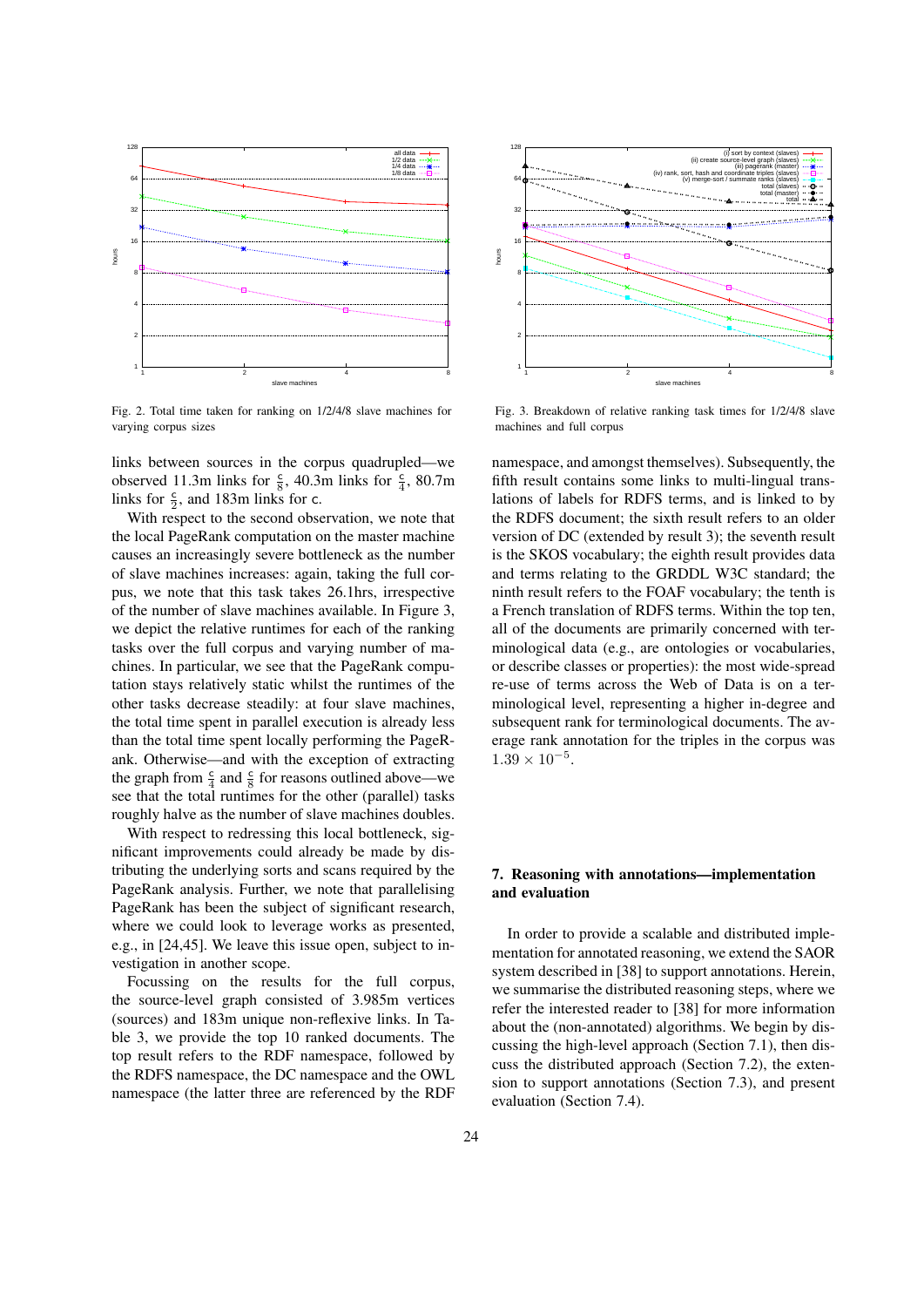| #Document                                                            | Rank  |
|----------------------------------------------------------------------|-------|
| $1$ http://www.w3.org/1999/02/22-rdf-syntax-ns                       | 0.112 |
| $2$ http://www.w3.org/2000/01/rdf-schema                             | 0.104 |
| 3http://dublincore.org/2008/01/14/dcelements.rdf                     | 0.089 |
| 4http://www.w3.org/2002/07/owl                                       | 0.067 |
| 5http://www.w3.org/2000/01/rdf-schema-more                           | 0.045 |
| 6http://dublincore.org/2008/01/14/dcterms.rdf                        | 0.032 |
| 7http://www.w3.org/2009/08/skos-reference/skos.rdf                   | 0.028 |
| 8http://www.w3.org/2003/g/data-view                                  | 0.014 |
| 9http://xmlns.com/foaf/spec/                                         | 0.014 |
| $10$  http://www.w3.org/2000/01/combined-ns-translation.rdf.fr 0.010 |       |

Table 3 Top 10 ranked documents

#### 7.1. *High-level reasoning approach*

Given our explicit requirement for scale, in [38] we presented a generalisation of existing scalable rulebased reasoning systems which rely on a separation of T-Box from A-Box [36,65,63,62]: we call this generalisation the *partial-indexing* approach, which may only require indexing small subsets of the corpus, depending on the program/ruleset. The core idea follows the discussion of the T-split least fixpoint in Section 2.5 where our reasoning is broken into two distinct phases: (i) T-Box level reasoning over terminological data and rules where the result is a set of T-Box inferences and a set of T-ground rules; (ii) A-Box reasoning with respect to the set of proper T-ground rules.

With respect to RDF(S)/OWL(2) reasoning, we assume that we can distinguish terminological data (as presented in Section 2.5) and that the program consists of T-split rules, with known terminological patterns. Based on the *assumption* that the terminological segment of a corpus is relatively small, and that it is static with respect to reasoning over non-terminological data, we can perform some pre-compilation with respect to the terminological data and the given program before accessing the main corpus of assertional data. <sup>30</sup>

- The high-level (local) procedure is as follows:
- (i) identify and separate out the terminological data (T-Box) from the main corpus;
- (ii) recursively apply axiomatic rules (Table A.1) and rules which do not require assertional knowledge (Table A.2) over the T-Box—the results are included in the A-Box and if terminological, may be recursively included in the T-Box, where the T-Box will thereafter remain static;
- (iii) for rules containing both T-atoms and A-atoms, ground the T-atoms wrt. the T-Box facts, applying the (respective) most general unifier over the remainder of the rule—the result is the assertional program where all T-atoms are ground;
- (iv) recursively apply the T-ground program over the assertional data.

The application of rules in Step (ii) and the grounding of T-atoms in Step (iii) are performed by standard seminaïve evaluation over the indexed T-Box. However, in Step (iv), instead of bulk-indexing the A-Box, we apply the rules by means of a scan. This process is summarised in Algorithm 1.

First note that duplicate inference steps may be applied for rules with only one atom in the body (Lines 11–14): one of the main optimisations of our approach is that it minimises the amount of data that we need to index, where we only wish to store triples which may be necessary for later inference, and where triples *only* grounding single atom rule bodies need not be indexed. To provide *partial* duplicate removal, we instead use a Least-Recently-Used (LRU) cache over a sliding window of recently encountered triples (Lines 7 & 8) outside of this window, we may not know whether a triple has been encountered before or not, and may repeat inferencing steps. In [38], we found that 84% of non-filtered inferences were unique using a fixed LRUcache with a capacity of 50k over data grouped by context. <sup>31</sup>

Thus, in this *partial-indexing* approach, we need only index triples which are matched by a rule with a multiatom body (Lines 15–25). For indexed triples, aside from the LRU cache, we can additionally check to see if that triple has been indexed before (Line 19) and we can apply a semi-naïve check to ensure that we

<sup>30</sup>If the former assumption does not hold, then our approach is likely to be less efficient than standard (e.g., semi-naïve) approaches. If the latter assumption does not hold (e.g., due to extension of RDF(S)/OWL terms), then our approach will be incomplete [38].

 $31$ Note that without the cache, cycles are detected by maintaining a set of inferences for a given input triple (cf. Algorithm 1; Line 30) the cache is to avoid duplication, not to ensure termination.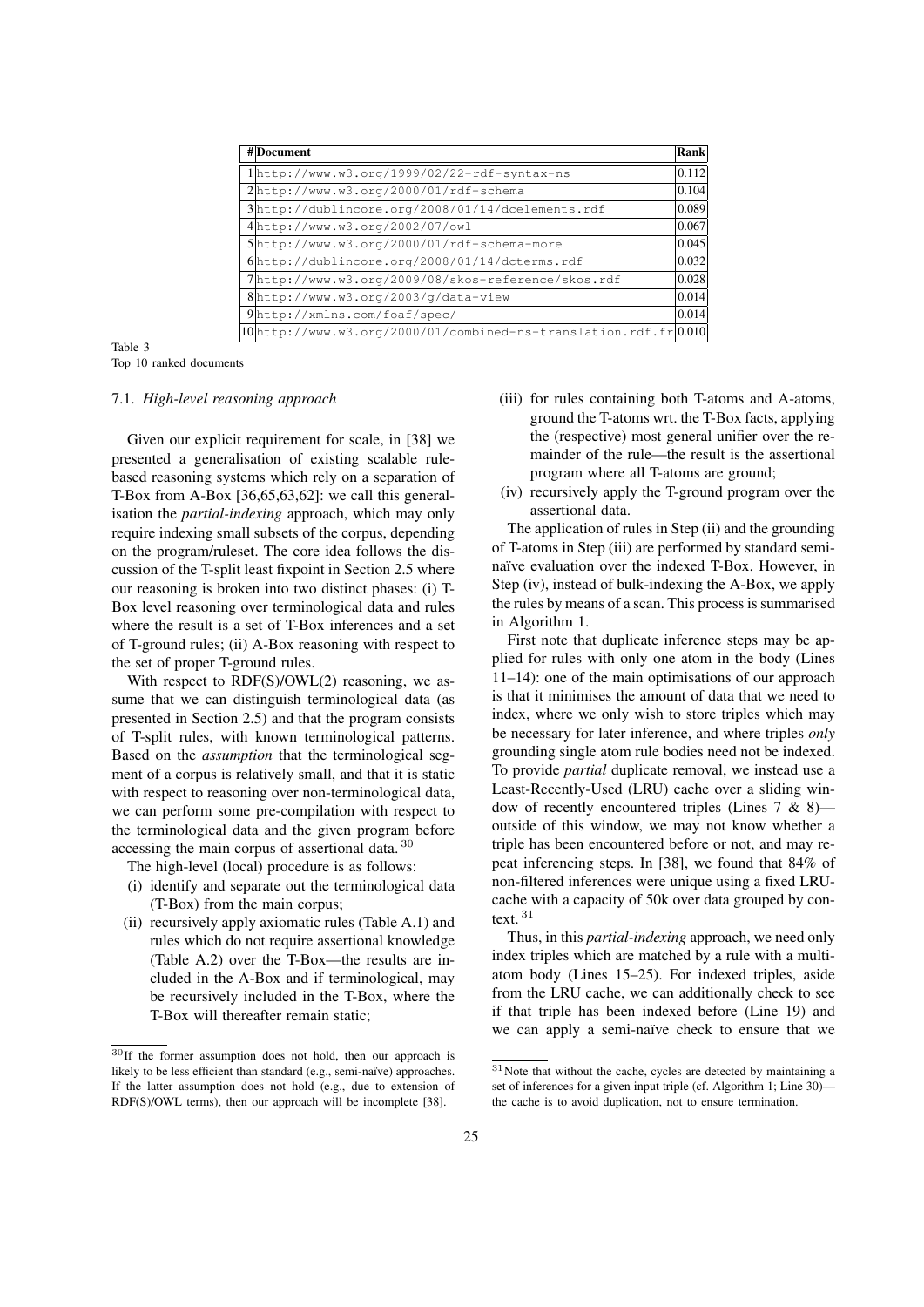Algorithm 1 Reason over the A-Box

**Require:** ABOX: A  $/$   $\{t_0 \ldots t_m\}$  \*/ Require: ASSERTIONAL PROGRAM: AP  ${R_0 \dots R_n}$ , TBody $(R_i) = \emptyset$  \*/ 1: Index := {}  $\qquad \qquad$  /\* triple index \*/<br>2: LRU := {}  $\qquad \qquad$  /\* fixed-size, least recently used cache \*/ /\* fixed-size, least recently used cache \*/ 3: for all  $t \in A$  do 4:  $G_0 := \{\}, G_1 := \{t\}, i := 1$ <br>5: while  $G_i \neq G_{i-1}$  do while  $G_i \neq G_{i-1}$  do 6: for all  $t_\delta \in G_i \setminus G_{i-1}$  do<br>7: if  $t_\delta \notin \text{LRU}$  then /\* if t if  $t_{\delta} \notin \text{LRU}$  then /\* if  $t_{\delta} \in \text{LRU}$ ,  $t_{\delta}$  most recent \*/ 8: add  $t_\delta$  to LRU /\* remove eldest if necessary \*/ 9: output $(t_\delta)$ 10: **for all**  $R \in AP$  **do** 11: if  $|Body(R)| = 1$  then 12: **if**  $\exists \theta$  s.t.  $\{t_\delta\} = \text{Body}(R)\theta$  then 13:  $G_{i+1} := G_{i+1} \cup \text{Head}(R)\theta$ 14: end if 15: else 16: **if**  $\exists \theta$  s.t.  $t_{\delta} \in \text{Body}(R)\theta$  then 17:  $card := |\text{Index}|$ 18: Index := Index ∪  $\{t_\delta\}$ 19: **if**  $card \neq |\text{Index}|$  **then** 20: **for all**  $\theta$  s.t. Body( $R\theta$ ) ⊂ Index ∧  $t_\delta \in \mathsf{Body}(R\theta)$  do 21:  $G_{i+1} := G_{i+1} \cup \text{Head}(R\theta)$ 22: end for 23: end if 24: end if 25: end if 26: end for  $27 \cdot$  end if 28: end for 29:  $i++$ 30:  $G_{i+1} := \text{copy}(G_i)$  /\* avoids cycles \*/ 31: end while 32: end for 33: **return** output /\* on-disk inferences \*/

only materialise inferences which involve the current triple (Line 20). We note that as the assertional index is required to store more data, the two-scan approach becomes more inefficient than the "full-indexing" approach; in particular, a rule with a body atom containing all variable terms will require indexing of all data, negating the benefits of the approach; e.g., if the rule OWL 2 RL/RDF rule eq-rep-s:

 $(?s', ?p, ?o) \leftarrow (?s, \text{owl:sameAs}, ?s'), (?s, ?p, ?o)$ is included in the assertional program, the entire corpus of assertional data must be indexed (in this case according to subject) because of the latter "open" atom. We emphasise that our partial-indexing performs well if the assertional index remains small and performs best if every proper rule in the assertional program has only one A-atom in the body—in the latter case, no assertional indexing is required.

If the original program does not contain rules with

multiple A-atoms in the body—such as is the case for our subset O2R<sup>−</sup> of OWL 2 RL/RDF rules—no indexing of the A-Box is required (Lines 11–15) other than for the LRU cache.  $32$ 

Note that, depending on the nature of the T-Box and the original program, Step (ii) may result in a very large assertional program containing many T-ground rules where Algorithm 1 can be seen as a brute-force method for applying all rules to all statements. In [38], we derived 301k raw T-ground rules from the Web, and estimated that brute force application of all rules to all  $\sim$ 1b triples would take >19 years. We thus proposed a number of optimisations for the partial-indexing approach; we refer the interested reader to [38] for details, but the main optimisation was to use a linked-rule index. Rules are indexed according to their atom patterns such that, given a triple, the index can retrieve all rules containing an atom for which that triple is a ground instantiation—i.e., the index maps triples to relevant rules. Also, the rules are linked according to their dependencies, whereby the grounding of a head in one rule may lead to the application of another—in such cases, explicit links are materialised to reduce the amount of rule-index lookups required.

#### 7.2. *Distributed reasoning*

Assuming that our rules only contain zero/one Aatoms, and that the T-Box is relatively small, distribution of the procedure is straight-forward [38]. We summarise the approach as follows:

- (i) run/gather: identify and separate out the T-Box from the main corpus in parallel on the slave machines, and subsequently merge the T-Box on the master machine;
- (ii) run: apply axiomatic and "T-Box only" rules on the master machine, ground the T-atoms in rules with non-empty T-body/A-body, and build the linked rule index;
- (iii) flood/run: send the linked rule index to all slave machines, and reason over the main corpus in parallel on each machine.

The results of this operation are: (a) data inferred through T-Box only reasoning resident on the master machine; (b) data inferred through A-Box level reasoning resident on the slave machines.

<sup>32</sup>In previous works we have discussed and implemented techniques for scalable processing of rules with multiple A-atoms; however, these techniques were specific to a given ruleset [36]—as are related techniques presented in the literature [62]—and again break the linear bound on materialisation wrt. the A-Box.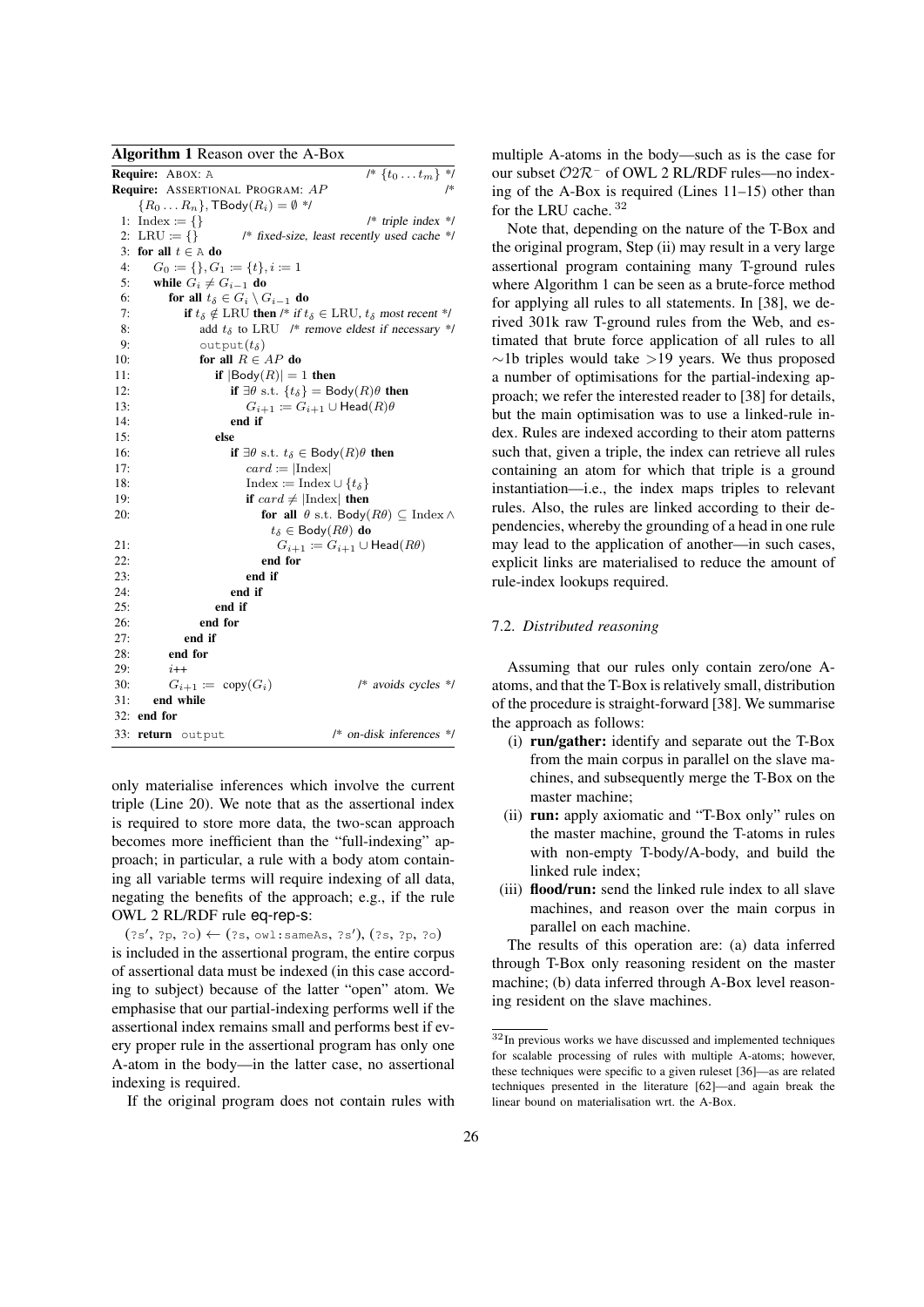#### 7.3. *Extending with annotations*

We now discuss extension of the classical reasoning engine (described above) to support the annotated reasoning task  $opt_{t}(P)$  for our annotation domain which we have shown to be theoretically scalable in Section 4. As mentioned at the end of Section 4.3, for our experiments we assume a threshold:  $\mathbf{t} := \langle \mathbf{nb}, \mathbf{a}, 0 \rangle = \langle \top_1, \top_2, \bot_3 \rangle$ . Thus, our reasoning task becomes  $opt_t(P)$ . By Theorem 8, we can filter dominated facts/rules; by Theorem 9, we can immediately filter any facts/rules which are blacklisted/nonauthoritative. Thus, in practice, once blacklisted and non-authoritative facts/rules have been removed from the program, we need only maintain ranking annotations.

Again, currently, we do not use the blacklisting annotation. In any case, assuming a threshold for nonblacklisted annotations, blacklisted rules/facts in the program could simply be filtered in a pre-processing step.

For the purposes of the authoritativeness annotation, the authority of individual terms in ground T-atoms are computed during the T-Box extraction phase by the slave machines using redirects information from the crawl. This intermediary *term-level authority* is then used by the master machine to annotate T-ground rules with the final authoritative annotation. Recall that all initial ground facts and proper rules  $O2R^-$  are annotated as authoritative, and that only T-ground rules with non-empty ABody can be annotated as na, and subsequently that ground atoms can only be annotated with na if produced by such a non-authoritative rule; thus, wrt. our threshold t, we can filter any T-ground rules annotated na when first created on the master machine thereafter, only a annotations can be encountered.

Thus, we are left to consider rank annotations. In fact, following the discussion of Section 4.3 and the aforementioned thresholding, the extension is fairly straightforward. All axiomatic triples (mandated by OWL 2 RL/RDF), and all initial (meta-)rules are annotated with  $\top$  (the value 1). All other ground facts in the corpus are pre-assigned a rank annotation by the links-based ranking procedure.

The first step involves extracting and reasoning over the rank-annotated T-Box. Terminological data are extracted in parallel on the slave machines from the ranked corpus. These data are gathered onto the master machine. Ranked axiomatic and terminological facts are used for annotated T-Box level reasoning: internally, we store annotations using a map (alongside the triple



Fig. 4. Input/output throughput during distributed A-Box reasoning overlaid for each slave machine

store itself), and the semi-naïve evaluation only considers unique or non-dominated annotated facts in the delta. Inferred annotations are computed using the glb function as described in Definition 3.

Next, rules with non-empty ABody are T-ground. If TBody is not empty, the T-ground rule annotation is again given by the glb aggregation of the T-ground instance annotations; otherwise, the annotation remains  $\top$ . These annotated rules are flooded by the master machine to all slave machines, who then begin the A-Box reasoning procedure.

Since our T-ground rules now only contain a single A-atom, during A-Box reasoning, the glb function takes the annotation of the instance of the A-atom and the annotation of the T-ground rule to produce the inferred annotation. For the purposes of duplicate removal, our LRU cache again considers facts with dominated annotations as duplicate.

Finally, since our A-Box reasoning procedure is not semi-naïve and can only perform partial duplicate detection, we may have duplicates or dominated facts in the output. To ensure optimal output—and thus achieve  $opt_{t}(P)$ —we must finally:

- (iv) coordinate inferred data on the slave machines by sorting and hashing on subject; also include the T-Box reasoning results resident on the master machine;
- (v) run an on-disk merge-sort of ranked input and inferred segments on all slave machines, filtering dominated data and streaming the final output.

## 7.4. *Reasoning evaluation*

In total, applying the distributed reasoning procedure with eight slave machines and one master machine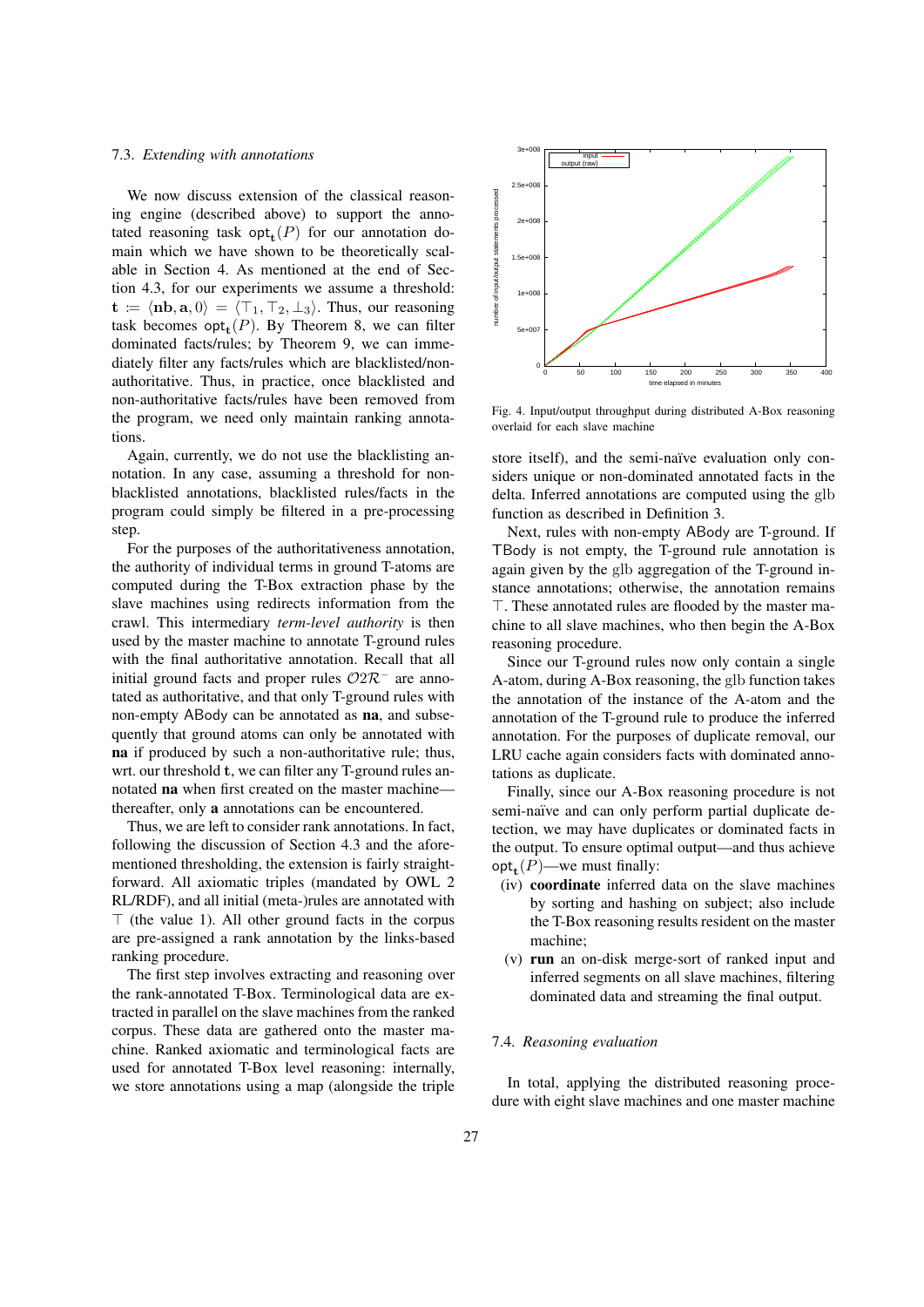over the full 1.118b quadruple corpus—including aggregation of the final results—took 14.6hrs. The bulk of time was consumed as follows: (i) extracting the T-Box in parallel and gathering the data onto the master machine took 53mins; (ii) locally reasoning over the T-Box and grounding the T-atoms of the rules with nonempty ABody took 16mins; (iii) parallel reasoning over the A-Box took 6hrs; (iv) sorting and coordinating the inferred data by subject over the slave machines took 4.6hrs; (v) merge-sorting the inferred and input data and aggregating the rank annotations for all triples to produce the final optimal output (above the given threshold) took 2.7hrs. Just over half the total time is spent in the final aggregation of the optimal reasoning output. In Figure 4, we overlay the input/output performance of each slave machine during the A-Box reasoning scan notably, the profile of each machine is very similar.

In Figure 5, we present the high-level results of applying distributed reasoning for varying corpus sizes and number of slave machines (as per Table 1). For reference, in Table 4 we present the factors by which the runtimes changed when doubling the size of the corpus and when doubling the number of slave machines. We note that:

- although doubling the amount of data from  $\frac{c}{8}$  to  $\frac{c}{4}$ causes the runtimes to (on average) roughly double, moving from  $\frac{c}{4}$  to  $\frac{c}{2}$  and  $\frac{c}{2}$  to c cause runtimes to increase by (on average) 2.2×;
- when doubling the number of slave machines from 1sm to 2sm, runtimes only decrease by (on average) a factor of  $0.6 \times$ ; for 4sm to 2sm and 2sm to 1sm, the factor falls to  $0.55\times$  and stays steady.

|        | doubling data |                                                                                                      | doubling slaves              |      |                                                                 |      |  |  |  |
|--------|---------------|------------------------------------------------------------------------------------------------------|------------------------------|------|-----------------------------------------------------------------|------|--|--|--|
| lsm    |               | $C\left  \frac{c}{2} \right  \frac{c}{2} / \frac{c}{4} \left  \frac{c}{4} / \frac{c}{8} \right   c $ |                              |      | $\left 2$ sm/ $1$ sm $\right 4$ sm/ $2$ sm $\left 8$ sm/ $4$ sm |      |  |  |  |
| 1sm    |               | $ 2.14 2.23 2.11 $ <sub>c</sub>                                                                      |                              | 0.63 | 0.54                                                            | 0.53 |  |  |  |
| $2$ sm |               | 2.28 2.25 2.06                                                                                       | $\frac{c}{2}$                | 0.59 | 0.55                                                            | 0.54 |  |  |  |
| 4sm    |               | 2.25 2.24 2.03                                                                                       | $rac{c}{4}$                  | 0.59 | 0.55                                                            | 0.56 |  |  |  |
| 8sm    |               | 2.21 2.16 1.94                                                                                       | $\frac{c}{8}$                | 0.61 | 0.56                                                            | 0.59 |  |  |  |
|        |               |                                                                                                      | $ mean 2.22 2.22 2.03 $ mean | 0.60 | 0.55                                                            | 0.55 |  |  |  |

Table 4

On the left, we present the factors by which the annotated reasoning total runtimes changed when doubling the data. On the right, we present the factors by which the runtimes changed when doubling the number of slave machines.

With respect to the first observation, we note that as the size of the corpus increases, so too does the amount of terminological data, leading to an increasingly large assertional program. We found 2.04m, 1.93m, 1.71m and 1.533m T-Box statements in the c,  $\frac{c}{2}$ ,  $\frac{c}{4}$  and  $\frac{c}{8}$  corpora respectively, creating 291k, 274k, 230k and 199k assertional rules respectively. Here, we note that the rate of growth of the terminological data slows down as the corpus sizes gets larger (i.e., the crawl gets further), perhaps since vocabularies on the Web of Data are well interlinked (cf. Table 3) and will be discovered earlier in the crawl. Further—and perhaps relatedly—we note that the total amount of inferences and the final aggregated output of the annotated reasoning process grows at a rate of between  $2.14\times$  and  $2.22\times$  when the corpus is doubled in size: we observed 1,889m, 857m, 385m and 180m aggregated (optimal) output facts for the c,  $\frac{c}{2}$ ,  $\frac{c}{4}$  and  $\frac{c}{8}$  corpora respectively.

With respect to the second observation, in Figure 6, we give the breakdown of the runtimes for the individual tasks when applied over the full corpus using one, two, four and eight slave machines. We note that the percentage of total runtime spent on the master machine is between 0.5% for 1sm and 3.4% for 8sm (∼19.2mins); we observe that for our full corpus, the number of machines can be doubled approximately a further five times (∼256 machines) before the processing on the master machine takes  $>50\%$  of the runtime. Although the time taken for extracting the T-Box roughly halves every time the number of slaves doubles, we note that the runtimes for inferencing, sorting, hashing and merging do not: in particular, when moving from 1sm to 2sm, we note that A-Box reasoning takes 37% less time; hashing, sorting and scattering the inferences takes 26% less time; and merge-sorting and removing dominated facts takes 43% less time. We attribute this to the additional duplicates created when inferencing over more machines: reasoning over the A-Box of the full corpus generates 1.349b 1.901b, 2.179b and 2.323b *raw* inferences for 1sm, 2sm, 4sm and 8sm, respectively. Note that we use a fixed-size LRU cache of 50k for removing duplicate/ dominated facts, and since our data are sorted by subject, we would not only expect duplicate inferences for each common subject group, but also for data grouped together under the same namespace, where having all of the data on fewer machines increases the potential for avoiding duplicates. Thus, when increasing the number of machines, there are more data to post-process (although the results of that post-processing are the same), but we would expect this effect to converge as the number of machines continues to increase (as perhaps evidenced by Figure 6 where runtimes almost halve for doubling from 2sm to 4sm and from 4sm to 8sm).

For the full corpus, a total of 1.1m (∼0.1%) input T-Box triples were extracted, where T-Box level reasoning produced an additional 2.579m statements. The average rank annotation of the input T-facts was  $9.94 \times 10^{-4}$ , whereas the average rank annotation of the reasoned Tfacts was  $3.67 \times 10^{-5}$ . Next, 291k T-ground rules were produced for subsequent application over the A-Box,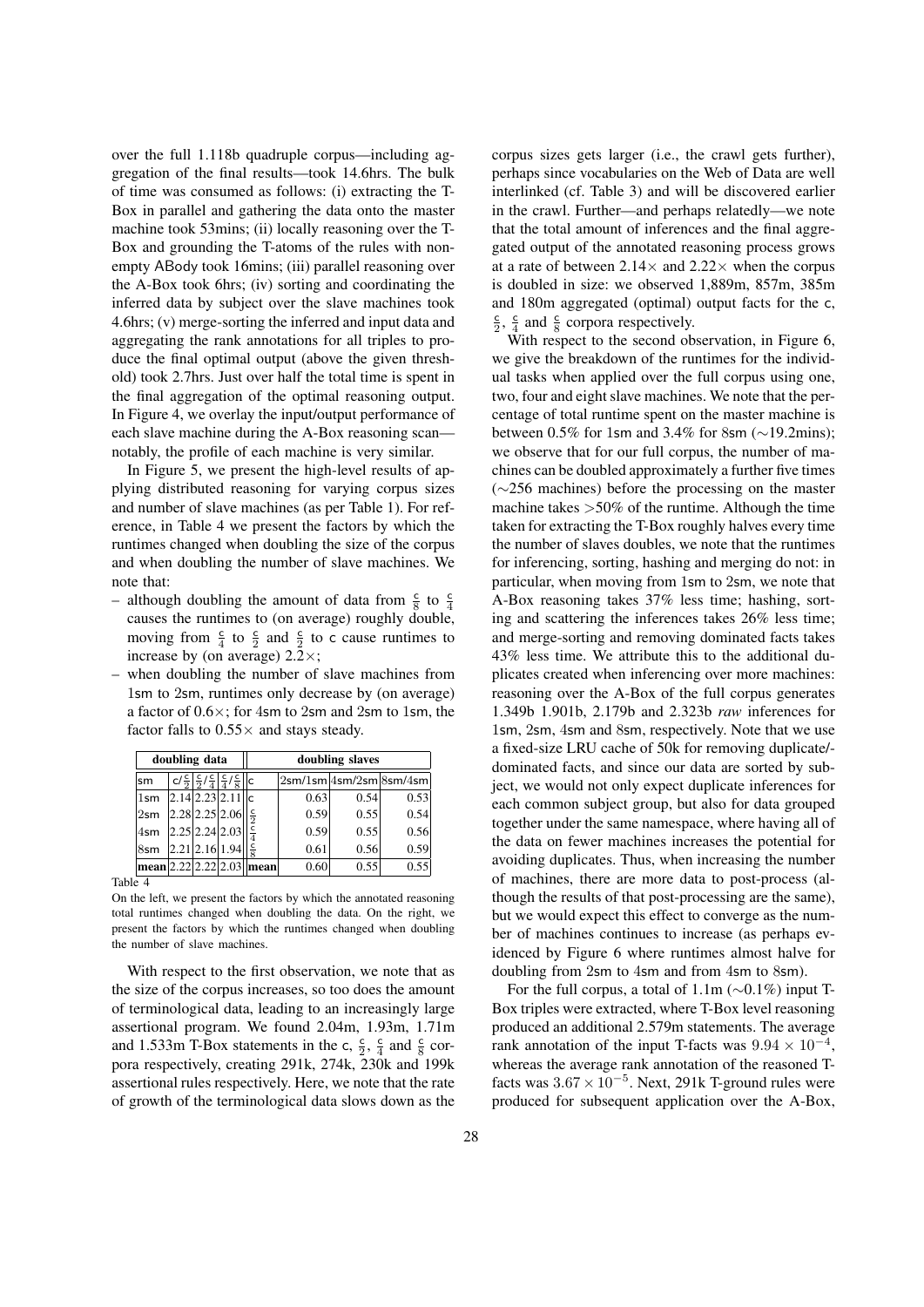

Fig. 5. Total time taken for reasoning on 1/2/4/8 slave machines for varying corpus sizes

within which, 1.655m dependency links were materialised.

Next, in order to demonstrate the effects of authoritative reasoning wrt. our rules and corpus, we applied reasoning over the top ten asserted classes and properties.  $33$  For each class c, we performed reasoning—wrt. the T-ground program and the authoritatively T-ground program—over a single assertion of the form  $(x, rdf)$ : type, c) where  $x$  is an arbitrary unique name; for each property p, we performed the same over a single assertion of the form  $(x_1, p, x_2)$ . Subsequently, we only count inferences mentioning an individual name  $x \rightarrow$ e.g., we would not count (foaf:Person, owl:sameAs, foaf:Person). Table 6 gives the results (cf. older results in [36]). Notably, the non-authoritative inference sizes are on average  $55.46\times$  larger than the authoritative equivalent. Much of this is attributable to noise in and around core RDF(S)/OWL terms;  $34$  thus, in the table we also provide results for the core top-level concepts (rdfs:Resource and owl:Thing) and rdf:type, and provide equivalent counts for inferences not relating to these concepts—still, for these popular terms, non-authoritative inferencing creates  $12.74\times$  more inferences than the authoritative equivalent.

We now compare authoritative and non-authoritative inferencing in more depth for the most popular class in our input data: foaf:Person. Excluding the top-level



Fig. 6. Breakdown of relative reasoning task times for 1/2/4/8 slave machines and full corpus

concepts rdfs:Resource and owl:Thing, and the inferences possible therefrom, each  $\text{rdf:type}$  triple with foaf:Person as value leads to five authoritative inferences and twenty-six *additional* non-authoritative inferences (all class memberships). Of the latter twentysix, fourteen are anonymous classes. Table 5 enumerates the five authoritatively-inferred class memberships and the remaining twelve non-authoritatively inferred *named* class memberships; also given are the occurrences of the class as a value for  $rdf:type$  in the raw data. Although we cannot claim that all of the additional classes inferred non-authoritatively are *noise*—although classes such as b2r2008:Controlled vocabularies appear to be—we can see that they are infrequently used and arguably *obscure*. Although some of the inferences we omit may of course be serendipitous—e.g., perhaps po:Person—again we currently cannot distinguish such cases from noise or blatant spam.

Overall, performing A-Box reasoning over the full corpus using all eight slave machines produced 2.323b raw (authoritative) inferences, which were immediately filtered down to 1.879b inferences (80.9%) by removing non-RDF and *tautological triples* (reflexive owl: sameAs, rdf:type owl: Thing, rdf:type rdfs:Resource statements which hold for every ground term in the graph which are not useful in our use-case SWSE). Of the 1.879b inferences, 1.866b (99.34%) inherited their annotation from an assertional fact (as opposed to a T-ground rule), seemingly since terminological facts are generally more highly ranked by our approach than assertional facts. Notably, the LRU cache detected and filtered a total of 12.036b duplicate/dominated statements.

After hashing on subject, for each slave machine, the average absolute deviation from the mean was 203.9k

<sup>33</sup>We performed a count of the occurrences of each term as a value for rdf:type (class membership) or predicate position (property membership) in the quadruples of our input corpus.

<sup>34</sup>We note that much of the noise is attributate to the opencalais.com domain; cf. http://d.opencalais. com/1/type/em/r/PersonAttributes.rdf and http: //groups.google.com/group/pedantic-web/browse\_ thread/thread/5e5bd42a9226a419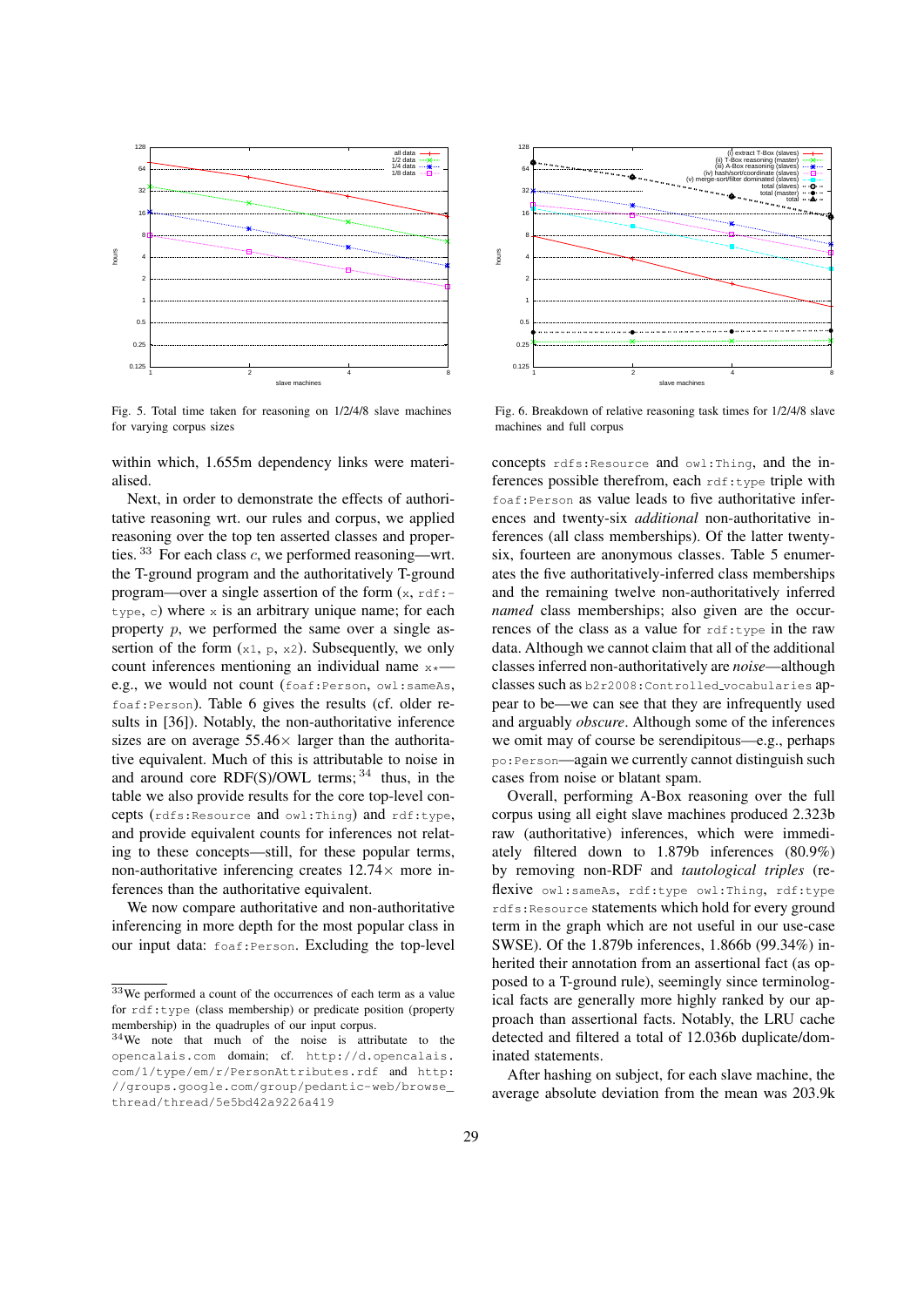| <b>Class</b>                          | (Raw) Count |
|---------------------------------------|-------------|
| <b>Authoritative</b>                  |             |
| foaf:Agent                            | 8,165,989   |
| wqs84:SpatialThinq                    | 64,411      |
| contact:Person                        | 1,704       |
| dct:Aqent                             | 35          |
| contact:SocialEntity                  |             |
| <b>Non-Authoritative</b> (additional) |             |
| po:Person                             | 852         |
| wn:Person                             |             |
| aifb:Kateqorie-3AAIFB                 | 0           |
| b2r2008:Controlled_vocabularies       |             |
| foaf:Friend of a friend               |             |
| frbr:Person                           | 0           |
| frbr:ResponsibleEntity                | O           |
| pres:Person                           | 0           |
| po:Category                           | 0           |
| sc:Aqent_Generic                      |             |
| sc:Person                             | 0           |
| wn:Agent-3                            |             |

Table 5

Breakdown of non-authoritative and authoritative inferences for foaf:Person, with number of appearances as a value for rdf:type in the raw data

triples (0.08% of the mean) representing near-optimal data distribution. In the final aggregation of rank annotations, from a total of 2.987b raw statements, 1.889b (63.2%) unique and optimal triples were extracted; of the filtered, 1.008b (33.7%) were duplicates with the same annotation, <sup>35</sup> 89m were (properly) dominated reasoned triples (2.9%), and 1.5m (0.05%) were (properly) dominated asserted triples. The final average rank annotation for the aggregated triples was  $5.29 \times 10^{-7}$ .

## 8. Use-case: Repairing inconsistencies—approach, implementation and evaluation

In this section, we discuss our approach and implementation for handling inconsistencies in the annotated corpus (including asserted and reasoned data). We begin by formally sketching the repair process applied (Section 8.1). Thereafter, we describe our distributed implementation for detecting and extracting sets of annotated facts which together constitute an inconsistency (Section 8.2) and present the results of applying this process over our Linked Data evaulation corpus (Section 8.3). We then present our distributed implementation of the inconsistency repair process (Section 8.4) and the results for our corpus (Section 8.5).

#### 8.1. *Repairing inconsistencies: formal approach*

Given a (potentially large) set of annotated constraint violations, herein we sketch an approach for repairing the corpus from which they were derived, such that the result of the repair is a consistent corpus as defined in Section 4.7. $36$  In particular, we re-use notions from the seminal work of Reiter [55] on diagnosing faulty systems.

For the moment—and unlike loosely related works on debugging unsatisfiable concepts in OWL terminologies—we only consider repair of assertional data: all of our constraints involve some assertional data, and for the moment, we consider terminological data as correct. Although this entails the possibility of removing atoms above the degree of a particular violation to repair that violation, in Section 7.4 we showed that for our corpus, 99.34% of inferred annotations are derived from an assertional fact.  $37$  Thus, as an approximation, we can reduce our repair to being wrt. the Tground program  $P := P^c \cup P^r$ , where  $P^c$  is the set of (proper) T-ground constraint rules, and  $P^r$  is the set of proper T-ground positive rules derived in Section 7. Again, given that each of our constraints requires assertional knowledge—i.e., that the T-ground program P only contains *proper* constraint rules—P is necessarily consistent.

Moving forward, we introduce some necessary definitions adapted from [55] for our scenario. Firstly, we give:

The Principle of Parsimony: A diagnosis is a conjecture that some minimal set of components are faulty [55].

This captures our aim to find a non-trivial (minimal) set of assertional facts which diagnose the inconsistency of our model. Next, we define a *conflict set* which denotes a set of inconsistent facts, and give a *minimal conflict set* which denotes the least set of facts which preserves an inconsistency wrt. a given program P:

Definition 7 (Conflict set) *A* conflict set *is a Herbrand interpretation*  $C := \{F_1, \ldots, F_n\}$  *such that*  $P \cup C$  *is inconsistent.*

Definition 8 (Minimal conflict set) *A* minimal conflict set *is a Herbrand interpretation*  $C := \{F_1, \ldots, F_n\}$ 

 $35$ Note that this would include the 171 million duplicate asserted triples from the input.

 $36$ Note that a more detailed treatment of repairing inconsistencies on the Web is currently out of scope, and would deserve a more dedicated analysis in future work. Herein, our aim is to sketch one particular approach feasible in our scenario.

<sup>&</sup>lt;sup>37</sup>Note also that since our T-Box is also part of our A-Box, we may defeat facts which are terminological, but only based on inferences possible through their assertional interpretation.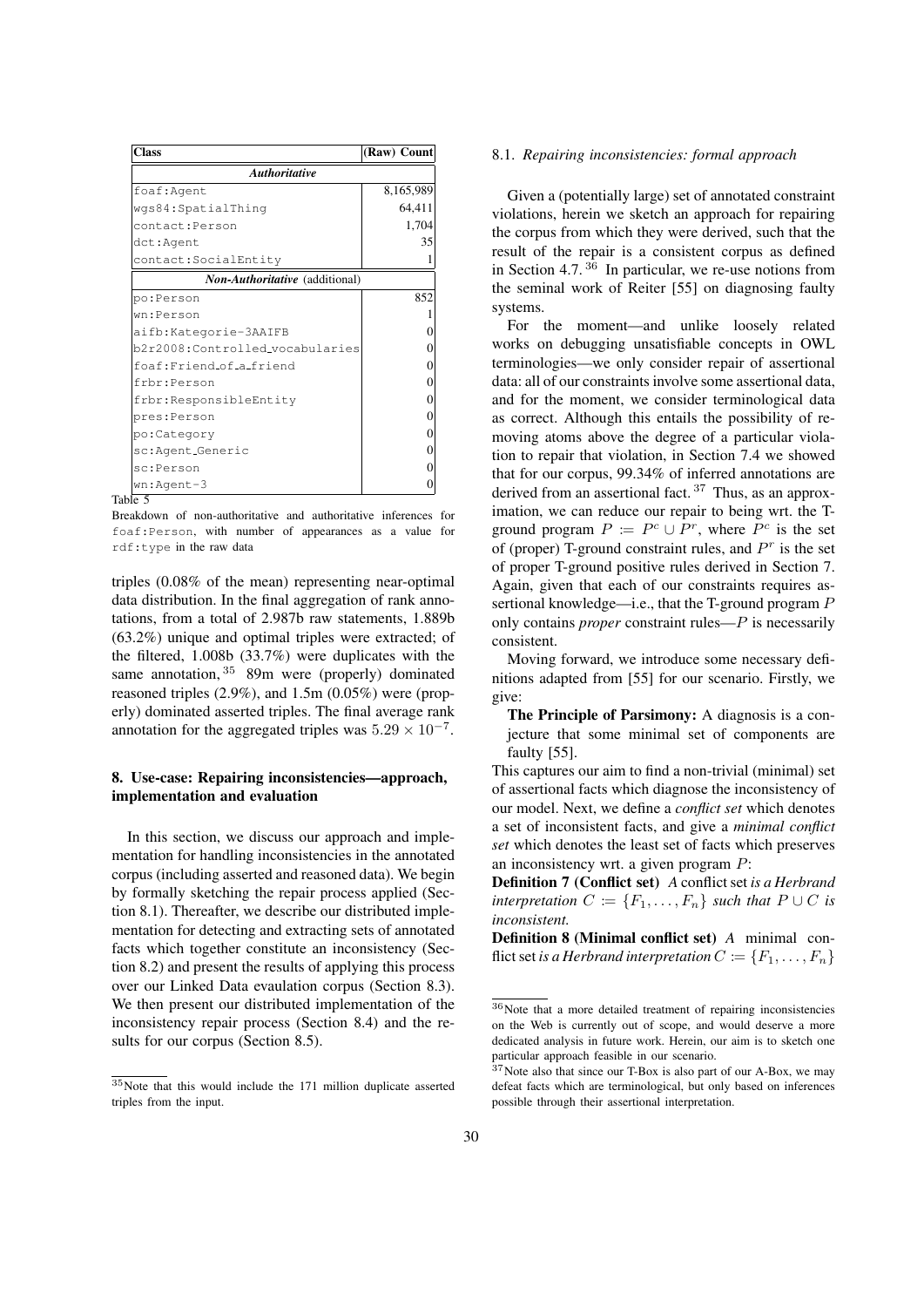| Term                         | n           | a              | $\overline{n}$ * a  a <sup>-</sup>        |                | $n * a^-$                                    | na  | $n *$ na  na <sup>-1</sup>                                                |                | $n * na^-$           |
|------------------------------|-------------|----------------|-------------------------------------------|----------------|----------------------------------------------|-----|---------------------------------------------------------------------------|----------------|----------------------|
|                              |             |                | Core classes ( $\sim$ top-level concepts) |                |                                              |     |                                                                           |                |                      |
| rdfs:Resource                | 12,107      | $\Omega$       |                                           |                | $\Omega$                                     | 108 | 1,307,556                                                                 | $\overline{0}$ | $\Omega$             |
| owl:Thing                    | 679,520     |                | 679,520                                   | $\Omega$       | $\overline{0}$                               | 109 | 74,067,680                                                                | $\Omega$       | $\overline{0}$       |
|                              |             |                | Core property                             |                |                                              |     |                                                                           |                |                      |
| rdf:type                     | 206,799,100 |                | 206,799,100                               | $\Omega$       | 0                                            | 109 | 22,541,101,900                                                            | 0              | $\overline{0}$       |
|                              |             |                | Top ten asserted classes                  |                |                                              |     |                                                                           |                |                      |
| foaf:Person                  | 163,699,161 | $\epsilon$     | 982,194,966                               | $\mathbf{5}$   | 818,495,805                                  | 140 | 22,917,882,540                                                            | 31             | 5,074,673,991        |
| foaf:Agent                   | 8,165,989   | $\overline{2}$ | 16,331,978                                | $\mathbf{1}$   | 8,165,989                                    | 123 | 1,004,416,647                                                             | 14             | 114,323,846          |
| skos: Concept                | 4,402,201   | $\mathfrak{S}$ | 22,011,005                                | $\overline{3}$ | 13,206,603                                   | 115 | 506,253,115                                                               | 6              | 26,413,206           |
| lmo:MusicArtist              | 4,050,837   |                | 4,050,837                                 | $\Omega$       |                                              | 132 | 534,710,484                                                               | 23             | 93,169,251           |
| foaf:PersonalProfileDocument | 2,029,533   | 2              | 4,059,066                                 | $\mathbf{1}$   | 2,029,533                                    | 114 | 231,366,762                                                               | 5              | 10,147,665           |
| foaf:OnlineAccount           | 1,985,390   | 2              | 3,970,780                                 | 1              | 1,985,390                                    | 110 | 218,392,900                                                               |                | 1,985,390            |
| foaf:Image                   | 1,951,773   |                | 1,951,773                                 | $\Omega$       |                                              | 110 | 214,695,030                                                               |                | 1,951,773            |
| opiumfield: Neighbour        | 1,920,992   |                | 1,920,992                                 | $\Omega$       |                                              | 109 | 209,388,128                                                               | $\Omega$       | $\Omega$             |
| deonames:Feature             | 983,800     | $\overline{2}$ | 1,967,600                                 | 1              | 938,800                                      | 111 | 109,201,800                                                               | $\overline{2}$ | 1,967,600            |
| foaf:Document                | 745,393     |                | 745,393                                   | $\Omega$       |                                              | 113 | 84,229,409                                                                |                | 2,981,572            |
|                              |             |                |                                           |                | Top ten asserted properties (after rdf:type) |     |                                                                           |                |                      |
| rdfs:seeAlso                 | 199,957,728 | $\Omega$       | $\Omega$                                  | $\Omega$       |                                              | 218 | 43,590,784,704                                                            | $\Omega$       |                      |
| foaf:knows                   |             |                | 168,512,114  14 2,359,169,596             |                | 12 2,022,145,368                             | 285 | 48,025,952,490                                                            |                | 67 11, 290, 311, 638 |
| foaf:nick                    | 163,318,560 |                |                                           |                |                                              |     |                                                                           |                | $\Omega$             |
| bio2rdf:linkedToFrom         | 31,100,922  |                | $\Omega$                                  |                |                                              |     |                                                                           |                | $\vert$ 0            |
| lld:pubmed                   | 18,776,328  |                |                                           |                |                                              |     |                                                                           | 0              |                      |
| rdfs:label                   | 14,736,014  | $\Omega$       | 0                                         | $\Omega$       |                                              | 221 | 3,256,659,094                                                             | 3              | 44,208,042           |
| owl:sameAs                   | 11,928,308  | $\mathfrak{S}$ | 59,641,540                                | $\mathbf{1}$   | 11,928,308                                   | 221 | 2,636,156,068                                                             | 3              | 35,784,924           |
| foaf:name                    | 10,192,187  | $\mathcal{S}$  | 50,960,935                                | $\frac{2}{5}$  | 20,384,374                                   | 256 | 2,609,199,872                                                             | 38             | 387, 303, 106        |
| foaf:weblog                  | 10,061,003  | 8              | 80,488,024                                |                | 50,305,015                                   | 310 | 3,118,910,930                                                             | 92             | 925,612,276          |
| foaf:homepage                | 9,522,912   | 8              | 76,183,296                                | $\mathfrak{S}$ | 47,614,560                                   | 425 | 4,047,237,600                                                             | 207            | 1,971,242,784        |
| total                        |             |                |                                           |                |                                              |     | 1,035,531,872  65 3,873,126,401   37 2,997,244,745  3,439 155,931,914,709 |                | 497 19,982,077,064   |

Table 6

Summary of authoritative inferences vs. non-authoritative inferences for core properties, classes, and top-ten most frequently asserted classes and properties: given are the number of asserted memberships of the term  $n$ , the number of unique inferences (which mention an "individual name") possible for an arbitrary membership assertion of that term wrt. the authoritative T-ground program (a), the product of the number of assertions for the term and authoritative inferences possible for a single assertion  $(n * a)$ , respectively, the same statistics excluding inferences involving top-level concepts  $(a - / n * a^-)$ , statistics for non-authoritative inferencing  $(na / n * na)$  and also non-authoritative inferences minus inferences through a top-level concept ( $na^- / n * na^-$ )

*such that*  $P \cup C$  *is inconsistent, and for every*  $C' \subset C$ *,*  $P \cup C'$  is consistent.

Next, we define the notions of a hitting set and a minimal hitting set as follows:

**Definition 9 (Hitting set)** Let  $\mathcal{I} := \{I_1, \ldots, I_n\}$ *be a set of Herbrand interpretations, and* H :=  ${F_1, \ldots, F_n}$  *be a single Herbrand interpretation. Then, H is a* hitting set *for*  $\mathcal{I}$  *iff for every*  $I_j \in \mathcal{I}$ *,*  $H \cap I_j \neq \emptyset$ .

Definition 10 (Minimal hitting set) *A* minimal hitting set *for* I *is a hitting set* H *for* I *such that for every*  $H' \subset H$ ,  $H'$  is not a hitting set for  $I$ .

Given a set of minimal conflict sets  $C$ , the set of corresponding minimal hitting sets  $H$  represents a set of diagnoses thereof [55]; selecting one such minimal hitting set and removing all of its members from each set in C would resolve the inconsistency for each conflict set  $C \in \mathcal{C}$  [55].

This leaves three open questions: (i) how to compute

the minimal conflict sets for our reasoned corpus; (ii) how to compute and select an appropriate hitting set as the diagnosis of our inconsistent corpus; (iii) how to repair our corpus wrt. the selected diagnosis.

#### 8.1.1. *Computing the (extended) minimal conflict sets*

In order to compute the set of minimal conflict sets, we leverage the fact that the program P<sup>r</sup> does not con*tain rules with multiple A-atoms in the body.* We leave extension of the repair process for programs with multiple A-atoms in the body for another scope.

First, we must consider the fact that our corpus Γ already represents the least model of  $\Gamma \cup P^r$  and define an extended minimal conflict set as follows:

Definition 11 (Extended minimal conflict set) *Let* Γ *be a Herbrand model such that*  $\Gamma := \text{Im}(\Gamma \cup P^r)$ *, and let*  $C := \{F_1, \ldots, F_n\}, C \subseteq \Gamma$  denote a minimal conflict *set for* Γ*. Let*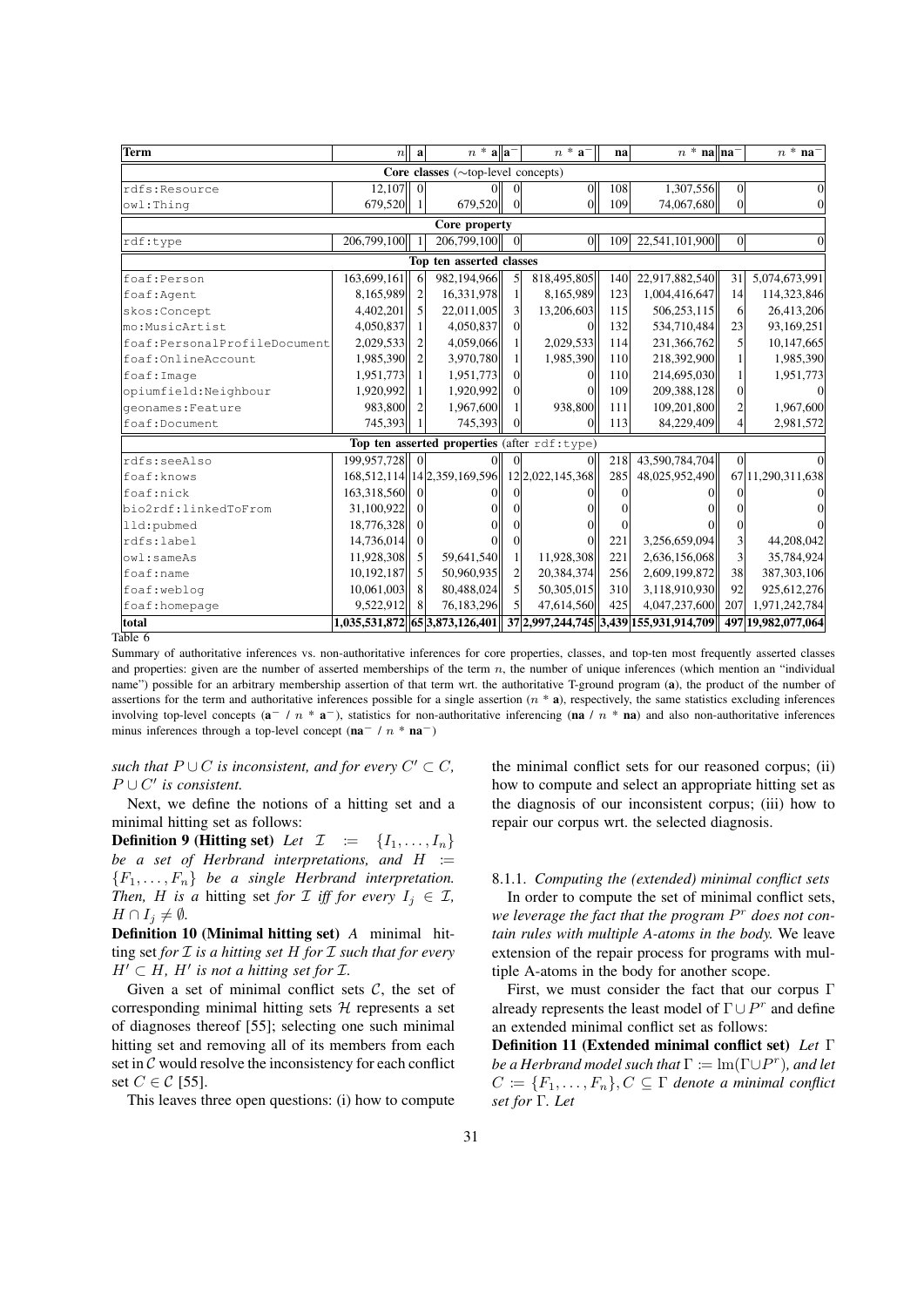$$
E(F) := \{ F' \in \Gamma \mid F \in \text{lm}(P^r \cup \{F'\}) \}
$$

*be the set of all facts in* Γ *from which some* F *can be derived wrt. the linear program*  $P^r$  (note  $F \in E(F)$ ). *We define the* extended minimal conflict set *(EMCS) for* C wrt.  $\Gamma$  and  $P^r$  as  $\mathcal{E} := \{E(F)|F \in C\}.$ 

Thus, given a minimal conflict set, the extended minimal conflict set encodes choices of sets of facts that must be removed from the corpus  $\Gamma$  to repair the violation, such that the original*seed fact* cannot subsequently be re-derived by running the program  $P<sup>r</sup>$  over the reduced corpus. The concept of a (minimal) hitting set for a collection of EMCSs follows naturally and similarly represents a diagnosis for the corpus Γ.

#### 8.1.2. *Preferential strategies for annotated diagnoses*

Before we continue, we discuss two competing models for deciding an appropriate diagnosis for subsequent reparation of the annotated corpus. Consider a set of violations that could be solved by means of removing one 'strong' fact—e.g., a single fact associated with a highly-ranked document—or removing many weak facts—e.g., a set of facts derived from a number of lowranked documents: should one remove the strong fact or the set of weak facts? Given that the answer is nontrivial, we identify two particular means of deciding a suitable diagnosis: i.e., the characteristics of an appropriate minimal hitting set wrt. to our annotations. Given any such strategy, selecting the most appropriate diagnosis then becomes an optimisation problem.

*Strategy 1*: we prefer a diagnosis which minimises the number of facts to be removed in the repair. This can be applied independently of the annotation framework. However, this diagnosis strategy will often lead to trivial decisions between elements of a minimal conflicting set with the same cardinality; also, we deem this strategy to be vulnerable to spamming such that a malicious lowranked document may publish a number of facts which conflict and defeat a fact in a high-ranked document. Besides spamming, in our repair process, it may also trivially favour, e.g., memberships of classes which are part of a deep class hierarchy (the memberships of the super-classes would also need to be removed).

*Strategy 2*: we prefer a diagnosis which minimises the strongest annotation to be removed in the repair. This has the benefit of exploiting the information in the annotations, and being computable with the glb/lub functions defined in our annotation framework; however, for general annotations in the domain D only a *partial-ordering* is defined, and so there may not be an unambiguous strongest/weakest annotation—in our case, with our pre-defined threshold removing black-

listed and non-authoritative inferences from the corpus, we need only consider rank annotations for which a total-ordering is present. Also, this diagnosis strategy may often lead to trivial decisions between elements of a minimal conflicting set with identical annotations most likely facts from the same document which we have seen to be a common occurrence in our constraint violations (54.1% of the total *raw* cax-dw violations we empirically observe).

*Strategy 3*: we prefer a diagnosis which minimises the total sum of the rank annotation involved in the diagnosis. This, of course, is domain-specific and also falls outside of the general annotation framework, but will likely lead to less trivial decisions between equally 'strong' diagnoses. In the naïve case, this strategy is also vulnerable to spamming techniques, where one 'weak' document can make a large set of weak assertions which culminate to defeat a 'strong' fact in a more trustworthy source.

In practice, we favour *Strategy 2* as exploiting the additional information of the annotations and being less vulnerable to spamming; when *Strategy 2* is inconclusive, we resort to *Strategy 3* as a more granular method of preference, and thereafter if necessary to *Strategy 1*. If all preference orderings are inconclusive, we then select an arbitrary syntactic ordering.

Going forward, we formalise a total ordering  $\leq_I$  over a pair of (annotated) Herbrand interpretations which denotes some ordering of preference of diagnoses based on the 'strength' of a set of facts—a stronger set of facts denotes a higher order. The particular instantiation of this ordering depends on the repair strategy chosen, which may in turn depend on the specific domain of annotation.

Towards giving our notion of  $\leq_I$ , let  $I_1$  and  $I_2$  be two Herbrand interpretations with annotations from the domain D, and let  $\leq_D$  denote the partial-ordering defined for D. Starting with *Strategy 2*—slightly abusing notation—if  $\text{lub}\{I_1\} <_{\mathbf{D}} \text{lub}\{I_1\}$ , then  $I_1 <_{r} I_2$ ; if  $\text{lub}\{I_1\} >_{\mathbf{D}} \text{lub}\{I_2\}$ , then  $I_1 >_{I} I_2$ ; otherwise (if  $\text{lub}\{I_1\} =_{\mathbf{D}} \text{lub}\{I_2\}$  or  $\leq_{\mathbf{D}}$  is undefined for  $I_1,I_2$ ), we resort to *Strategy 3* to order  $I_1$  and  $I_2$ : we apply a domain-specific "summation" of annotations (ranks) denoted  $\Sigma_{\mathbf{D}}$  and define the order of  $I_1$ ,  $I_2$  such that if  $\Sigma_{\mathbf{D}}\{I_1\} <_{\mathbf{D}} \Sigma_{\mathbf{D}}\{I_2\}$ , then  $I_1 < I_2$ , and so forth. If still equals (or uncomparable), we use the cardinality of the sets, and thereafter consider an arbitrary syntactic order. Thus, sets are given in ascending order of their single strongest fact, followed by the order of their rank summation, followed by their cardinality (*Strategy 1*), followed by an arbitrary syntactic ordering. Given  $\lt_I$ , the functions  $\max_I$  and  $\min_I$  follow naturally.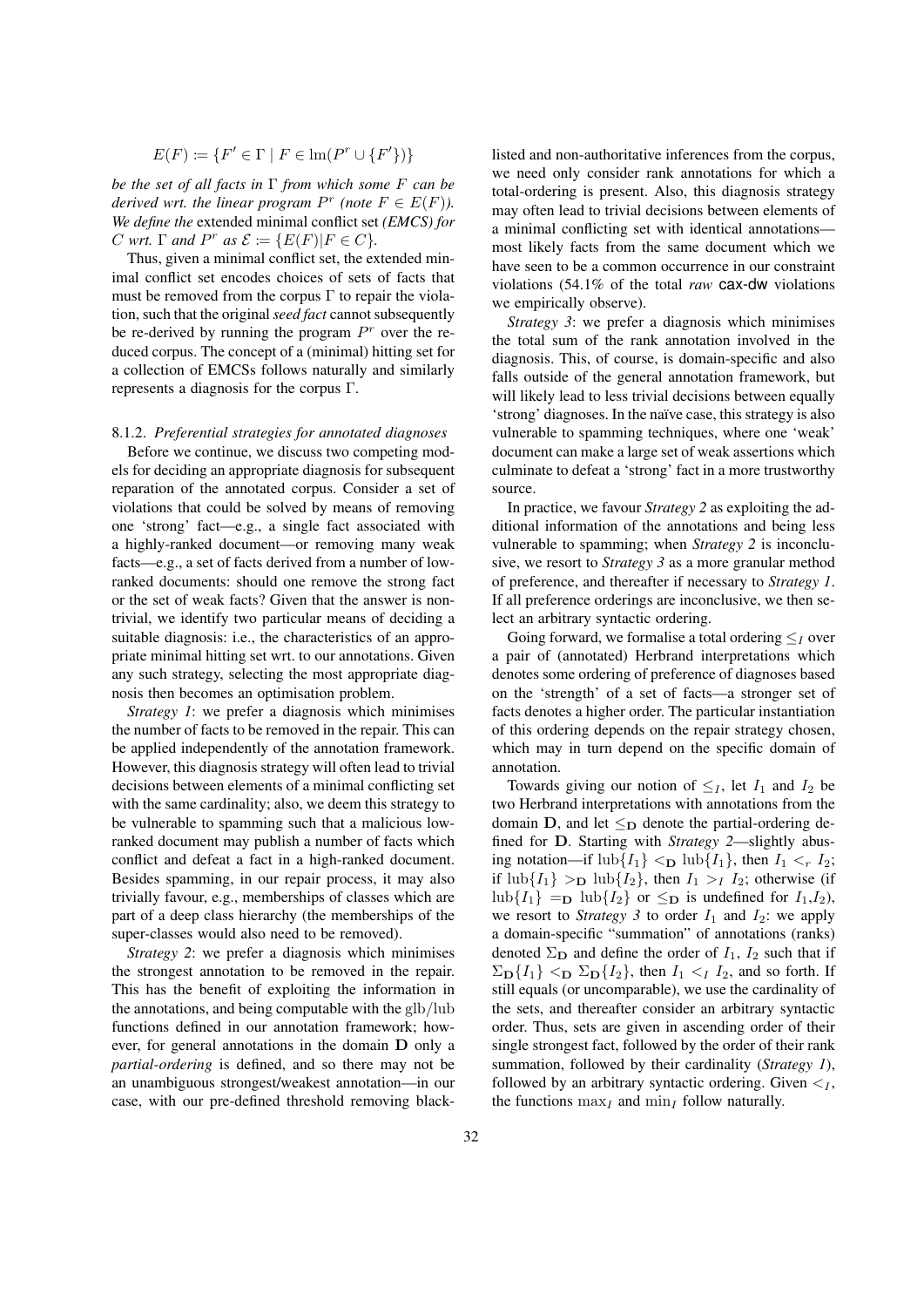## 8.1.3. *Computing and selecting an appropriate diagnosis*

Given that in our Linked Data scenario, we may encounter many non-trivial (extended) conflict sets i.e., conflict sets with cardinality greater than one—we would wisely wish to avoid materialising an exponential number of all possible hitting sets. Similarly, we wish to avoid expensive optimisation techniques [59] for deriving the minimal diagnosis w.r.t  $\leq_I$ . Instead, we use a heuristic to materialise one hitting set which gives us an *appropriate*, but possibly sub-optimal diagnosis. Our diagnosis is again a flat set of facts, which we denote by  $\Delta$ .

First, to our diagnosis we immediately add the union of all members of singleton (trivial) EMCSs, where these are necessarily part of any diagnosis. This would include, for example, all facts which must be removed from the corpus to ensure that no violation of dt-nottype can remain or be re-derived in the corpus.

For the non-trivial EMCSs, we first define an ordering of conflict sets based on the annotations of its members, and then cumulatively derive a diagnosis by means of a descending iteration of the ordered sets For the ordered iteration of the EMCS collection, we must define a total ordering  $\leq_{\mathcal{E}}$  over  $\mathcal E$  which directly corresponds to  $\min_I (E_1) \leq_I \min_I (E_2)$ —a comparison of the weakest set in both.

We can then apply the following diagnosis strategy: iterate over  $\mathcal E$  in descending order wrt.  $\leq_{\mathcal E}$ , such that for each E:

if 
$$
\nexists I \in E
$$
 such that  $I \subseteq \Delta$  then  $\Delta := \Delta \cup \min_I(E)$ 

where after completing the iteration, the resulting  $\Delta$ represents our diagnosis. Note of course that  $\Delta$  may not be optimal according to our strategy, but we leave further optimisation techniques to future work.

#### 8.1.4. *Repairing the corpus*

Removing the diagnosis  $\Delta$  from the corpus Γ will lead to consistency in  $P \cup (\Gamma \setminus \Delta)$ . However, we also wish to remove the facts that are inferable through  $\Delta$ with respect to P, which we denote as  $\Delta^+$ . We also want to identify facts in  $\Delta^+$  which have alternative derivations from the non-diagnosed input data (Γ<sub>raw</sub> \  $\Delta$ ), and include them in the repaired output, possibly with a weaker annotation: we denote this set of re-derived facts as ∆<sup>−</sup>. *Again, we sketch a scan-based approach which is contingent on* P *only containing proper rules with one atom in the body, as is the case for any assertional program derived from* O2R−*.*

First, we determine the set of statements inferable from the diagnosis, given as:

 $\Delta^+ := \text{Im}(P \cup \Delta) \setminus \Delta$ .

Secondly, we scan the *raw* input corpus  $\Gamma_{raw}$  as follows. First, let  $\Delta^- := \{\}$ . Let

$$
\Gamma_{raw}^{\cancel{\alpha}}:=\{F\mathord{:}\mathbf{d}\in\Gamma_{raw}\mid \not\exists \mathbf{d}'(F\mathord{:}\mathbf{d}'\in\Delta)\}
$$

denote the set of annotated facts in the raw input corpus not appearing in the diagnosis. Then, scanning the raw input (ranked) data, for each  $F_i \in \Gamma_{raw}^{\cancel{K}}$ , let

$$
\begin{aligned} \delta_i^- := & \{ F' {:} \mathbf{d}' \in \operatorname{Im} (P \cup \{ F_i{:} \mathbf{d}_i \}) \mid \\ \exists \mathbf{d}_x (F' {:} \mathbf{d}_x \in \Delta^+), & \nexists \mathbf{d}_y \geq \mathbf{d}' (F' {:} \mathbf{d}_y \in \Delta^-) \} \end{aligned}
$$

denote the intersection of facts derivable from both  $F_i$ and  $\Delta^+$  which are not dominated by a previous rederivation; we apply  $\Delta_i^- := \max(\Delta_{i-1}^- \cup \delta_i^-)$ , maintaining the dominant set of rederivations. After scanning all raw input facts, the final result is  $\Delta^-$ :

$$
\Delta^{-} = \max\{F: \mathbf{d} \in \text{Im}(P \cup \Gamma_{raw}^{\cancel{\Delta}}) \mid \exists \mathbf{d}'(F: \mathbf{d}' \in \Delta^{+})\}
$$

the dominant rederivations of facts in  $\Delta^+$  from the nondiagnosed facts of the input corpus.

Finally, we scan the entire corpus  $\Gamma$  and buffer any facts not in  $\Delta \cup \Delta^+ \setminus \Delta^-$  to the final output, and if necessary, weaken the annotations of facts to align with ∆<sup>−</sup>.

We note that if there are terminological facts in  $\Delta$ , the T-Box inferences possible through these facts may remain in the final corpus, even though the corpus is consistent. However, such cases are rare in practice. For a T-Box statement to be defeated in our repair, it would have to cause an inconsistency in a "punned" A-Box sense: that is to say, a core RDFS or OWL meta-class or property would have to be involved in an axiom—e.g., a disjointness constraint—which could lead to inconsistency. However, such constraints are not authoritatively specified for core RDFS or OWL terms, and so cannot be encountered in our approach. One possible case which *can* occur is a T-Box statement containing an illtyped literal, but we did not encounter such a case for our corpus and selected ruleset. If required, removal of all such T-Box inferences would instead require rerunning the entire reasoning process over  $\Gamma_{raw} \setminus \Delta$ —the repaired raw corpus. <sup>38</sup>

#### 8.2. *Inconsistency detection: implementation*

We now begin discussing our implementation and evaluation of this repair process, beginning in this sec-

<sup>38</sup>We note that other heuristics would be feasible, such as "prevalidating" the T-Box for the *possibility* of inconsistency, but leave such techniques as an open question.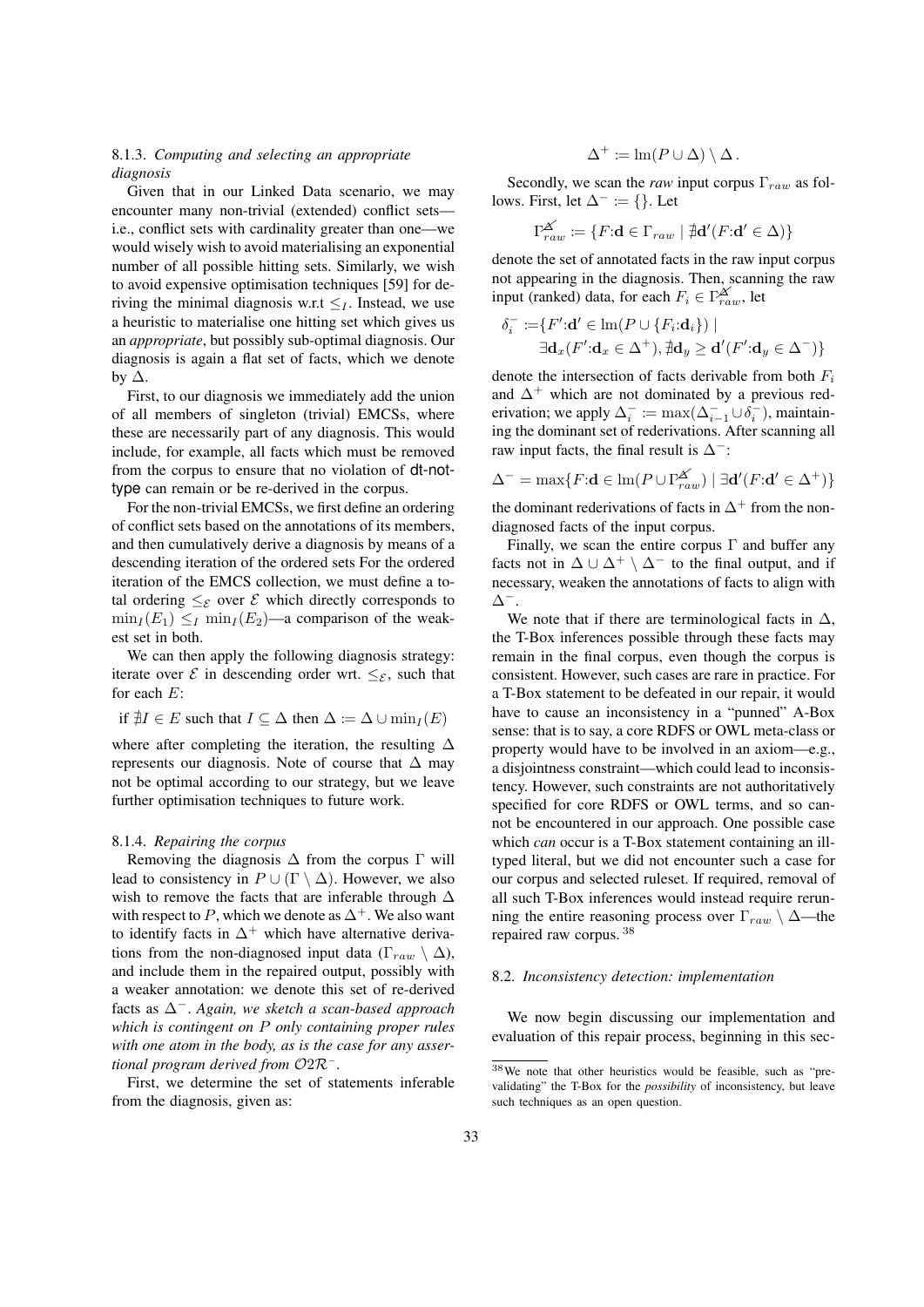tion with the distributed implementation of inconsistency detection for our scenario.

In Table A.6, we provide the list of OWL 2 RL/RDF constraint rules which we use to detect inconsistencies. The observant reader will note that these rules require A-Box joins (have multiple A-atoms) which we have thus far avoided in our approach. However, up to a point, we can leverage a similar algorithm to that presented in Section 7.1 for reasoning.

First, we note that the rules are by their nature not recursive (have empty heads). Second, we postulate that many of the ungrounded atoms will have a high selectivity (have a low number of ground instances in the knowledge-base)—in particular, for the moment we *partially assume* that only one atom in each constraint rule has a low selectivity. When this assumption holds, the rules are amenable to computation using the partialindexing approach: any atoms with high selectivity are ground in-memory to create a set of (partially) grounded rules, which are subsequently flooded across all machines. Since the initial rules are not recursive, the set of (partially) grounded rules remains static. Assuming that at most one pattern has low selectivity, we can efficiently apply our single-atom rules in a distributed scan as per the previous section.

However, the second assumption may not always hold: a constraint rule may contain more than one lowselectivity atom. In this case, we manually apply a distributed on-disk merge-join operation to ground the remaining atoms of such rules.

Note that during the T-Box extraction in the previous section, we additionally extract the T-atoms for the constraint rules, and apply authoritative analysis analogously—we briefly give an example. Example: Again take cax-dw as follows:

← (?c<sub>1</sub>, owl:disjointWith, ?c<sub>1</sub>), (?x, a, ?c<sub>1</sub>), (?x, a, ?c<sub>2</sub>) Here, vars<sup>TA</sup>(cax-dw) = { $?c1, ?c2$ }. Further assume that we have the triple (foaf:Person, owl:disjoint-With, geoont: TimeZone) given by a source  $s$ . For the respective T-ground rule:

← (?x, a, foaf:Person), (?x, a, geoont:TimeZone)

to be authoritative, s must correspond to either deref(foaf:Person) or deref(geoont:TimeZone)—it must be authoritative for at least one T-substitution of  $\{?c1,?c2\}$ . 39  $39$   $\diamond$ 

Then, the process of extracting constraint violations is as follows:

- (i) local: apply an authoritative T-grounding of the constraint rules in Table A.6 from the T-Box resident on the master machine;
- (ii) flood/run: flood the non-ground A-atoms in the T-ground constraints to all slave machines, which extract the selectivity (number of ground instances) of each pattern for their segment of the corpus, and locally buffer the instances to a separate corpus;
- (iii) gather: gather and aggregate the selectivity information from the slave machines, and for each T-ground constraint, identify A-atoms with a selectivity below a given threshold (in-memory capacity);
- (iv) *reason:* for rules with zero or one low-selectivity A-atoms, run the distributed reasoning process described in Section 7.2, where the highlyselective A-atoms can be considered "T-atoms";
- (v) run(/coordinate): for any constraints with more than one low-selectivity A-atoms, apply a manual on-disk merge-join operation to complete the process.

The end result of this process is sets of annotated atoms constituting constraint violations distributed across the slave machines.

#### 8.3. *Inconsistency detection: evaluation*

Distributed extraction of the inconsistencies from the aggregated annotated data took, in total, 2.9hrs. Of this: (i) 2.6mins were spent building the authoritative T-ground constraint rules from the local T-Box on the master machine; (ii) 26.4mins were spent extracting in parallel on the slave machines—the cardinalities of the A-atoms of the T-ground constraint bodies from the aggregated corpus; (iii) 23.3mins were spent extracting ground instances of the high-selectivity A-atoms from the slave machines; (iv) 2hrs were spent applying the partially-ground constraint rules in parallel on the slave machines.

In Figure 7, we present the high-level results of applying inconsistency detection for varying corpus sizes and number of slave machines (as per Table 1). For reference, in Table 7 we present the factors by which the runtimes changed when doubling the size of the corpus and when doubling the number of slave machines. We note that:

- doubling the amount of input data increases the runtime (on average) by a factor of between 2.06 and 2.26 respectively;
- when doubling the number of slave machines from

 $\frac{1}{39}$ It corresponds to the latter: http://geoontology. altervista.org/schema.owl#Timezone.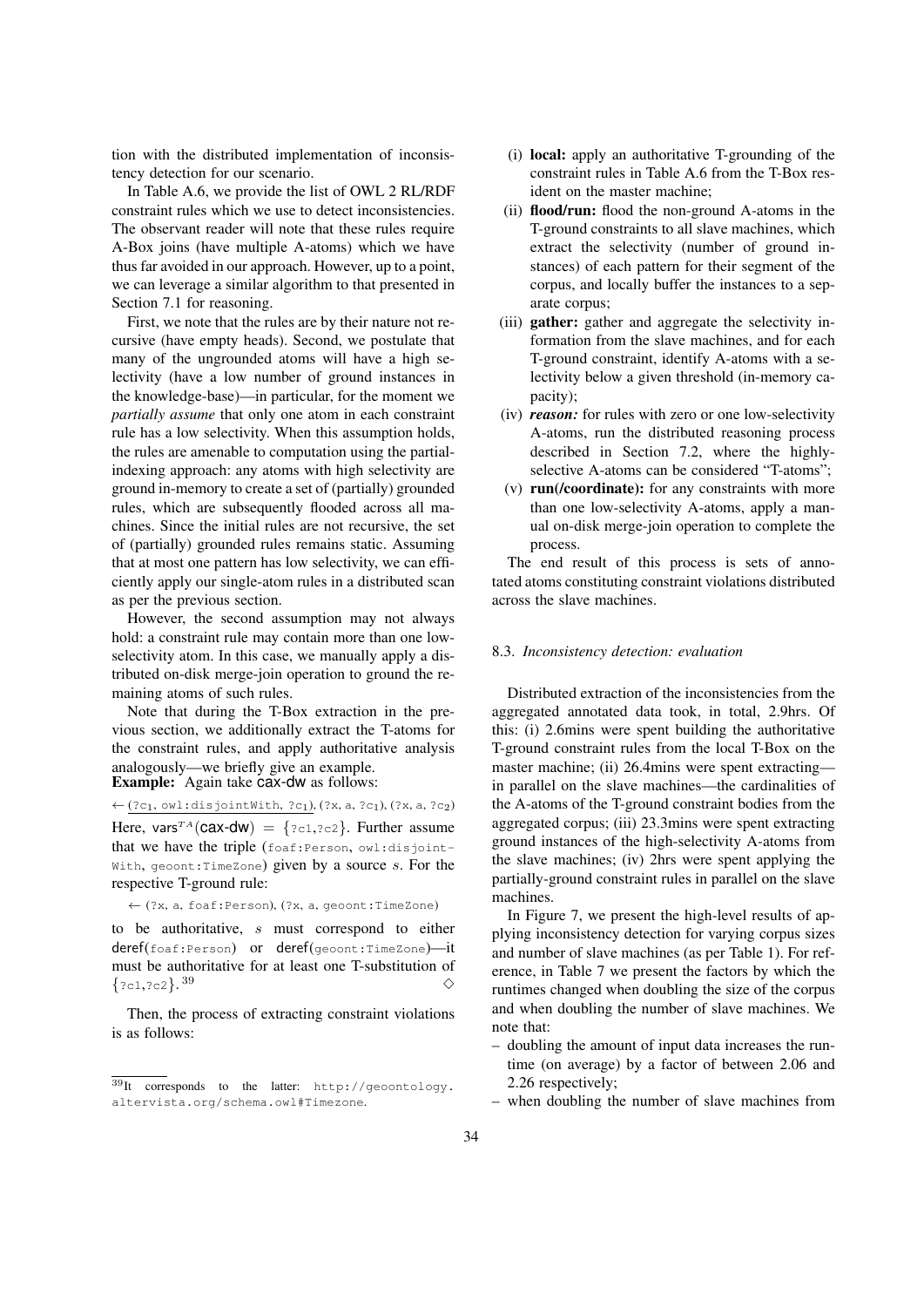

Fig. 7. Total time taken for inconsistency detection on 1/2/4/8 slave machines for varying corpus sizes

1sm to 2sm, runtimes approximately halve each time.

| doubling data       |    |                |                  | doubling slaves |               |      |                                                                                       |  |  |
|---------------------|----|----------------|------------------|-----------------|---------------|------|---------------------------------------------------------------------------------------|--|--|
| sm                  | c/ |                |                  |                 |               |      | $\left 2\text{sm}/1\text{sm}\right 4\text{sm}/2\text{sm}\right 8\text{sm}/4\text{sm}$ |  |  |
| ılsm                |    |                | 2.28 2.24 2.09 c |                 | 0.50          | 0.51 | 0.51                                                                                  |  |  |
| 2sm                 |    | 2.23 2.26 2.07 |                  |                 | 0.51          | 0.52 | 0.52                                                                                  |  |  |
| 4sm                 |    |                | 2.21 2.22 2.08   | $rac{c}{4}$     | 0.51          | 0.53 | 0.53                                                                                  |  |  |
| $8$ sm              |    | 2.14 2.18 2.01 |                  |                 | 0.51          | 0.52 | 0.55                                                                                  |  |  |
| mean 2.22 2.23 2.06 |    |                |                  | mean            | $0.5^{\circ}$ | 0.52 | 0.53                                                                                  |  |  |

Table 7

On the left, we present the factors by which the inconsistency detection total runtimes changed when doubling the data. On the right, we present the factors by which the runtimes changed when doubling the number of slave machines.

With respect to the first observation, this is to be expected given that the outputs of the reasoning process in Section 7.4—which serve as the inputs for this evaluation—are between  $2.14\times$  and  $2.22\times$  larger for  $2\times$  the raw data.

With respect to the second observation, we note that in particular, for the smallest corpus, and doubling the number of machines from four to eight, the runtime does not quite halve: in this case, the master machine takes up 17% of the total runtime with local processing. However, this becomes increasingly less observable for larger corpora where the percentage of terminological data decreases (cf. Secton 7.4): when processing the full corpus, note that the amount of time spent on the master machine was between 0.2% for 1sm and 1.7% for 8sm (∼2.5mins). Further, in Figure 8 we present the breakdown of the individual inconsistency detection tasks for the full corpus using one, two, four and eight slave machines; we observe that for our full corpus, the number of machines can be doubled approximately a further six times (512 machines) before the processing on the master machine takes >50% of the runtime.



Fig. 8. Breakdown of distributed inconsistency-detection task times for 1/2/4/8 slave machines and full corpus

Focussing again on the results for the full corpus, a total of 301k constraint violations were found; in Table 8, we give a breakdown showing the number of Tground rules generated, the number of total ground instances (constraint violations found), and the total number of unique violations found (a constraint may fire more than once over the same data, where for example in rule cax-dw,  $2c1$  and  $2c2$  can be ground interchangeably). Notably, the table is very sparse: we highlight the constraints requiring new OWL 2 constructs in italics, where we posit that OWL 2 has not had enough time to gain traction on the Web. In fact, all of the Tground prp-irp and prp-asyp rules come from one document  $40$ , and all cax-adc T-ground rules come from one directory of documents <sup>41</sup> . The only two constraint rules with violations in our Linked Data corpus were dt-not-type  $(97.6%)$  and cax-dw  $(2.4%)$ .

Overall, the average violation rank degree was  $1.19 \times$  $10^{-7}$  (vs. an average rank-per-fact of  $5.29 \times 10^{-7}$  in the aggregated corpus). The single strongest violation degree is shown in Listing 1 and was given by dt-nottype where the term "True"ˆˆxsd:integer is invalid. In fact, the document serving this triple is ranked 23rd overall out of our 3.985m sources—indeed, it seems that even highly ranked documents are prone to publishing errors and inconsistencies. Similar inconsistencies were also found with similar strengths in other documents within that FreeBase domain.  $42$  Thus, only a minute

<sup>40</sup>http://models.okkam.org/ENS-core-vocabulary# country\_of\_residence

<sup>41</sup>http://ontologydesignpatterns.org/cp/owl/ fsdas/

<sup>42</sup>Between our crawl and time of writing, these errors have been fixed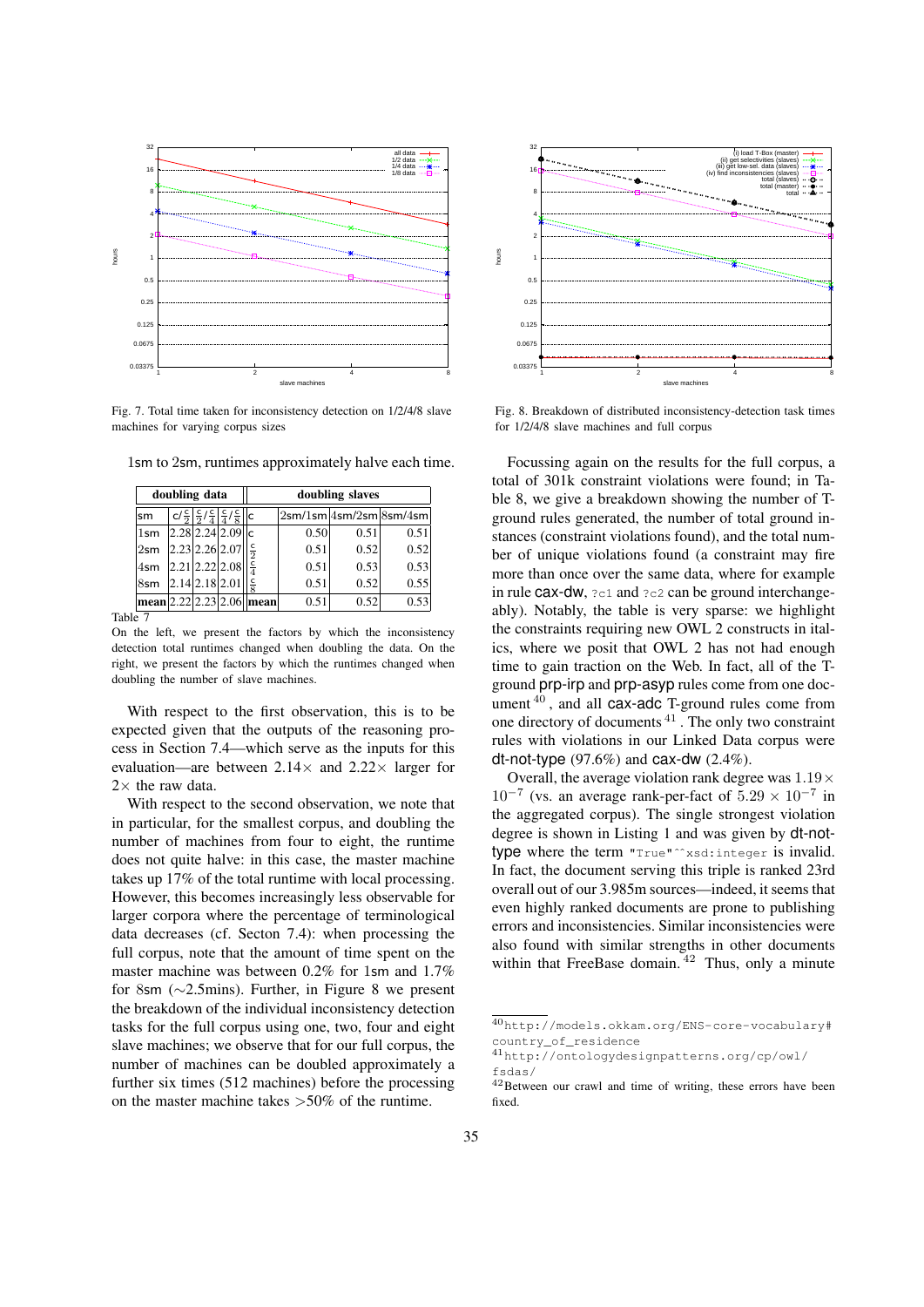|  |  |  | Listing 1. Strongest constraint violation |  |
|--|--|--|-------------------------------------------|--|
|--|--|--|-------------------------------------------|--|

# **ABox Source** − http://rdf.freebase.com/rdf/type/key/namespace

# **Annotation** − <nb,a,0.001616> (fb:type.key.namespace, fb:type.property.unique, "True"ˆˆxsd:integer)

Listing 2. Strongest disjoint-class violation

| # TBox Source $-$ foaf: (amongst others)<br># Annotations $-$ <nb,a,0.024901><br/>(foaf:primaryTopic, rdfs:domain, foaf:Document)<br/>(foaf:Document, owl:disjointWith, foaf:Agent)</nb,a,0.024901> |
|-----------------------------------------------------------------------------------------------------------------------------------------------------------------------------------------------------|
| # TBox Source $-$ geospecies:<br># Annotation $-$ < nb.a.0.000052><br>(geospecies:hasWikipediaArticle, rdfs:domain, foaf:Person)                                                                    |
| # ABox Source - kingdoms:Aa?format=rdf<br># Annotations $-$ < nb,a,0,000038><br>(kingdoms:Aa, foaf:PrimaryTopic, kingdoms:Aa)<br>(kingdoms:Aa, geospecies:hasWikipediaArticle, enwiki:Animal)       |
| # Violation<br># Annotations $-$ <nb,a,0.000038><br/>(kingdoms:Aa, rdf:type, foaf:Document) # Inferred<br/>(kingdoms:Aa, rdf:type, foaf:Person) # Inferred</nb,a,0.000038>                          |

| Listing 3. Disjoint-class violation involving strongest fact |  |  |
|--------------------------------------------------------------|--|--|
|                                                              |  |  |

| # TBox Source - foaf: (amongst others)<br># <b>Annotations</b> $-$ <nb,a,0.024901><br/>(foaf:knows, rdfs:domain, foaf:Person)<br/>(foaf:Organization, owl:disjointWith, foaf:Person)</nb,a,0.024901>                                                                                                                                                                            |
|---------------------------------------------------------------------------------------------------------------------------------------------------------------------------------------------------------------------------------------------------------------------------------------------------------------------------------------------------------------------------------|
| # Comment - dav:this refers to the company OpenLink Software<br># ABox Source - 5.549 documents including day:<br># Annotation $-$ <nb.a.0.000391><br/>(dav:this, rdf:type, foaf:Organization)<br/># ABox Source - dav: (alone)<br/># Annotation <math>-</math> <nb.a.0.000020><br/>(dav:this, foaf:knows, vperson:kidehen@openlinksw.com#this)</nb.a.0.000020></nb.a.0.000391> |
| # Violation<br># <b>Annotation</b> $-$ <nb, 0.000391="" a,=""><br/>(dav:this, rdf:type, foaf:Organization)<br/><math>#</math> Annotation <math>\leq</math>nh a 0.000020<math>\leq</math></nb,>                                                                                                                                                                                  |

# **Annotation** − <nb,a,0.000020> (dav:this, rdf:type, foaf:Person) # **Inferred**

fraction (∼0.0006%) of our corpus is above the consistency threshold.

With respect to cax-dw, we give the top 10 pairs of disjoint classes in Table 9. The single strongest violation degree for cax-dw is given in Listing 2 where we see that the inconsistency is given by one document, and may be attributable to use of properties without verifying their defined domain; arguably, the entity kingdoms:Aa is unintentionally a member of both the FOAF disjoint classes, where the entity is explicitly a member of geospecies:KingdomConcept. Taking a slightly different example, the cax-dw violation involving the strongest A-atom annotation is given in Listing 3 where we see a conflict between a statement asserted in thousands of documents, and a statement inferable from a single document.

| Rule        |                | <b>T-ground</b> Violations |
|-------------|----------------|----------------------------|
| eq-diff1    |                | 0                          |
| eq-diff2    |                | $\boldsymbol{0}$           |
| eq-diff3    |                | $\overline{0}$             |
| eq-irp      |                | $\mathbf{0}$               |
| prp-irp     | 10             | $\mathbf{0}$               |
| prp-asyp    | 9              | $\mathbf{0}$               |
| prp-pdw     | $\overline{0}$ | $\mathbf{0}$               |
| prp-adp     | $\overline{0}$ | $\overline{0}$             |
| prp-npa1    |                | $\overline{0}$             |
| prp-npa2    |                | $\mathbf{0}$               |
| cls-nothing |                | $\mathbf{0}$               |
| cls-com     | 14             | $\mathbf{0}$               |
| cls-maxc1   | $\overline{0}$ | $\mathbf{0}$               |
| cls-maxqc1  | $\overline{0}$ | $\mathbf{0}$               |
| cls-maxqc2  | $\overline{0}$ | $\overline{0}$             |
| cax-dw      | 1,772          | 7,114                      |
| cax-adc     | 232            |                            |
| dt-not-type |                | 294,422                    |

Table 8

Number of T-ground rules, violations, and unique violations found for each OWL 2 RL/RDF constraint rule—rules involving new OWL 2 constructs are *italicised*

| Class 2                       | Violations |
|-------------------------------|------------|
| foaf:Document                 | 3,842      |
| foaf:Person                   | 2,918      |
| sioc:Ttem                     | 128        |
| foaf:Project                  | 100        |
| ecs:Individual                | 38         |
| skos: Collection              | 36         |
| foaf:Project                  | 26         |
| foaf:Organization foaf:Person |            |
| sioc:Item                     |            |
| ecs:Telephone                 |            |
|                               |            |

Top 10 disjoint-class pairs

Of the cax-dw constraint violations, 3,848 (54.1%) involved A-atoms with the same annotation (such as in the former cax-dw example—likely stemming from the same A-Box document). All of the constraint violations were given by A-atoms (i.e., an A-atom represented the weakest element of each violation).

#### 8.4. *Inconsistency repair: implementation*

Given the set of inconsistencies extracted from the corpus in the previous section, and the methodology of repair sketched in Section 8.1, we now briefly describe the distributed implementation of the repair process.

To derive the complete collection of EMCSs from our corpus, we apply the following process. Firstly, for each constraint violation extracted in the previous steps, we create and load an initial (minimal) conflict set into memory. From this, we create an extended version rep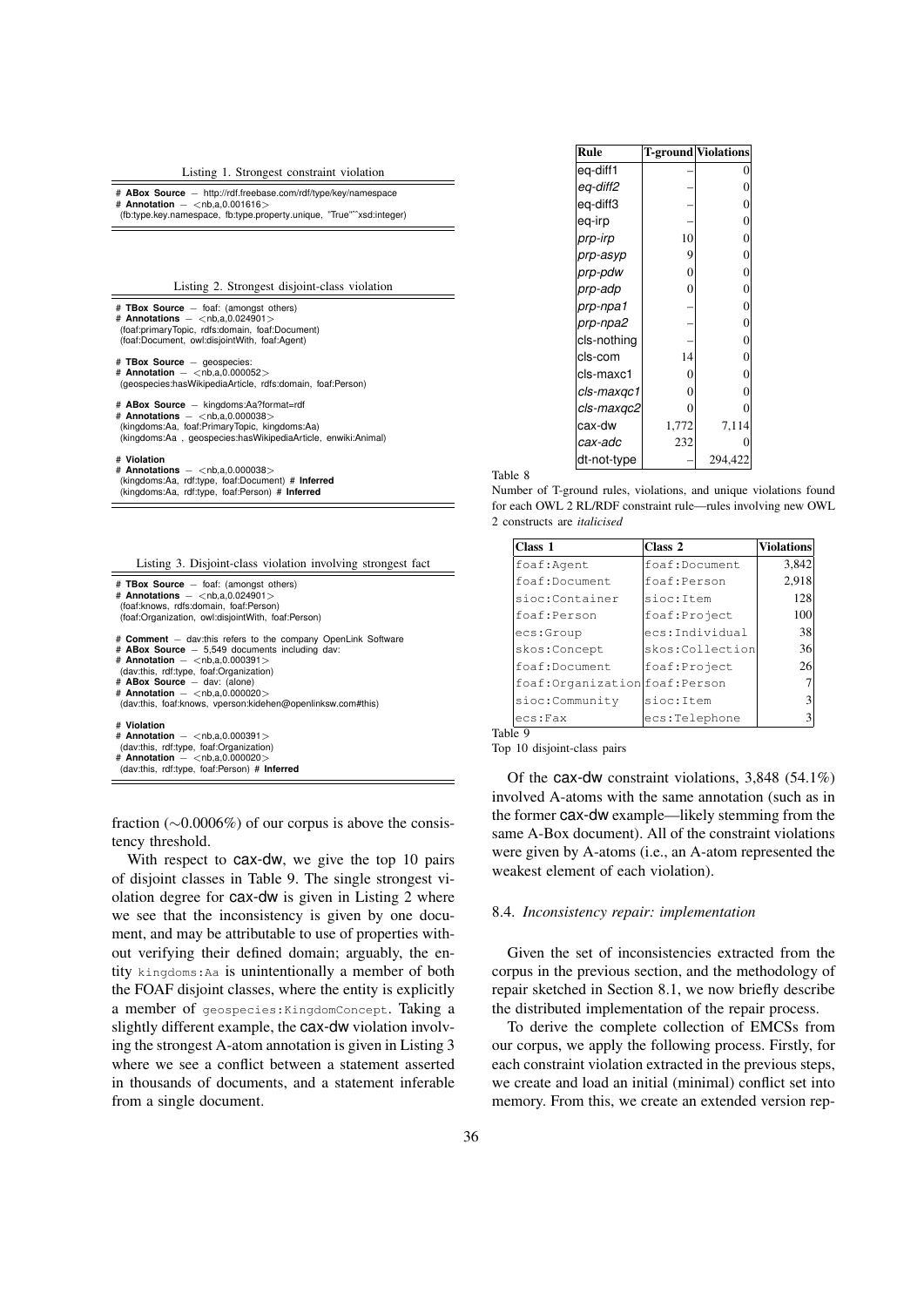resenting each member of the original conflict set (*seed fact*) by a singleton in the extended set. (Internally, we use a map structure to map from facts to the extended  $set(s)$  that contain it, or or course, null if no such conflict set exists.) We then reapply  $P<sup>r</sup>$  over the corpus in parallel, such that—here using notation which corresponds to Algorithm 1—for each input triple  $t$  being reasoned over, for each member  $t_{\delta}$  of the subsequently inferred set  $G_n$ , if  $t_\delta$  is a member of an EMCS, we add t to that EMCS.

Consequently, we populate the collection of EMCS, where removing all of the facts in one member of each EMCS constitutes a repair (a diagnosis). With respect to distributed computation of the EMCSs, we can run the procedure in parallel on the slave machines, and subsequently merge the results on the master machine to derive the global collection of EMCSs. We can then apply the diagnosis procedure and compute  $\Delta$ ,  $\Delta^+$  and ∆<sup>−</sup> needed for the repair of the closed corpus.

We now give the overall distributed steps; note that Steps (i), (iii)  $\&$  (v) involve aggregating and diagnosing inconsistencies and are performed locally on the master machine, whereas Steps (ii), (iv)  $\&$  (vi) involve analysis of the input and inferred data on the slave machines and are run in parallel:

- (i) gather: the set of conflict sets (constraint violations) detected in the previous stages of the process (Sections 8.2 & 8.3) are gathered onto the master machine;
- (ii) flood/run: the slave machines receive the conflict sets from the master machine and reapply the (positive) T-ground program over the *closed* corpus; any triple involved in the inference of a member of a conflict set is added to an extended conflict set;
- (iii) gather: the respective extended conflict sets are merged on the master machine, and the sets are ordered by  $\leq_{\mathcal{E}}$  and iterated over—the initial diagnosis  $\Delta$  is thus generated; the master machine applies reasoning over  $\Delta$  to derive  $\Delta^+$  and floods this set to the slave machines;
- (iv) flood/run: the slave machines re-run the reasoning over the *input* corpus to try to find alternate (non-diagnosed) derivations for facts in  $\Delta^-$ ;
- (v) gather: the set of alternate derivations are gathered and aggregated on the master machine, which prepares the final  $\Delta^-$  set (maintaining only dominant rederivations in the merge);
- (vi) flood/run: the slave machines accept the final diagnosis and scan the *closed* corpus, buffering a repaired (consistent) corpus.

#### 8.5. *Inconsistency repair: evaluation*

The total time taken for applying the distributed diagnosis and repair of the full corpus using eight slave machines was 2.82hrs; the bulk of the time was taken for (i) extracting the extended conflict sets from the closed corpus on the slave machines which took 24.5mins; (ii) deriving the alternate derivations  $\Delta^-$  over the input corpus which took 18.8mins; (iii) repairing the corpus which took 1.94hrs.  $43$ 

In Figure 9, we present the high-level results of applying the diagnosis and repair for varying sizes of input corpora and number of slave machines (as per Table 1). For reference, in Table 7 we present the factors by which the runtimes changed when doubling the size of the corpus and when doubling the number of slave machines. We note that:

- doubling the amount of input data increases the runtime (on average) by a factor of between 1.96 and 2.16 respectively;
	- doubling data doubling slaves  $\mathsf{I}\mathsf{sm}$  $rac{c}{2}$  $rac{c}{2}$  $\frac{c}{4}$  $rac{c}{4}$  $rac{c}{8}$  $2$ sm/ $1$ sm $|4$ sm/ $2$ sm $|8$ sm/ $4$ sm 1sm  $\left| 2.26 \right| 2.06 \left| 2.07 \right|$  1sm  $\left| 0.50 \right|$  0.52 0.51  $2$ sm  $\big| 2.16 \big| 2.14 \big| 1.98 \big| 2$ sm  $\big|$  0.52 0.51 0.54  $\left|4\text{sm} \right| 2.18 \left| 2.02 \right| 1.96 \left| 4\text{sm} \right|$  0.50 0.55 0.55  $\begin{array}{|l|c|c|c|c|c|}\hline \text{8sm} & \text{2.06} & \text{1.98} & \text{1.83} & \text{8sm} & \text{0.53} & \text{0.55} & \text{0.59} \\\hline \end{array}$ mean 2.16 2.05 1.96 mean 0.51 0.53 0.54
- when doubling the number of slave machines from 1sm to 2sm, runtimes approximately halve each time.

Table 10

With respect to the first observation—and as per Section 8.3—this is again to be expected given that when the raw corpus increases by  $2 \times$ , the union of the inferred and raw input data increases by between  $2.14\times$ and  $2.22 \times$ . Thus, the tasks which extend the conflict sets and repair the final corpus must deal with more than double the input data.

With respect to the second observation, as per Section 8.3 we again note that in particular, for the smallest corpus and doubling the number of machines from four to eight, the runtime does not quite halve: this time, the master machine takes up 25.2% of the total runtime with local processing. However, (and again, as per Section 8.3) this becomes increasingly less observable for

On the left, we present the factors by which the inconsistency detection total runtimes changed when doubling the data. On the right, we present the factors by which the runtimes changed when doubling the number of slave machines.

<sup>&</sup>lt;sup>43</sup>Note that for the first two steps, we use an optimisation technique to skip reasoning over triples whose Herbrand universe (set of RDF constants) does not intersect with that of  $\Delta/\Delta$ + resp.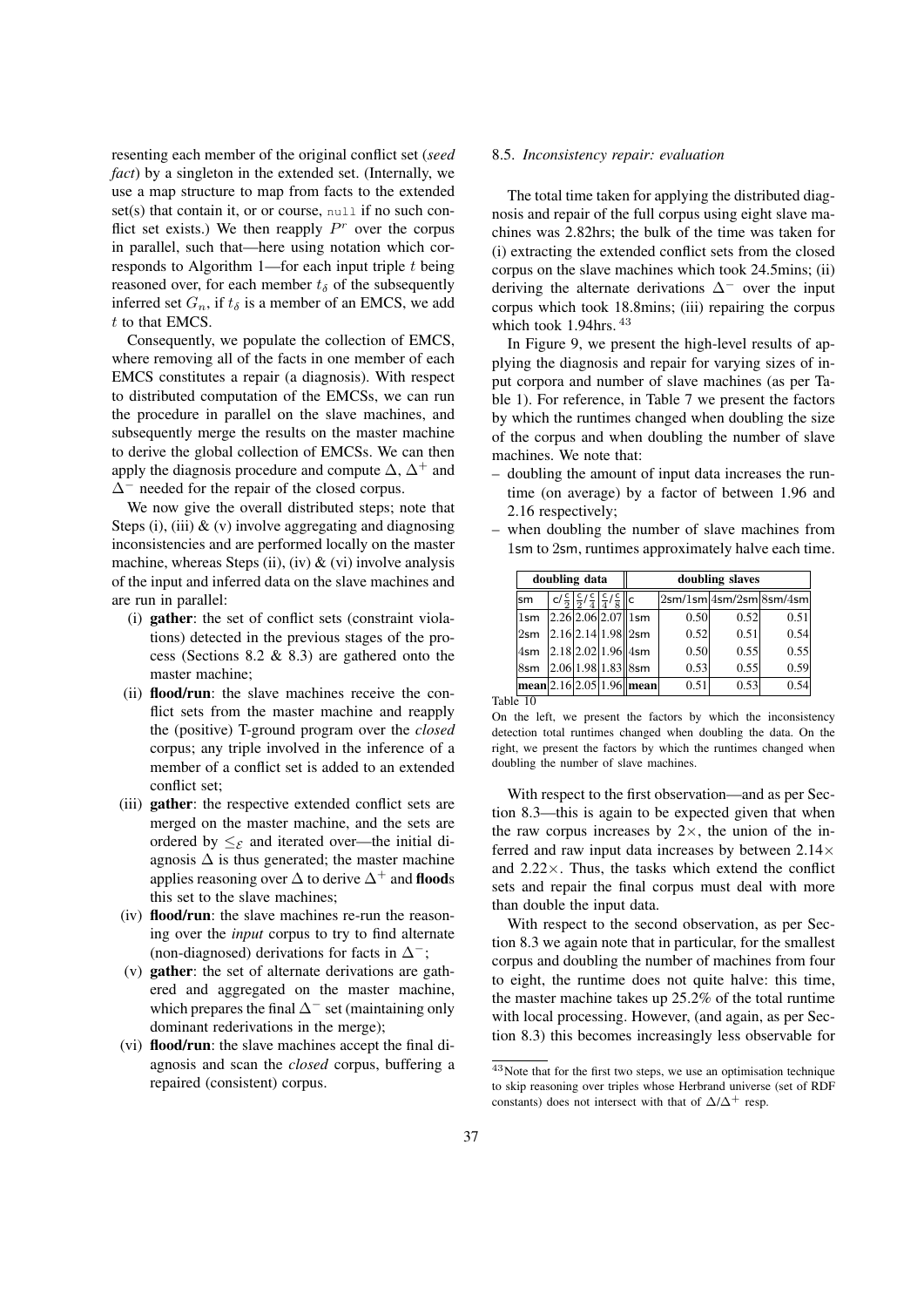

Fig. 9. Total time taken for diagnosis/repair on 1/2/4/8 slave machines for varying corpus sizes

larger corpora where the percentage of terminological data decreases: when processing the full corpus, note that the amount of time spent on the master machine was between 0.7% for 1sm and 4.2% for 8sm (∼9.6mins). Further, in Figure 8 we present the breakdown of the individual repair tasks for the full corpus using one, two, four and eight slave machines; we observe that for our full corpus, the number of machines can be doubled approximately a further four times (128 machines) before the processing on the master machine takes  $>50\%$  of the runtime.

With respect to the results of repairing the full corpus, the initial diagnosis over the extended conflict set contained 316,884 entries, and included 16,733 triples added in the extension of the conflict set (triples which inferred a member of the original conflict set). 413,744 facts were inferable for this initial diagnosis, but alternate derivations were found for all but 101,018 (24.4%) of these; additionally, 123 weaker derivations were found for triples in the initial diagnosis. Thus, the entire repair involved removing 417,912 facts and weakening 123 annotations, touching upon 0.02% of the closed corpus.

#### 9. Discussion

In this section, we wrap up the contributions of this paper by (i) giving a summary of the performance of all distributed tasks (Section 9.1); (ii) detail potential problems with respect to scaling further (Section 9.2); (iii) discuss extending our approach to support a larger subset of OWL 2 RL/RDF rules (Section 9.3).



Fig. 10. Breakdown of distributed diagnosis/repair task times for 1/2/4/8 slave machines and full corpus

#### 9.1. *Summary of performance/scalability*

Herein, we briefly give an overall summary of all distributed tasks presented in Sections 6–8.

Along these lines, in Figure 9, we summarise the total runtimes for all high-level tasks for varying corpus size and number of machines; as before, we give the breakdown of factors by which the runtimes changed in Table 11. Again, we note that for doubling the size of the corpus, the runtimes more than double; for doubling the number of slave machines, the runtimes don't quite halve. In Figure 12, we present the relative runtimes for each of the high-level tasks; we note that the most expensive tasks are the ranking and annotated reasoning, followed by the inconsistency detection and repair processes. Quite tellingly, the total execution time spent on the master machine is dominated by the time taken for the PageRank computation (also shown in Figure 12 for reference). Similarly, for eight slave machines, the total time spent computing the PageRank of the source-level graph locally on the master machine roughly equates to the total time spent in distributed execution for all other tasks: as the number of machines increases, this would become a more severe bottleneck relative to the runtimes of the distributed tasks—again, distributing PageRank is a mature topic in itself, and subject to investigation in another scope. Besides the ranking, we see that the other high-level tasks behave relatively well when doubling the number of slave machines.

#### 9.2. *Scaling Further*

Aside from the aforementioned ranking bottleneck, other local aggregation tasks—e.g., processing of termi-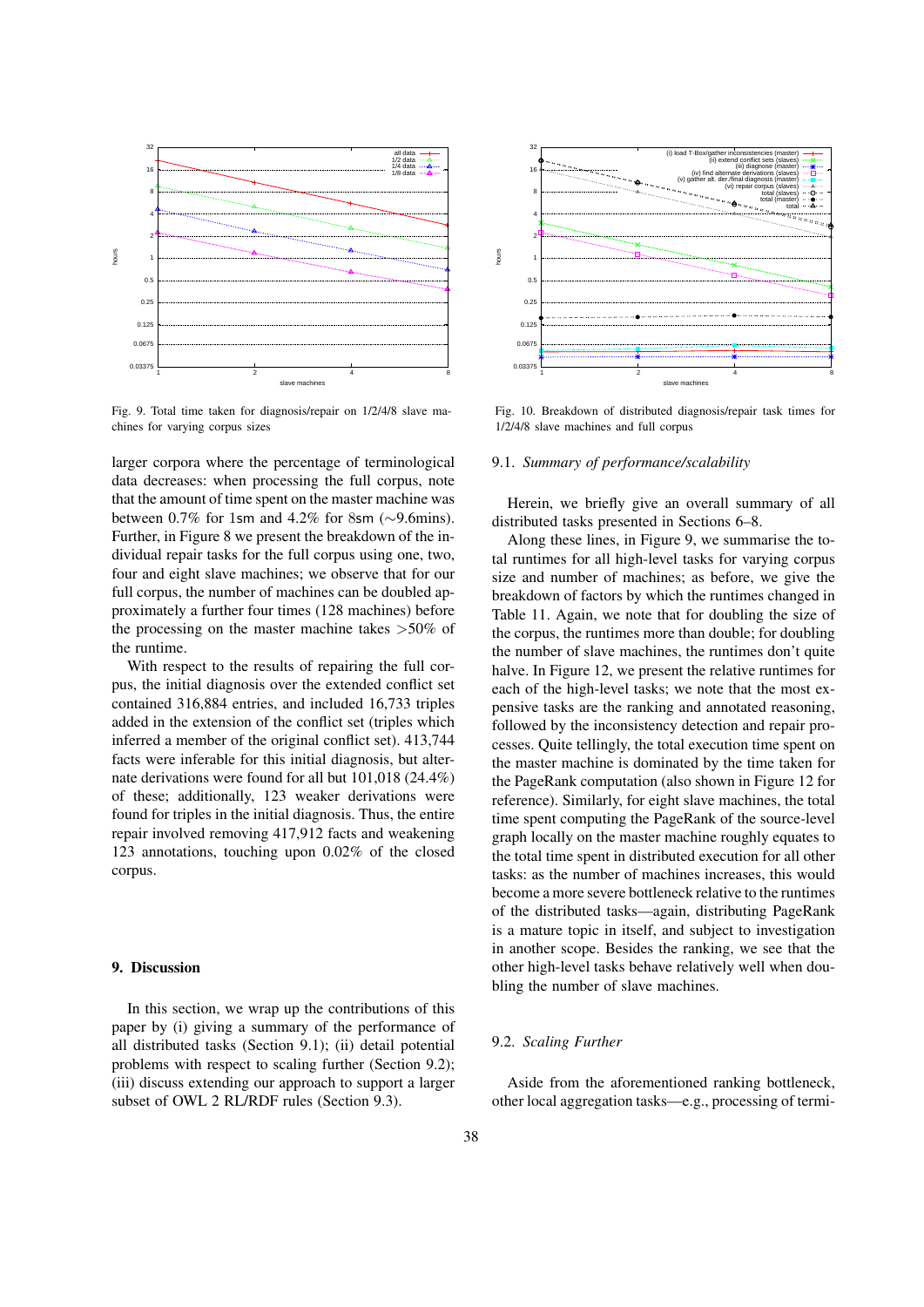

Fig. 11. Total time taken for all tasks on 1/2/4/8 slave machines for varying corpus sizes

| doubling data   |  |  |                                                                                        |                                                                                                                  |      | doubling slaves |      |  |  |
|-----------------|--|--|----------------------------------------------------------------------------------------|------------------------------------------------------------------------------------------------------------------|------|-----------------|------|--|--|
| lsm             |  |  | $c/\frac{c}{2} \left  \frac{c}{2} / \frac{c}{4} \right  \frac{c}{4} / \frac{c}{8}$   c | $\left 2\mathsf{sm}/1\mathsf{sm}\right 4\mathsf{sm}/2\mathsf{sm}\right \!\left 8\mathsf{sm}/4\mathsf{sm}\right $ |      |                 |      |  |  |
| $\vert$ 1sm     |  |  | $ 2.08 2.10 2.24 $ 1sm                                                                 |                                                                                                                  | 0.61 | 0.61            | 0.73 |  |  |
| $2 \mathsf{sm}$ |  |  | $ 2.12 2.14 2.24 $ 2sm                                                                 |                                                                                                                  | 0.60 | 0.62            | 0.69 |  |  |
| 4sm             |  |  | $ 2.08 2.10 2.40 $ 4sm                                                                 |                                                                                                                  | 0.59 | 0.64            | 0.70 |  |  |
| 8sm             |  |  |                                                                                        | $ 2.20 2.04 2.56 $ 8sm                                                                                           | 0.59 | 0.59            | 0.66 |  |  |
|                 |  |  |                                                                                        | $ mean 2.12 2.09 2.36 $ mean                                                                                     | 0.59 | 0.62            | 0.69 |  |  |

Table 11

On the left, we present the factors by which the overall runtimes changed when doubling the data. On the right, we present the factors by which the runtimes changed when doubling the number of slave machines.

nological knowledge—may become a more significant factor for a greatly increased number of machines, especially when the size of the corpus remains low. Similarly, the amount of duplicates and/or dominated inferences produced during reasoning increase along with the number of machines: however, as discussed in Section 7.4, the total amount of duplicates should converge and become less of an issue for higher numbers of machines.

With respect to reasoning in general, our scalability is predicated on the segment of terminological data being relatively small and efficient to process and access; note that for our corpus, we found that ∼0.1% of our corpus was what we considered to be terminological. Since all machines currently must have access to all of the terminology—in one form or another, be it the raw triples or partially evaluated rules—increasing the number of machines in our setup does not increase the amount of terminology the system can handle efficiently. Similarly, the terminology is very frequently accessed, and thus the system must be able to service lookups against it in a very efficient manner; currently, we store the terminology/partially-evaluated rules in



Fig. 12. Breakdown of distributed ranking, reasoning, inconsistency detection, and repair task-times for 1/2/4/8 slave machines and full corpus

memory, and with this approach, the scalability of our system is a function of how much terminology can be fit on the machine with the smallest main-memory in the cluster. However, in situations where there is insufficient main memory to compute the task in this manner, we believe that given the apparent power-law distribution for class and property memberships (see [37, Figs. A.2 & A.3]), a cached on-disk index would work sufficiently well, enjoying a high-cache hit rate and thus a low average lookup time.

Also, although we know that the size of the materialised data is linear with respect to the assertional data (cf. [32]), another limiting factor for scalability is how much materialisation the terminology mandates or, put another way, how deep the taxonomic hierarchies are under popularly instantiated classes and properties. For the moment, with some careful pruning, the volume of materialised data roughly mirrors the volume of input data; however, if, for example, the FOAF vocabulary today added ten subclasses of foaf:Person, the volume of authoritatively materialised data would dramatically increase.

Some of our algorithms require hashing on specific triple elements to align the data required for joins on specific machines; depending on the distribution of the input identifiers, hash-based partitioning of data across machines may lead to load balancing issues. In order to avoid such issues, we do not hash on the predicate position or object position of triples: otherwise, for example, the slave machine that receives triples with the predicate rdf:type or object foaf:Person would likely have significantly more data to process than its peers (cf. [37, Figs A.1 & A.2]). Instead, we only hash on subject or context, arguing throughout the paper that hashing on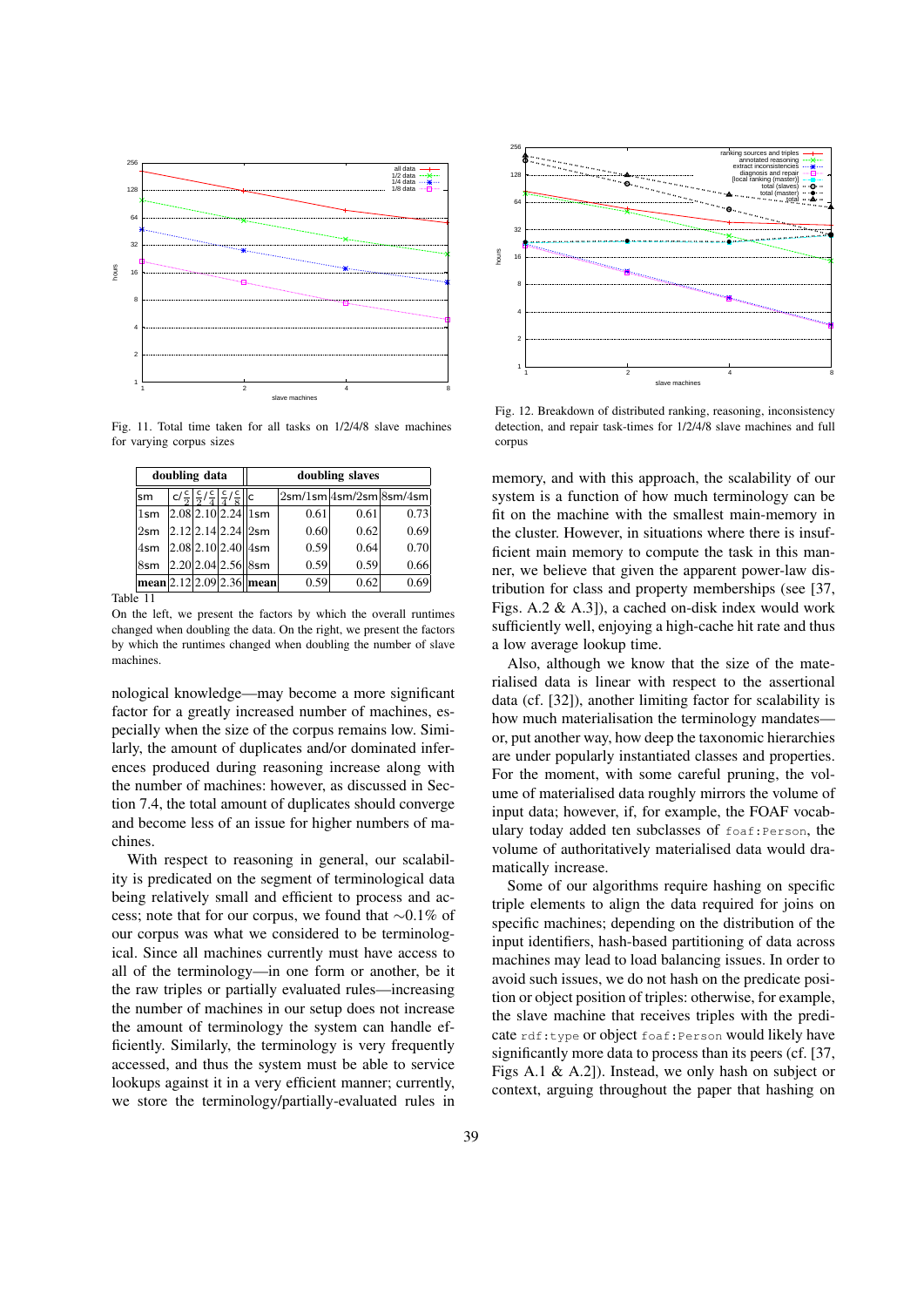these elements does not cause notable data skew for out current corpus—even still, this may become an issue if, for example, the number of machines is significantly increased, in which case, one may consider alternate data distribution strategies, such as hashing over the entire triple, etc.

Finally, many of our methods also rely on external merge-sorts, which have the linearithmic complexity  $O(n \log(n))$ ; moving towards true Web(-of-Data)-scale, the  $log(n)$  factor can become conspicuous with respect to performance. Although  $log(n)$  grows rather slowly, from a more immediate perspective, performance can also depreciate as the number of on-disk sorted batches required for external merge-sorts increases, which in turn increases the movement of the mechanical disk arm from batch to batch—at some point, a multi-pass mergesort may become more effective, although we have yet to investigate low-level optimisations of this type. Similarly, many operations on a micro-level—for example, operations on individual resources (subject groups) or batches of triples satisfying a join—are of higher complexity; typically, these batches are processed in memory, which may not be possible given a different morphology of data to that of our current corpus.

In any case, we believe that we have provided a sound basis for scalable, distributed implementation of our methods, given a non-trivial demonstration of scale and feasibility for an input corpus in the order of a billion triples of arbitrary Linked Data, and provided extensive discussion on possible obstacles that may be encountered when considering further levels of scale.

#### 9.3. *Extending OWL 2 RL/RDF support*

Our current subset of OWL 2 RL/RDF rules is chosen since it (i) allows for reasoning via a triple-by-triple scan, (ii) guarantees linear materialisation with respect to the bulk of purely assertional data, and (iii) allows for distributed assertional reasoning without any need for coordination between machines (until aggregation of the output).

First, we note that the logical framework presented in Section 4 can also be used—without modification—for rulesets containing multiple A-atoms in the body (A-Box join rules). However, the distributed implementation for reasoning presented in Section 7, and the methods and implementation for repairing the corpus presented in Section 8, are based on the premise that the original program only contains rules with zero or one A-atoms in the body.

With respect to annotated reasoning, we note that

our local assertional reasoning algorithm (as per Algorithm 1) can support A-Box join rules; this is discussed in Section 7.1. However, in the worst case when supporting such rules (and as given by the eq-rep-\* OWL 2 RL/RDF rules), we may have to index the entire corpus of assertional and inferred data, which would greatly increase the expense of the current reasoning process.

Further, the growth in materialised data may become quadratic when considering OWL 2 RL/RDF A-Box join rules—such as prp-trp which supports transitivity. In fact, the worst case for materialisation with respect to OWL 2 RL/RDF rules is cubic, which can be demonstrated with a simple example involving two triples:

> (owl:sameAs, owl:sameAs, rdf:type) (owl:sameAs, rdfs:domain, ex:BadHub)

Adding these two triples to any arbitrary RDF graph will lead to the inference of all possible (generalised) triples by the OWL 2 RL/RDF rules: i.e., the inference of  $C \times$  $C \times C$  (a.k.a. the Herbrand base), where  $C \subset \mathbf{C}$  is the set of RDF constants mentioned in the OWL 2 RL/RDF ruleset and the graph (a.k.a. the Herbrand universe). <sup>44</sup> Note however that not all multiple A-atom rules can produce quadratic (or cubic) inferencing with respect to assertional data: some rules (such as cls-int1, clssvf1) are what we call *A-guarded*, whereby (loosely) the head of the rule contains only one variable not ground by partial evaluation with respect to the terminology, and thus the number of materialised triples that can be generated for such a rule is linear with respect to the assertional data.

Despite this, such A-guarded rules would not fit neatly into our partial-indexing approach, and may require indexing of a significant portion of the assertional data (and possibly all such data). Also, A-Box join rules would not fit into our current distributed implementation, where assertional data must then be coordinated between machines to ensure correct computation of joins (e.g., as presented in [62]).

Assuming a setting whereby A-Box join rules could be supported for classical (non-annotated) materialisation, annotated reasoning would additionally require each rule and fact to be associated with a set of annotation tuples. As per the formal results of Section 4.3, for deriving only optimal annotations with respect to the presented annotation domain, each rule or fact need only be associated with a maximum of four annotation tuples; assuming our threshold, each rule or fact

<sup>44</sup>The rules required are the prp-dom rule for supporting rdfs:domain and the eq-\* rules for supporting the semantics of owl:sameAs.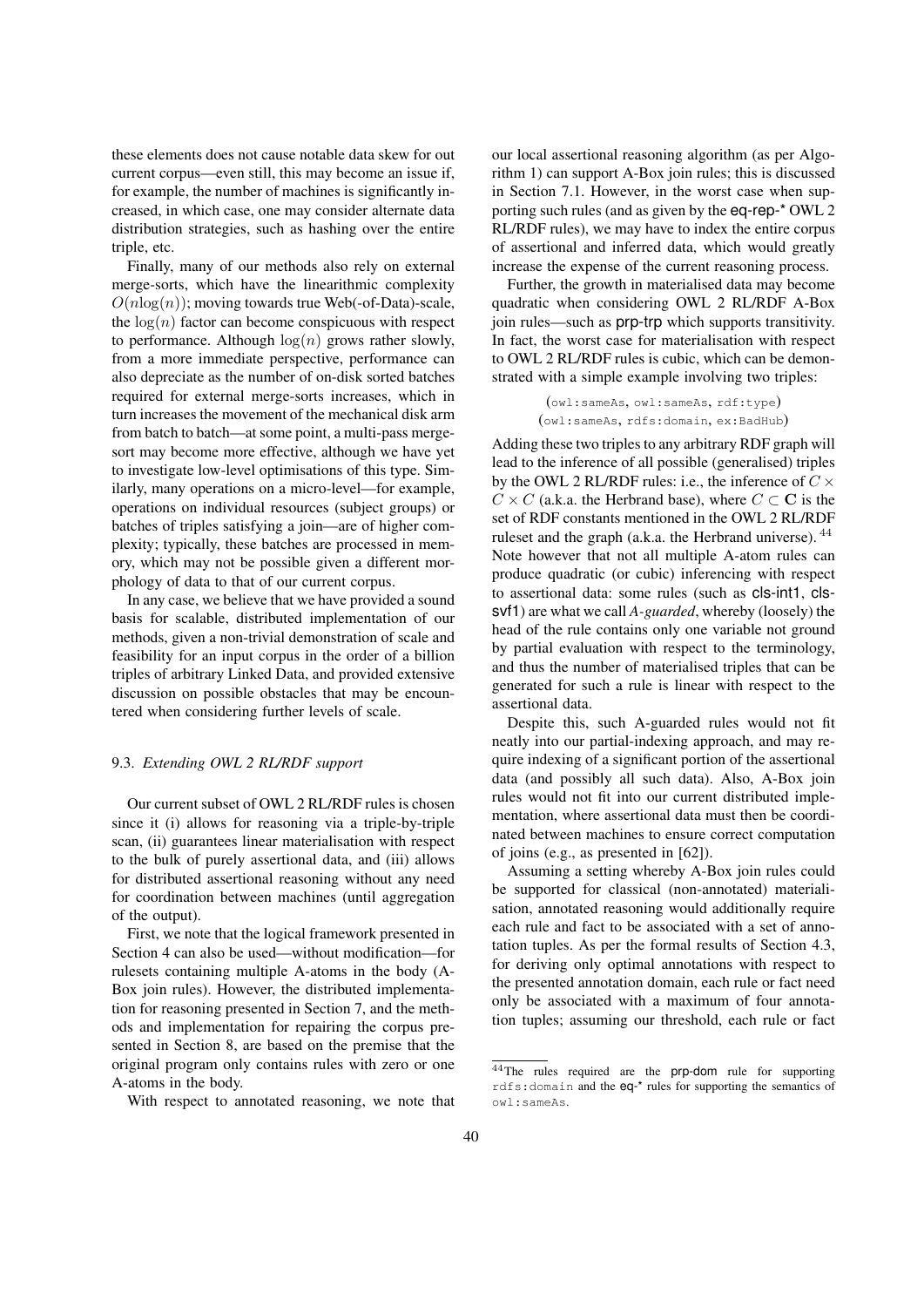need only be associated with a single (optimal) rank annotation—both of these annotation settings should have a relatively small performance/scalability impact for a reasoner supporting the classical inferences of a larger subset of OWL 2 RL/RDF.

Finally, we note that our repair process currently does not support A-Box join rules. Assuming that the original program does not contain such rules allows for the simplified scan-based procedure sketched in Section 8.1; although we believe that certain aspects of our approach may be re-used for supporting a fuller profile of OWL 2 RL/RDF, we leave the nature of this extension as an open question.

#### 10. Related work

In this section, we introduce related works in the various fields touched upon in this paper. We begin in Section 10.1 by discussing related works in the field of annotated programs and annotated reasoning; we discuss scalable and distributed RDF(S) and OWL reasoning in Section 10.2, followed by Web-reasoning literature in Section 10.3, and finally inconsistency repair in 10.4.

#### 10.1. *Annotated programs*

With respect to databases, [26] proposed *semiring structures* for propagating annotations through queries and views in a generic way, particularly for provenance annotations, but also applying this approach for instance to probabilistic annotations, or annotations modeling tuple cardinality (i.e., bag semantics). For such forms of annotations, [26] gives an algorithm that can decide query answers for annotated Datalog <sup>45</sup> materialisation in their general case, though, can be infinite. In contrast, our work focuses exactly on efficient and scalable materialisation, however (i) in a very specialised setting of Datalog rules, (ii) for a less flexible annotation structure, such that we can guarantee finiteness and scalability.

Cheney et al. [10] present a broad survey of provenance techniques deployed in database approaches, where they categorise provenance into (i) *why*provenance—annotations that model the raw tuples from which answers/inferences were obtained, (ii) *how* provenance—annotations that model the *combinations* of raw tuples by which answers/inferences were obtained, and (iii) *where* provenance—annotations that model the combinations of source tuples from which answers/inferences were obtained. In this categorisation, the above mentioned provenance semirings of Green et al. [26] fall into the so-called *how*-provenance approaches. We note, however, that our annotations are orthogonal to all of these provenance notations of [10]: although our annotations for authoritativeness and ranking are informed by data provenance, our annotations do not directly model or track "raw provenance", although we consider a scalable extension of our approach in this manner an interesting direction for future research.<sup>46</sup>

Perhaps of more immediate interest to us, in [41] the authors of [26] extend their work with various annotations *related* to provenance, such as confidence, rank, relationships between triples (where, remarkably, they also discuss—somewhat orthogonal to our respective notion—authoritativeness). All of these are again modelled using semirings, and an implementation is provided by means of translation to SQL.

In [7] the Datalog language has been extended with weights that can represent metainformation relevant to Trust Management systems, such as costs, preferences and trust levels associated to policies or credentials. Weights are taken from a *c*-semiring where the two operations  $\times$  and  $+$  are used, respectively, to compose the weights associated to statements, and select the best derivation chain. Some example of  $c$ -semirings are provided where weights assume the meaning of costs, probabilities and fuzzy values. In all of these examples the operator  $\times$  is idempotent, so that the *c*-semiring induces a complete lattice where  $+$  is the lub and  $\times$  is the glb. In these cases, by using our reasoning task  $opt(P)$ , the proposed framework can be naturally translated into our annotated programs. The complexity of Weighted Datalog is just sketched—only decidability is proven. Scalability issues are not tackled and no experimental results are provided.

More specifically with respect to RDF, in [22] the provenance of inferred RDF data is tackled by augmenting triples with a fourth component named *colour* representing the collection of the different data sources used to derive a triple. A binary operation  $+$  over colours forms a semigroup; the provenance of derived triples is the sum of the provenance of the supporting triples. Clearly, also this framework can be simulated by our annotated programs by adopting a flat lattice where all of the elements (representing different provenances) are mutually incomparable. Then, for each derived atom,

<sup>&</sup>lt;sup>45</sup> Here, only the ground data rather than the proper rules are annotated.

<sup>46</sup>Further, in our case we consider provenance as representing a container of information—a Web document—rather than a "method of derivation".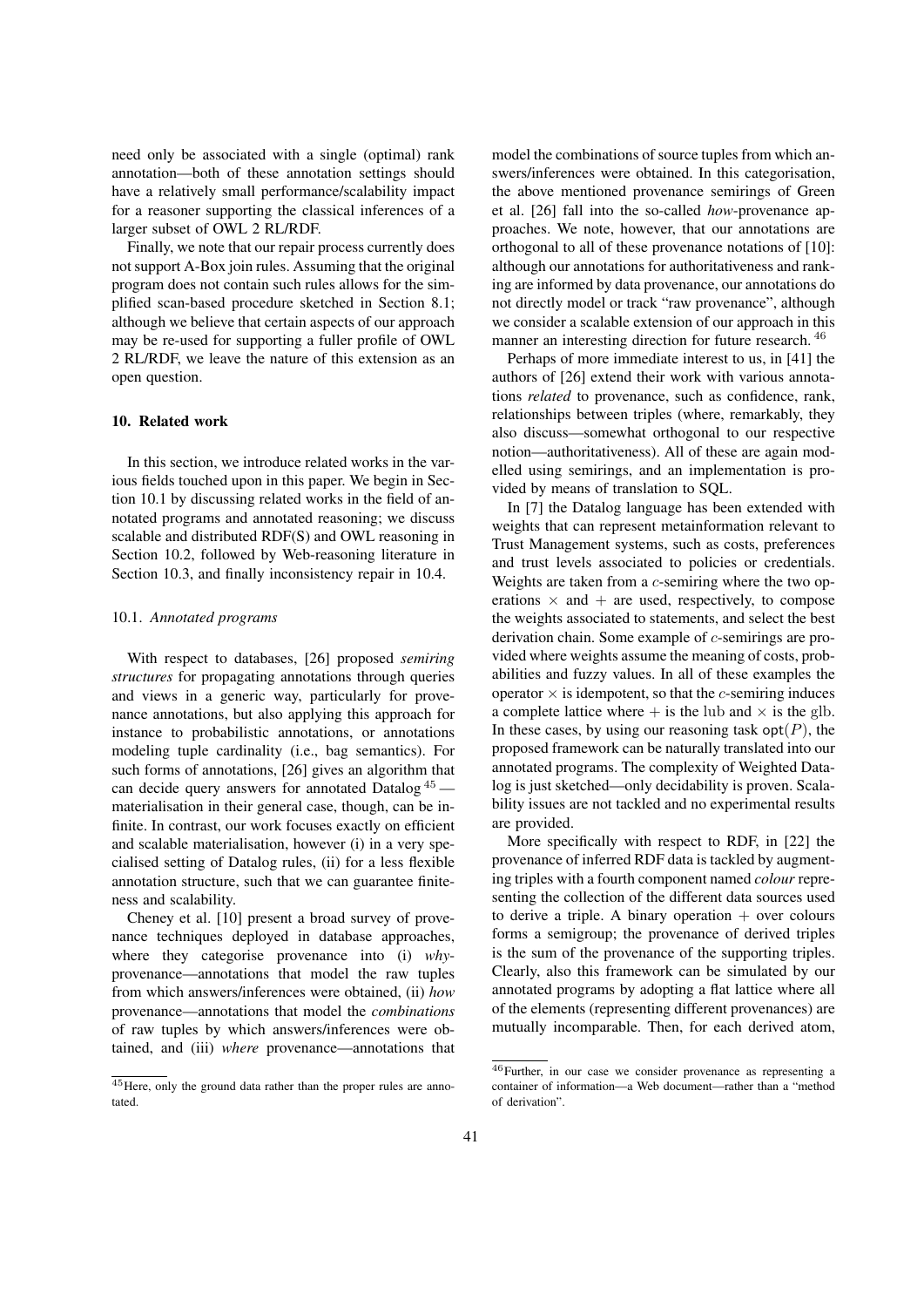$plain(P)$  collects all of the provenances employed according to [22]. Although the complexity analysis yields an almost linear upper bound, no experimental results are provided.

Dividino et al. [17] introduce  $RDF^+$ : a language which allows for expressing "meta-knowledge" about the core set of facts expressed as RDF. Meta knowledge can, for example, encode provenance information such as the URL of an originating document, a timestamp, a certainty score, etc.; different properties of meta knowledge are expressible in the framework as appropriate for different applications. The approach is based on named graphs and internal statement identifiers; meta statements are given as RDF triples where a statement identifier appears as the subject. Semantics are given for  $RDF<sup>+</sup>$  through standard interpretations and interpretations for each individual property of meta knowledge; mappings between RDF and  $RDF<sup>+</sup>$  are defined. Unlike us, Dividino et al. focus on extending SPARQL query processing to incorporate such meta knowledge: they do not consider, e.g., OWL semantics for reasoning over such meta knowledge. Later results by Schenk et al. [56] look at reasoning and debugging meta-knowledge using the Pellet (OWL DL) reasoner, but only demonstrate evaluation over ontologies in the order of thousands of axioms.

Lopes et al. [49] define a general annotation framework for RDFS, together with AnQL: a query language inspired by SPARQL which includes querying over annotations. Annotations are formalised in terms of residuated bounded lattices, which can be specialised to represent different types of meta-information (temporal constraints, fuzzy values, provenance etc.). A general deductive system—based on abstract algebraic structures—has been provided and proven to be in PTIME as far as the operations defined in the structure can be computed in polynomial time. The Annotated RDFS framework enables the representation of a large spectrum of different meta-information. Some of them—in particular those where an unbounded number of different values can be assigned to an inferred triple do not fit our framework. On the other hand, the framework of [49] is strictly anchored to RDFS, while our annotated programs are founded on OWL 2 RL/RDF and hence are transversable with respect to the underlying ontology language. Moreover, our results place more emphasis on scalability. Along similar lines, work presented in [9] also focuses on the definition of a general algebra for annotated RDFS, rather than on computational aspects which we are concerned about here.

#### 10.2. *Scalable/distributed reasoning*

From the perspective of scalable RDF(S)/OWL reasoning, one of the earliest engines to demonstrate reasoning over datasets in the order of a billion triples was the commercial system BigOWLIM [6], which is based on a scalable and custom-built database management system over which a rule-based materialisation layer is implemented, supporting fragments such as RDFS and pD\*, and more recently OWL 2 RL/RDF. Most recent results claim to be able to load 12b statements of the LUBM synthetic benchmark, and 20.5b statements statements inferrable by pD\* rules on a machine with 2x Xeon 5430 (2.5GHz, quad-core), and 64GB (FB-DDR2) of RAM. <sup>47</sup> We note that this system has been employed for relatively high-profile applications, including use as the content management system for a live BBC World Cup site. <sup>48</sup> BigOWLIM features distribution, but only as a replication strategy for faulttolerance and supporting higher query load.

The Virtuoso SPARQL engine [19] features support for inference rules; details of implementation are sketchy, but the rdfs:subClassOf, rdfs:subProperty-Of, owl:equivalentClass, owl:equivalentProperty and owl:sameAs primitives are partially supported by a form of internal backward-chaining, and other userdefined rules—encoded in SPARQL syntax—can also be passed to the engine. <sup>49</sup>

A number of other systems employ a similar strategy to ours for distributed RDFS/OWL reasoning: i.e., separating out terminological data, flooding these data to all machines, and applying parallel reasoning over remote segments of the assertional data.

One of the earliest such distributed reasoning approaches is DORS [20], which uses DHT-based partitioning to split the input corpus over a number of nodes. Data segments are stored in remote databases, where a tableaux-based reasoner is used to perform reasoning over the T-Box, and where a rule-based reasoner is used to perform materialisation. Since they apply the DLP ruleset [27]—which contains rules with multiple A-atoms—the nodes in their distributed system must coordinate to perform the required assertional joins, which again is performed using DHT-based partitioning. However, they hash assertional data based on the

<sup>47</sup>http://www.ontotext.com/owlim/benchmarking/ lubm.html

<sup>48</sup>http://www.readwriteweb.com/archives/bbc\_ world\_cup\_website\_semantic\_technology.php <sup>49</sup>http://docs.openlinksw.com/virtuoso/ rdfsparqlrule.html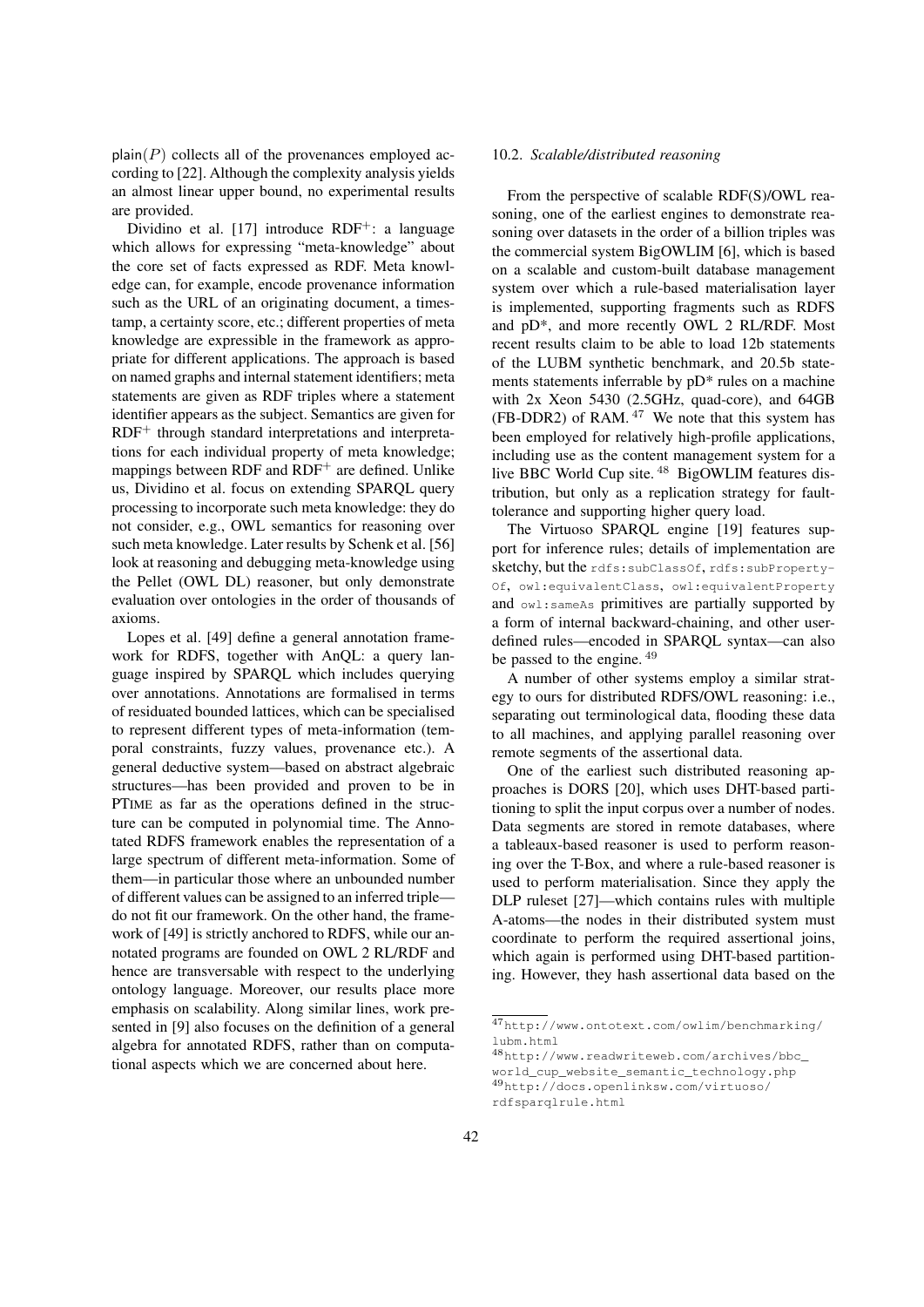predicate and the value of  $ref:type$  which would cause significant data-skew for Linked Data corpora (cf. [37, Figs. A.2 & A.3]). Their evaluation is with respect to ∼2m triples of synthetically generated data on up to 32 nodes.

Weaver & Hendler [65] discuss a similar approach for distributed materialisation with respect to RDFS—they also describe a separation of terminological (what they call ontological) data from assertional data. Thereafter, they identify that all RDFS rules have only one assertional atom and, like us, use this as the basis for a scalable distribution strategy: they flood the terminological data and split the assertional data over their machines. Inferencing is done over an in-memory RDF store. They evaluate their approach over a LUBM-generated synthetic corpus of 345.5m triples using a maximum of 128 machines (each with two dual-core 2.6 GHz AMD Opteron processors and 16 GB memory); with this setup, reasoning in memory takes just under 5 minutes, producing 650m triples.

Urbani et al. [63] use MapReduce [13] for distributed RDFS materialisation over 850m Linked Data triples. They also consider a separation of terminological (what they call schema) data from assertional data as a core optimisation of their approach, and—likewise with [65] identify that RDFS rules only contain one assertional atom. As a pre-processing step, they sort their data by subject to reduce duplication of inferences. Based on inspection of the rules, they also identify an ordering (stratification) of RDFS rules which (again assuming standard usage of the RDFS meta-vocabulary) allows for completeness of results without full recursion unlike us, they do reasoning on a per-rule basis as opposed to our per-triple basis. Unlike us, they also use a 8-byte dictionary encoding of terms. Using 32 machines (each with 4 cores and 4 GB of memory) they infer 30b triples from 865m triples in less than one hour; however, they do not materialise or *decode* the output—a potentially expensive process. Note that they do not include any notion of authority (although they mention that in future, they may include such analysis): they attempted to apply pD\* on 35m Web triples and stopped after creating 3.8b inferences in 12hrs, lending strength to our arguments for authoritative reasoning.

In more recent work [62], (approximately) the same authors revisit the topic of materialisation with respect to pD\*. They again use a separation of terminological data from assertional data as the basis for scalable distributed reasoning, but since pD\* contains rules with multiple A-atoms, they define bespoke MapReduce procedures to handle each such rule, some of which are similar in principle to those presented in [36] (and

later on) such as canonicalisation of terms related by owl:sameAs. They demonstrate their methods over three datasets; (i) 1.51b triples of UniProt data, generating 2.03b inferences in 6.1hrs using 32 machines; (ii) 0.9b triples of LDSR data (discussed later), generating 0.94b inferences in 3.52hrs using 32 machines; (iii) 102.5b triples of synthetic LUBM data, generating 47.6b inferences in 45.7hrs using 64 machines. The latter experiment is two orders of magnitude above our current experiments, and features rules which require A-Box joins; however, the authors do not look at open Web data, stating that "reasoning over arbitrary triples retrieved from the Web would result in useless and unrealistic derivations" [62]. They do, however, mention the possibility of including our authoritative reasoning algorithm in their approach, in order to prevent such adverse affects.

In very recent work [46], Kolovski et al. have presented an (Oracle) RDBMS-based OWL 2 RL/RDF materialisation approach. They again use some similar optimisations to the scalable reasoning literature, including parallelisation, canonicalisation of  $\text{ow1:sameAs}$  inferences, and also partial evaluation of rules based on highly selective patterns—from discussion in the paper, these selective patterns seem to correlate with the terminological patterns of the rule. They also discuss many low-level engineering optimisations and Oracle tweaks to boost performance. Unlike the approaches mentioned thus far, Kolovski et al. tackle the issue of updates, proposing variants of semi-naïve evaluation to avoid rederivations. The authors evaluate their work for a number of different datasets and hardware configurations; the largest scale experiment they present consists of applying OWL 2 RL/RDF materialisation over 13 billion triples of LUBM using 8 nodes (Intel Xeon 2.53 GHz CPU, 72GB memory each) in just under 2 hours.

#### 10.3. *Web reasoning*

As previously mentioned, in [63], the authors discuss reasoning over 850m Linked Data triples—however, they only do so over RDFS and do not consider any issues relating to provenance.

In [43], the authors apply reasoning over 0.9b Linked Data triples using the aforementioned BigOWLIM reasoner; however, this dataset is manually selected as a merge of a number of smaller, known datasets as opposed to an arbitrary corpus—they do not consider any general notions of provenance or Web tolerance. (As aforementioned, the WebPie system [62] has also been applied over the LDSR dataset.)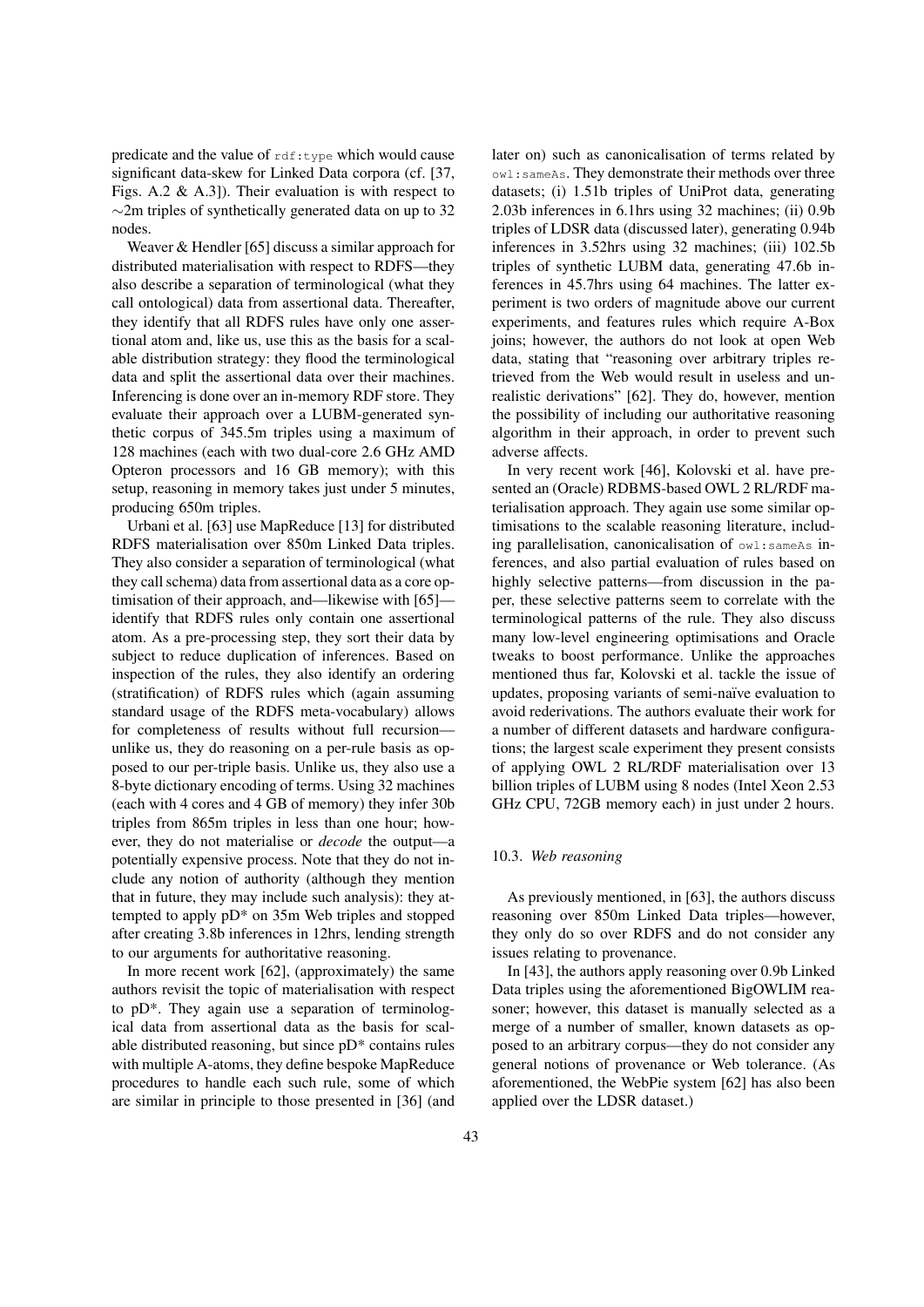In a similar approach to our authoritative analysis, Cheng et al. [12] introduced restrictions for accepting sub-class and equivalent-class axioms from third-party sources; they follow similar arguments to that made in this paper. However, their notion of what we call authoritativeness is based on hostnames and does not consider redirects; we argue that both simplifications are not compatible with the common use of PURL services  $50$ : (i) all documents using the same service (and having the same namespace hostname) would be 'authoritative' for each other, (ii) the document cannot be served directly by the namespace location, but only through a redirect. Indeed, further work presented in [11] better refined the notion of an *authoritative description* to one based on redirects—and one which aligns very much with our notion of authority. They use their notion of authority to do reasoning over class hierarchies, but only include custom support of rdfs:subClassOf and owl:equivalentClass, as opposed to our general framework for authoritative reasoning over arbitrary Tsplit rules.

A viable alternative approach to authority—and which also looks more generally at provenance for Web reasoning—is that of "quarantined reasoning", described in [14]. The core intuition is to consider applying reasoning on a per-document basis, taking each Web document and its recursive (implicit and explicit) imports and applying reasoning over the union of these documents. The reasoned corpus is then generated as the merge of these per-document closures. In contrast to our approach where we construct one authoritative terminological model for all Web data, their approach uses a bespoke trusted model for each document; thus, they would infer statements within the local context which we would consider to be non-authoritative, but our model is more flexible for performing inference over the merge of documents.  $51$  As such, they also consider a separation of terminological and assertional data; in this case ontology documents and data documents. Their evaluation was performed in parallel using three machines (quad-core 2.33GHz CPU with 8GB memory each); they reported loading, on average, 40 documents per second.

#### 10.4. *Inconsistency repair*

Most legacy works in this area (e.g., see DION and MUPSTER [57] and a repair tool for unsatisfiable concepts in Swoop [40]) focus on debugging singular OWL ontologies within a Description Logics formalism, in particular focussing on fixing terminologies (T-Boxes) which include unsatisfiable concepts—not of themselves an inconsistency, but usually indicative of a modelling error (termed incoherence) in the ontology. Such approaches usually rely on the extraction and analysis of MUPs (Minimal Unsatisfiability Preserving Subterminologies) and MIPs (Minimal Incoherence Preserving Sub-terminologies), usually to give feedback to the ontology editor during the modelling process. However, these approaches again focus on debugging terminologies, and have been shown in theory and in practice to be expensive to compute—please see [59] for a survey (and indeed critique) of such approaches.

There are a variety of other approaches for handling inconsistencies in OWL ontologies, including works on paraconsistent reasoning using multi-valued, probabalistic, or possibilistic appraoches, by, e.g., Ma et al. [52], Zhang et al. [67], Huang et al. [39], Qi et al. [54], etc.  $52$ However, all such approaches are again based on Description Logics formalisms, and only demonstrate evaluation over one (or few) ontologies containing in the order of thousands, tens of thousands, up to hundreds of thousands of axioms.

## 11. Conclusion

In this paper, we have given a comprehensive discussion on methods for incorporating notions of provenance during Linked Data reasoning. In particular, we identified three dimensions of trust-/provenance-related annotations for data: viz. (i) *blacklisting*, where a particular source or type of information is distrusted and should not be considered during reasoning or be included in the final corpus; (ii) *authoritativeness* which analyses the source of terminological facts to determine whether assertional inferences they mandate can be trusted; (iii) *ranking* which leverages the well-known PageRank algorithm for links-based analysis of the source-level graph, where ranking values are subsequently propagated to facts in the corpus.

We continued by discussing a formal framework based on annotated logic programs for tracking these

<sup>50</sup>http://purl.org/

<sup>51</sup>Although it should be noted that without considering rules with assertional joins, our ability to make inferences across documents is somewhat restricted.

 $\frac{52}{2}$ For a survey of the use of multi-valued, probabilistic and possibilistic approaches for uncertainty in Descrption Logics, see [50].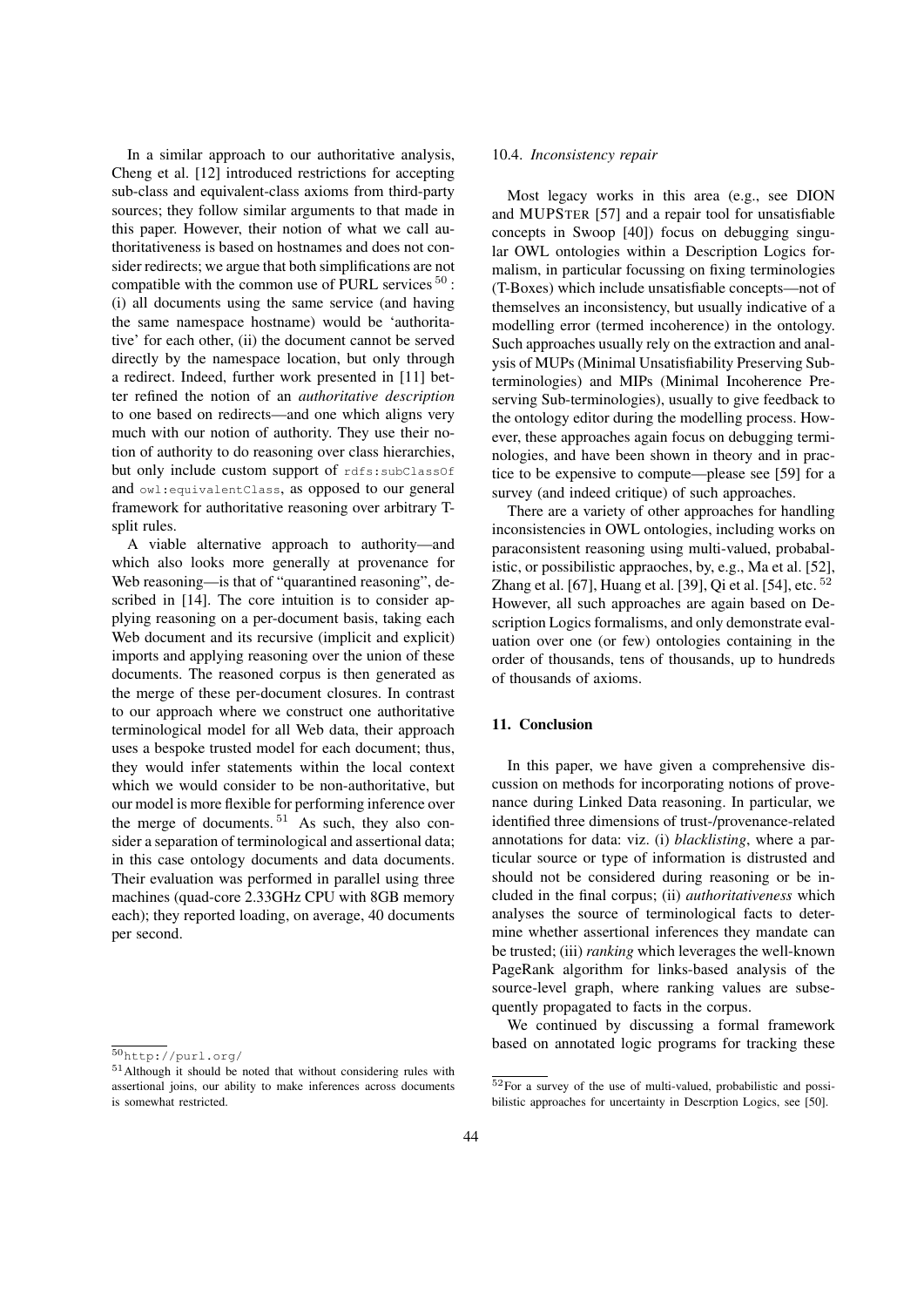dimensions of trust and provenance during the reasoning procedure. We gave various formal properties of the program—some specific to our domain of annotation, some not—which demonstrated desirable properties relating to termination, growth of the program, and efficient implementation. Later, we provided a use-case for our annotations involving detection and repair of incon**sistencies** 

We introduced our distribution framework for implementing and running our algorithms over a cluster of commodity hardware, subsequently detailing non-trivial implementations for deriving rank annotations, for applying reasoning wrt. the defined logic program, for detecting inconsistencies in the corpus, and for leveraging the annotations in repairing inconsistencies. All of our methods were individually justified by evaluation over a 1.118b quadruple Linked Data corpus, with a consistent unbroken thread of evaluation throughout. In so doing, we have looked at non-trivial application and analysis of Linked Data principles, links-based analysis, annotated logic programs, OWL 2 RL/RDF rules (including the oft overlooked constraint rules), and inconsistency repair techniques, incorporating them into a coherent system for scalable and tolerant Web reasoning.

As the Web of Data expands and diversifies, the need for reasoning will grow more and more apparent, as will the implied need for methods of handling and incorporating notions of trust and provenance which scale to large corpora, and which are tolerant to spamming and other malicious activity. We hope that this paper represents a significant step forward with respect to research into scalable Web-tolerant reasoning techniques which incorporate provenance and trust.

Acknowledgements We would like to thank Antoine Zimmermann for providing feedback on earlier drafts of this paper. We would also like to thank the anonymous reviewers and the editors for their time and comments. The work presented in this paper has been funded in part by Science Foundation Ireland under Grant No. SFI/08/CE/I1380 (Lion-2), and by an IRCSET postgraduate scholarship.

#### References

- [1] Andrey Balmin, Vagelis Hristidis, and Yannis Papakonstantinou. Objectrank: authority-based keyword search in databases. In *Proceedings of the 13th International Conference on Very Large Data Bases*, pages 564–575, 2004.
- [2] David Beckett and Tim Berners-Lee. Turtle Terse RDF Triple Language. W3C Team Submission, January 2008. http: //www.w3.org/TeamSubmission/turtle/.
- [3] Tim Berners-Lee. Linked Data. Design issues for the World Wide Web, World Wide Web Consortium, 2006. http:// www.w3.org/DesignIssues/LinkedData.html.
- [4] Tim Berners-Lee, Roy T. Fielding, and Larry Masinter. Uniform Resource Identifier (URI): Generic Syntax. RFC 3986, January 2005. http://tools.ietf.org/html/rfc3986.
- [5] Mark Birbeck and Shane McCarron. CURIE Syntax 1.0 A syntax for expressing Compact URIs. W3C Recommendation, January 2009. http://www.w3.org/TR/curie/.
- [6] Barry Bishop, Atanas Kiryakov, Damyan Ognyanoff, Ivan Peikov, Zdravko Tashev, and Ruslan Velkov. OWLIM: A family of scalable semantic repositories. *Semantic Web Journal*, 2011. In press; available at http://www. semantic-web-journal.net/sites/default/ files/swj97\_0.pdf.
- [7] Stefano Bistarelli, Fabio Martinelli, and Francesco Santini. Weighted Datalog and Levels of Trust. In *Proceedings of the The Third International Conference on Availability, Reliability and Security, ARES 2008, March 4-7, 2008, Technical University of Catalonia, Barcelona , Spain*, pages 1128–1134, 2008.
- [8] Sergey Brin and Lawrence Page. The Anatomy of a Large-Scale Hypertextual Web Search Engine. *Computer Networks*, 30(1-7):107–117, 1998.
- [9] Peter Buneman and Egor Kostylev. Annotation algebras for rdfs. In *The Second International Workshop on the role of Semantic Web in Provenance Management (SWPM-10)*. CEUR Workshop Proceedings, 2010.
- [10] James Cheney, Laura Chiticariu, and Wang-Chiew Tan. Provenance in Databases: Why, How, and Where. *Foundations and Trends in Databases*, 1:379–474, April 2009.
- [11] Gong Cheng, Weiyi Ge, Honghan Wu, and Yuzhong Qu. Searching Semantic Web Objects Based on Class Hierarchies. In *Proceedings of Linked Data on the Web Workshop*, 2008.
- [12] Gong Cheng and Yuzhong Qu. Term Dependence on the Semantic Web. In *International Semantic Web Conference*, pages 665–680, oct 2008.
- [13] Jeffrey Dean and Sanjay Ghemawat. MapReduce: Simplified Data Processing on Large Clusters. In *OSDI*, pages 137–150, 2004.
- [14] Renaud Delbru, Axel Polleres, Giovanni Tummarello, and Stefan Decker. Context Dependent Reasoning for Semantic Documents in Sindice. In *Proc. of 4th SSWS Workshop*, October 2008.
- [15] Renaud Delbru, Nickolai Toupikov, Michele Catasta, Giovanni Tummarello, and Stefan Decker. Hierarchical Link Analysis for Ranking Web Data. In *ESWC (2)*, pages 225–239, 2010.
- [16] Li Ding, Rong Pan, Timothy W. Finin, Anupam Joshi, Yun Peng, and Pranam Kolari. Finding and Ranking Knowledge on the Semantic Web. In *International Semantic Web Conference*, pages 156–170, 2005.
- [17] Renata Queiroz Dividino, Sergej Sizov, Steffen Staab, and Bernhard Schueler. Querying for provenance, trust, uncertainty and other meta knowledge in RDF. *J. Web Sem.*, 7(3):204–219, 2009.
- [18] Michael Schneider (ed.). OWL 2 Web Ontology Language: RDF-Based Semantics. W3C Working Draft, October 2009. http://www.w3.org/TR/2009/ REC-owl2-rdf-based-semantics-20091027/.
- [19] Orri Erling and Ivan Mikhailov. RDF Support in the Virtuoso DBMS. In *Networked Knowledge – Networked Media*, volume 221 of *Studies in Computational Intelligence*, pages 7–24. Springer, 2009.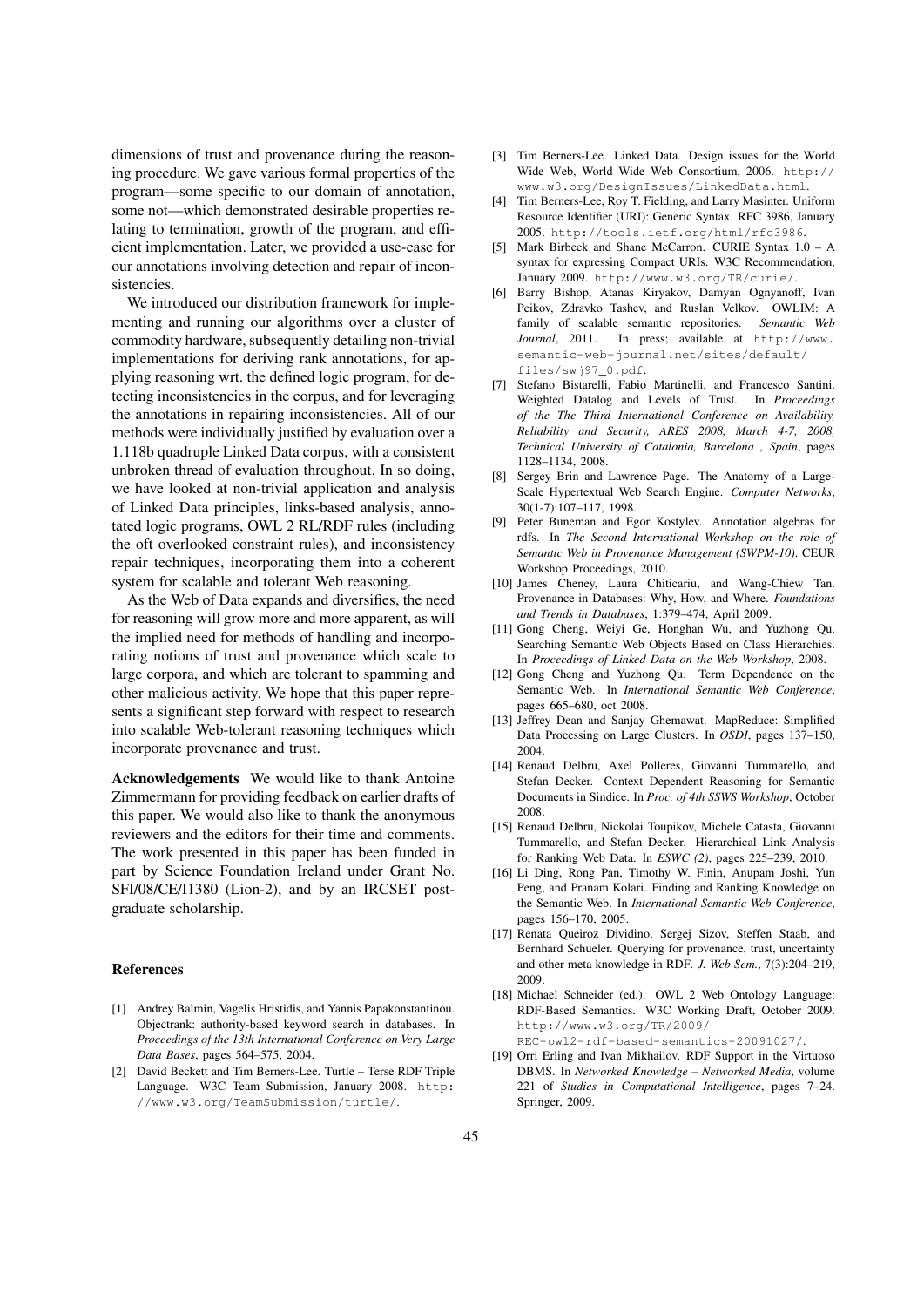- [20] Qiming Fang, Ying Zhao, Guangwen Yang, and Weimin Zheng. Scalable Distributed Ontology Reasoning Using DHT-Based Partitioning. In *ASWC*, pages 91–105, 2008.
- [21] Roy T. Fielding, James Gettys, Jeffrey C. Mogul, Henrik Frystyk, Larry Masinter, Paul J. Leach, and Tim Berners-Lee. Hypertext Transfer Protocol – HTTP/1.1. RFC 2616, June 1999. http://www.ietf.org/rfc/rfc2616.txt.
- [22] Giorgos Flouris, Irini Fundulaki, Panagiotis Pediaditis, Yannis Theoharis, and Vassilis Christophides. Coloring RDF Triples to Capture Provenance. In *The Semantic Web - ISWC 2009, 8th International Semantic Web Conference, ISWC 2009, Chantilly, VA, USA, October 25-29, 2009. Proceedings*, pages 196–212, 2009.
- [23] Thomas Franz, Antje Schultz, Sergej Sizov, and Steffen Staab. Triplerank: Ranking semantic web data by tensor decomposition. In *International Semantic Web Conference*, pages 213–228, 2009.
- [24] David Gleich, Leonid Zhukov, and Pavel Berkhin. Fast Parallel PageRank: A Linear System Approach. Technical Report YRL-2004-038, Yahoo! Research Labs, 2004. http://www.stanford.edu/~dgleich/ publications/prlinear-dgleich.pdf.
- [25] Bernardo Cuenca Grau, Boris Motik, Zhe Wu, Achille Fokoue, and Carsten Lutz (eds.). OWL 2 Web Ontology Language: Profiles. W3C Working Draft, April 2008. http://www. w3.org/TR/owl2-profiles/.
- [26] Todd J. Green, Gregory Karvounarakis, and Val Tannen. Provenance semirings. In *Proceedings of the Twenty-Sixth ACM SIGACT-SIGMOD-SIGART Symposium on Principles of Database Systems (PODS'07)*, pages 31–40, Beijing, China, June 2007. ACM Press.
- [27] B. Grosof, I. Horrocks, R. Volz, and S. Decker. Description Logic Programs: Combining Logic Programs with Description Logic. In *13th International Conference on World Wide Web*, 2004.
- [28] Christophe Guéret, Paul T. Groth, Frank van Harmelen, and Stefan Schlobach. Finding the Achilles Heel of the Web of Data: Using Network Analysis for Link-Recommendation. In *International Semantic Web Conference (1)*, pages 289–304, 2010.
- [29] Andreas Harth, Sheila Kinsella, and Stefan Decker. Using Naming Authority to Rank Data and Ontologies for Web Search. In *International Semantic Web Conference*, pages 277–292, 2009.
- [30] Patrick Hayes. RDF semantics. W3C Recommendation, February 2004. http://www.w3.org/TR/rdf-mt/.
- [31] Pascal Hitzler and Frank van Harmelen. A Reasonable Semantic Web. *Semantic Web Journal*, 1(1), 2010. (to appear – available from http://www.semantic-web-journal.net/).
- [32] Aidan Hogan. *Exploiting RDFS and OWL for Integrating Heterogeneous, Large-Scale, Linked Data Corpora*. PhD thesis, Digital Enterprise Research Institute, National University of Ireland, Galway, 2011. Available from http:// aidanhogan.com/docs/thesis/.
- [33] Aidan Hogan, Andreas Harth, and Stefan Decker. ReConRank: A Scalable Ranking Method for Semantic Web Data with Context. In *2nd Workshop on Scalable Semantic Web Knowledge Base Systems (SSWS2006)*, 2006.
- [34] Aidan Hogan, Andreas Harth, and Stefan Decker. Performing Object Consolidation on the Semantic Web Data Graph. In *1st I3 Workshop: Identity, Identifiers, Identification Workshop*, 2007.
- [35] Aidan Hogan, Andreas Harth, Alexandre Passant, Stefan Decker, and Axel Polleres. Weaving the Pedantic Web. In *3rd International Workshop on Linked Data on the Web (LDOW2010)*, Raleigh, USA, April 2010.
- [36] Aidan Hogan, Andreas Harth, and Axel Polleres. Scalable Authoritative OWL Reasoning for the Web. *Int. J. Semantic Web Inf. Syst.*, 5(2):49–90, 2009.
- [37] Aidan Hogan, Andreas Harth, Jürgen Umbrich, Sheila Kinsella, Axel Polleres, and Stefan Decker. Searching and Browsing Linked Data with SWSE: the Semantic Web Search Engine. Technical Report DERI-TR-2010-07-23, Digital Enterprise Research Institute (DERI), 2010. http://www.deri.ie/ fileadmin/documents/DERI-TR-2010-07-23.pdf.
- [38] Aidan Hogan, Jeff Z. Pan, Axel Polleres, and Stefan Decker. SAOR: Template Rule Optimisations for Distributed Reasoning over 1 Billion Linked Data Triples. In *International Semantic Web Conference*, 2010.
- [39] Zhisheng Huang, Frank van Harmelen, and Annette ten Teije. Reasoning with Inconsistent Ontologies. In *IJCAI*, pages 454– 459, 2005.
- [40] Aditya Kalyanpur, Bijan Parsia, Evren Sirin, and Bernardo Cuenca Grau. Repairing unsatisfiable concepts in owl ontologies. In *ESWC*, pages 170–184, 2006.
- [41] Grigoris Karvounarakis, Zachary G. Ives, and Val Tannen. Querying data provenance. In *Proceedings of the 2010 International Conference on Management of Data (SIGMOD'10)*, pages 951–962, New York, NY, USA, 2010. ACM.
- [42] Michael Kifer and V. S. Subrahmanian. Theory of Generalized Annotated Logic Programming and its Applications. *J. Log. Program.*, 12(3&4), 1992.
- [43] Atanas Kiryakov, Damyan Ognyanoff, Ruslan Velkov, Zdravko Tashev, and Ivan Peikov. LDSR: a Reason-able View to the Web of Linked Data. In *Semantic Web Challenge (ISWC2009)*, 2009.
- [44] Jon M. Kleinberg. Authoritative Sources in a Hyperlinked Environment. *Journal of the ACM*, 46(5):604–632, 1999.
- [45] Christian Kohlschütter, Paul-Alexandru Chirita, and Wolfgang Nejdl. Efficient Parallel Computation of PageRank. In *ECIR*, pages 241–252, 2006.
- [46] Vladimir Kolovski, Zhe Wu, and George Eadon. Optimizing Enterprise-scale OWL 2 RL Reasoning in a Relational Database System. In *International Semantic Web Conference*, 2010.
- [47] Spyros Kotoulas, Eyal Oren, and Frank van Harmelen. Mind the Data Skew: Distributed Inferencing by Speeddating in Elastic Regions. In *WWW*, pages 531–540, 2010.
- [48] John W. Lloyd. *Foundations of Logic Programming (2nd edition)*. Springer-Verlag, 1987.
- [49] Nuno Lopes, Axel Polleres, Umberto Straccia, and Antoine Zimmermann. AnQL: SPARQLing Up Annotated RDFS. In *The Semantic Web - ISWC 20010, 9th International Semantic Web Conference, ISWC 2010, Shangai, Cina, November 7-11, to appear. Proceedings*, 2010.
- [50] Thomas Lukasiewicz and Umberto Straccia. Managing uncertainty and vagueness in description logics for the Semantic Web. *J. Web Sem.*, 6(4):291–308, 2008.
- [51] Yue Ma and Pascal Hitzler. Paraconsistent reasoning for owl 2. In *Third International Conference on Web Reasoning and Rule Systems (RR2009)*, pages 197–211, 2009.
- [52] Yue Ma, Pascal Hitzler, and Zuoquan Lin. Algorithms for Paraconsistent Reasoning with OWL. In *ESWC*, pages 399– 413, 2007.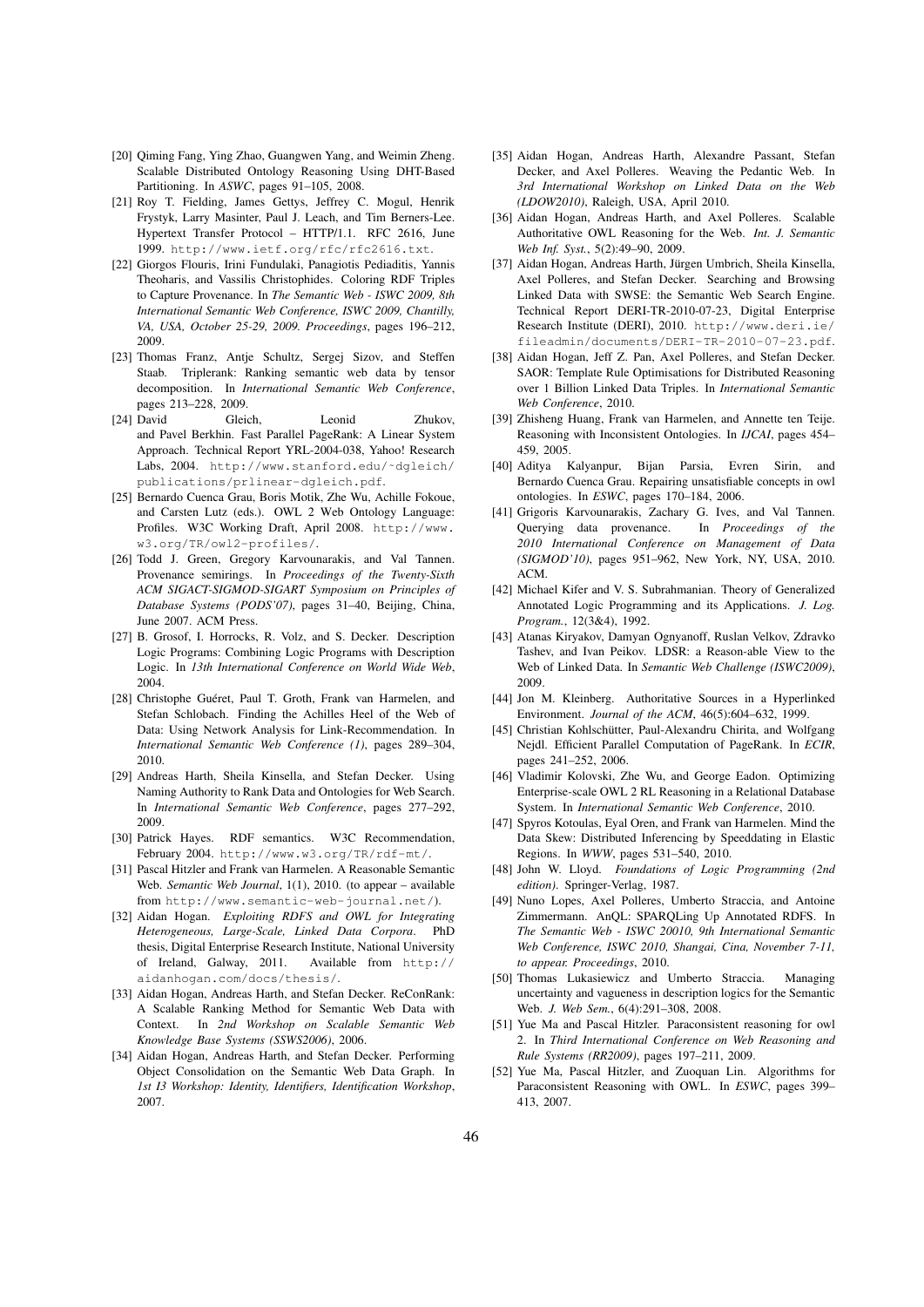- [53] Axel Polleres and David Huynh, editors. *Journal of Web Semantics, Special Issue: The Web of Data*, volume 7(3). Elsevier, 2009.
- [54] Guilin Qi, Qiu Ji, Jeff Z. Pan, and Jianfeng Du. Extending description logics with uncertainty reasoning in possibilistic logic. *Int. J. Intell. Syst.*, 26(4):353–381, 2011.
- [55] Raymond Reiter. A theory of diagnosis from first principles. *Artif. Intell.*, 32(1):57–95, 1987.
- [56] Simon Schenk, Renata Queiroz Dividino, and Steffen Staab. Reasoning With Provenance, Trust and all that other Meta Knowledge in OWL. In *SWPM*, 2009.
- [57] Stefan Schlobach, Zhisheng Huang, Ronald Cornet, and Frank van Harmelen. Debugging Incoherent Terminologies. *J. Autom. Reasoning*, 39(3):317–349, 2007.
- [58] Michael Stonebraker. The Case for Shared Nothing. *IEEE Database Eng. Bull.*, 9(1):4–9, 1986.
- [59] Heiner Stuckenschmidt. Debugging owl ontologies a reality check. In *EON*, 2008.
- [60] J. D. Ullman. *Principles of Database and Knowledge Base Systems*. Computer Science Press, New York, NY, USA, 1989.
- [61] Jeffrey D. Ullman. *Principles of Database and Knowledge Base Systems*. Computer Science Press, 1989.
- [62] Jacopo Urbani, Spyros Kotoulas, Jason Maassen, Frank van Harmelen, and Henri E. Bal. OWL Reasoning with WebPIE: Calculating the Closure of 100 Billion Triples. In *ESWC (1)*, pages 213–227, 2010.
- [63] Jacopo Urbani, Spyros Kotoulas, Eyal Oren, and Frank van Harmelen. Scalable Distributed Reasoning Using MapReduce. In *International Semantic Web Conference*, pages 634–649, 2009.
- [64] Denny Vrandečíc, Markus Krötzsch, Sebastian Rudolph, and Uta Lösch. Leveraging non-lexical knowledge for the linked open data web. *Review of April Fool's day Transactions (RAFT)*, 5:18–27, 2010.
- [65] Jesse Weaver and James A. Hendler. Parallel Materialization of the Finite RDFS Closure for Hundreds of Millions of Triples. In *International Semantic Web Conference (ISWC2009)*, pages 682–697, 2009.
- [66] Eyal Yardeni and Ehud Y. Shapiro. A Type System for Logic Programs. *J. Log. Program.*, 10(1/2/3&4):125–153, 1991.
- [67] Xiaowang Zhang, Guohui Xiao, and Zuoquan Lin. A Tableau Algorithm for Handling Inconsistency in OWL. In *ESWC*, pages 399–413, 2009.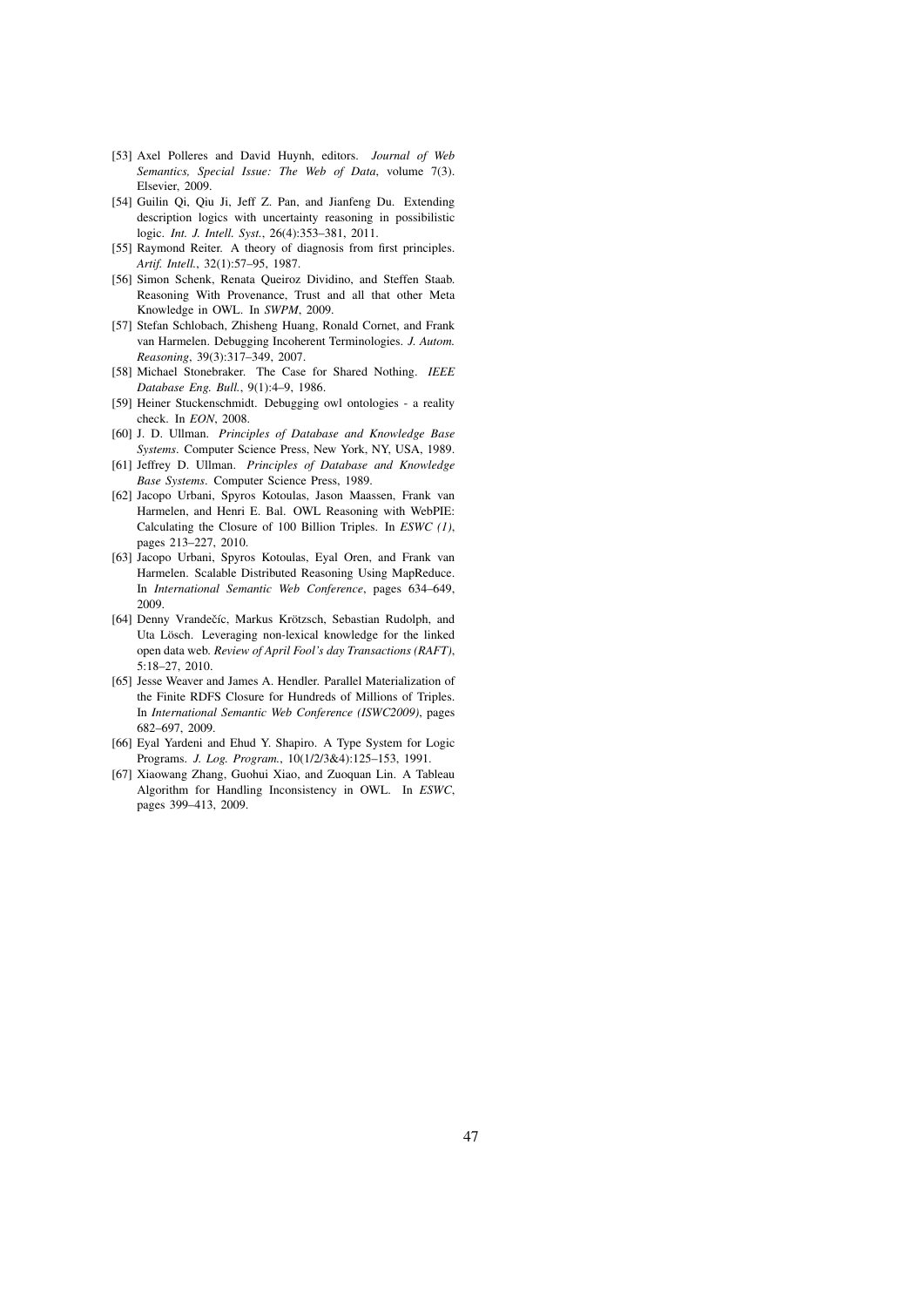## Appendix A. Rule Tables

Herein, we list the subset of OWL 2 RL/RDF rules we apply in our scenario categorised by the assertional and terminological arity of the rule bodies, including rules with no antecedent (Table A.1), rules with only T-atoms in the body (Table A.2), rules with only a single A-atom in the body (Table A.3), and rules with some T-atoms and a single A-atom in the body (Table A.4). Also, in Table A.5, we give an indication as to how recursive application of rules in Table A.4 can be complete, even if the inferences from rules in Table A.2 are omitted. Finally, in Table A.6, we give the OWL 2 RL/RDF rules used for consistency checking.

| $Body(R) = \emptyset$ |                                                    |                                |  |  |  |  |
|-----------------------|----------------------------------------------------|--------------------------------|--|--|--|--|
| <b>OWL2RL</b>         | Consequent                                         | <b>Notes</b>                   |  |  |  |  |
| prp-ap                | $2p$ a owl: Annotation Property                    | For each built-in              |  |  |  |  |
|                       |                                                    | annotation property            |  |  |  |  |
| cls-thing             | owl:Thing a owl:Class.                             |                                |  |  |  |  |
|                       | cls-nothing owl: Nothing a owl: Class.             |                                |  |  |  |  |
| dt-type1              | ?dt a rdfs:Datatype.                               | For each built-in datatype     |  |  |  |  |
| dt type2              | $\frac{21}{2}$ a $\frac{2}{4}$                     | For all 21 in the value        |  |  |  |  |
|                       |                                                    | space of datatype ?dt          |  |  |  |  |
| <del>dt en</del>      | $\frac{2l_1}{l_2}$ owl:sameAs $\frac{2l_2}{l_2}$ . | For all $2l_1$ and $2l_2$ with |  |  |  |  |
|                       |                                                    | the same data value            |  |  |  |  |
|                       | $-21$ owl:differentFrom $-21$                      | For all $2l_1$ and $2l_2$ with |  |  |  |  |
|                       |                                                    | different data values          |  |  |  |  |

Table A.1

Rules with empty body (axiomatic triples); we strike out the datatype rules which we currently do not support

|               | $\overline{\text{TBody}(R) \neq \emptyset}, \overline{\text{ABody}(R) = \emptyset}$                                                                          |                                                                                                                            |
|---------------|--------------------------------------------------------------------------------------------------------------------------------------------------------------|----------------------------------------------------------------------------------------------------------------------------|
| <b>OWL2RL</b> | Antecedent                                                                                                                                                   | Consequent                                                                                                                 |
|               | terminological                                                                                                                                               |                                                                                                                            |
| cls-00        | ?c owl:oneOf $(2x_12x_n)$ .                                                                                                                                  | $2x_12x_n$ a 2c                                                                                                            |
| scm-cls       | ?c a owl:Class.                                                                                                                                              | $?c$ rdfs:subClassOf $?c$ ;<br>rdfs:subClassOf owl:Thing ;<br>owl:equivalentClass ?c .<br>owl:Nothing rdfs:subClassOf ?c . |
| scm-sco       | $2c_1$ rdfs:subClassOf $2c_2$ .                                                                                                                              | $2c_1$ rdfs:subClassOf $2c_3$ .                                                                                            |
|               | $2c_2$ rdfs:subClassOf $2c_3$ .                                                                                                                              |                                                                                                                            |
| scm-eqc1      | $2c_1$ owl: equivalent Class $2c_2$ .                                                                                                                        | $2c_1$ rdfs:subClassOf $2c_2$ .<br>$2c_2$ rdfs:subClassOf $2c_1$                                                           |
| scm-eqc2      | $2c_1$ rdfs:subClassOf $2c_2$ .<br>$?c_2$ rdfs:subClassOf $?c_1$ .                                                                                           | $2c_1$ owl: equivalent Class $2c_2$ .                                                                                      |
| scm-op        | ?p a owl:ObjectProperty .                                                                                                                                    | $?p$ rdfs:subPropertyOf $?p$ .<br>$?p$ owl:equivalentProperty $?p$ .                                                       |
| scm-dp        | ?p a owl:DatatypeProperty.                                                                                                                                   | $?p$ rdfs:subPropertyOf $?p$ .<br>$?p$ owl:equivalentProperty $?p$ .                                                       |
| scm-spo       | $?p_1$ rdfs:subPropertyOf $?p_2$ .                                                                                                                           | $?p_1$ rdfs:subPropertyOf $?p_3$ .                                                                                         |
|               | $?p_2$ rdfs:subPropertyOf $?p_3$ .                                                                                                                           |                                                                                                                            |
| scm-eqp1      | $2p_1$ owl: equivalent Property $2p_2$                                                                                                                       | $?p_1$ rdfs:subPropertyOf $?p_2$ .<br>$?p_2$ rdfs:subPropertyOf $?p_1$ .                                                   |
| scm-eqp2      | $?p_1$ rdfs:subPropertyOf $?p_2$ .<br>$?p_2$ rdfs:subPropertyOf $?p_1$ .                                                                                     | $?p_1$ owl: equivalent Property $?p_2$                                                                                     |
| scm-dom1      | $?p$ rdfs:domain $?c1$ .<br>$\mathcal{X}c_1$ rdfs:subClassOf $\mathcal{X}c_2$ .                                                                              | ?p rdfs:domain ?c <sub>2</sub> .                                                                                           |
| scm-dom2      | $?p_2$ rdfs:domain $?c$ .<br>$?p_1$ rdfs:subPropertyOf $?p_2$ .                                                                                              | $?p_1$ rdfs: domain $?c$ .                                                                                                 |
| scm-rng1      | $?p$ rdfs:range $?c_1$ .<br>$2c_1$ rdfs:subClassOf $\sqrt[2]{2c_2}$ .                                                                                        | $?p$ rdfs:range $?c_2$ .                                                                                                   |
| scm-rng2      | $2p_2$ rdfs:range $2c$ .<br>$?p_1$ rdfs:subPropertyOf $?p_2$ .                                                                                               | $?p_1$ rdfs:range $?c$ .                                                                                                   |
| scm-hv        | $2c_1$ owl:has Value $2i$ ;<br>owl:onProperty $?p_1$ .<br>$2c_2$ owl:has Value $2i$ ;<br>owl:onProperty ?p2 .<br>$?p_1$ rdfs:subPropertyOf $?p_2$ .          | $2c_1$ rdfs:subClassOf $2c_2$ .                                                                                            |
| scm-svf1      | $2c_1$ owl:someValuesFrom $2y_1$ ;<br>owl:onProperty ?p.<br>$2c_2$ owl:someValuesFrom $2y_2$ ;<br>owl:onProperty ?p.<br>$2y_1$ rdfs:subClassOf $2y_2$ .      | $2c_1$ rdfs:subClassOf $2c_2$ .                                                                                            |
| scm-svf2      | $2c_1$ owl:someValuesFrom $2y$ ;<br>owl:onProperty ?p1 .<br>$2c_2$ owl:someValuesFrom $2y$ ;<br>owl:onProperty $?p_2$<br>$?p_1$ rdfs:subPropertyOf $?p_2$ .  | $2c_1$ rdfs:subClassOf $2c_2$ .                                                                                            |
| scm-avf1      | $2c_1$ owl:allValuesFrom $2y_1$ ;<br>owl:onProperty ?p.<br>$2c_2$ owl:allValuesFrom $2y_2$ ;<br>owl:onProperty ?p.<br>$2y_1$ rdfs:subClassOf $2y_2$          | $2c_1$ rdfs:subClassOf $2c_2$ .                                                                                            |
| scm-avf2      | $2c_1$ owl:allValuesFrom $2y$ ;<br>owl:onProperty $?p_1$ .<br>$2c_2$ owl:allValuesFrom $2y$ ;<br>owl:onProperty $?p_2$<br>$?p_1$ rdfs:subPropertyOf $?p_2$ . | $?c_1$ rdfs:subClassOf $?c_2$ .                                                                                            |
| scm-int       | ?c owl:intersectionOf $(2c_12c_n)$ . 2c rdfs:subClassOf $2c_12c_n$                                                                                           |                                                                                                                            |
| scm-uni       | ?c owl:unionOf $(2c_12c_n)$ .                                                                                                                                | $?c_1?c_n$ rdfs:subClassOf $?c$ .                                                                                          |
| Table A.2     |                                                                                                                                                              |                                                                                                                            |

Rules containing only T-atoms in the body

|                   | $ABody(R) \neq \emptyset$ , TBody $(R) = \emptyset$ |                                     |  |  |  |  |  |  |  |
|-------------------|-----------------------------------------------------|-------------------------------------|--|--|--|--|--|--|--|
| <b>OWL2RL</b>     | Antecedent                                          | Consequent                          |  |  |  |  |  |  |  |
|                   | assertional                                         |                                     |  |  |  |  |  |  |  |
|                   |                                                     |                                     |  |  |  |  |  |  |  |
| <del>ea ret</del> |                                                     | $\gamma_p$ owl::sameAs $\gamma_p$ . |  |  |  |  |  |  |  |
|                   |                                                     | ovincomo Ac. 2                      |  |  |  |  |  |  |  |
|                   | $2x$ owl::sameAs $2y$                               | $.$   ?v owl::sameAs ?x .           |  |  |  |  |  |  |  |

Table A.3

Rules containing no T-atoms, but one A-atom in the body; we strike out the rule supporting the reflexivity of equality which we choose not to support since it adds a large bulk of trivial inferences to the set of materialised facts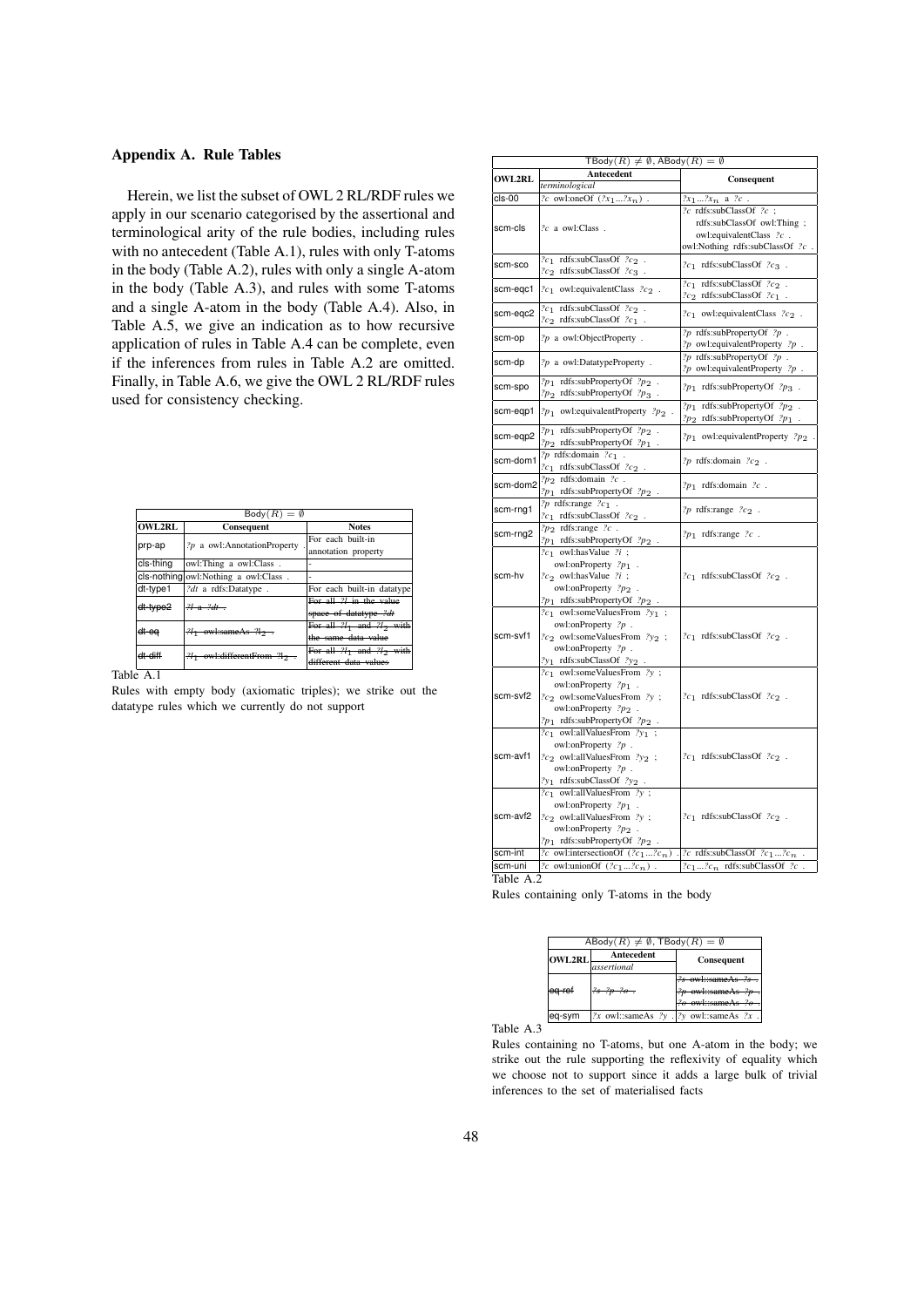| TBody $(R) \neq \emptyset$ and $ ABody(R)  = 1$ |                                          |                                        |                                               |  |  |  |
|-------------------------------------------------|------------------------------------------|----------------------------------------|-----------------------------------------------|--|--|--|
| <b>OWL2RL</b>                                   | Antecedent                               | Consequent                             |                                               |  |  |  |
|                                                 | terminological                           | assertional                            |                                               |  |  |  |
| prp-dom                                         | $2p$ rdfs: domain $2c$ .                 | $2x \; 2p \; 2y$ . $ 2x \; a \; 2c$ .  |                                               |  |  |  |
| prp-rng                                         | $2p$ rdfs: range $2c$ .                  | $2x \; 2p \; 2y$ . 2y a $2c$ .         |                                               |  |  |  |
| prp-symp                                        | $?p$ a owl:SymmetricProperty.            | $2x \; 2p \; 2y$ . $ 2y \; 2p \; 2x$ . |                                               |  |  |  |
| prp-spo1                                        | $?p_1$ rdfs:subPropertyOf $?p_2$ .       |                                        | $2x \t2p_1 \t2y \t2x \t2p_2 \t2y$ .           |  |  |  |
| prp-eqp1                                        | $2p_1$ owl: equivalent Property $2p_2$ . |                                        | $2x \; 2p_1 \; 2y \;  2x \; 2p_2 \; 2y$ .     |  |  |  |
| prp-eqp2                                        | $?p_1$ owl: equivalent Property $?p_2$ . |                                        | $2x \; 2p_2 \; 2y \;  2x \; 2p_1 \; 2y$ .     |  |  |  |
| prp-inv1                                        | $?p_1$ owl:inverseOf $?p_2$ .            |                                        | $2x \; 2p_1 \; 2y \; 2y \; 2p_2 \; 2x$ .      |  |  |  |
| prp-inv2                                        | $?p_1$ owl:inverseOf $?p_2$ .            |                                        | $2x \; 2p_2 \; 2y \; 2y \; 2p_1 \; 2x$ .      |  |  |  |
| cls-int2                                        | ?c owl:intersectionOf $(2c_12c_n)$ .     |                                        | 2x a 2c. 2x a 2c <sub>1</sub> 2c <sub>n</sub> |  |  |  |
| cls-uni                                         | ?c owl:unionOf $(2c_12c_i2c_n)$ .        | $2x$ a $2c_i$   $2x$ a $2c$ .          |                                               |  |  |  |
| cls-svf2                                        | $?x$ owl:someValuesFrom owl:Thing ;      | $2u$ $2p$ $2v$ . $2u$ a $2x$ .         |                                               |  |  |  |
|                                                 | owl:onProperty $?p$ .                    |                                        |                                               |  |  |  |
| cls-hv1                                         | ?x owl:has Value ?y ;                    | $2u$ a $2x$ .                          | $ 2u 2p 2y$ .                                 |  |  |  |
|                                                 | owl:onProperty $?p$ .                    |                                        |                                               |  |  |  |
| cls-hv2                                         | ?x owl:hasValue $?v$ ;                   | $2u$ $2p$ $2y$ . $2u$ a $2x$ .         |                                               |  |  |  |
|                                                 | owl:onProperty $?p$ .                    |                                        |                                               |  |  |  |
| cax-sco                                         | $2c_1$ rdfs:subClassOf $2c_2$ .          | $2x$ a $2c_1$ . $2x$ a $2c_2$ .        |                                               |  |  |  |
| cax-egc1                                        | $2c_1$ owl: equivalent Class $2c_2$ .    | $2x$ a $2c_1$ . $2x$ a $2c_2$ .        |                                               |  |  |  |
| cax-eqc2                                        | $2c_1$ owl: equivalent Class $2c_2$ .    | $2x$ a $2c_2$ . $2x$ a $2c_1$ .        |                                               |  |  |  |

Table A.4

Rules containing some T-atoms and precisely one A-atom in the body with authoritative variable positions in bold

| <b>OWL2RL</b> | partially covered by recursive rule(s)          |
|---------------|-------------------------------------------------|
| scm-cls       | incomplete for owl: Thing membership inferences |
| scm-sco       | cax-sco                                         |
| scm-eqc1      | cax-eqc1, cax-eqc2                              |
| scm-egc2      | cax-sco                                         |
| scm-op        | no unique assertional inferences                |
| scm-dp        | no unique assertional inferences                |
| scm-spo       | prp-spo1                                        |
| scm-eap1      | prp-eqp1, prp-eqp2                              |
| scm-eqp2      | prp-spo1                                        |
| scm-dom1      | prp-dom, cax-sco                                |
| scm-dom2      | prp-dom, prp-spo1                               |
| scm-rng1      | prp-rng, cax-sco                                |
| scm-rnq2      | prp-rng, prp-spo1                               |
| scm-hv        | prp-rng, prp-spo1                               |
| scm-svf1      | incomplete: cls-svf1, cax-sco                   |
| scm-svf2      | incomplete: cls-svf1, prp-spo1                  |
| scm-avf1      | incomplete: cls-avf, cax-sco                    |
| scm-avf2      | incomplete: cls-avf, prp-spo1                   |
| scm-int       | cls-int2                                        |
| scm-uni       | cls-uni                                         |

Table A.5

Informal indication of the coverage in case of the omission of rules in Table A.2 wrt. inferencing over assertional knowledge by recursive application of rules in Table A.4: underlined rules are not supported, and thus we would encounter incompleteness wrt. assertional inference (would not affect a full OWL 2 RL/RDF reasoner which includes the underlined rules).

| $Head(R) = \perp$   |                                                                               |                                                        |  |  |  |
|---------------------|-------------------------------------------------------------------------------|--------------------------------------------------------|--|--|--|
| <b>OWL2RL</b>       | Antecedent                                                                    |                                                        |  |  |  |
|                     | terminological                                                                | assertional                                            |  |  |  |
| eq-diff1            |                                                                               | $?x$ owl:sameAs $?y$ .                                 |  |  |  |
|                     |                                                                               | $?x$ owl:differentFrom $?y$ .                          |  |  |  |
|                     |                                                                               | $?x$ a owl:AllDifferent ;                              |  |  |  |
| eq-diff2            |                                                                               | owl:members $(2z_12z_n)$ .                             |  |  |  |
|                     |                                                                               | $2z_i$ owl:sameAs $2z_i$ . $(i \neq j)$                |  |  |  |
|                     |                                                                               | $?x$ a owl:AllDifferent ;                              |  |  |  |
| eq-diff3            |                                                                               | owl:distinctMembers $(2z_12z_n)$                       |  |  |  |
|                     |                                                                               | $2z_i$ owl:sameAs $2z_j$ . $(i\neq j)$                 |  |  |  |
| eq-irp <sup>a</sup> |                                                                               | $2x$ owl:differentFrom $2x$ .                          |  |  |  |
| prp-irp             | $2p$ a owl: Irreflexive Property.                                             | $2x \; 2p \; 2x$ .                                     |  |  |  |
| prp-asyp            | $2p$ a owl: Asymmetric Property                                               | $2x 2p 2y 2y 2p 2x$ .                                  |  |  |  |
| prp-pdw             | $2p_1$ owl:propertyDisjointWith $2p_2$                                        | $2x \; 2p_1 \; 2y \; ; \; 2p_2 \; 2y \; .$             |  |  |  |
| prp-adp             | ?x a owl:AllDisjointProperties.                                               |                                                        |  |  |  |
|                     | ?x owl:members $(?p_i?p_j)$ .                                                 | $2u\ 2p_i\ 2y\ ;\ 2p_j\ 2y\ .\ (i\neq j)$              |  |  |  |
|                     |                                                                               | ?x owl:sourceIndividual ?i <sub>1</sub> .              |  |  |  |
| prp-npa1            |                                                                               | ?x owl:assertionProperty ?p.                           |  |  |  |
|                     |                                                                               | $?x$ owl:targetIndividual $?i_2$ .                     |  |  |  |
|                     |                                                                               | $2i_1$ $2p$ $2i_2$ .                                   |  |  |  |
|                     |                                                                               | $?x$ owl:sourceIndividual $?i$ .                       |  |  |  |
| prp-npa2            |                                                                               | ?x owl:assertionProperty ?p.                           |  |  |  |
|                     |                                                                               | $?x$ owl:targetValue $?lt$ .                           |  |  |  |
|                     |                                                                               | $2i$ $2p$ $2lt$ .                                      |  |  |  |
| cls-nothing2        |                                                                               | $?x$ a owl:Nothing.                                    |  |  |  |
| cls-com             | $2c_1$ owl:complementOf $2c_2$ .                                              | $2x$ a $2c_1$ , $2c_2$ .                               |  |  |  |
| cls-maxc1           | $2x$ owl:maxCardinality $0$ .                                                 | $2u$ a $2x$ ; $2p$ $2y$ .                              |  |  |  |
|                     | $?x$ owl:onProperty $?p$ .                                                    |                                                        |  |  |  |
|                     | ?x owl:maxQualifiedCardinality 0.                                             |                                                        |  |  |  |
| cls-maxqc1          | ?x owl:onProperty ?p.                                                         | $2u$ a $2x$ ; $2p$ $2y$ . $2y$ a $2c$ .                |  |  |  |
|                     | $2x$ owl:onClass $2c$ .                                                       |                                                        |  |  |  |
|                     | ?x owl:maxQualifiedCardinality 0.                                             |                                                        |  |  |  |
|                     | cls-maxqc2  ?x owl:onProperty ?p.                                             | $2u$ a $2x$ ; $2p$ $2y$ .                              |  |  |  |
|                     | $2x$ owl:onClass owl:Thing.                                                   |                                                        |  |  |  |
| cax-dw              | $2c_1$ owl:disjoint With $2c_2$ .                                             | $2x$ a $2c_1$ , $2c_2$ .                               |  |  |  |
| cax-adc             | ?x a owl:AllDisjointClasses.                                                  | ?z a ?c <sub>i</sub> , ?c <sub>j</sub> . (i $\neq j$ ) |  |  |  |
|                     | ?x owl:members $(\ldots$ ?c <sub>i</sub> $\ldots$ ?c <sub>i</sub> $\ldots$ ). |                                                        |  |  |  |
| dt-not-type*        |                                                                               | $2s$ $2p$ $2lt$ $1$ <sup>b</sup>                       |  |  |  |
| Table A.6           |                                                                               |                                                        |  |  |  |

Constraint rules with authoritative variables in bold

<sup>a</sup> This is a non-standard rule we support since we do not materialise the reflexive owl:sameAs statements required by eqdiff1.

<sup>b</sup> Where *?lt* is an ill-typed literal: this is a non-standard version of dt-not-type which captures approximately the same inconsistencies, but without requiring rule dt-type2.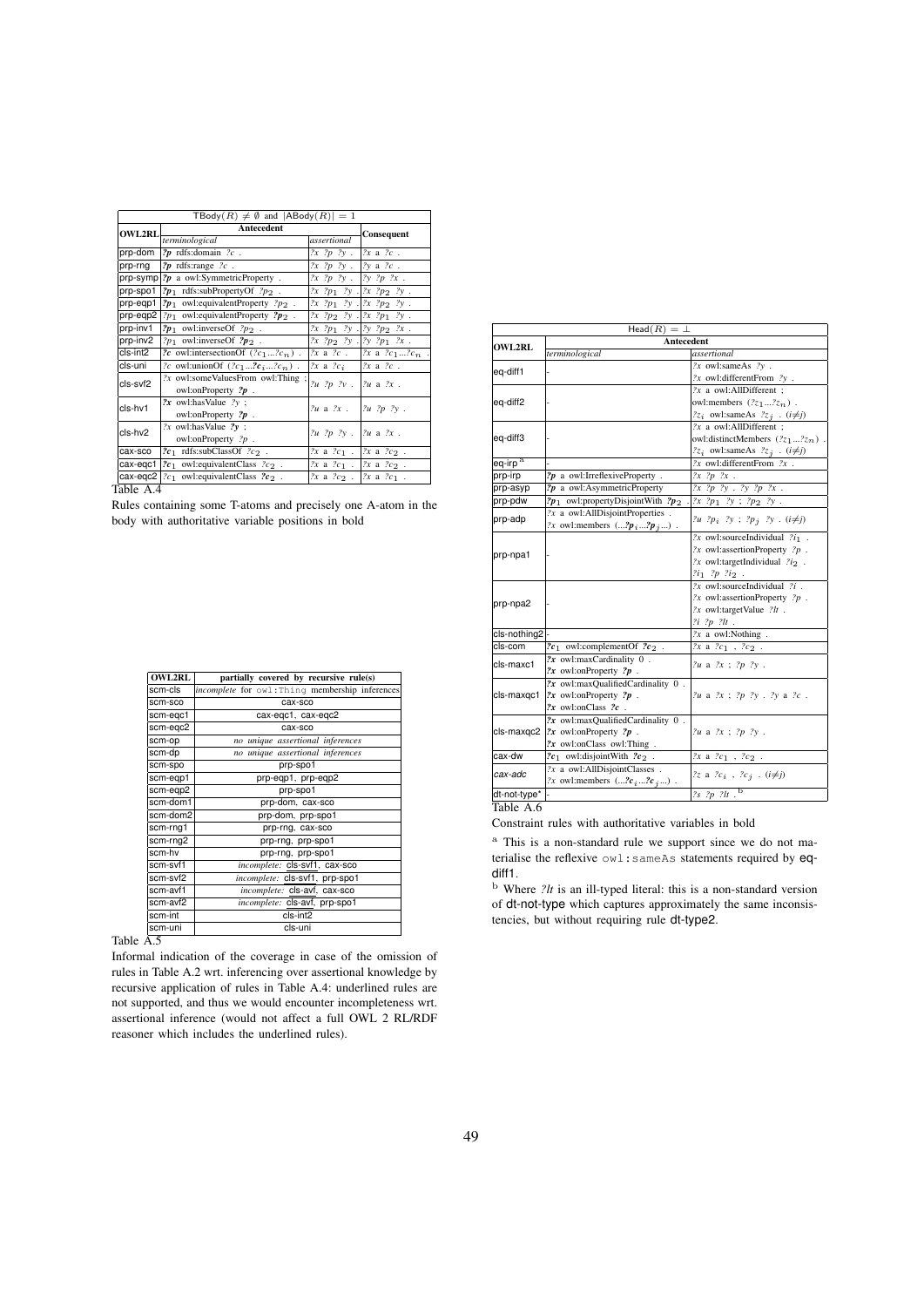### Appendix B. Ranking algorithms

Herein, we provide the detailed algorithms used for extracting, preparing and ranking the source level graph. In particular, we provide the algorithms for parallel extraction and preparation of the sub-graphs on the slave machines: (i) extracting the source-level graph (Algorithm 2); (ii) rewriting the graph with respect to redirect information (Algorithm 3); (iii) pruning the graph with respect to the list of valid contexts (Algorithm 4). Subsequently, the subgraphs are merge-sorted onto the master machine, which calculates the PageRank scores for the vertices (sources) in the graph as follows: (i) count the vertices and derive a list of dangling-nodes (Algorithm 5); (ii) perform the power iteration algorithm to calculate the ranks (Algorithm 6).

The algorithms are heavily based on on-disk operations: in the algorithms, we use typewriter font to denote on-disk operations and files. In particular, the algorithms are all based around sorting/scanning and *merge-joins*: a merge-join requires two or more lists of tuples to be sorted by a common join element, where the tuples can be iterated over in sorted order with the iterators kept "aligned" on the join element; we mark use of merge-joins in the algorithms using "m-join" in the comments.

## Algorithm 3 Rewrite graph wrt. redirects

|     | $\sqrt{\langle u, v \rangle_{0m}}$ unsorted */<br><b>Require:</b> RAW LINKS: L                 |
|-----|------------------------------------------------------------------------------------------------|
|     | <b>Require:</b> REDIRECTS: R $\qquad$ /* $\langle f, t \rangle_{0n}$ sorted by unique $f \neq$ |
|     | /* typ. $I := 5$ */<br><b>Require:</b> MAX. ITERATIONS: I                                      |
|     | $/*$ sort by $v$ */<br>1: $R^- :=$ sortUnique <sup>-</sup> (L)                                 |
|     | 2: $i := 0$ ; $G_{\delta}^- := G^-$                                                            |
|     | 3: while $G_{\delta}^- \neq \emptyset \wedge i < I$ do                                         |
| 4:  | $k := 0; \mathbb{G}_i^- := \{\}; \mathbb{G}_{tmp}^- := \{\}$                                   |
| 5:  | for all $\langle u, v \rangle_j \in \mathbb{G}_{\delta}^-$ do                                  |
| 6:  | if $j = 0 \vee v_j \neq v_{j-1}$ then                                                          |
| 7:  | rewrite $:= \perp$                                                                             |
| 8:  | if $\exists \langle f, t \rangle_k \in \mathbb{R} \mid f_k = v_j$ then<br>/* $m$ -join */      |
| 9:  | $rewrite := t_k$                                                                               |
| 10: | end if                                                                                         |
| 11: | end if                                                                                         |
| 12: | if rewrite $=$ $\perp$ then                                                                    |
| 13: | write $(\langle u, v \rangle_i, \mathbb{G}_i^-)$                                               |
| 14: | else if $rewrite \neq u_j$ then                                                                |
| 15: | write $(\langle u_j, rewrite \rangle, \mathcal{G}^-_{tmn})$                                    |
| 16: | end if                                                                                         |
| 17: | end for                                                                                        |
| 18: | $i++; G_{\delta}^- := G_{tmn}^-;$                                                              |
|     | 19: end while                                                                                  |
|     | 20: $G_r^- := \text{mergeSortUnique}(\{G_0^-, \ldots, G_{i-1}^-\})$                            |
|     | /* on-disk, rewritten, sorted inlinks */<br>21: return $G_r^-$                                 |

| Algorithm 2 Extract raw sub-graph |  |  |  |  |
|-----------------------------------|--|--|--|--|
|-----------------------------------|--|--|--|--|

|    | <b>Require: OUADS: O</b>              |                                                                     | $\sqrt{\frac{k}{2}}$ $\langle s, p, o, c \rangle_{0n}$ sorted by $c \sqrt[k]{a}$ |  |
|----|---------------------------------------|---------------------------------------------------------------------|----------------------------------------------------------------------------------|--|
|    | 1: $links = \{\}, \mathbb{L} := \{\}$ |                                                                     |                                                                                  |  |
|    |                                       | 2: for all $\langle s, p, o, c \rangle_i \in \mathbb{Q}$ do         |                                                                                  |  |
| 3: | if $c_i \neq c_{i-1}$ then            |                                                                     |                                                                                  |  |
|    | 4:                                    | write(links, L)                                                     |                                                                                  |  |
|    | 5:<br>$links := \{\}$                 |                                                                     |                                                                                  |  |
| 6: | end if                                |                                                                     |                                                                                  |  |
| 7: |                                       | for all $u \in U \mid u \in \{s_i, p_i, o_i\} \wedge u \neq c_i$ do |                                                                                  |  |
| 8: |                                       | $links := links \cup \{\langle c_i, u \rangle\}$                    |                                                                                  |  |
| 9: | end for                               |                                                                     |                                                                                  |  |
|    | $10:$ end for                         |                                                                     |                                                                                  |  |
|    | 11: $write(links, L)$                 |                                                                     |                                                                                  |  |
|    | 12: return $L$                        |                                                                     | /* unsorted on-disk outlinks */                                                  |  |

| <b>Algorithm 4</b> Prune graph by contexts                                 |                                                                                      |
|----------------------------------------------------------------------------|--------------------------------------------------------------------------------------|
| <b>Require:</b> NEW LINKS: $G_r^-$                                         | $\sqrt{\langle u, v \rangle_{0m}}$ sorted by $v \sqrt[k]{\langle u, v \rangle_{0m}}$ |
| <b>Require: CONTEXTS: C</b>                                                | $\sqrt{\langle c_1,\ldots,c_n\rangle}$ sorted */                                     |
| 1: $G_n^- := \{\}\$                                                        |                                                                                      |
| 2: for all $\langle u, v \rangle_i \in \mathbb{G}_r^-$ do                  |                                                                                      |
| if $i = 0 \vee c_i \neq c_{i-1}$ then<br>3:                                |                                                                                      |
| 4:<br>$write := false$                                                     |                                                                                      |
| 5:<br>if $c_i \in \mathbb{C}$ then                                         | /* $m$ -join */                                                                      |
| 6:<br>$write := true$                                                      |                                                                                      |
| end if<br>7:                                                               |                                                                                      |
| 8:<br>end if                                                               |                                                                                      |
| 9: if <i>write</i> then                                                    |                                                                                      |
| 10:<br>write $(\langle u, v \rangle_i, G_n)$                               |                                                                                      |
| 11:<br>end if                                                              |                                                                                      |
| $12:$ end for                                                              |                                                                                      |
| 13: <b>return</b> $G_n^-$ /* on-disk, pruned, rewritten, sorted inlinks */ |                                                                                      |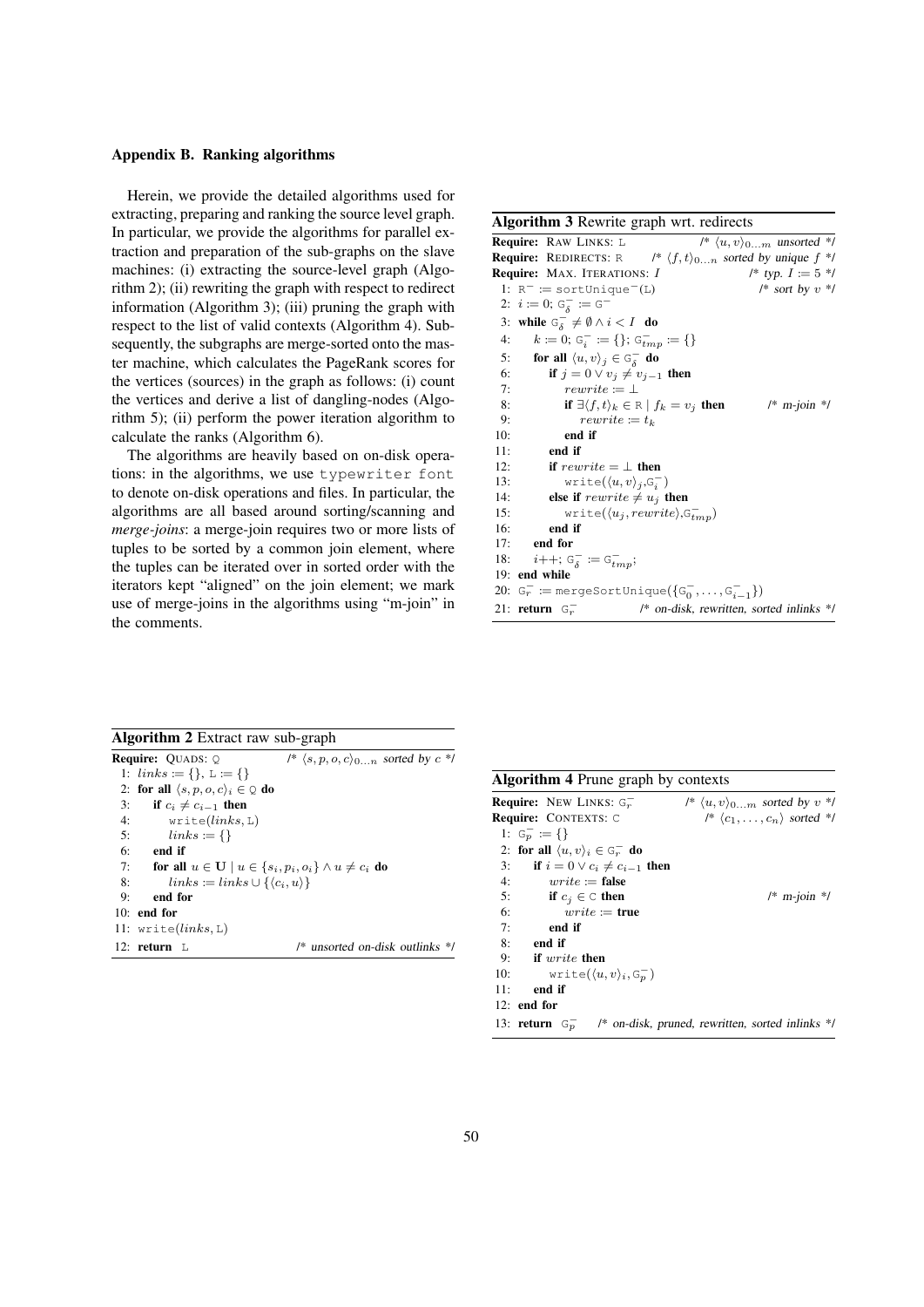#### Algorithm 5 Analyse graph

**Require:** OUT LINKS: G  $\qquad \qquad$  /\*  $\langle u, v \rangle_{0...n}$  sorted by u \*/<br> **Require:** IN LINKS: G<sup>-</sup>  $\qquad \qquad$  /\*  $\langle w, x \rangle_{0...n}$  sorted by x \*/  $\langle w, x \rangle_{0...n}$  sorted by  $x$  \*/ 1:  $V := 0$  /\* vertex count \*/ 2:  $u_{-1} := \perp$ 3: for all  $\langle u, v \rangle_i \in G$  do 4: **if**  $i = 0 \vee u_i \neq u_{i-1}$  then<br>5:  $V++$  $V + +$ 6: **for all**  $\langle w, x \rangle_j \in G^- \mid u_{i-1} < x_j < u_i$  **do** /\* m-join \*/ 7:  $V++$ ; write( $x_j$ , DANGLE) 8: end for 9: end if 10: end for 11: **for all**  $\langle w, x \rangle_j \in \mathbb{G}^- | x_j > u_n$  **do** /\* m-join \*/<br>12:  $V++$ ; write( $x_j$ , DANGLE)  $V++;$  write $(x_j,$  DANGLE) 13: end for 14: return DANGLE /\* sorted, on-disk list of dangling vertices \*/ 15: **return** V /\* number of unique vertices \*/

#### Algorithm 6 Rank graph

**Require:** OUT LINKS: G  $\qquad$  /\*  $\langle u, v \rangle_{0...m}$  sorted by  $u^{*}$ / **Require:** DANGLING: DANGLE  $f^* \langle y_0, \ldots, y_n \rangle$  sorted \*/<br> **Require:** MAX. ITERATIONS:  $I$  /\* typ.  $I := 10$  \*/ Require: MAX. ITERATIONS: I **Require:** DAMPING FACTOR:  $D$  /\* typ.  $D := 0.85$  \*/ Require: VERTEX COUNT: V 1:  $i := 0$ ; initial  $:= \frac{1}{V}$ ; min  $:= \frac{1-D}{V}$ 2:  $dangle := D * initial * |DANGLE|$ 3: /\* GENERATE UNSORTED VERTEX/RANK PAIRS \*/ 4: while  $i < I$  do 5:  $min_i := min + \frac{dangle}{V}$ ;  $PR_{tmp} := \{\}$ ; 6: **for all**  $z_j \in \text{DANGLE}$  **do** /\*  $z_j$  has no outlinks \*/ 7: write  $(\langle z_j , min_i \rangle, \text{PR}_{tmp})$ <br>8: **end for** end for 9:  $out_i := \{\}$ ;  $rank := initial$ 10: **for all**  $\langle u, v \rangle_i \in G$  **do** /\* get ranks thru strong links \*/ 11: **if**  $j \neq 0 \land u_j \neq u_{j-1}$  then<br>12:  $\text{write}(\langle u_{i-1}, \text{min}_i \rangle, \text{P})$  $\text{write}(\langle u_{j-1}, min_i \rangle, \text{PR}_{tmp})$ 13: if  $i \neq 0$  then 14:  $rank := \text{getRank}(u_{i-1}, \text{PR}_i)$  /\* m-join \*/  $15<sup>°</sup>$  end if 16: **for all**  $v_k \in out$  **do** 17:  $\text{write}(\langle v_k, \frac{rank}{|out|} \rangle, \text{PR}_{tmp})$ 18: end for 19: end if 20:  $out_j := out_j \cup \{v_j\}$ <br>21: **end for** end for 22: **do** lines 12–18 for last  $u_{i-1} := u_m$ 23: /\* SORT/AGGREGATE VERTEX/RANK PAIRS \*/ 24:  $PR_{i+1} := \{\};\,\text{angle} := 0$ <br>25: **for all**  $\{z, r\} \in \text{sort (PR1)}$ for all  $\langle z, r \rangle_j \in \text{sort}(\text{PR}_{tmp})$  do 26: **if**  $j \neq 0 \land z_j \neq z_{j-1}$  then<br>27: **if**  $z_{i-1} \in \text{DANGELE then}$ 27: **if**  $z_{j-1} \in \text{DANGLE}$  then  $\qquad$  /\* m-join \*/<br>28: dangle := dangle + rank  $\ddot{\theta}$  dangle := dangle + rank 29: **end if**<br>30:  $\text{write}$ 30: write( $\langle z_{j-1}, rank \rangle, \text{PR}_{i+1}$ )<br>31: **end if** 31: **end if**<br>32:  $rank$  $rank := rank + r_j$ 33: end for 34: **do** lines 27–30 for last  $z_{j-1} := z_l$ <br>35:  $i++$  $/*$  iterate  $*$ / 36: end while 37: return  $PR<sub>I</sub>$  /\* on-disk, sorted vertex/rank pairs \*/